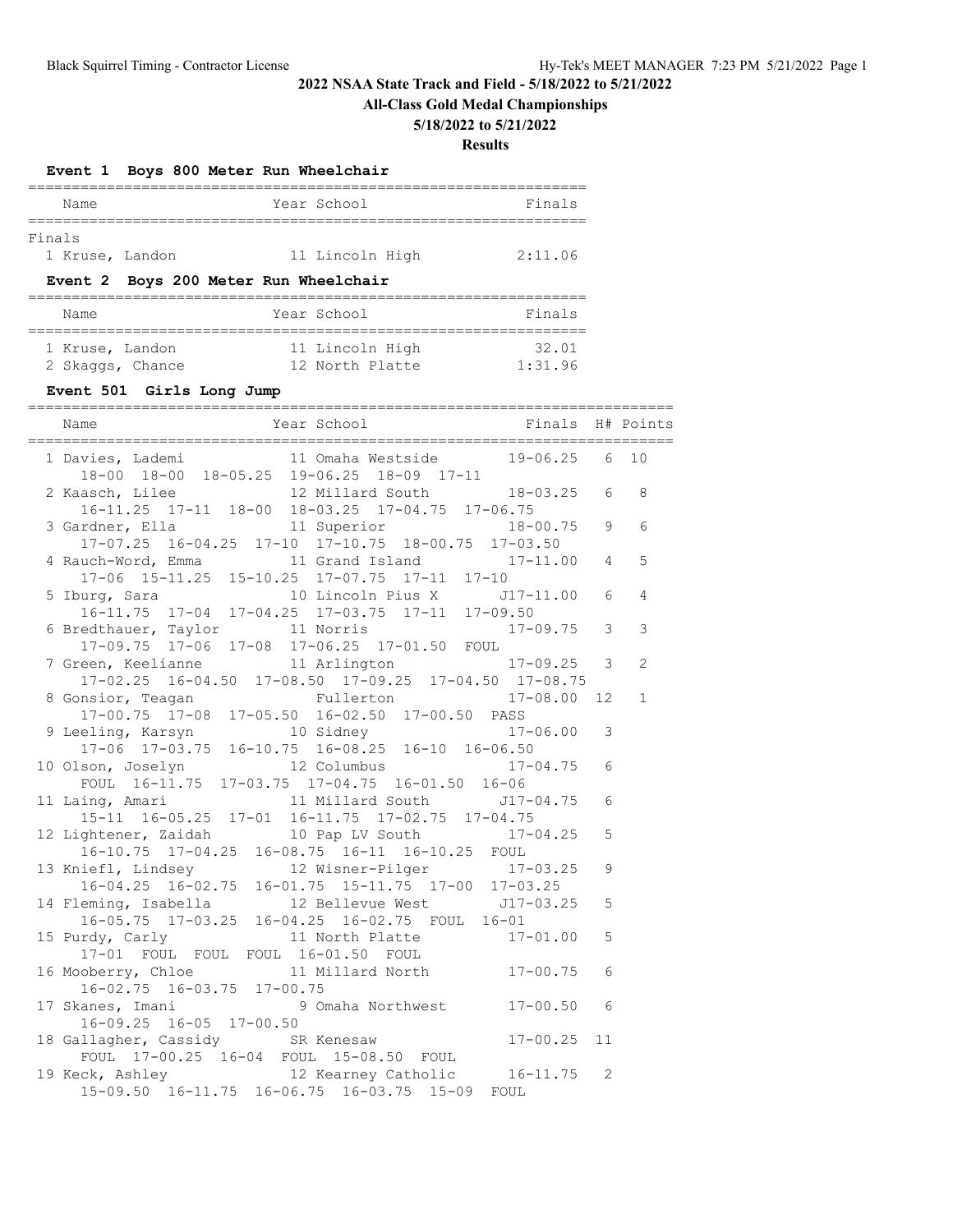**All-Class Gold Medal Championships**

**5/18/2022 to 5/21/2022**

# **Results**

# **....Event 501 Girls Long Jump**

|                                                                                                                                                                                | 12                       |
|--------------------------------------------------------------------------------------------------------------------------------------------------------------------------------|--------------------------|
| 20 Richardson, Macy 11 Sterling 16-10.50<br>16-07 16-06.50 16-07 16-04.50 16-04.75 16-10.50                                                                                    |                          |
| 11 Omaha Gross Cath 16-10.25 3<br>21 Connealy, Maria                                                                                                                           |                          |
| 15-10.25 15-11.25 16-06 16-10.25 16-02.25 FOUL                                                                                                                                 |                          |
| 22 Avila, Mariyah 12 Scottsbluff J16-10.25<br>16-01.75 16-04 15-06.50 16-10.25 16-00.75 15-03.75                                                                               | $\overline{\phantom{a}}$ |
|                                                                                                                                                                                |                          |
| 23 Thompson, RaeAnn 11 Falls City 16-09.50<br>16-09.50 16-01 16-08 15-08.50 16-00.25 15-11.50                                                                                  | $\mathbf{2}$             |
|                                                                                                                                                                                |                          |
| 24 Henry, Grace 11<br>16-03 16-09.50 15-09.25<br>11 Elkhorn South J16-09.50 5                                                                                                  |                          |
|                                                                                                                                                                                |                          |
| 25 Miles, Hayley 12 N Platte St Pats 16-09.00 12<br>16-01 16-09 16-01.25 15-00.50 FOUL 16-06.75                                                                                |                          |
|                                                                                                                                                                                |                          |
| 26 Wiseman, Alyse 11 Gretna<br>16-03 16-03.50 16-08.75<br>$16 - 08.75$ 5                                                                                                       |                          |
|                                                                                                                                                                                |                          |
| 27 Hatch, Leah 12 Sandy Creek 16-08.50 9                                                                                                                                       |                          |
| 16-01.25 FOUL 16-04 15-06.50 15-01.50 16-08.50                                                                                                                                 |                          |
| 28 Moreno, Gabrielle 9 Gering 516-08.50 2<br>16-08.50 FOUL FOUL FOUL 15-04.75 15-05                                                                                            |                          |
| 29 Carr, Jordyn 12 TriCountyNortheast 16-07.00                                                                                                                                 | $\overline{9}$           |
| 16-02.50 16-03.75 16-00 16-00.50 16-05.75 16-07                                                                                                                                |                          |
| 11 Meridian<br>30 Pribyl, Kaylee<br>$16 - 06.25$                                                                                                                               | 12                       |
| 16-03 16-05.75 16-06.25 15-06.75 FOUL 16-05.25                                                                                                                                 |                          |
| 11 Valentine<br>$16 - 06.00$ 9<br>31 Kellum, Kailee                                                                                                                            |                          |
|                                                                                                                                                                                |                          |
| 15-03 15-09 16-06 15-11.75 16-01 16-06<br>32 Weyers, Ava 10 Gothenburg 16-05.75 3                                                                                              |                          |
| $16-05.75$ 13-08.50 16-00 15-11.75 15-02.75 15-03.50                                                                                                                           |                          |
| 11 N Platte St Pats 16-05.25<br>33 Siegel, Mae                                                                                                                                 | 11                       |
| FOUL 16-05.25 15-05 14-11.50 14-10.25 15-08                                                                                                                                    |                          |
|                                                                                                                                                                                |                          |
|                                                                                                                                                                                |                          |
| 34 Hedstrom, Mya 10 St. Marys 16-05.00 12<br>15-04 15-06.75 16-05 16-00.50 FOUL FOUL<br>35 Wachal, Abby 11 Lincoln Lutheran 16-02.50 8                                         |                          |
| 16-02.50 16-01.75 16-01.25 15-05.50 15-04.25 16-00.50                                                                                                                          |                          |
| 36 Conant, Mari 12 Adams Central 16-01.75 1                                                                                                                                    |                          |
| 16-00.75 FOUL 16-01.75                                                                                                                                                         |                          |
| Cedar Bluffs 516-01.75 12<br>37 Sweeney, Addy                                                                                                                                  |                          |
|                                                                                                                                                                                |                          |
|                                                                                                                                                                                |                          |
|                                                                                                                                                                                |                          |
| 15-05.50 15-10.25 16-01.75 14-09.75 15-00.25 FOUL<br>38 Laucomer, Marly 10 Scottsbluff 16-01.50 2<br>15-11.25 16-01.50 15-06.25<br>39 Goochey, Cameryn 11 Ainsworth 16-01.25 7 |                          |
| 14-07.50 15-09.25 16-01.25 15-05.50 14-06.75 15-08.75                                                                                                                          |                          |
| 40 Clark, Anna (16-01.00) 9 SandhillsThedford (16-01.00                                                                                                                        | 11                       |
| FOUL 16-01 15-10.25 15-06.75 16-00.25 15-07.25                                                                                                                                 |                          |
| 41 Stanley, Kamdyn 12 Syracuse<br>$J16 - 01.00$                                                                                                                                | 3                        |
| $15 - 10.50$ $16 - 01$ $15 - 04.50$                                                                                                                                            |                          |
| 42 Emanuel, Kaitlyn 11 North Bend Cent<br>$J16 - 01.00$                                                                                                                        | 8                        |
| FOUL 16-01 FOUL 15-08.75 FOUL 14-06                                                                                                                                            |                          |
| 43 Musiel, Keatyn<br>10 Lincoln East<br>$16 - 00.75$                                                                                                                           | -5                       |
| 15-08 16-00.75 15-09.75                                                                                                                                                        |                          |
| 44 Epley, Emma<br>SR Lawrence-Nelson<br>$16 - 00.50$<br>15-04.50 15-02.25 16-00.50                                                                                             | 11                       |
|                                                                                                                                                                                |                          |
| 45 Mustard, Grace<br>12 Columbus Scotus 16-00.25<br>16-00.25 FOUL 15-05.50                                                                                                     | -3                       |
| 46 Yates, Chloe<br>12 Millard North<br>$15 - 11.75$                                                                                                                            | $5^{\circ}$              |
| 15-11.75 15-05 15-05.75                                                                                                                                                        |                          |
|                                                                                                                                                                                |                          |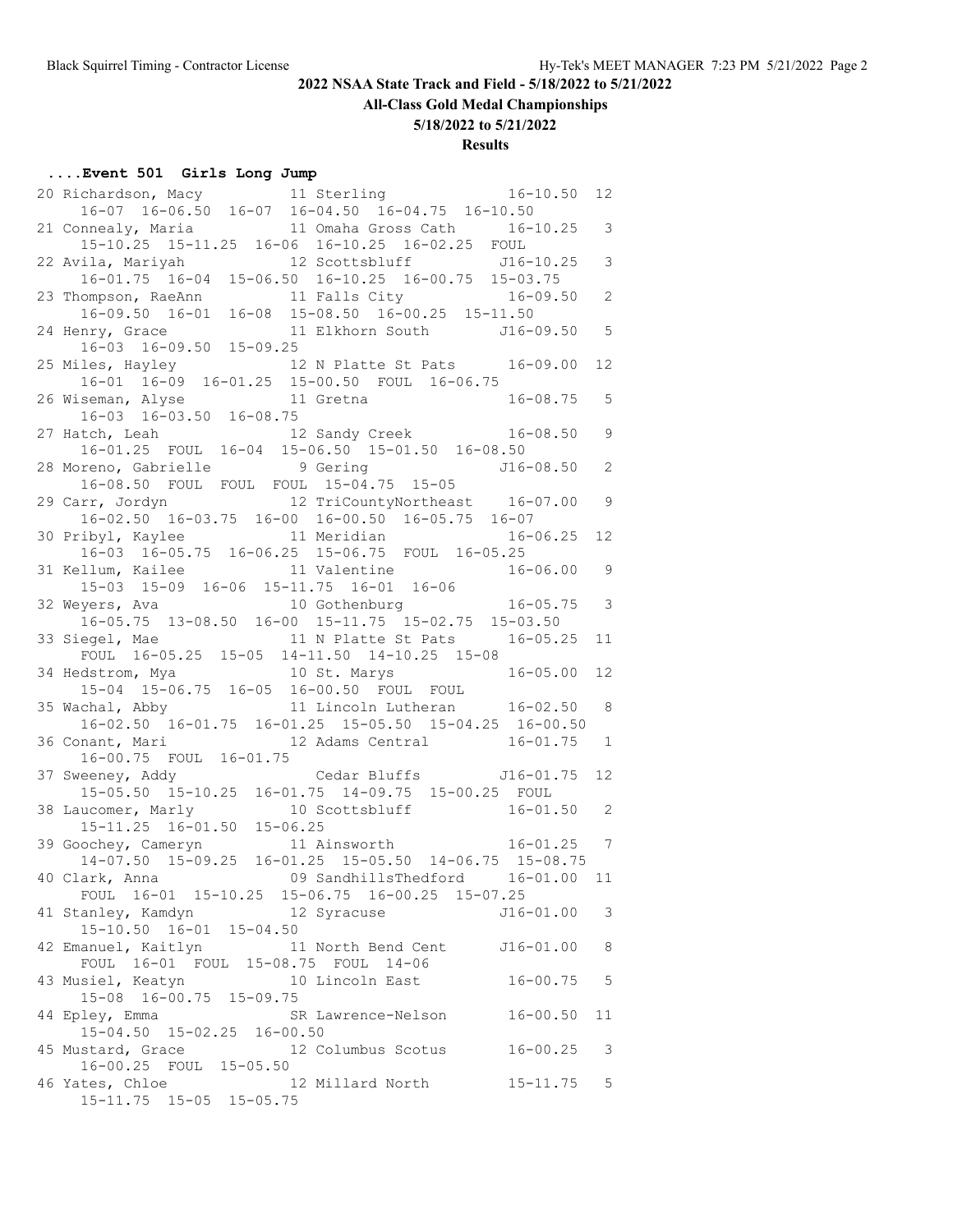# **All-Class Gold Medal Championships**

#### **5/18/2022 to 5/21/2022**

| Event 501 Girls Long Jump                                                         |                                                                                                                                      |                |                 |
|-----------------------------------------------------------------------------------|--------------------------------------------------------------------------------------------------------------------------------------|----------------|-----------------|
|                                                                                   | 47 Rowe, Mia 12 Lexington 15-11.50 2<br>15-11.50 15-06 15-10.25                                                                      |                |                 |
| 15-01 FOUL 15-11.25                                                               | 48 Rich, Izzy 12 Kearney 15-11.25 4                                                                                                  |                |                 |
|                                                                                   | 49 Herrick, Hannah 10 Amherst 15-07.75 15-07.75 15-09.25 15-10.50 14-07.25 15-08.75 15-07.75 15-07.75 15-09.25                       |                |                 |
|                                                                                   | 50 Jones, Keira 10 Grand Island 15-01.50 4<br>15-01.50 15-09.25 15-10.50                                                             |                |                 |
| 51 Davis, Alahna<br>$15-10$ $15-08.75$ FOUL                                       | 12 Omaha Central 15-10.00                                                                                                            |                | $\overline{4}$  |
|                                                                                   |                                                                                                                                      |                |                 |
|                                                                                   | 52 Dunning, Hannah 11 Doniphan-Trumbul 15-09.75 9<br>15-06.75 15-09.75 15-00.25<br>53 Wooden, Kyra 11 Centura 15-05.25 15-09.75 FOUL |                |                 |
| 15-06 15-06 15-08.75                                                              | 54 Waters, Megan 10 Lincoln East 15-08.75                                                                                            |                | $\overline{4}$  |
|                                                                                   | 55 Nachtigal, London 11 FC Sacred Heart J15-08.75<br>14-10.25 15-03.50 15-08.75                                                      |                | 10              |
|                                                                                   | 56 Sudbeck, Krystal 12 Wynot 15-08.50<br>15-02.25 15-08.50 14-07.50                                                                  |                | 11              |
|                                                                                   | 57 Nyanok, Kiki JR Heartland Lutheran J15-08.50<br>15-08.50 FOUL 14-05.25                                                            |                | 12              |
| 58 Schmitt, Elie                                                                  | 11 Hershey                                                                                                                           | $15 - 07.00$ 8 |                 |
|                                                                                   | 14-06.50 15-01 15-07<br>59 Behrns, Neely 12 David City 115-07.00 8<br>15-07 14-01.25 14-06.50                                        |                |                 |
|                                                                                   | 60 Millard, Sadie 12 Millard West 15-06.75 6                                                                                         |                |                 |
| 15-06.75 FOUL 14-11.75<br>61 Wragge, Gina 12 Pierce<br>13-09.75 15-06.25 15-05.75 |                                                                                                                                      | $15 - 06.25$ 1 |                 |
| 62 Detmer, Trista 12 Paxton<br>14-10.25 15-00.75 15-06.25                         |                                                                                                                                      | $J15 - 06.25$  | 10              |
|                                                                                   | 63 Maxey, Victoria 9 Norfolk 15-06.00 4                                                                                              |                |                 |
| $15-06$ $15-01.75$ $15-06$<br>64 Bridger, Rome<br>15-06 14-11.25 14-06            | 10 Pap LV South 515-06.00 4                                                                                                          |                |                 |
| 65 Skiff, Cameryn                                                                 | 11 Norfolk                                                                                                                           | $15 - 05.75$ 4 |                 |
| 15-05.75 15-01.75 14-03.25<br>66 Browning, Amauri 12 Alliance                     |                                                                                                                                      | $15 - 05.50$ 2 |                 |
| 14-05.50 15-05.50 15-04<br>67 Bauer, Ashley                                       | FR Elm Creek                                                                                                                         | $J15 - 05.50$  | 10 <sub>o</sub> |
| FOUL 15-05.50 14-09.25<br>68 Kucera, Emma                                         | 11 Gibbon                                                                                                                            | $15 - 05.25$   | 8               |
| 15-03.25 14-09.75 15-05.25<br>69 Barnard, Avery                                   | 11 Beatrice                                                                                                                          | $15 - 04.75$   | 1               |
| 14-11.50 15-01.50 15-04.75<br>70 Taake, Addisyn                                   | 10 Battle Creek                                                                                                                      | $15 - 04.25$   | 7               |
| 15-03.75 14-08.25 15-04.25<br>71 Barnett, Caylin                                  | 11 Southwest Public                                                                                                                  | $15 - 04.00$   | 11              |
| 15-02.25 15-04 15-02.50<br>72 Humphrey, Sophie                                    | 9 Battle Creek                                                                                                                       | $15 - 03.25$   | 8               |
| 15-01.75 14-11.50 15-03.25                                                        |                                                                                                                                      | $15 - 03.00$   | 2               |
| 73 Knox, Hannah<br>14-08.50 15-01 15-03                                           | 12 Syracuse                                                                                                                          |                |                 |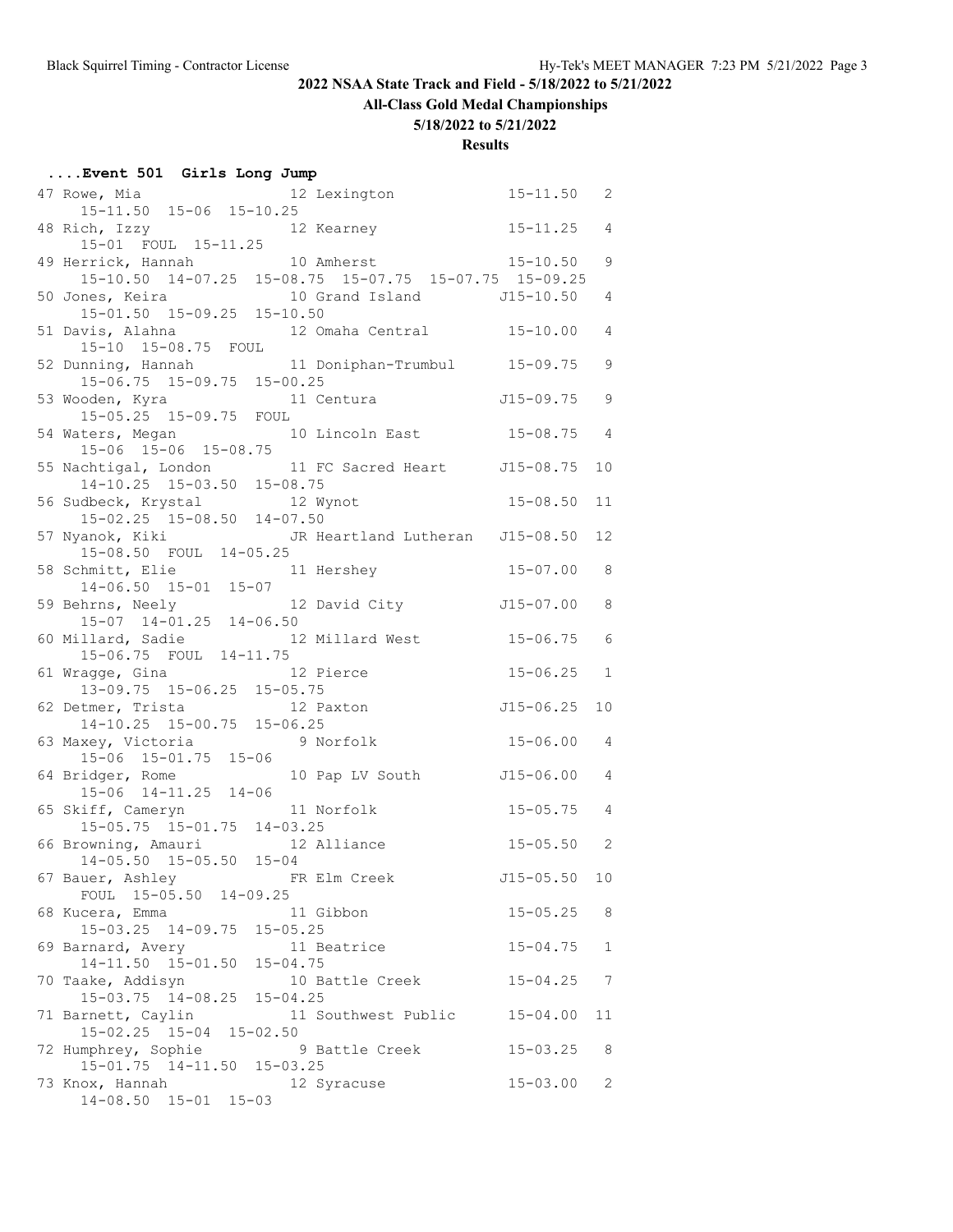# **All-Class Gold Medal Championships**

#### **5/18/2022 to 5/21/2022**

#### **Results**

| Event 501 Girls Long Jump |  |  |  |  |  |
|---------------------------|--|--|--|--|--|
|---------------------------|--|--|--|--|--|

| 74 Witherspoon, Ruby 09 Lincoln East<br>FOUL 15-02.75 14-07.75              |           |                        | $15 - 02.75$    | 5              |
|-----------------------------------------------------------------------------|-----------|------------------------|-----------------|----------------|
|                                                                             |           |                        |                 |                |
| 75 Davis, Sydney<br>15-02.75 FOUL FOUL                                      |           | 11 Centura             | $J15 - 02.75$   | 8              |
| 76 Jensen, Reese                                                            |           | 09 Bennington 15-02.50 |                 | $\mathbf{1}$   |
| 15-02.50 15-02 14-07.25                                                     |           |                        |                 |                |
| 77 Settje, Kennedy 12<br>15-02.25 15-01 14-09.25                            |           | 12 ClarksonLeigh       | $15 - 02.25$    | 7              |
| 78 Berkebile, Ava                                                           |           | 12 Johnson Cty Cent    | $15 - 02.00$    | 7              |
| $15-00.75$ $14-09.75$ $15-02$                                               |           |                        |                 |                |
| 79 Jeffrey, Kaitlyn 12 P.<br>14-08.50 15-01.25 15-01.25                     |           | 12 Platteview          | $15 - 01.25$    | $\mathbf{1}$   |
|                                                                             |           | 10 Norfolk Catholic    |                 | 8              |
| 80 Barnes, Aubrey 10<br>14-09 14-10.50 15-00.50                             |           |                        | $15 - 00.50$    |                |
| 81 Moe, Skylar                                                              |           | 12 Homer               | $14 - 11.75$    | $\overline{7}$ |
| 14-10 14-11.75 FOUL                                                         |           |                        |                 |                |
| 82 Jorgensen, Elsa SR Lawrence-Nelson 14-11.50                              |           |                        |                 | 11             |
| $14-11.50$ $14-08$ $14-11$                                                  |           |                        |                 |                |
| 83 Appiah, Kaylee                                                           |           | 10 Bennington          | J14-11.50       | $\sim$ 1       |
| $14-08.75$ $13-03$ $14-11.50$                                               |           |                        |                 |                |
| 84 Cunningham, Alexa<br>14-10.25 14-11.25 14-01.25                          | 11 Wausa  |                        | $14 - 11.25$    | 12             |
| 85 Madden, Hannah                                                           |           | 11 Bennington          | $14 - 10.50$    | 1              |
| $11-11.50$ $12-09.50$ $14-10.50$                                            |           |                        |                 |                |
|                                                                             |           |                        |                 |                |
| 86 Johnson, Haley 10 Gordon-Rushville 14-10.25 7<br>14-10.25 14-03.25 14-06 |           |                        |                 |                |
| 87 Gansebom, Grace                                                          | 12 Osmond |                        | $14 - 10.00$    | 10             |
| $14-08$ $14-01$ $14-10$                                                     |           |                        |                 |                |
| 88 Beal, Bailey 11 Randolph Public                                          |           |                        | $14 - 09.75$    | 11             |
| 14-07.25 14-09.75 14-01.50                                                  |           |                        |                 |                |
| 89 Williams, Jordyn 11 Norris                                               |           |                        | $14 - 07.50$ 2  |                |
| FOUL 14-07.50 14-06.75                                                      |           |                        |                 |                |
| 90 Edmund, Skylar 12 Sioux County                                           |           |                        | $14 - 07.25$ 10 |                |
| $14-07.25$ $14-03.75$ $14-03$                                               |           |                        |                 |                |
| 91 Jakubowski, Jenna 11 St. Paul<br>14-01.50 14-06.50 14-04.25              |           |                        | $14 - 06.50$    | $\overline{1}$ |
|                                                                             |           |                        |                 |                |
| 92 Gartner, Lizzie                                                          |           | 09 Cwc                 | $14 - 06.25$    | 10             |
| $14-02.50$ $14-04$ $14-06.25$                                               |           |                        |                 |                |
| 93 Deterding, Autumn 12 Cambridge                                           |           |                        | $14 - 05.25$    | 10             |
| 14-03.75 14-05.25 FOUL                                                      |           |                        |                 |                |
| 94 Sidak, Julie 10 Nebraska Christ                                          |           |                        | $14 - 04.75$ 7  |                |
| FOUL 14-04.75 14-02.25                                                      |           |                        |                 |                |
| 95 Loomis- Goltl, Olivia 10 Bridgeport                                      |           |                        | $14 - 03.25$ 7  |                |
| 13-11 14-03.25 FOUL                                                         |           |                        |                 |                |
| 96 Kramer, Kamry                                                            |           | 12 Garden County       | $13 - 04.75$ 10 |                |
| FOUL 13-04.75 FOUL                                                          |           |                        |                 |                |

#### **Event 502 Boys Long Jump**

| Name           |  | Year School |                                               | Finals H# Points  |  |
|----------------|--|-------------|-----------------------------------------------|-------------------|--|
| 1 Duqqer, Adam |  | 11 McCook   |                                               | $23 - 05.75$ 3 10 |  |
|                |  |             | FOUL FOUL 23-00.50 21-00.75 23-05.75 22-03.25 |                   |  |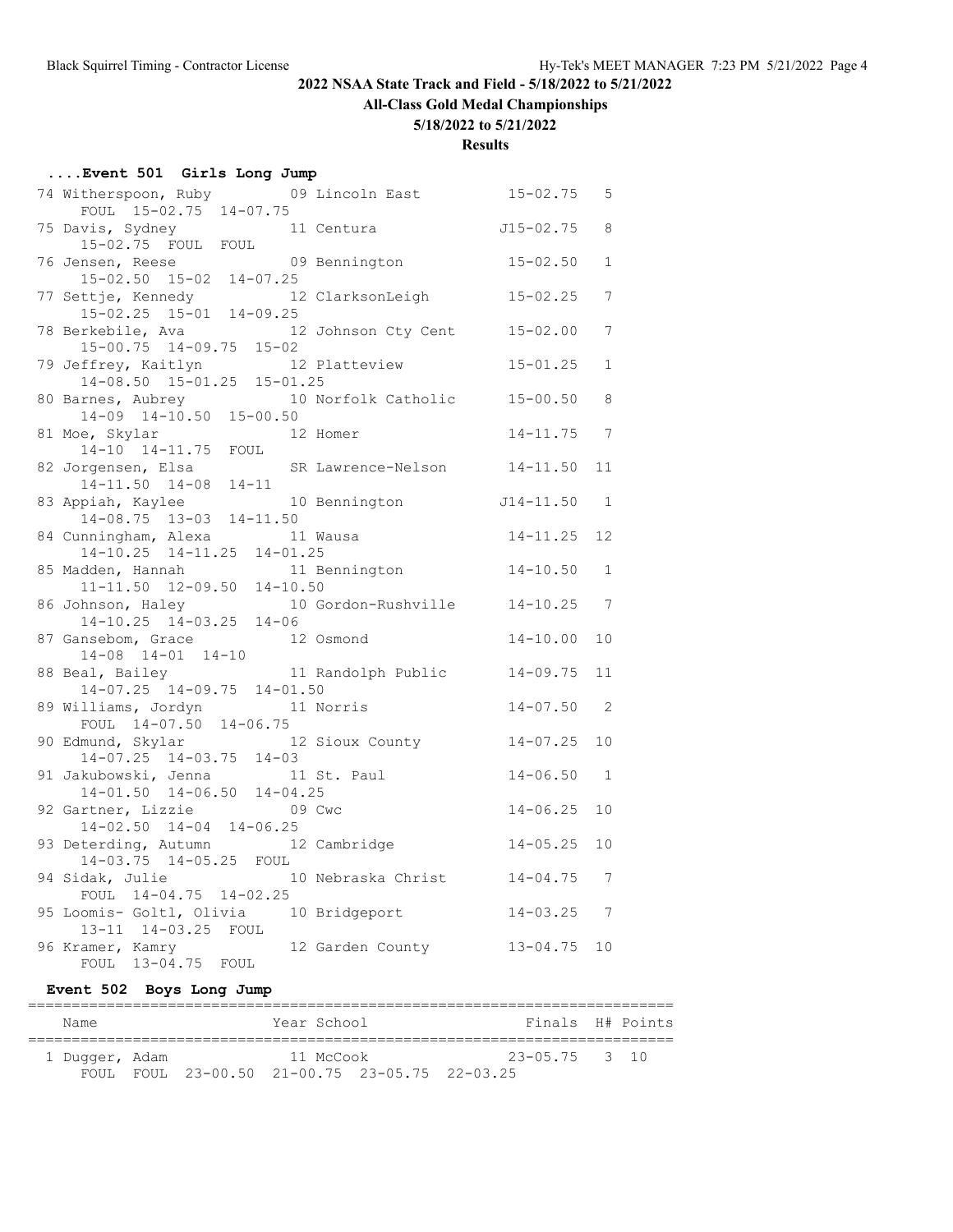**All-Class Gold Medal Championships**

#### **5/18/2022 to 5/21/2022**

## **Results**

#### **....Event 502 Boys Long Jump**

|                                             | 2 Lloyd, Jaylen 11 Omaha Central 23-03.50 6<br>23-03.50 PASS PASS 21-10 PASS FOUL 23-03.50 6                                                                                                      |              |               | - 8             |
|---------------------------------------------|---------------------------------------------------------------------------------------------------------------------------------------------------------------------------------------------------|--------------|---------------|-----------------|
|                                             |                                                                                                                                                                                                   |              |               |                 |
|                                             | 3 Grosserode, Reece 10 Lincoln Pius X 23-01.00                                                                                                                                                    |              | 6             | $6\overline{6}$ |
|                                             | FOUL 22-01.50 FOUL 21-05.75 21-05 23-01                                                                                                                                                           |              |               |                 |
|                                             | 4 Witulski, Preston 12 Beatrice 22-07.25                                                                                                                                                          |              | $\mathcal{S}$ | $5\phantom{.0}$ |
|                                             | 21-11.25 FOUL 20-08.25 21-01 22-02 22-07.25                                                                                                                                                       |              |               |                 |
|                                             | 5 Lee, Beau 12 Lourdes Cen Cath 22-02.75 9<br>20-11 20-00 19-11.25 21-01 22-02.75 21-01.75                                                                                                        |              |               | $\overline{4}$  |
|                                             |                                                                                                                                                                                                   |              |               |                 |
| 6 Mostek, Dylan                             |                                                                                                                                                                                                   |              |               |                 |
|                                             | $21-05.50$ $20-07$ $22-02$ $21-07.50$ $21-08.25$ $20-06$                                                                                                                                          |              |               |                 |
|                                             |                                                                                                                                                                                                   |              |               |                 |
|                                             |                                                                                                                                                                                                   |              |               |                 |
|                                             | 7 Bauer, Rowdy<br>21-08 21-05 21-00.25 20-05.50 20-09.25 22-02.00 6 2<br>8 Bynes, Chayton 12 Chadron 22-00.50 3 1<br>19-09.75 21-00 19-00.25 21-03 22-00.50 21-09.75                              |              |               |                 |
|                                             |                                                                                                                                                                                                   |              | 3             |                 |
|                                             | 9 Rahbein, Jacob 12 Platteview 21-11.00<br>20-11.25 20-09 21-11 20-01.50 20-00 20-00                                                                                                              |              |               |                 |
|                                             |                                                                                                                                                                                                   |              | 6             |                 |
|                                             | 10 Tilford, Kolten 11 North Platte 21-09.00<br>20-01 20-08.75 21-02.25 20-08 21-09 21-03                                                                                                          |              |               |                 |
|                                             |                                                                                                                                                                                                   |              | 6             |                 |
|                                             | 11 Koif, Donte' 12 North Platte 21-08.75<br>FOUL 20-08.25 21-03 FOUL 20-05.25 21-08.75                                                                                                            |              |               |                 |
|                                             | 12 DeFrand Jr., Donald 10 Lincoln High J21-08.75                                                                                                                                                  |              | 5             |                 |
|                                             | 21-01.75 FOUL FOUL FOUL 21-00 21-08.75                                                                                                                                                            |              |               |                 |
| 13 Mai, Evan                                | 10 McCook                                                                                                                                                                                         | $21 - 08.00$ | 2             |                 |
|                                             | 20-11.50 20-07.50 21-06.75 FOUL FOUL 21-08                                                                                                                                                        |              |               |                 |
|                                             | 14 Olson, Landon 12 Battle Creek 21-07.00                                                                                                                                                         |              | 9             |                 |
|                                             | 21-01 21-06.25 21-07 20-06 21-03 21-06.25                                                                                                                                                         |              |               |                 |
|                                             | 15 Berger, Tony SR Riverside 21-06.50                                                                                                                                                             |              | 12            |                 |
|                                             | 21-06.50  20-04.50  21-05  19-03  20-08  FOUL                                                                                                                                                     |              |               |                 |
|                                             | 16 Cauble, Jessie 12 Millard West 21-05.75<br>21-05.75 20-08.75 FOUL 21-05.75 21-03.50 20-05<br>17 Staehr, Carsen 11 Aurora 521-03.25 J21-05.75<br>20-09.50 20-10.75 21-05.75 21-03.25 FOUL 20-11 |              | 5             |                 |
|                                             |                                                                                                                                                                                                   |              |               |                 |
|                                             |                                                                                                                                                                                                   |              | 3             |                 |
|                                             | 18 Sadd, Myles 12 Doniphan-Trumbul 21-05.25                                                                                                                                                       |              | 8             |                 |
|                                             | FOUL FOUL 21-05.25 21-05 FOUL 20-07.25                                                                                                                                                            |              |               |                 |
| 19 Swahn, Curtis                            |                                                                                                                                                                                                   |              | $\mathbf 1$   |                 |
|                                             | 12 Mail 10<br>20-04 19-09.75 21-05.25 20-04.75 21-03.75 20-02.75<br>11 Crete 21-04.75                                                                                                             |              |               |                 |
| 20 Willey, Michael 11 Crete                 |                                                                                                                                                                                                   |              | 3             |                 |
|                                             | 21-04.75 20-07.25 20-11.75 20-11 20-10.50 20-05.25                                                                                                                                                |              |               |                 |
|                                             | 21 Jackson, Kaidyn 12 Lincoln North Star 21-04.25 4                                                                                                                                               |              |               |                 |
|                                             | 21-00.75 FOUL 20-01.75 19-09.25 20-08.50 21-04.25                                                                                                                                                 |              |               |                 |
|                                             | 22 Boganowski, Noah 11 Millard North 21-03.75                                                                                                                                                     |              | 5             |                 |
| $20 - 11.25$ $21 - 03.75$                   | 20-00.75 FOUL FOUL FOUL                                                                                                                                                                           |              |               |                 |
| 23 Cole, Gavend                             | SR Axtell                                                                                                                                                                                         | $21 - 01.50$ | 11            |                 |
|                                             | 20-02.25 21-01.50 20-08.50 18-11.75 20-09.50 19-10                                                                                                                                                |              |               |                 |
| 24 Denkert, Tyson                           | SR Kenesaw                                                                                                                                                                                        | $21 - 00.25$ | 12            |                 |
| 19-10.75 20-02.50                           | 20-09.25 20-04 19-11.25 21-00.25                                                                                                                                                                  |              |               |                 |
| 25 Herbek, Isaac                            | 12 Grand Island CC                                                                                                                                                                                | $20 - 11.75$ | 9             |                 |
| 19-07.25 20-00.50                           | FOUL 20-02.75 20-06 20-11.75                                                                                                                                                                      |              |               |                 |
| 26 Miller, Kaden                            | 12 Kearney                                                                                                                                                                                        | 20-10.75     | 6             |                 |
| FOUL 20-10.75 FOUL                          |                                                                                                                                                                                                   |              |               |                 |
| 27 Jackson, Myles<br>20-04.75 20-07.75 FOUL | 10 Creighton Prep                                                                                                                                                                                 | $20 - 07.75$ | 4             |                 |
| 28 Williams, Keshaun                        | 12 Omaha North                                                                                                                                                                                    | $20 - 07.50$ | 5             |                 |
| 20-07.50 19-09.25 19-04.50                  |                                                                                                                                                                                                   |              |               |                 |
|                                             |                                                                                                                                                                                                   |              |               |                 |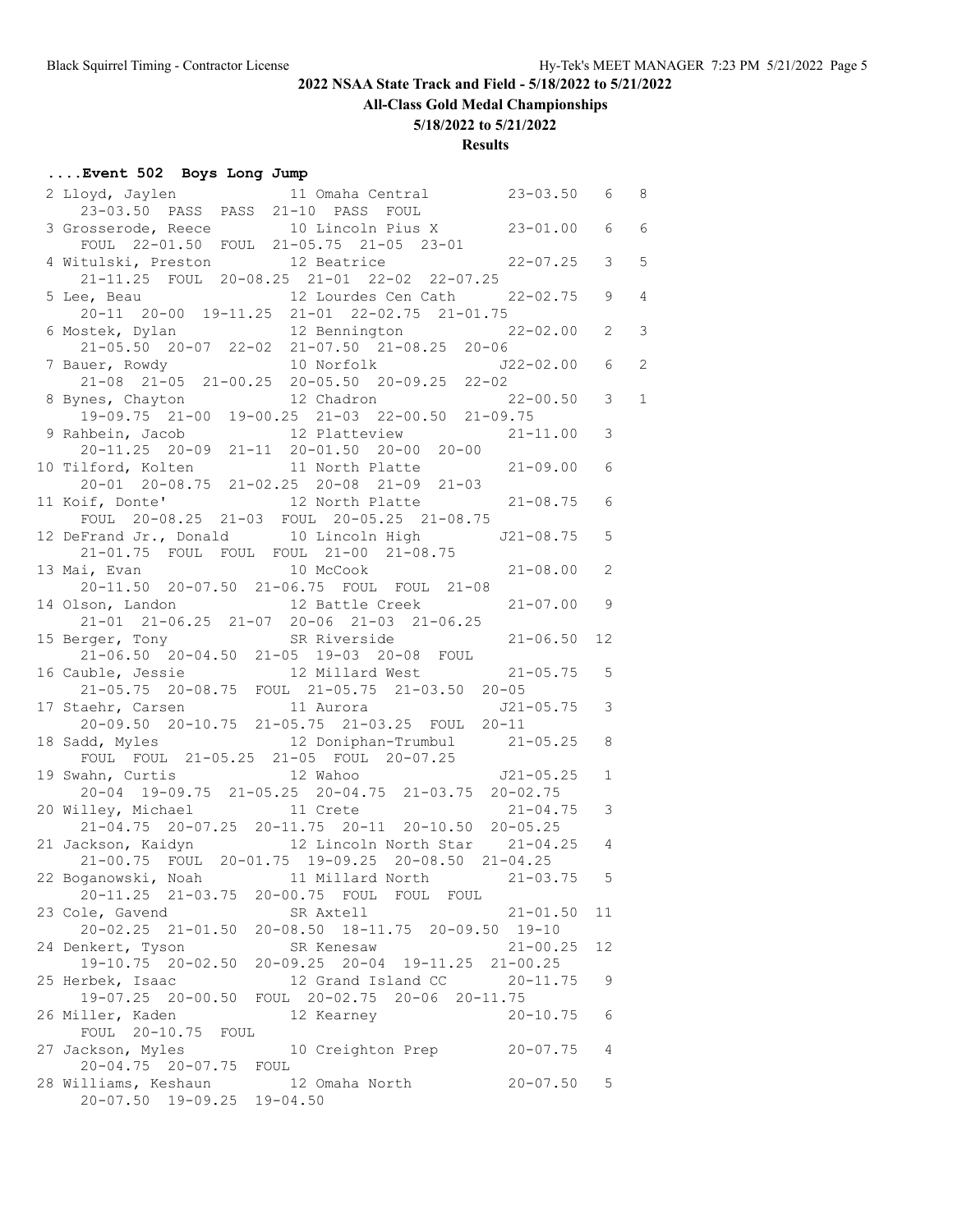#### **All-Class Gold Medal Championships**

#### **5/18/2022 to 5/21/2022**

| Event 502 Boys Long Jump                                                                       |                                                 |                |                 |
|------------------------------------------------------------------------------------------------|-------------------------------------------------|----------------|-----------------|
| 29 Tonje, Malcolm                                                                              | 12 Omaha Central 20-06.75 6                     |                |                 |
| 20-05.25 20-06.75 20-05.50                                                                     |                                                 |                |                 |
| 30 Croghan, Addison 11 Pierce                                                                  |                                                 | $20 - 06.50$ 2 |                 |
| 19-07.50 FOUL 20-06.50                                                                         |                                                 | $20 - 06.00$   | 12 <sup>°</sup> |
| 31 Kulhanek, Will 10 Overton 20-06.00<br>20-04.25 19-07.25 19-08.50 19-00 20-02.75 20-06       |                                                 |                |                 |
| 32 Colvert, Nick                                                                               | 11 Bennington                                   | $20 - 05.50$   | $\mathbf{1}$    |
| $20 - 03.50$ $20 - 05.50$ $20 - 02$                                                            |                                                 |                |                 |
| 33 Crumley, Dylan                                                                              | 10 Columbus                                     | $J20-05.50$    | 5               |
| 20-05.50 19-04.50 FOUL                                                                         |                                                 |                |                 |
| 34 Meyer, Bennett<br>yer, Bennett 11:<br>20-05.25 18-11.50 FOUL                                | 11 West Point Beemer 20-05.25                   |                | $\overline{2}$  |
|                                                                                                |                                                 |                |                 |
| 35 Curtis, Cooper                                                                              | 10 Pap-La Vista 20-04.25                        |                | 5               |
| 20-04.25 19-09.75 20-01.25                                                                     |                                                 |                |                 |
| 36 Hanson, Casey<br>18-11 19-02.50 20-04 FOUL 19-06 19-11.75                                   | 11 Perkins County 20-04.00                      |                | 7               |
| 37 Thege, Caleb                                                                                | 12 Aquinas Catholic 20-03.50                    |                | 8 <sup>8</sup>  |
|                                                                                                | 18-10.25 20-03.50 19-02.25 20-01.75 19-02 FOUL  |                |                 |
| 38 Myers, Zach                                                                                 | SR Shelton High School 20-03.25                 |                | 12              |
|                                                                                                | 19-08 20-02 20-03.25 19-09 19-10 18-08.50       |                |                 |
| 39 Flores, Zane 11 Gretna 520-03.25                                                            |                                                 |                | 6               |
| 19-11.50 19-04.75 20-03.25                                                                     |                                                 |                |                 |
| 40 Eloe, Nolan 11 Amherst 20-03.00                                                             |                                                 |                | 8               |
|                                                                                                | 20-03 20-00.75 18-01.75 19-04.25 18-08.75 19-09 |                |                 |
| 41 Hurst, Jordan 1<br>20-02.50 FOUL 19-01.50                                                   | 10 Omaha Westside 20-02.50                      |                | 5               |
|                                                                                                |                                                 |                |                 |
| 42 Foust, Kaden 10 Arlington 20-02.00                                                          |                                                 |                | 3               |
| 19-06.75 19-05.75 20-02<br>43 Ramaekers, Spencer 11 Twin River 20-01.00                        |                                                 |                | $\overline{9}$  |
| $19-05.75$ $20-01$ $18-11.50$ $19-11.50$ $19-09.50$ $19-02.50$                                 |                                                 |                |                 |
| 44 Roberts, Jackson 10 N Platte St Pats J20-01.00                                              |                                                 |                | 11              |
|                                                                                                | 19-06.25 18-10.75 19-08 18-10.75 19-06 20-01    |                |                 |
| 45 Scott, Drew 11 Hitchcock County 20-00.75                                                    |                                                 |                | 12              |
| $20-00.75 \quad 19-01.25 \quad 18-11.50 \quad 19-09 \quad 18-07.25 \quad 18-04.25$             |                                                 |                |                 |
| 46 Morton, Braelin 11 Pap-La Vista 120-00.75<br>19-08.75 18-11 20-00.75                        |                                                 |                | $\overline{4}$  |
|                                                                                                |                                                 |                |                 |
| 47 Elwood, Chance 12 Sutherland 20-00.50<br>19-02.75 20-00.50 19-04 18-08.25 19-01.50 18-01.75 |                                                 |                | 9               |
|                                                                                                |                                                 |                |                 |
| 48 Binder, Ryan 12 Auburn 20-00.25 2<br>20-00.25 19-05.50 FOUL                                 |                                                 |                |                 |
| 49 Combs, Mason                                                                                | 12 Wilber-Clatonia 20-00.00 8                   |                |                 |
| 19-11.25 19-03.75 20-00                                                                        |                                                 |                |                 |
| 50 Carlstrom, Trevor                                                                           | High Plains 19-11.00                            |                | 12              |
|                                                                                                | 19-08.50 19-06.25 19-09.25 19-08 19-11 FOUL     |                |                 |
| 51 Myers, Emmett                                                                               | 12 Elkhorn South J19-11.00                      |                | $\overline{4}$  |
| 19-11 19-02 FOUL                                                                               |                                                 |                |                 |
| 52 Brooks, Caden                                                                               | 10 Seward                                       | $19 - 10.75$   | $\mathbf{1}$    |
| 18-07.75 19-10.75 19-09.25                                                                     |                                                 |                |                 |
| 53 Hosier, Cade                                                                                | 11 Elmwood-Murdock 19-10.00                     |                | 9               |
| 19-08.50 18-10.50 19-10                                                                        |                                                 |                |                 |
| 54 Brown, Tre'Vionne 11 Omaha North J19-10.00<br>FOUL 19-10 19-02.25                           |                                                 |                | 4               |
| 55 Hammer, Cade                                                                                | 12 Creighton                                    | $19 - 08.50$   | 11              |
|                                                                                                | 18-10 19-08.25 19-08.50 19-03 19-00.25 11-05    |                |                 |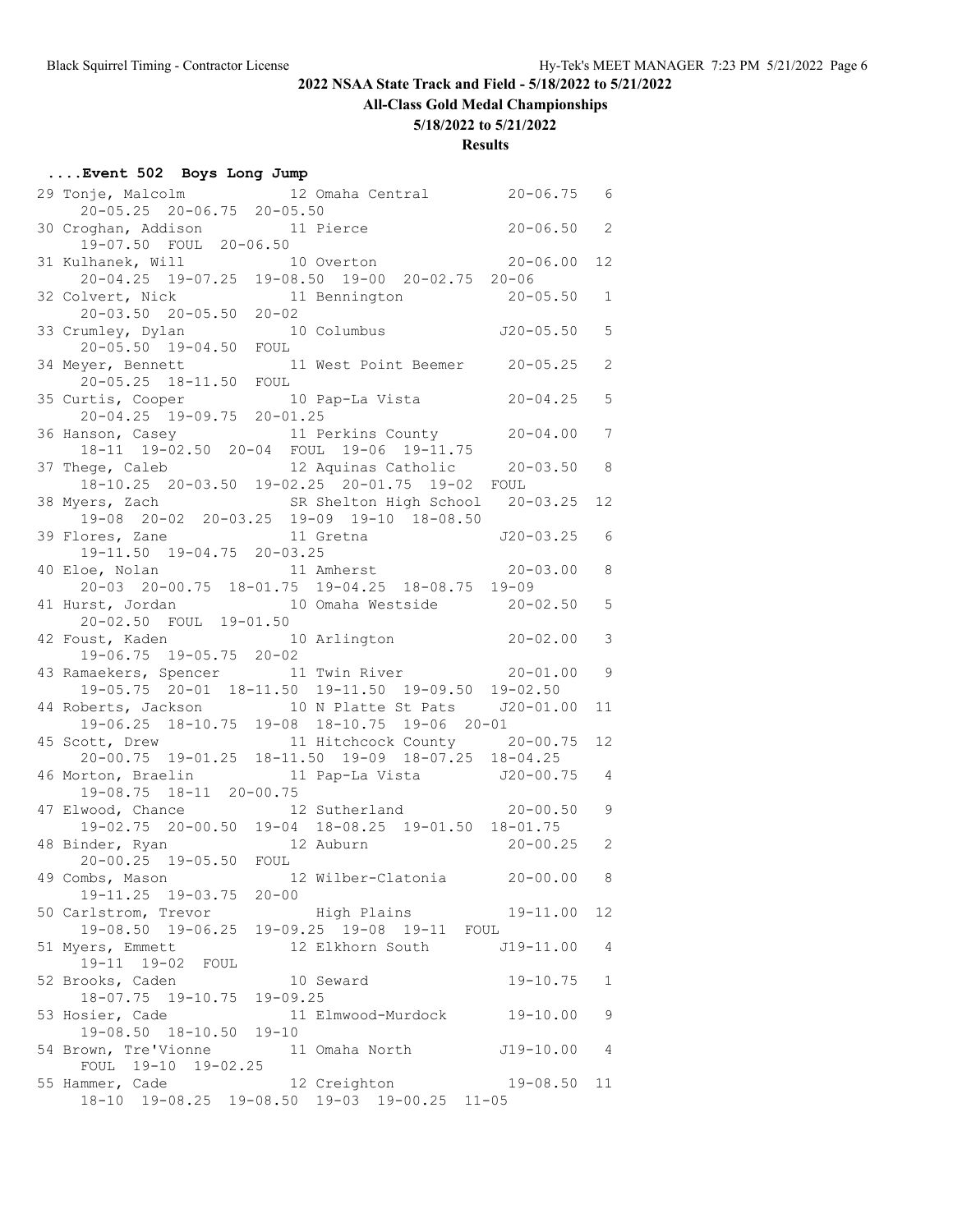**All-Class Gold Medal Championships**

#### **5/18/2022 to 5/21/2022**

| Event 502 Boys Long Jump                                                                                                                                                                                                                                                                                                                   |                |                            |
|--------------------------------------------------------------------------------------------------------------------------------------------------------------------------------------------------------------------------------------------------------------------------------------------------------------------------------------------|----------------|----------------------------|
| 12 Wakefield 519-08.50 7<br>56 Kratke, Kaden<br>19-08.50 FOUL FOUL                                                                                                                                                                                                                                                                         |                |                            |
| 12 Hastings St Cec 19-08.25<br>57 Schropp, Brayden                                                                                                                                                                                                                                                                                         |                | 9                          |
| 19-08.25 FOUL FOUL<br>58 Hunzeker, Ben 12 Lincoln Southwest 19-07.75                                                                                                                                                                                                                                                                       |                | 5                          |
| 19-03 FOUL 19-07.75<br>59 Johnson, Kaden 12 Pierce<br>19-05 19-04.75 19-06.25                                                                                                                                                                                                                                                              | $19 - 06.25$   | $\mathbf{1}$               |
|                                                                                                                                                                                                                                                                                                                                            |                |                            |
| 60 Golden, Seth 12 David City 519-06.25<br>19-06.25 18-00 17-09.25                                                                                                                                                                                                                                                                         |                | 8                          |
| 61 Sullivan, Gavin 10 Pierce<br>FOUL FOUL 19-06                                                                                                                                                                                                                                                                                            | $19 - 06.00$   | $\mathbf{1}$               |
| 10 Wilber-Clatonia 19-05.75<br>62 Skleba, Carter                                                                                                                                                                                                                                                                                           |                | 8                          |
| 19-05.75 19-04 19-05.25<br>12 Broken Bow<br>63 Coble, Qwentin                                                                                                                                                                                                                                                                              | 19-05.50       | 2                          |
| $19-05.50$ $18-03.50$ $18-09.75$                                                                                                                                                                                                                                                                                                           |                |                            |
| $\frac{1}{2}$ $\frac{1}{2}$ $\frac{1}{2}$ $\frac{1}{2}$ $\frac{1}{2}$ $\frac{1}{2}$ $\frac{1}{2}$ $\frac{1}{2}$ $\frac{1}{2}$ $\frac{1}{2}$ $\frac{1}{2}$ $\frac{1}{2}$ $\frac{1}{2}$ $\frac{1}{2}$ $\frac{1}{2}$ $\frac{1}{2}$ $\frac{1}{2}$ $\frac{1}{2}$ $\frac{1}{2}$ $\frac{1}{2}$ $\frac{1}{2}$ $\frac{1}{2}$<br>19-05 FOUL 18-11.75 | $19 - 05.00$   | 4                          |
| 65 Dunn, Sam 11 FC Sacred Heart 19-04.75<br>19-04 19-04.75 18-00.75                                                                                                                                                                                                                                                                        |                | 10                         |
| 66 Obst, Boden 11 Battle Creek J19-04.75                                                                                                                                                                                                                                                                                                   |                | $_{\rm 8}$                 |
| 19-04.75 FOUL 18-11<br>67 Eggleston, Noah 11 Sumner-Eddy-Mill 19-04.25                                                                                                                                                                                                                                                                     |                | 12                         |
| $19-04.25$ $18-11.75$ $19-01.25$                                                                                                                                                                                                                                                                                                           |                |                            |
| 68 Bernhardt, Ryan 12 Chase County<br>19-01.25 19-01 19-03.75                                                                                                                                                                                                                                                                              | $19 - 03.75$ 7 |                            |
| 12 ClarksonLeigh<br>69 Hays, Eli                                                                                                                                                                                                                                                                                                           | 19-03.25       | $\overline{7}$             |
| 18-10.75 19-03.25 19-00.25<br>McCool Junction<br>70 Stark, Isaac                                                                                                                                                                                                                                                                           | $19 - 02.75$   | 12                         |
| 19-02.75 18-03 19-00.50                                                                                                                                                                                                                                                                                                                    |                |                            |
| 71 Cunningham, Hunter 11 Southwest Public 19-02.50<br>FOUL 19-02.50 FOUL                                                                                                                                                                                                                                                                   |                | 11                         |
| 72 Gubbels, Bradee 11 Osmond                                                                                                                                                                                                                                                                                                               | $19 - 02.25$   | 11                         |
| 18-11.75 19-02.25 18-06.75                                                                                                                                                                                                                                                                                                                 | $19 - 02.00$   | $\mathbf{1}$               |
| 73 Gager, Jeron 11 Ogallala<br>19-02 19-01.75 18-09.25                                                                                                                                                                                                                                                                                     |                |                            |
| 74 Decker, Nate 10 Elkhorn Valley 19-01.75<br>18-06.50 19-01.75 19-01.75                                                                                                                                                                                                                                                                   |                | 9                          |
| 75 Walters, Luke 12 Malcolm                                                                                                                                                                                                                                                                                                                | $J19-01.75$ 8  |                            |
| 19-01.75 18-10.75 18-10.75                                                                                                                                                                                                                                                                                                                 |                |                            |
| 11 Sidney<br>76 Leeling, Cameron<br>19-00.75 18-11.25 FOUL                                                                                                                                                                                                                                                                                 | $19 - 00.75$ 3 |                            |
| 77 Rich, Hunter<br>12 Fremont                                                                                                                                                                                                                                                                                                              | $J19 - 00.75$  | 4                          |
| 12-01.50 17-06.50 19-00.75<br>78 Reimers, Mason<br>12 Leyton                                                                                                                                                                                                                                                                               | $19 - 00.25$   | 10                         |
| 18-01 FOUL 19-00.25<br>79 Froeschl, Jake<br>12 FC Sacred Heart                                                                                                                                                                                                                                                                             | $19 - 00.00$   | 10                         |
| 18-04.75 19-00 18-06.50                                                                                                                                                                                                                                                                                                                    |                |                            |
| 80 Roberts, Jackson<br>11 Boone Central<br>FOUL 18-11.25 FOUL                                                                                                                                                                                                                                                                              | $18 - 11.25$   | $\overline{\phantom{0}}^2$ |
| 81 Shaner, Quintin 12 Cambridge<br>18-09.75 18-04.25 18-07.75                                                                                                                                                                                                                                                                              | $18 - 09.75$   | 11                         |
| 82 Munos, Jacob<br>12 Cornerstone Chr 18-09.50                                                                                                                                                                                                                                                                                             |                | $\overline{7}$             |
| 18-09.50 17-06 FOUL                                                                                                                                                                                                                                                                                                                        |                |                            |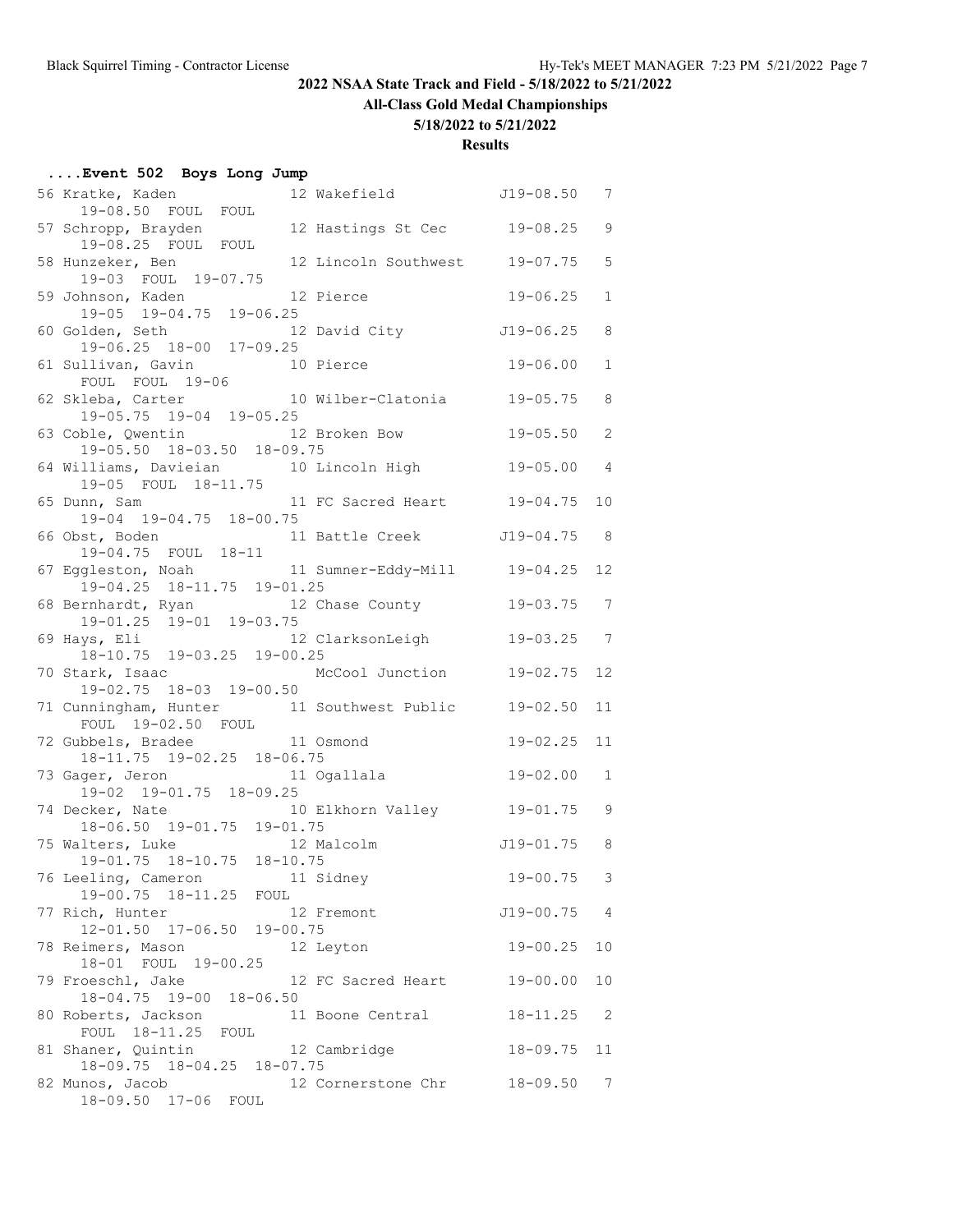#### **All-Class Gold Medal Championships**

#### **5/18/2022 to 5/21/2022**

#### **Results**

| Event 502 Boys Long Jump                                                   |                                     |
|----------------------------------------------------------------------------|-------------------------------------|
| 83 Jelinek, Tyler 11 West Holt 18-08.00 7<br>18-08 17-10 17-03.75          |                                     |
| 84 Way, Landon 11 Bertrand<br>18-06 18-07.75 17-11.25                      | 18-07.75 11                         |
| 85 Kuehn, Alex 10 Hartington CC<br>18-07.25 17-03.25 17-02.50              | 7<br>$18 - 07.25$                   |
| 86 Dolezal, Mason 11 Brld<br>18-06 18-07 17-08.75                          | $18 - 07.00$ 7                      |
| 87 Koranda, Branden Mead<br>18-04.50 18-02.50 18-02.75                     | $18 - 04.50$ 10                     |
| 88 Hille, Spencer 10 Plainview<br>17-10 17-00.25 18-04                     | 18-04.00 11                         |
| 89 Johnson, Eric 12 Gretna<br>18-00 17-06.75 18-02.25                      | $18 - 02.25$ 4                      |
| 90 Chytka, Cash 11 Cozad<br>$17-11.25$ $17-11.50$ $18-00$                  | $18 - 00.00 2$                      |
| 91 Lambertson, Wyat 12 Anselmo-Merna<br>17-09.50 17-06.75 FOUL             | $17 - 09.50$ 10                     |
| 92 Wykert, Kable 12 Arthur County<br>16-09.50 17-09.25 17-07.50            | $17 - 09.25$ 10                     |
| 93 Ziegler, Wylie 10 Bloomfield<br>17-08.50 FOUL FOUL                      | $17 - 08.50$ 10                     |
| 94 Gochenour, Tyler Fullerton 16-05.00 10<br>16-05 14-09.75 16-04.50       |                                     |
| -- Dvorak, Grant 12 Omaha Skutt Cath DNF<br>-- Wiegert, Chase 10 Northwest | $\mathbf{1}$<br>$\mathbf{1}$<br>DNF |

# **Event 503 Girls Triple Jump**

==========================================================================

| Year School <a> Finals H# Points</a><br>Name                                                      |  |                 |
|---------------------------------------------------------------------------------------------------|--|-----------------|
| 1 Kaasch, Lilee 12 Millard South 39-07.00 6 10<br>37-00.75 36-10 38-01.50 37-11.50 36-03.50 39-07 |  |                 |
| 2 Iburg, Sara                 10 Lincoln Pius X         38-03.25     6   8                        |  |                 |
| 35-01 37-00 35-10.25 36-11.25 37-04.25 38-03.25                                                   |  |                 |
| 3 Davies, Lademi 11 Omaha Westside 37-06.75 6                                                     |  | 6               |
| 35-01.50 37-05.50 37-03.50 36-04.25 36-00.75 37-06.75                                             |  |                 |
| 4 Connealy, Maria 11 Omaha Gross Cath 37-05.25 3                                                  |  | $5\overline{5}$ |
| 35-03.50 37-05.25 FOUL 35-03.50 34-06.25 34-00.75                                                 |  |                 |
|                                                                                                   |  | $\overline{4}$  |
| 36-00.75 35-03.75 33-09.50 37-02.75 37-03.25 37-00                                                |  |                 |
| 6 Laing, Amari                 11 Millard South           37-02.00     6                          |  | 3               |
| FOUL 37-02 36-07.75 37-00 36-06 37-01.25                                                          |  |                 |
| 7 Wiseman, Alyse 11 Gretna 36-11.25 5                                                             |  | $\overline{2}$  |
| $36-00.75$ $36-11.25$ $34-09.50$ $34-06.50$ $35-06.25$ $34-02.75$                                 |  |                 |
| 8 Henry, Grace 11 Elkhorn South 36-10.25 5 1                                                      |  |                 |
| 36-08.25 36-10.25 36-03 34-06.75 35-00.25 36-02                                                   |  |                 |
| 9 Richardson, Macy 36-07.00 12                                                                    |  |                 |
| 35-07.75 36-07 35-01.25 35-02.25 35-07 36-02                                                      |  |                 |
| 10 Okafor, Gozie 11 Omaha Marian 36-05.00 6                                                       |  |                 |
| 33-09.25 36-05 35-08.25 35-00.50 35-06.50 35-10.25                                                |  |                 |
| 11 Jurgensmeier, Kali 12 Bishop Neumann 36-04.50 9                                                |  |                 |
| 35-00.50 33-11.75 34-08.50 36-04.50 36-02.50 FOUL                                                 |  |                 |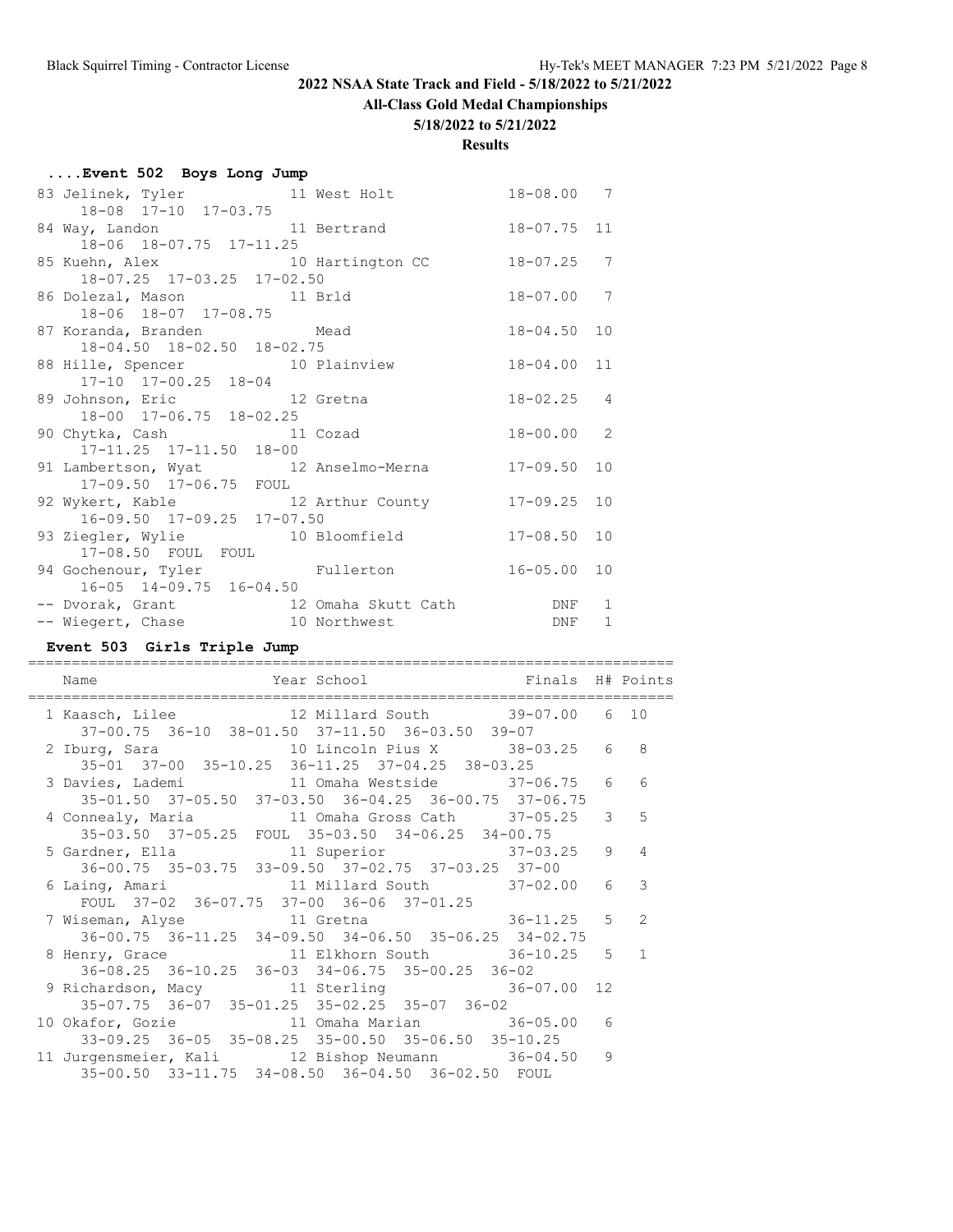# **All-Class Gold Medal Championships**

**5/18/2022 to 5/21/2022**

# **Results**

# **....Event 503 Girls Triple Jump**

| 12 Lexington 36-04.25<br>12 Rowe, Mia                                                                      | $\mathcal{S}$            |
|------------------------------------------------------------------------------------------------------------|--------------------------|
| 35-01.75 33-03.50 34-10 36-04.25 35-06 35-08.75                                                            |                          |
| 13 Roggasch, Rosalyn 12 Kearney Catholic 36-01.75<br>35-05.75 34-07.50 36-01.75 34-09.50 35-01.25 35-05.50 | $\mathcal{S}$            |
|                                                                                                            |                          |
| 14 Kniefl, Lindsey 12 Wisner-Pilger 36-01.50<br>35-04.75 33-03.75 35-02.50 36-01.50 FOUL 35-10.25          | 8                        |
|                                                                                                            |                          |
| 15 Marks, Cierra 12 Omaha Northwest 35-11.75                                                               | $\overline{5}$           |
| 35-04 FOUL 35-11.75 35-05.50 35-01.75 35-06.25                                                             |                          |
| 16 Hinken, Cassidy 10 Grand Island 35-10.75 6                                                              |                          |
| 34-08.25 FOUL 35-09.75 35-04 35-10.75 FOUL                                                                 |                          |
| 17 Green, Keelianne 11 Arlington 35-10.50                                                                  | 3                        |
| $34-10.25$ $35-09.25$ $34-06.25$ $34-11.25$ $35-01$ $35-10.50$                                             |                          |
| 18 Davis, Kyla 12 Palmyra 35-10.00<br>FOUL 35-09.75 35-01.25 35-01.25 35-10 35-06.25                       | 9                        |
|                                                                                                            |                          |
| 19 Gonsior, Teagan Fullerton 35-09.75<br>34-10.25 35-00.50 33-04.50 34-03 35-02 35-09.75                   | 12                       |
|                                                                                                            |                          |
| 20 Hanafan, Elizabeth 11 Elkhorn South 35-07.50 6<br>$35 - 01$ $34 - 07.50$ $35 - 07.50$                   |                          |
|                                                                                                            |                          |
| 21 Siegel, Mae 11 N Platte St Pats 35-04.75<br>34-05.75 35-04.75 35-03.50 34-08 33-03.50 34-05.25          | 12                       |
|                                                                                                            |                          |
| $35 - 03.00$ 8<br>22 Vancura, Lexis 11 Ord                                                                 |                          |
| FOUL 35-03 34-03.75 34-04 FOUL FOUL<br>23 Henry, Maddie 11 Elkhorn South 35-02.75 4                        |                          |
| $34-05.25$ $35-02.75$ $34-06.25$                                                                           |                          |
|                                                                                                            |                          |
| 24 Kuecker, Reese 11 Lexington 35-01.50 2<br>33-11.50 35-01.50 FOUL 33-08 FOUL 34-09                       |                          |
|                                                                                                            | $12 \overline{ }$        |
| 25 McCarter, Adysen<br>34-08 35-01 34-08 33-11.50 33-07.50 34-06<br>36 Million                             |                          |
|                                                                                                            |                          |
| 26 Waters, Megan 10 Lincoln East 34-10.75 4<br>33-11.50 34-07.75 34-10.75                                  |                          |
| 27 Zohner, Mya (a) 11 Battle Creek (34-10.00                                                               | 8                        |
| 33-06.50 33-01.75 34-10 33-11.75 34-04.75 34-02.75                                                         |                          |
| 12 Pierce<br>$34 - 09.75$<br>28 Wragge, Gina                                                               | $\mathbf{1}$             |
| 34-06 34-09.75 33-08.75 33-08.50 34-02 34-00.50                                                            |                          |
| 12 Sandy Creek 34-09.50 9<br>29 Heinz, Jenna                                                               |                          |
| 33-10.75 34-09.50 33-07.25 32-07.25 32-07.75 32-05.25                                                      |                          |
| 12 Omaha Central 34-09.25<br>30 Reath, Nyawec                                                              | 6                        |
|                                                                                                            |                          |
| 33-11.50 34-09.25 34-05.50<br>31 Rich, Izzy 12 Kearney 34-09.00                                            | 5                        |
|                                                                                                            |                          |
| 32 Noble, Josi                                                                                             |                          |
|                                                                                                            |                          |
| 12 TriCountyNortheast 34-07.25<br>33 Carr, Jordyn                                                          | 9                        |
| 34-01.50 32-05.75 34-07.25 33-11.50 32-09.25 33-07                                                         |                          |
| $34 - 06.75$<br>34 Bailey, Tatum<br>12 Chadron                                                             | 2                        |
| FOUL 34-06.75 33-06.75 33-09 33-07.50 33-06.50                                                             |                          |
| 11 David City<br>35 Couch, Avery<br>$34 - 06.50$                                                           | 8                        |
| $32-03.50$ $34-04.25$ $34-06.50$                                                                           |                          |
| 36 Kosmos, Jaelynne 11 Beatrice<br>$J34 - 06.50$                                                           | $\overline{\phantom{a}}$ |
| 34-01 33-11.75 34-06.50 33-09 33-07.75 34-03.50                                                            |                          |
| 37 Gallagher, Cassidy<br>SR Kenesaw<br>$34 - 06.25$                                                        | 12                       |
| 33-04.50 33-04.75 33-08 34-05.50 34-06.25 34-00.75                                                         |                          |
| 38 Kromarek, Abbie 10 Plainview<br>$34 - 05.00$                                                            | 12                       |
| 34-05 33-10 34-04.75 33-06.25 34-04.50 34-04.75                                                            |                          |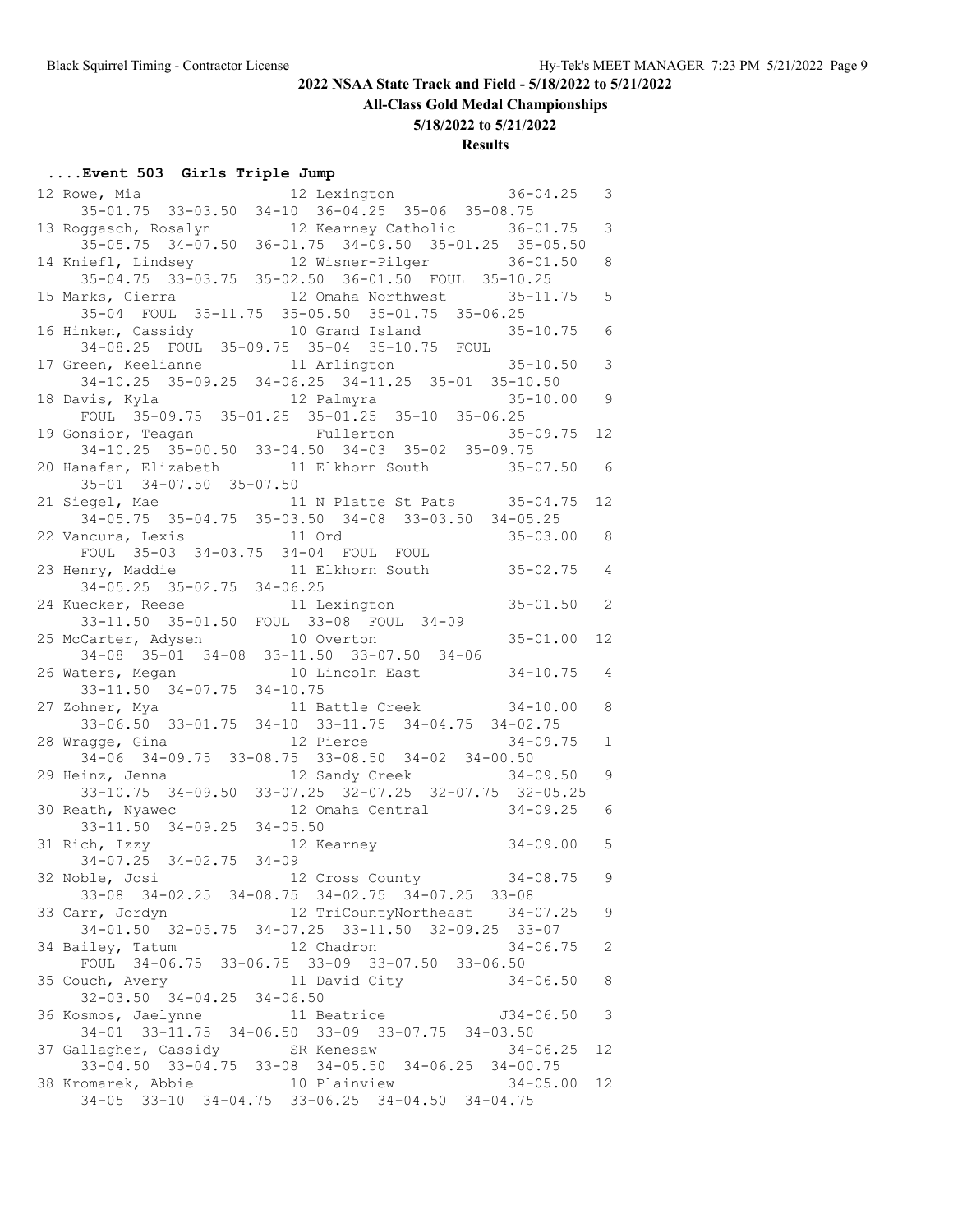# **All-Class Gold Medal Championships**

#### **5/18/2022 to 5/21/2022**

# **Results**

# **....Event 503 Girls Triple Jump**

| 39 Avila, Mariyah 12 Scottsbluff 34-03.50<br>33-09.75 33-00.25 34-03.50 33-05.75 33-06 33-09.75 |                                                    |              | $\mathcal{S}$  |
|-------------------------------------------------------------------------------------------------|----------------------------------------------------|--------------|----------------|
|                                                                                                 |                                                    |              |                |
| 40 Lechtenberger, Elli 12 Lincoln Southeast 34-01.75 5<br>34-01.75 34-00.25 33-03.50            |                                                    |              |                |
|                                                                                                 |                                                    |              | 5              |
| 41 Purdy, Carly 11 North Platte 34-01.25<br>32-07.25 34-01.25 FOUL                              |                                                    |              |                |
| 42 Schwisow, Riley 11 Beatrice 34-00.00                                                         |                                                    |              | 2              |
| $33-10$ $34-00$ $33-09.25$                                                                      |                                                    |              |                |
| 43 Krupicka, Savana 10 Exeter-Milligan 33-10.50                                                 |                                                    |              | 11             |
|                                                                                                 | FOUL 33-10.50 32-07 32-03.50 32-00.50 32-03.75     |              |                |
| 44 Reiling, Anna 12<br>FOUL 32-03.25 33-10.25                                                   | 12 Lincoln Southwest 33-10.25 4                    |              |                |
| 45 Jeffrey, Kaitlyn 12 Platteview 33-07.50                                                      |                                                    |              | 2              |
| $33 - 02.75$ $33 - 07.50$ $33 - 07$                                                             |                                                    |              |                |
| 46 Herrick, Hannah 10 Amherst 10 33-07.50                                                       |                                                    |              | 7              |
| 33-03 33-07.50 32-04                                                                            |                                                    |              |                |
| 47 Skanes, Imani 9 Omaha Northwest 32-05.75 33-01.75 33-07.50                                   |                                                    |              | 5              |
|                                                                                                 |                                                    |              |                |
| 48 Kuchar, Sydney 9 Battle Creek 33-07.00<br>33-03 33-07 32-10.25                               |                                                    |              | 8              |
|                                                                                                 |                                                    |              |                |
| 49 Taylor, Kaylee 09 Fort Calhoun 33-06.50<br>28-11.75 31-00 33-06.50                           |                                                    |              | $\mathbf{1}$   |
| 50 Petersen, Kendra                                                                             | 10 Lutheran NE 33-05.50                            |              | 8              |
|                                                                                                 |                                                    |              |                |
| 33-05.50 33-00 32-00<br>51 Moran, Journi 12 Ord                                                 |                                                    | $33 - 05.00$ | 7              |
| $33-05$ $33-04.25$ $33-03.25$                                                                   |                                                    |              |                |
| 52 Anderson, Hannah 11 Omaha Burke 33-04.50                                                     |                                                    |              | $\overline{4}$ |
| $32 - 04.75$ $33 - 04.50$ $32 - 09.50$                                                          |                                                    |              |                |
| 53 Dubas, Mya 11 Waverly<br>FOUL 32-07.75 33-04.25                                              |                                                    | $33 - 04.25$ | 3              |
| 54 Guenther, Caitlin 10 Crofton                                                                 |                                                    | $33 - 03.75$ | 8              |
| $32 - 11.75$ $33 - 03.75$ $33 - 00$                                                             |                                                    |              |                |
| 55 Clarke, Jaelynne 10 Alliance 33-02.50<br>31-08.50 32-07.25 33-02.50                          |                                                    |              | 2              |
|                                                                                                 |                                                    |              |                |
| 56 Rutherford, Hallie 10 Central City 33-02.25                                                  |                                                    |              | $\mathbf{1}$   |
| $32-03.25$ $33-02.25$ $32-10.50$<br>ague Emma                                                   |                                                    | $33 - 01.75$ |                |
| 57 Hague, Emma<br>31-03.25 31-09.50 33-01.75                                                    | 11 Elkhorn                                         |              | $\mathbf{1}$   |
| 58 Deterding, Autumn 12 Cambridge 33-01.50                                                      |                                                    |              | 11             |
|                                                                                                 | 33-01.50 31-08 32-11.50 32-05.50 31-09.25 32-05.25 |              |                |
| 59 Epley, Emma SR Lawrence-Nelson                                                               |                                                    | $33 - 01.25$ | 11             |
|                                                                                                 | 33-01.25 32-08 32-01.75 32-03.50 32-00.50 32-00.50 |              |                |
| 60 Evans, Tayler                                                                                | 10 Gretna                                          | $32 - 11.50$ | 5              |
| 32-10.50 32-11.50 32-11.25                                                                      |                                                    |              |                |
| 61 Hass, Isabel                                                                                 | 10 Guardian Ang CC                                 | $32 - 11.00$ | 8              |
| 32-04.75 32-11 32-05.25<br>62 Raymond, Eden                                                     | 12 Ainsworth                                       | $32 - 10.75$ | 9              |
| 32-10.75 FOUL FOUL                                                                              |                                                    |              |                |
| 63 Emanuel, Kaitlyn                                                                             | 11 North Bend Cent                                 | $32 - 10.00$ | 7              |
| $32-10$ $31-11.50$ $31-00.50$                                                                   |                                                    |              |                |
| 64 Jones, Madi                                                                                  | 11 Falls City                                      | $32 - 09.75$ | 2              |
| $31 - 00.50$ $32 - 09.75$ $32 - 01.50$                                                          |                                                    |              |                |
| 65 Hopkins, Joslyn                                                                              | 10 Bayard                                          | $32 - 09.25$ | 7              |
| FOUL 32-09.25 32-01                                                                             |                                                    |              |                |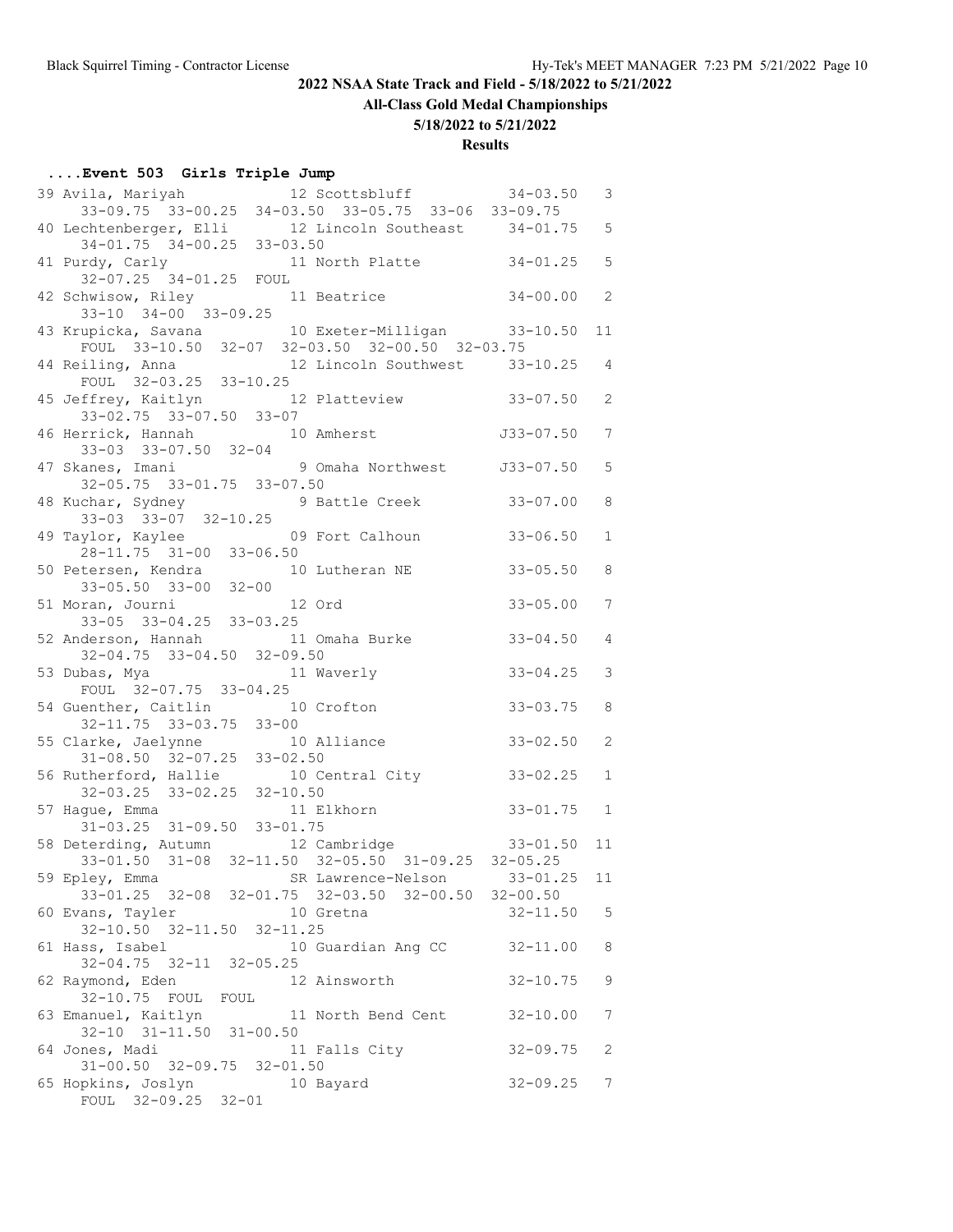**All-Class Gold Medal Championships**

# **5/18/2022 to 5/21/2022**

### **Results**

# **....Event 503 Girls Triple Jump**

| 66 Sucha, Andrea                                            | 12 NiobraraVerdigre 32-08.75                                         |                | 12             |
|-------------------------------------------------------------|----------------------------------------------------------------------|----------------|----------------|
| $31 - 05.50$ $32 - 08.75$ $32 - 03.25$                      |                                                                      |                |                |
| $30-10.50$ $31-05.25$ $32-08.50$                            | 67 Thompson, Chainey 12 Omaha Westside 32-08.50                      |                | 4              |
|                                                             |                                                                      | $32 - 08.00$   | 4              |
|                                                             | 68 Zoucha, Maya 10 Pap-La Vista<br>32-00.50 FOUL 32-08               |                |                |
|                                                             | 69 Bowen, Kyra    10 Columbus Scotus    32-06.25                     |                | $\mathbf{1}$   |
| 32-06.25 31-01.25 31-10.25                                  |                                                                      |                |                |
| 70 Miles, Hayley<br>FOUL 32-06.25 FOUL                      | 12 N Platte St Pats J32-06.25                                        |                | 11             |
| 71 Meyer, Jayden<br>$32-03.75$ $32-06$ $32-01.50$           | 09 Syracuse                                                          | $32 - 06.00$   | 2              |
| 72 Rempe, Caitlin 12 Sandy Creek                            |                                                                      | $32 - 04.25$ 7 |                |
| FOUL 32-04.25 31-05.25                                      |                                                                      |                |                |
| 73 Kneifl, Reese 12 Pender<br>$32-00.25$ $32-03.25$ $32-01$ |                                                                      | $32 - 03.25$   | 11             |
|                                                             |                                                                      | $32 - 01.50$ 7 |                |
| 74 Babb, Alanea 11 Malcolm<br>30-06.25 31-11.25 32-01.50    |                                                                      |                |                |
| 75 Ottun, Elsie 11 Twin Loup                                |                                                                      | $32 - 00.75$   | 10             |
| $32-00.75$ $31-04$ $31-08.25$                               |                                                                      |                |                |
| 76 Hofstetter, McKenzie 9 Meridian                          |                                                                      | $J32 - 00.75$  | 11             |
| $30 - 05.25$ $32 - 00.75$ $30 - 08.25$                      |                                                                      |                |                |
| 77 Hatzenbuehler, Olivia 12 Beatrice                        |                                                                      | J32-00.75      | 1              |
|                                                             | 32-00.75 FOUL FOUL<br>77 Bartak, Carlee 10 Anselmo-Merna 32-00.75    |                |                |
|                                                             |                                                                      |                | 11             |
| 32-00.75 FOUL FOUL                                          |                                                                      |                |                |
| 79 Knapp, Halle FR Elm Creek                                |                                                                      | $32 - 00.25$   | 10             |
| 31-04.75 32-00.25 31-10.25                                  |                                                                      | $31 - 11.50$   |                |
| 80 Paul, Kailyn 11 Meridian<br>31-06.50 31-11.50 31-11.25   |                                                                      |                | 10             |
|                                                             | 81 McKinney, Sophia 12 Northwest 531-11.50                           |                | $\mathbf{1}$   |
| $31-07.25$ $30-06.50$ $31-11.50$                            |                                                                      |                |                |
| 82 Herbel, Lilly                                            |                                                                      |                | 4              |
|                                                             | erbel, Lilly 11 Lincoln Southeast 31-11.50<br>30-07.50 31-11.50 FOUL |                |                |
| 83 Banzhaf, Joscelin                                        | 10 Omaha Skutt Cath 31-11.00                                         |                | 2              |
| $30 - 11.50$ $31 - 03.50$ $31 - 11$                         |                                                                      |                |                |
| 84 Wruble, Kenzie                                           | High Plains                                                          | $31 - 09.50$   | 10             |
| $31-09.50$ $31-00.50$ $31-07.50$                            |                                                                      |                |                |
| 85 Munn, Haley                                              | SR Riverside                                                         | $31 - 08.75$   | 11             |
| FOUL FOUL 31-08.75                                          |                                                                      |                |                |
| 86 Sprague, Kyndall                                         | 10 Morrill                                                           | $31 - 07.00$   | $\overline{7}$ |
| 31-07 PASS FOUL                                             |                                                                      |                |                |
| 87 Frey, Kirsten<br>$31 - 05.75$ $31 - 01.25$               | 11 Pender                                                            | $31 - 05.75$   | 10             |
| 88 Hindal, Bryanah                                          | $31 - 01.75$<br>SR Franklin                                          | $31 - 05.50$   | 10             |
| $30 - 02.50$ $31 - 05.50$                                   | 29-07.75                                                             |                |                |
| 89 Jacobsen, Sabrina                                        | 10 Arapahoe                                                          | $31 - 05.00$   | 12             |
| 31-02 FOUL 31-05                                            |                                                                      |                |                |
| 90 Wilson, Madison                                          | 12 Elkhorn North                                                     | $31 - 02.75$   | 1              |
| 31-02.75 FOUL 30-11.50                                      |                                                                      |                |                |
| 91 John, Grace                                              | 10 Amherst                                                           | $30 - 11.00$   | 7              |
| 30-10.50 FOUL 30-11                                         |                                                                      |                |                |
| 92 Bryant, Brooke                                           | 10 Wallace                                                           | $30 - 03.25$   | 10             |
| $30 - 00.75$ $30 - 03.25$ $29 - 04.50$                      |                                                                      |                |                |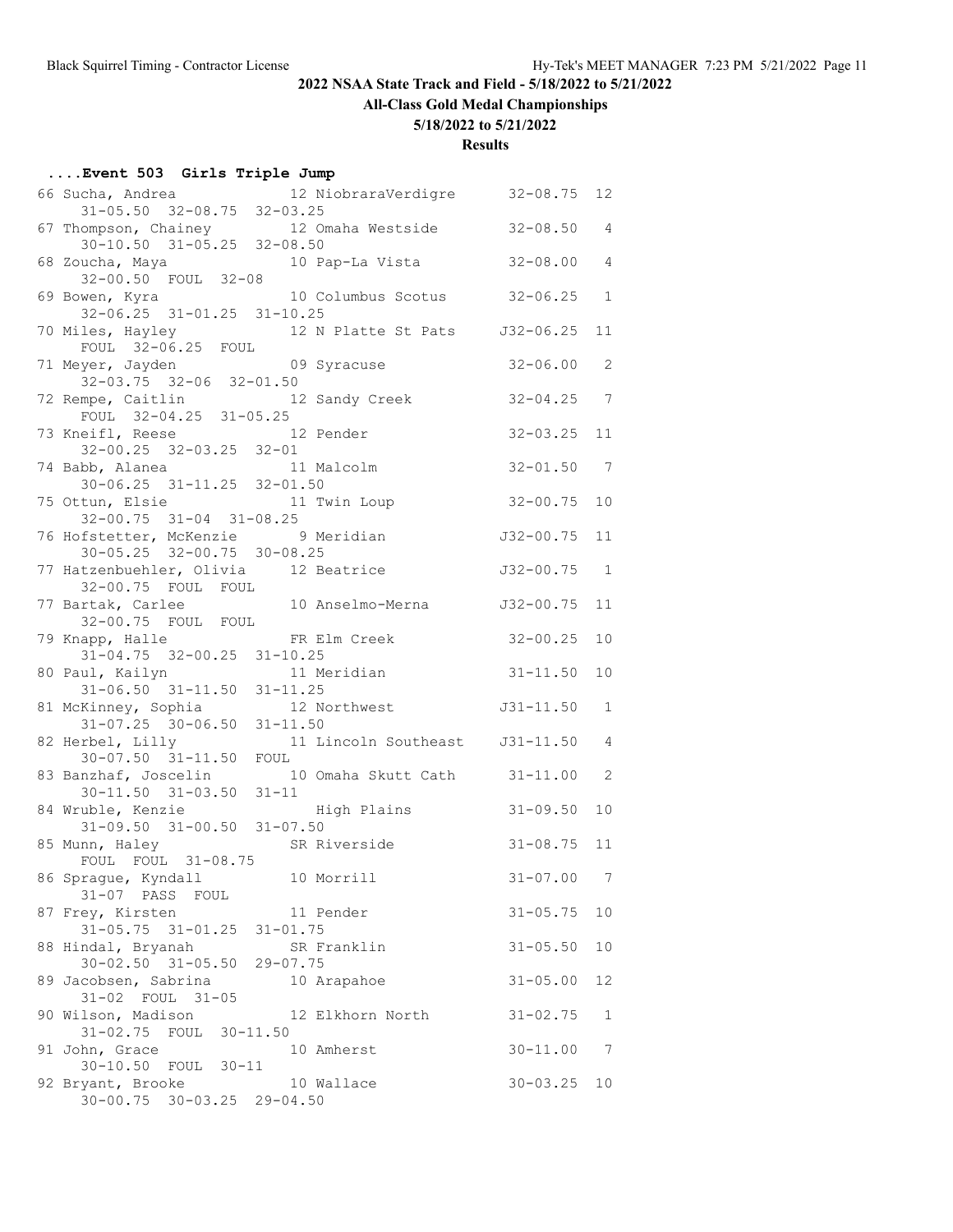**All-Class Gold Medal Championships**

#### **5/18/2022 to 5/21/2022**

#### **Results**

#### **....Event 503 Girls Triple Jump**

| 93 Barry, Natalie          | 12 Crawford         | $29 - 07.25$ 10 |  |
|----------------------------|---------------------|-----------------|--|
| 28-01.75 29-07.25 28-07.50 |                     |                 |  |
| 94 Evans, Aubrey           | 11 Garden County    | $28 - 10.50$ 10 |  |
| 28-10.50 28-09.75 FOUL     |                     |                 |  |
| -- Kapustka, Tatum         | 11 Arcadia-Loup Cty | FOUL 9          |  |
| FOUL FOUL FOUL             |                     |                 |  |
| -- Williams, Jordyn        | 11 Norris           | FOUL 3          |  |
| FOUL FOUL FOUL             |                     |                 |  |

#### **Event 504 Boys Triple Jump**

==========================================================================

| Year School <a> Finals H# Points</a><br>Name<br>-------------                                        |                |              |
|------------------------------------------------------------------------------------------------------|----------------|--------------|
| oyd, Jaylen 11 Omaha Central 50-03.50 6<br>48-01.50 50-03.50 47-05 FOUL FOUL FOUL<br>1 Lloyd, Jaylen |                | 10           |
|                                                                                                      |                | 8            |
| 2 Grosserode, Reece 10 Lincoln Pius X 49-00.50 6<br>49-00.50 45-00.75 FOUL 37-03.50 47-09.25 47-08   |                |              |
| $46 - 06.00$ 3                                                                                       |                | 6            |
| 3 Staehr, Carsen 11 Aurora 46-04<br>45-09.75 45-04.25 45-05 43-09.50 44-03.75 46-06                  |                |              |
| 4 Dugger, Adam<br>11 McCook 546-06.00 3                                                              |                | 5            |
| gger, Adam 11 McCook 546-06.00<br>43-10.50 44-01.75 46-06 45-00.75 44-04.50 42-10.75                 |                |              |
| 5 Fraker, Brett 10 McCook 46-02.75 3                                                                 |                | 4            |
| 45-05 43-10 45-00.25 43-05.25 45-03.50 46-02.75                                                      |                |              |
| 6 Coleman, Malachi 11 Lincoln East 45-03.25 6                                                        |                | 3            |
| 44-09.50 45-03.25 PASS 42-11.75 FOUL PASS                                                            |                |              |
|                                                                                                      |                | 2            |
| 7 Lee, Beau 12 Lourdes Cen Cath 45-01.00 9<br>41-00.25 42-01 42-07.50 42-08 43-02.50 45-01           |                |              |
| 8 Hosier, Cade                                                                                       | 9              | $\mathbf{1}$ |
| vsier, Cade 11 Elmwood-Murdock 44-09.00<br>43-11.75 43-07.50 44-08.50 43-10.25 44-02 44-09           |                |              |
| 9 Bynes, Chayton                                                                                     | 3              |              |
| nes, Chayton 12 Chadron 12 44-06.50<br>42-02.50 41-08.50 44-06.50 43-01.25 42-01.25 44-03            |                |              |
|                                                                                                      |                |              |
| 10 Herbek, Isaac 12 Grand Island CC 44-05.75 9<br>44-04.25 FOUL FOUL 44-05.75 FOUL 43-04.50          |                |              |
| 11 Diu, Kui 11 Lincoln High 44-03.50<br>43-00.75 42-11.50 43-09.75 43-00.25 42-09 44-03.50           | 6              |              |
|                                                                                                      |                |              |
| 12 Berger, Tony 5R Riverside 44-03.25<br>44-01 44-02.75 44-03.25 42-09 43-03 43-05.75                | 12             |              |
|                                                                                                      |                |              |
| 12 Gretna<br>13 Kelly, Clayton<br>$44 - 02.00$                                                       | 6              |              |
| 44-02 39-10.75 FOUL 42-11 43-03 44-01<br>14 Gninefou, James 12 Omaha Skutt Cath 43-10.75             |                |              |
|                                                                                                      | 3              |              |
| 43-10.75 43-01.25 43-06.75 43-08.25 43-06 42-05.75                                                   |                |              |
| 15 Messinger, Alex 11 McCook 43-08.75                                                                | 3              |              |
| 42-10.75 FOUL 43-08.75 43-05 43-07.50 42-09.50                                                       |                |              |
| 16 Paulsen, Jonah 11 St. Paul 43-08.25<br>43-02 43-08.25 42-07.25 40-06.25 40-08.25 42-00            | $\overline{2}$ |              |
|                                                                                                      |                |              |
| 17 McNeill, LJ 11 Oakland-Craig 43-07.25                                                             | 9              |              |
| 42-10.75 42-09.75 42-04.25 FOUL 43-07.25 FOUL                                                        |                |              |
| 11 Omaha Central 43-04.75<br>18 Vaughn, Cory<br>41-01.50 FOUL<br>41-10.25 FOUL<br>38-03 43-04.75     | $\overline{4}$ |              |
|                                                                                                      |                |              |
| 19 Petersen, Dane<br>12 Elkhorn<br>43-03.75                                                          | 2              |              |
| FOUL 42-05.75 43-00.25 41-08.50 42-01.75 43-03.75                                                    |                |              |
| 20 Flores, Zane 11 Gretna 43-03.50<br>41-07.75 42-01.50 43-03.50 41-02.25 42-06.50 42-05             | 6              |              |
|                                                                                                      |                |              |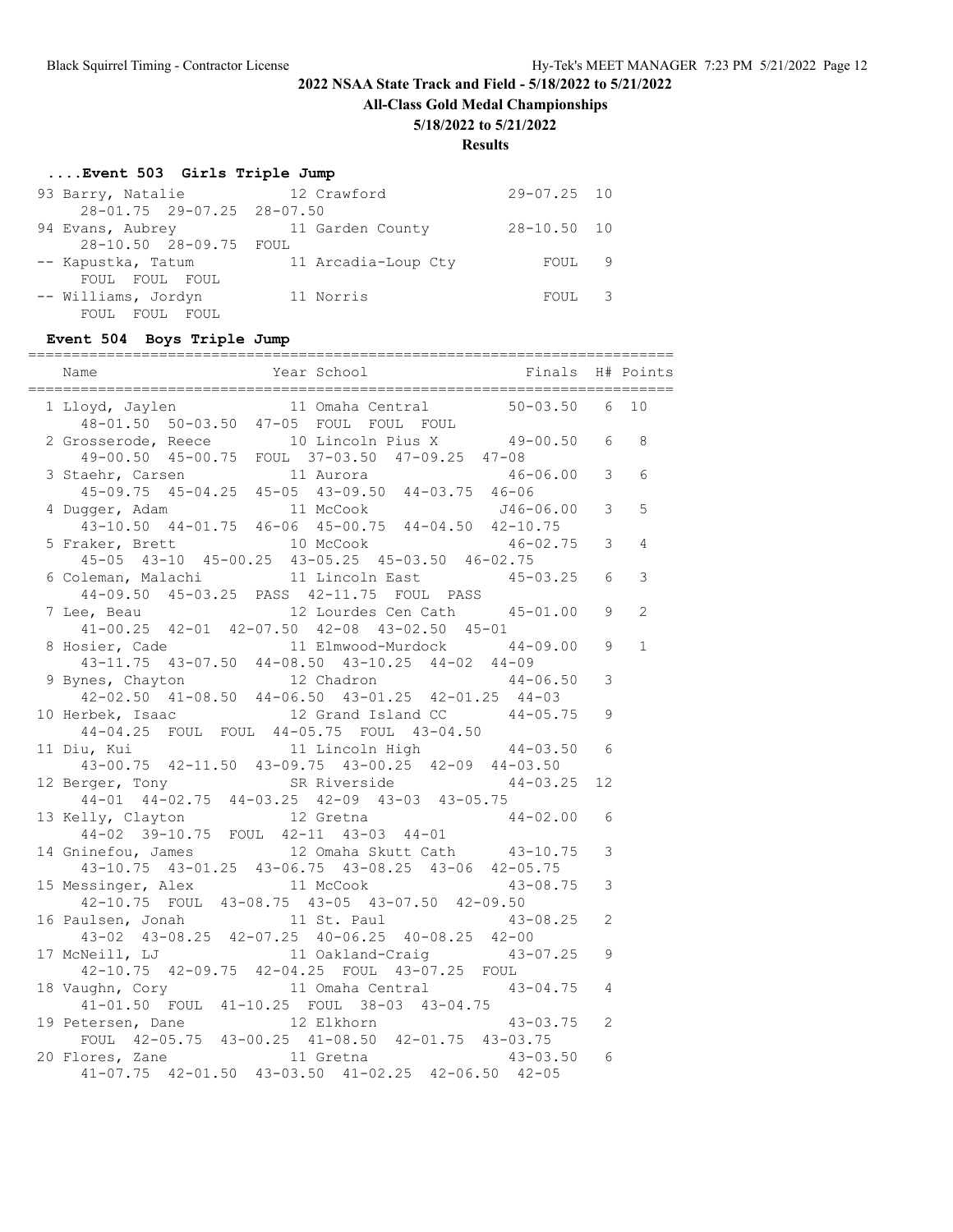# **All-Class Gold Medal Championships**

**5/18/2022 to 5/21/2022**

# **Results**

# **....Event 504 Boys Triple Jump**

| 21 Nelson, De'Andre 11 Wahoo 41-00.25 39-10.50 43-01.75 FOUL 41-03.75 41-07.75                                                    |                                     | $43 - 01.75$    | 3               |
|-----------------------------------------------------------------------------------------------------------------------------------|-------------------------------------|-----------------|-----------------|
|                                                                                                                                   |                                     |                 |                 |
| son, Landon 12 Battle Creek 43-01.50 9<br>41-01 40-07.75 43-01.50 42-00.50 42-01.75 42-08<br>22 Olson, Landon                     |                                     |                 |                 |
|                                                                                                                                   |                                     |                 |                 |
| 23 Lowry, Marcus 12 Grand Island CC 42-11.50 8<br>40-11.50 41-09 42-11.50 FOUL FOUL 42-11.25                                      |                                     |                 |                 |
|                                                                                                                                   |                                     |                 | 8               |
| 24 Kudlacek, Carson 11 Hastings St Cec 42-<br>FOUL 42-10.50 42-03.50 40-02.75 42-00.75 41-04                                      | 11 Hastings St Cec 42-10.50         |                 |                 |
| 25 Schutt, Connor 10 Bishop Neumann 42-10.25                                                                                      |                                     |                 | $7\phantom{.0}$ |
| 42-10.25 40-11 FOUL 42-00.75 42-06.25 FOUL                                                                                        |                                     |                 |                 |
| 26 Allen, Caleb                                                                                                                   | 12 Ainsworth                        | $42 - 09.50$ 9  |                 |
|                                                                                                                                   |                                     |                 |                 |
|                                                                                                                                   |                                     |                 | 3               |
| 42-09.50 39-09.25 41-00 41-10.50 42-00.50 42-02<br>27 Schmaderer, Garret 12 Kearney Catholic J42-09.50<br>42-09.50 41-07.75 41-08 |                                     |                 |                 |
| 28 Weddle, Treven 10 West Point Beemer 42-09.25<br>40-07.25 42-09.25 42-04                                                        |                                     |                 | 2               |
|                                                                                                                                   |                                     |                 |                 |
| 29 Hines, Travis 10 Bellevue West 42-08.50<br>42-08.50 42-06 42-01.50 42-03.50 41-03.75 42-03                                     |                                     |                 | 5               |
|                                                                                                                                   |                                     |                 |                 |
| 30 Cochran, Connor 12 Pap LV South 42-07.00<br>42-07 41-10 41-03.50 37-07.50 FOUL 36-07.50                                        |                                     |                 | $\epsilon$      |
| 31 Jensen, Kayden 12 Douglas County W 42-06.50                                                                                    |                                     |                 | $\overline{c}$  |
| 41-11.75 42-06.50 42-00.75                                                                                                        |                                     |                 |                 |
| 32 Skleba, Carter                                                                                                                 | 10 Wilber-Clatonia 42-04.50 7       |                 |                 |
| $41-10$ $41-11.50$ $42-04.50$                                                                                                     |                                     |                 |                 |
| 33 Combs, Mason                                                                                                                   | 12 Wilber-Clatonia 42-03.50 8       |                 |                 |
| 42-03.50 42-00.75 FOUL                                                                                                            |                                     |                 |                 |
| 34 Shaner, Quintin 12 Cambridge 42-01.00                                                                                          |                                     |                 | 12              |
| 42-01 42-00.50 39-07 FOUL 41-02.75 40-05.50                                                                                       |                                     |                 |                 |
| 35 Sullivan, Gavin 10 Pierce 42-00.75 2<br>FOUL 42-00.75 41-06.50                                                                 |                                     |                 |                 |
|                                                                                                                                   |                                     |                 |                 |
| 36 Scranton, Seth<br>39-04.25 40-08 38-04.50 40-07 39-11.25 42-00.50                                                              |                                     |                 | 12              |
|                                                                                                                                   |                                     |                 | $\overline{c}$  |
| 37 Dvorak, Grant 12 Omaha Skutt Cath 41-11.00<br>40-04 41-05.75 41-11                                                             |                                     |                 |                 |
|                                                                                                                                   |                                     |                 |                 |
| 38 Page, Chandler 11 Parkview Christ 41-10.00 8<br>38-03.50 40-11.50 41-10<br>38 - 11 - 10                                        |                                     |                 |                 |
| 39 Marburger, Xavier                                                                                                              | $41-10$<br>FR Harvard $41-09.25$ 12 |                 |                 |
| 41-09.25 40-02.50 40-11 39-05.25 39-05 40-08.50                                                                                   |                                     |                 |                 |
| 40 Thulin, Gage 12 Alma                                                                                                           |                                     | $41 - 09.00$ 7  |                 |
| FOUL 39-08.75 41-09<br>41 Denkert, Tyson SR Kenesaw                                                                               |                                     |                 |                 |
|                                                                                                                                   |                                     | $41 - 06.75$ 12 |                 |
| FOUL 40-05.25 FOUL 41-06.75 41-05.50 41-01.25                                                                                     |                                     |                 |                 |
| 42 Hammer, Cade<br>$40-05.75$ $40-05.75$ $40-01.25$ $40-01.25$ $41-06.50$ 39-10                                                   | 12 Creighton                        | $41 - 06.50$    | 11              |
| 43 Miller, Kadren                                                                                                                 | 12 Twin River                       | $41 - 05.50$    | 9               |
| $41 - 05.50$ $37 - 04.50$ $41 - 02.25$                                                                                            |                                     |                 |                 |
| 44 Wilkinson, Jayce 11 Scottsbluff                                                                                                |                                     | $41 - 05.00$    | $\mathbf{1}$    |
| $41 - 02.50$ $41 - 05$ $40 - 08$                                                                                                  |                                     |                 |                 |
| 45 Joppa, Andrew                                                                                                                  | 12 Creighton Prep                   | $41 - 04.75$    | $\epsilon$      |
| 38-08.75 38-01.75 41-04.75                                                                                                        |                                     |                 |                 |
| 46 Johnson, Cade                                                                                                                  | 11 Wakefield                        | $41 - 04.00$    | 9               |
|                                                                                                                                   |                                     |                 |                 |
| $40-03.50$ $41-04$ $40-08.75$                                                                                                     |                                     |                 |                 |
| 47 Smith, Kaleb<br>$40 - 06.25$ 39-09.75 $41 - 04$                                                                                | 12 Plattsmouth                      | J41-04.00       | 1               |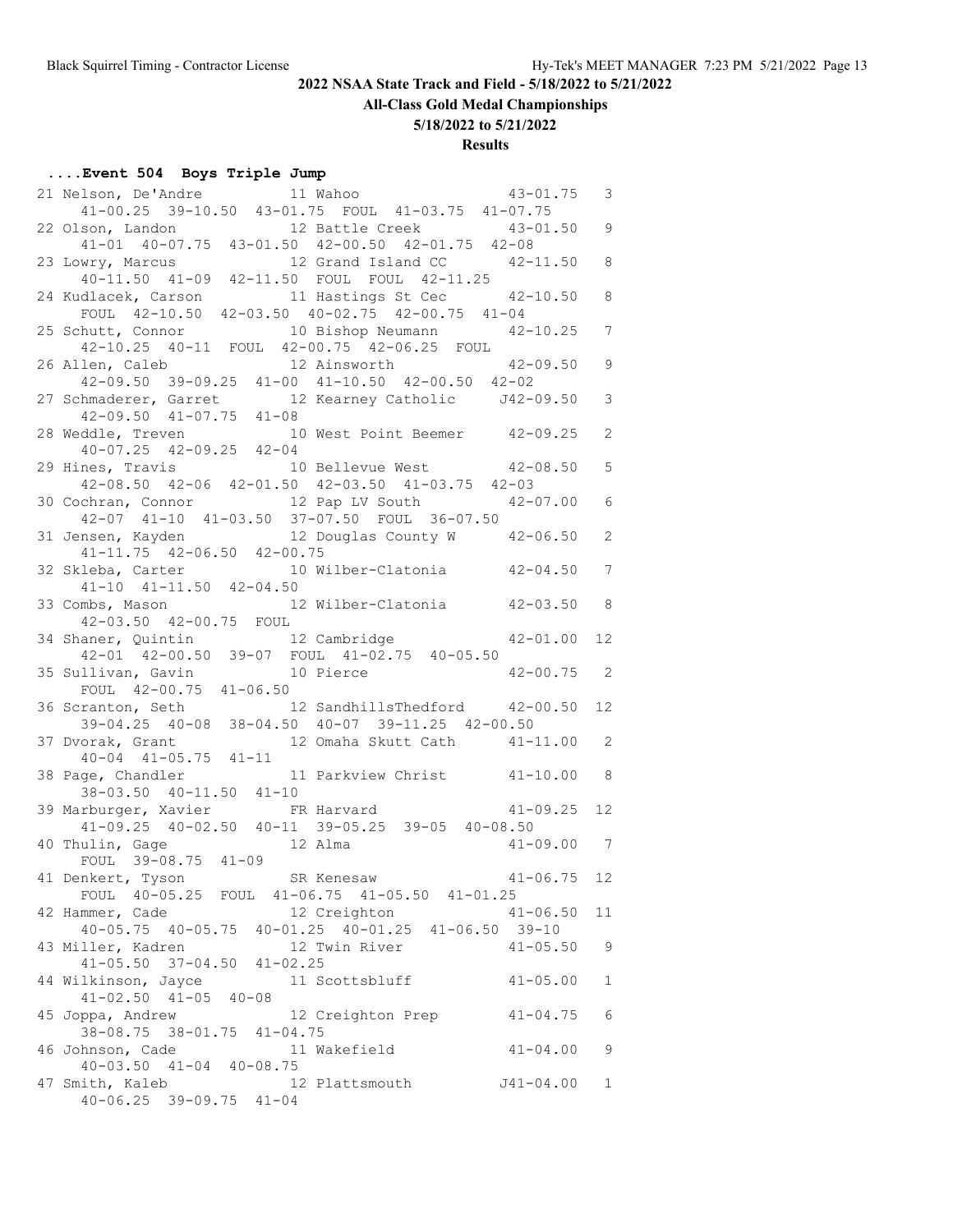# **All-Class Gold Medal Championships**

#### **5/18/2022 to 5/21/2022**

#### **Results**

# **....Event 504 Boys Triple Jump**

| 48 Akohin, Lincoln 11 Millard South                                        |                                                         | $41 - 03.75$   | 5               |
|----------------------------------------------------------------------------|---------------------------------------------------------|----------------|-----------------|
| $40-09$ $40-04.75$ $41-03.75$                                              |                                                         |                |                 |
| 49 Hunzeker, Ben 12 Lincoln Southwest 41-01.00<br>39-09.50 40-00.75 41-01  |                                                         |                | $\overline{4}$  |
| 50 Hartman, Zac 11 Waverly                                                 |                                                         | 41-00.50       | $\mathbf 1$     |
| $40-02$ $41-00.50$ $39-08.25$                                              |                                                         |                |                 |
| 51 Kerr, Nate                                                              | 12 Adams Central                                        | $41 - 00.25$   | $\mathbf 1$     |
| err, Nate 1<br>FOUL 39-06.50 41-00.25                                      |                                                         |                |                 |
| 52 Arens, Adam                                                             | 10 Stanton                                              | $40 - 11.75$   | 8               |
| FOUL 40-11.75 39-02                                                        |                                                         |                |                 |
| 53 Quick, Kaleb                                                            | 12 Tekamah-Herman J40-11.75                             |                | 8               |
| 40-11.75 36-06 38-11.50<br>54 Ziegler, Wylie                               | 10 Bloomfield 40-10.50                                  |                | 12              |
| 39-02.75 39-05.25 40-01 39-11.25 40-10.50 FOUL                             |                                                         |                |                 |
| 55 Croghan, Addison 11 Pierce                                              |                                                         | $40 - 09.50$   | 2               |
| FOUL 40-09.50 40-05.75                                                     |                                                         |                |                 |
| 56 Rohrobaugh, Alex 10 Parkview Christ 40-09.00<br>40-09 40-00.50 40-04.75 |                                                         |                | 8               |
|                                                                            |                                                         |                |                 |
| 57 Chytka, Cord 11 Cozad<br>$40-08.75$ $40-00.25$ $40-02.25$               |                                                         | $40 - 08.75$   | $\mathbf 1$     |
| 58 Otto, Andrew 12 Raymond Central 40-07.75                                |                                                         |                | $\mathbf{1}$    |
| $40-00.50$ $40-07.75$ $39-05.25$                                           |                                                         |                |                 |
| 59 Borchardt, Dietrich 11 Norris                                           |                                                         | 40-07.50       | $\mathbf{1}$    |
| 38-11.25 FOUL 40-07.50                                                     |                                                         |                |                 |
| 60 Vargas, Johnny 11 Garden County 40-06.50                                |                                                         |                | 10              |
| 39-02.75 40-02 39-03.25 40-01 40-06 40-06.50                               |                                                         |                |                 |
| 61 Martin, Jackson 12 Lincoln Southeast 40-05.50                           |                                                         |                | 4               |
| $40 - 05.50$ 39-08.50 38-08.25                                             |                                                         | 40-05.25       | 5               |
| 62 Nichols, Carson 12 Kearney<br>39-08.50 40-02.75 40-05.25                |                                                         |                |                 |
| 63 Hunt, Jamir 12 Millard North                                            |                                                         | $40 - 05.00$   | 4               |
| 38-09.50 40-05 FOUL                                                        |                                                         |                |                 |
| 11 Kearney<br>64 Cumpston, Ben                                             |                                                         | $40 - 04.75$   | 5               |
| $40 - 04.75$ 39-02<br>$38 - 02.50$                                         |                                                         |                |                 |
| 65 Kuchta, Jack                                                            | $\frac{12}{12}$ Wynot                                   | 40-04.50       | 12 <sup>°</sup> |
| $39 - 00.50$ $38 - 09$<br>66 Vaughn, Jeremiah                              | $40-04.50$ $38-08$ $38-06.25$ $38-09$<br>10 Omaha Burke | $40 - 02.50$ 4 |                 |
| $39 - 08$ $40 - 02.50$<br>$39 - 10.50$                                     |                                                         |                |                 |
| 67 Nespor, Braytn                                                          | 11 Millard South 40-02.00                               |                | 4               |
| 39-02.75 40-02 39-10                                                       |                                                         |                |                 |
| 11 Yutan<br>68 Timm, Nolan                                                 |                                                         | $40 - 01.75$   | 7               |
| FOUL 40-01.75 FOUL                                                         |                                                         |                |                 |
| 69 Garner, Blake<br>40-01 39-02.75 38-10.50                                | 10 Perkins County                                       | $40 - 01.00$   | 8               |
| 70 Bothwell, Elijah                                                        | 11 Gretna                                               | $40 - 00.00$   | 5               |
| FOUL FOUL 40-00                                                            |                                                         |                |                 |
| 71 Pickworth, Tyler                                                        | Mead                                                    | $39 - 11.50$   | 11              |
| 39-11.50 38-10.25 39-10.25                                                 |                                                         |                |                 |
| 72 Stewart, Hunter                                                         | 12 Lexington                                            | $J39-11.50$    | 2               |
| 38-11.75 39-11.50<br>$39 - 03.25$                                          |                                                         |                |                 |
| 73 Goodwin, Dalton                                                         | 12 Lincoln Northeast 39-11.25                           |                | 5               |
| 39-11.25 38-08.50<br>$39 - 01$<br>74 Wal, Yiech                            | 11 Grand Island                                         | $39 - 10.50$   | 4               |
| 35-10.75 39-06.50 39-10.50                                                 |                                                         |                |                 |
|                                                                            |                                                         |                |                 |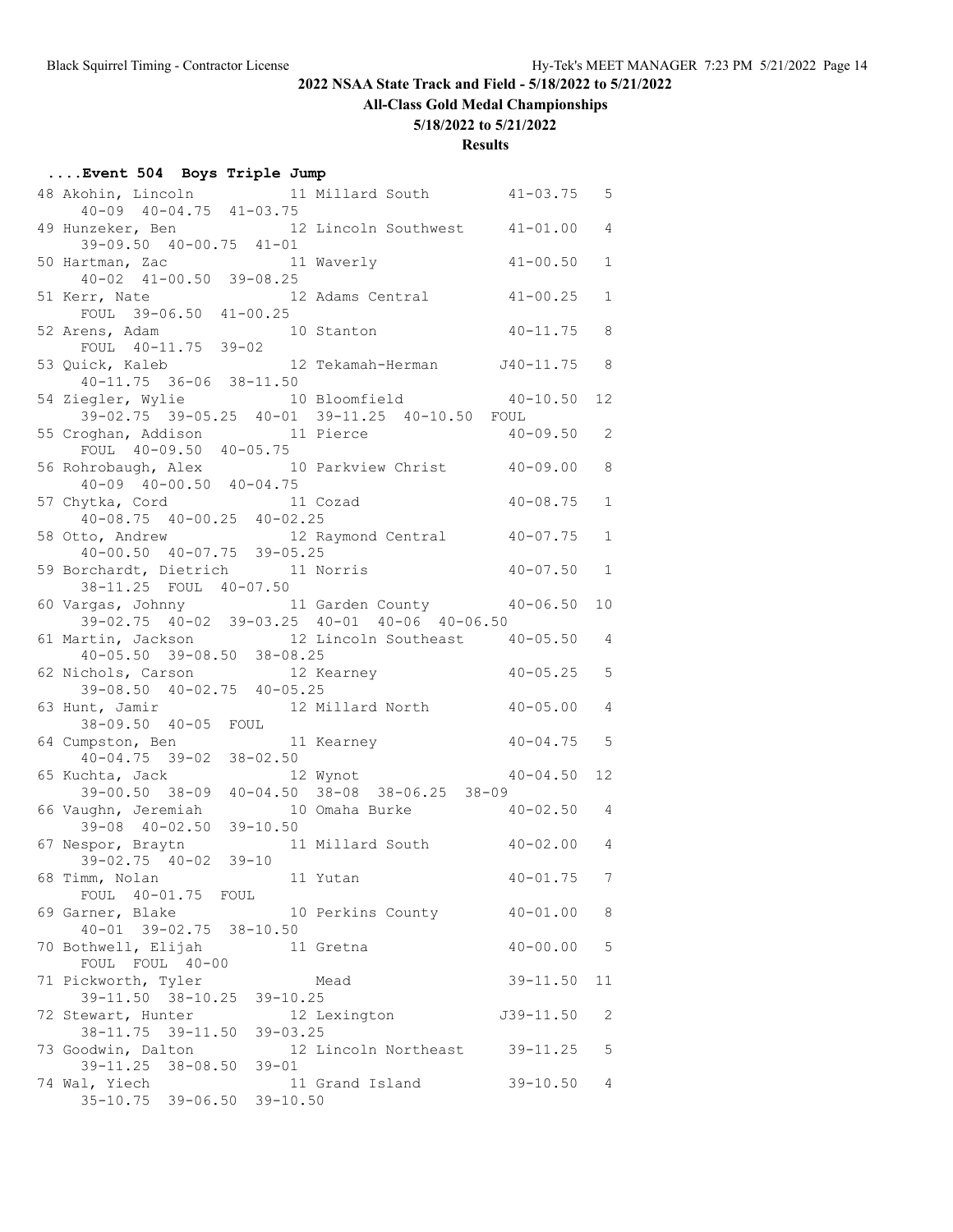**All-Class Gold Medal Championships**

#### **5/18/2022 to 5/21/2022**

**Results**

| Event 504 Boys Triple Jump |                                                                                  |              |                 |  |  |  |
|----------------------------|----------------------------------------------------------------------------------|--------------|-----------------|--|--|--|
|                            | 75 Harbur, Zach 11 Gothenburg 539-10.50 1                                        |              |                 |  |  |  |
|                            | 39-10.50 39-00.50 38-10.50                                                       |              |                 |  |  |  |
|                            | 76 Ryan, Wyatt                                                                   |              | 10              |  |  |  |
|                            | $38-06$ $39-10.50$ $37-10.25$                                                    |              |                 |  |  |  |
|                            | 12 Omaha Bryan 39-09.50<br>77 Dalmeida, Steven                                   |              | $5^{\circ}$     |  |  |  |
|                            | $39-04$ $39-03.50$ $39-09.50$                                                    |              |                 |  |  |  |
|                            | 78 Anderson, Kade 11 Chase County<br>$39-01.75$ $38-09.50$ $39-09.25$            | $39 - 09.25$ | $7\phantom{.0}$ |  |  |  |
|                            |                                                                                  |              |                 |  |  |  |
|                            | 79 Sjuts, Jason<br>12 Humphrey-Lin<br>$38-10.50$ $38-07.25$ $39-07.50$           | $39 - 07.50$ | 11              |  |  |  |
|                            | 10 Wood River                                                                    |              |                 |  |  |  |
|                            | 80 Oberg, Harrison                                                               | $39 - 05.50$ | 7               |  |  |  |
|                            |                                                                                  | $39 - 05.00$ | $-5$            |  |  |  |
|                            | 38-09.50 39-04.75 39-05.50<br>81 Harbols, Fredrik 10 Kearney<br>37-10 FOUL 39-05 |              |                 |  |  |  |
|                            | 82 Stark, Isaac<br>McCool Junction                                               | $39 - 04.00$ | 12              |  |  |  |
|                            | 39-03.50 38-10.50 39-04                                                          |              |                 |  |  |  |
|                            | 83 Lamprecht, Dalton<br>10 Ponca                                                 | $39 - 00.75$ | $\overline{7}$  |  |  |  |
|                            | 38-01.50 38-03 39-00.75                                                          |              |                 |  |  |  |
|                            | 84 Gustafson, Kale<br>Osceola                                                    | $39 - 00.25$ | 11              |  |  |  |
|                            | 39-00.25 38-04 37-03.25                                                          |              |                 |  |  |  |
|                            | 85 Branting, Pierce<br>Osceola                                                   | $38 - 09.75$ | 11              |  |  |  |
|                            | FOUL 38-09.75 38-06.25                                                           |              |                 |  |  |  |
|                            | 86 Ulrich, Bradyen<br>11 Parkview Christ 38-09.50                                |              | $\overline{7}$  |  |  |  |
|                            | 38-03.50 38-09.50 37-09.50                                                       |              |                 |  |  |  |
|                            | 87 Svarvari, Caleb<br>12 Overton                                                 | $38 - 08.50$ | 11              |  |  |  |
|                            | 38-01 37-01.25 38-08.50                                                          |              |                 |  |  |  |
|                            | 88 Carraher, Connor<br>SR Riverside                                              | $38 - 08.00$ | 10              |  |  |  |
|                            | FOUL 36-04.50 38-08                                                              |              |                 |  |  |  |
|                            | 89 Bailey, Luke<br>09 AnsleyLitchfield 38-03.25                                  |              | 11              |  |  |  |
|                            | 36-04.75 37-02.50 38-03.25                                                       |              |                 |  |  |  |
|                            | 90 Lima, Joshua<br>09 Millard West                                               | $38 - 03.00$ | 4               |  |  |  |
|                            | 38-03 38-02 FOUL                                                                 |              |                 |  |  |  |
|                            | 11 Hitchcock County 37-11.75<br>91 Scott, Drew                                   |              | 11              |  |  |  |
|                            | $37 - 11.75$ $37 - 10.50$ $37 - 09$                                              |              |                 |  |  |  |
|                            | 12 Creighton<br>92 Eggers, Brody                                                 | $37 - 07.00$ | 10              |  |  |  |
|                            | $37-07$ $36-10.75$ $36-11.50$<br>93 Kisker, Trent                                |              |                 |  |  |  |
|                            | 11 Hitchcock County 37-05.50<br>37-02 36-09.50 37-05.50                          |              | 10              |  |  |  |
|                            | 94 Fossenbarger, Caleb 12 Johnson-Brock                                          | $37 - 04.25$ | 10              |  |  |  |
|                            | $36 - 04.75$ $37 - 02.75$ $37 - 04.25$                                           |              |                 |  |  |  |
|                            | 9 Sterling                                                                       | $36 - 10.75$ | 10              |  |  |  |
|                            | 95 Bredthauer, Ridge 95<br>36-10.75 35-07.75 35-07                               |              |                 |  |  |  |
|                            | 96 Bailey, Monte<br>12 Hyannis                                                   | $36 - 00.00$ | 10              |  |  |  |
|                            | $34-11.25$ $35-04.25$ $36-00$                                                    |              |                 |  |  |  |

#### **Event 505 Girls Discus Throw**

| Year School<br>Name                                                      | Finals H# Points |  |
|--------------------------------------------------------------------------|------------------|--|
| 1 Smith, Madison<br>10 Gothenburg<br>138-06 FOUL FOUL 134-00 FOUL 132-02 | 138-06 3 10      |  |
| 2 Stieb, Jessica<br>11 Arcadia-Loup Cty                                  | $137 - 11$ 9 8   |  |
| 137-01 127-10 137-11 121-02 FOUL FOUL                                    |                  |  |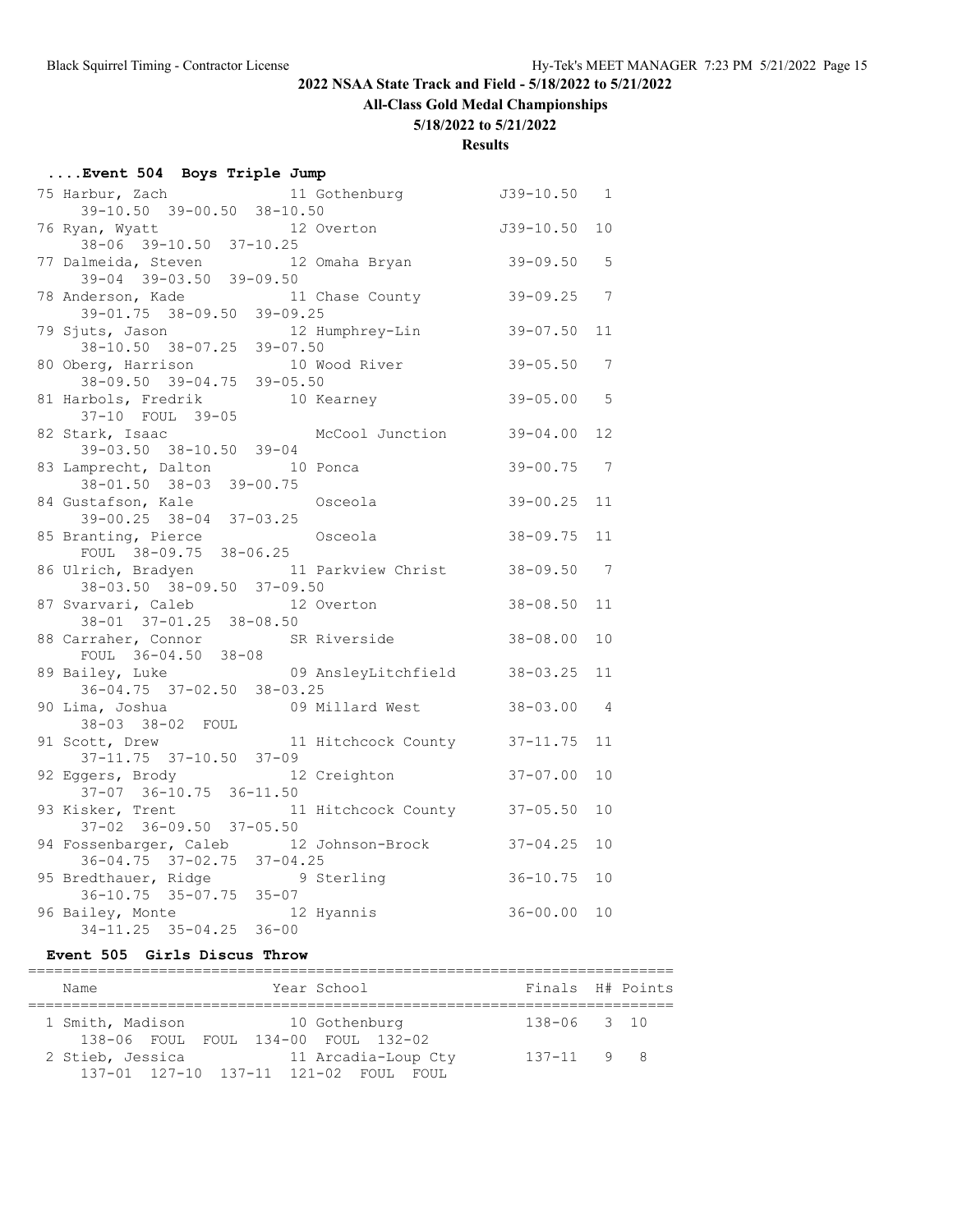**All-Class Gold Medal Championships**

## **5/18/2022 to 5/21/2022**

**Results**

#### **....Event 505 Girls Discus Throw**

| 3 Loomis-Goltl, Ruthie 11 Bridgeport                                                       | $137 - 08$  | 9              | 6              |
|--------------------------------------------------------------------------------------------|-------------|----------------|----------------|
| 131-02 137-08 130-02 125-05 125-04 127-01                                                  |             |                |                |
| 4 Meyer, Shayla 12 Superior                                                                | $136 - 06$  | 9              | 5              |
| FOUL FOUL 136-06 126-03 133-11 134-00                                                      |             |                |                |
| 5 Stallbaumer, Abby 11 South Loup                                                          | 134-09      | 9              | $\overline{4}$ |
| 132-05 FOUL 123-07 134-09 127-06 131-09                                                    |             |                |                |
| 6 Beachler, Kat 10 Millard North                                                           | 133-10      | 6              | $\mathcal{E}$  |
| 116-03 133-10 127-10 117-04 FOUL FOUL                                                      |             |                |                |
| 7 Piper, Jozy<br>12 Pierce                                                                 | $133 - 09$  | 3              | 2              |
| 131-06 121-01 133-09 FOUL FOUL 129-04<br>per, Elly 12 Pierce                               |             |                |                |
| 8 Piper, Elly                                                                              | $132 - 08$  | 3              | $\mathbf{1}$   |
| 105-02 132-08 123-10 100-08 130-07 126-10                                                  |             |                |                |
| 9 Adams, Madison 10 Lincoln East                                                           | $127 - 00$  | 6              |                |
| 111-11 127-00 119-03 119-03 FOUL 125-00                                                    |             |                |                |
| 10 Poppert, Olivia 12 St. Paul                                                             | $126 - 10$  | 1              |                |
| 126-10 119-08 FOUL 119-04 121-00 116-06                                                    |             |                |                |
| 11 Moats, McKinna 12 Lexington<br>125-10 FOUL 119-09 116-03 118-07 113-05                  | $125 - 10$  | $\mathfrak{Z}$ |                |
|                                                                                            |             |                |                |
| 12 Grover, McKinley 10 Gordon-Rushville                                                    | $125 - 07$  | 8              |                |
| FOUL $125-07$ $123-02$ $120-10$ $114-08$ $122-03$                                          |             |                |                |
| 13 Lotspeich, Kaylie 11 Chase County                                                       | $124 - 07$  | 9              |                |
| 123-05 109-10 FOUL 110-11 124-07 107-02                                                    |             |                |                |
| 14 Nelson, Kaitlyn 12 Ainsworth                                                            | $124 - 03$  | 8              |                |
| 109-08 116-07 124-03 116-01 106-07 118-02                                                  |             |                |                |
| 15 Rees, Dannika and 11 Pap-La Vista                                                       | $123 - 06$  | 6              |                |
| 120-09 120-05 123-06 113-03 110-00 FOUL                                                    |             |                |                |
| 16 Stout, Cailey 12 Scribner-Snyder                                                        | $123 - 02$  | 12             |                |
| 111-10 112-04 123-02 FOUL FOUL FOUL                                                        |             |                |                |
| 17 Hudson, JessaLynn<br>113-05 115-00 122-09 112-03 119-04 111-01                          | $122 - 09$  | 12             |                |
|                                                                                            |             |                |                |
| 18 Kotschwar, Sierra H 12 McCook                                                           | 121-11      | 3              |                |
| 111-10 121-11 116-04 118-11 121-07 116-01                                                  |             |                |                |
| 19 Brownawell, Michalee 11 Hershey                                                         | $120 - 11$  | 9              |                |
| 120-11 FOUL 117-10 114-09 114-09 FOUL<br>20 Ragland, Kinsley 12 Lincoln North Star 5120-11 |             |                |                |
| FOUL 120-11 FOUL 115-09 100-01 116-07                                                      |             | 4              |                |
| 21 Oxley, Katelynn 12 Lincoln Lutheran 120-04                                              |             |                |                |
|                                                                                            |             | 8              |                |
| 102-00 FOUL 119-11 116-09 110-09 120-04                                                    |             | 3              |                |
| 22 Walker, Chloe 12 Columbus Scotus 5120-04<br>119-08 120-04 102-08 FOUL 99-06 112-10      |             |                |                |
| 23 Diew, Nyaluet 11 South Sioux City 119-11                                                |             | 2              |                |
| 118-05 113-00<br>$119 - 11$<br>FOUL 98-02 96-11                                            |             |                |                |
| 24 Berglund, Emmilly<br>JR Shelton High School                                             | $119 - 08$  | 12             |                |
| $119 - 08$<br>$116 - 03$<br>$115 - 09$<br>$110 - 00$<br>103-10 FOUL                        |             |                |                |
| 25 Steffensmeier, Hailey<br>11 Columbus Scotus                                             | $119 - 01$  | 2              |                |
| 103-01 119-01<br>$106 - 00$<br>87-02 FOUL<br>$107 - 01$                                    |             |                |                |
| 26 Stewart, Hanna<br>12 Loomis                                                             | $118 - 00$  | 12             |                |
| $111 - 01$ $118 - 00$<br>117-03 FOUL<br>$110 - 07$<br>FOUL                                 |             |                |                |
| 27 Skeen, Haidyn<br>11 Kearney                                                             | $J118 - 00$ | 5              |                |
| 106-00 111-06<br>$115 - 00$<br>FOUL<br>$108 - 00$<br>$118 - 00$                            |             |                |                |
| 28 Alexander, Taylor<br>11 Wausa                                                           | $117 - 04$  | 11             |                |
| FOUL 110-02 114-07 117-04<br>$110 - 11$<br>$111 - 03$                                      |             |                |                |
| 29 Dierks, Ashley<br>10 Bennington                                                         | $116 - 09$  | $\mathbf 1$    |                |
| 109-08 116-09 110-06                                                                       |             |                |                |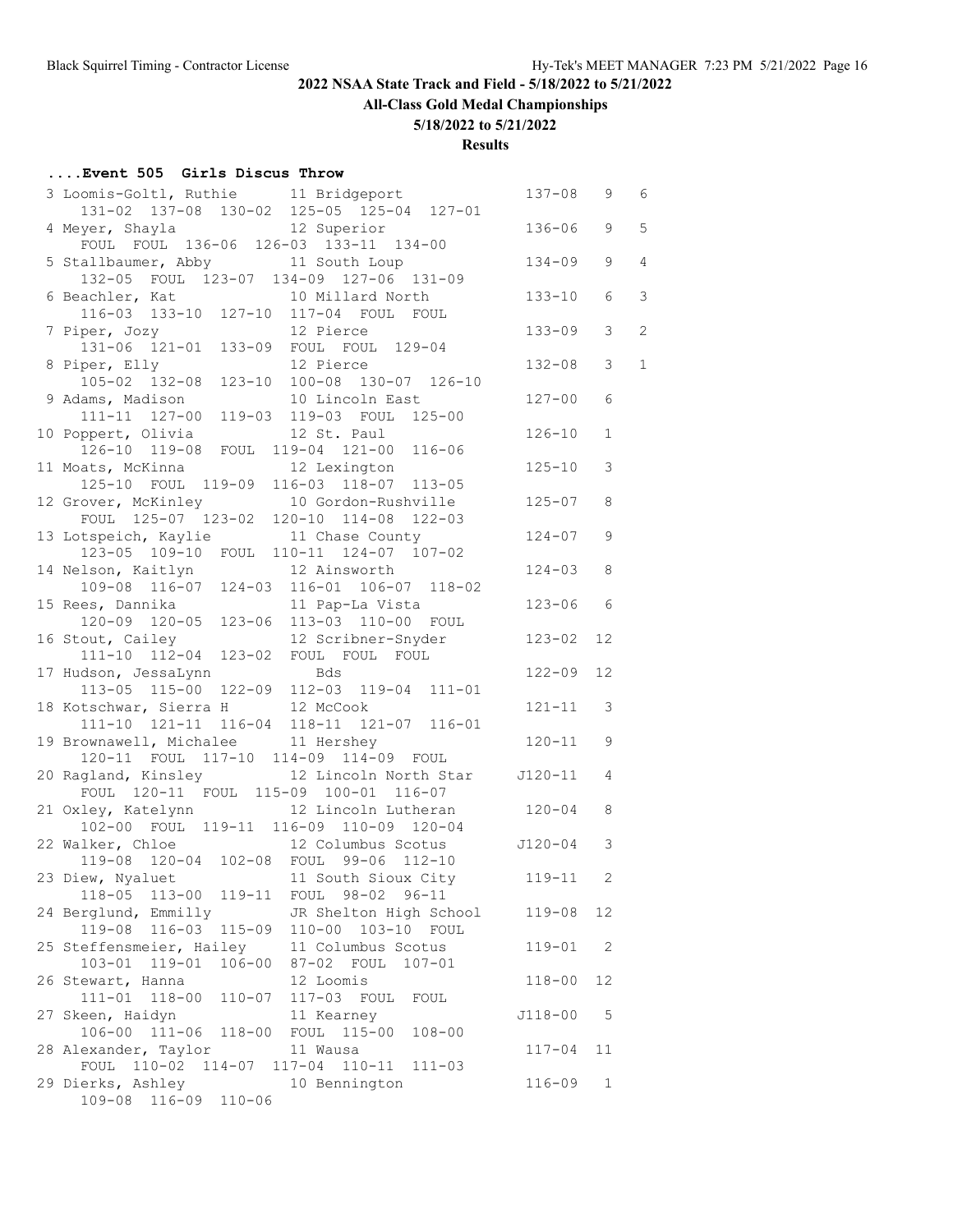**All-Class Gold Medal Championships**

#### **5/18/2022 to 5/21/2022**

| Event 505 Girls Discus Throw |  |  |  |  |  |
|------------------------------|--|--|--|--|--|
|------------------------------|--|--|--|--|--|

| 30 Perrin, Sasha                                             | 12 Howells-Dodge                 | $116 - 00$ | 9              |
|--------------------------------------------------------------|----------------------------------|------------|----------------|
| 111-00 116-00 108-07<br>31 Lloyd, Ellie                      | 10 Yutan                         | $115 - 11$ | 8              |
| 109-07 FOUL 115-11                                           |                                  |            |                |
| 32 Viger, Maddie                                             | 12 Seward                        | $115 - 06$ | 2              |
| 115-06 FOUL 101-11                                           |                                  |            |                |
| 33 Carrico, Caroline<br>108-03 115-01 106-10 97-11 FOUL FOUL | 10 Pap-La Vista                  | $115 - 01$ | 6              |
| 34 Kramer, Cadence                                           | 12 Stuart                        | $113 - 05$ | 11             |
| 81-09 113-05 80-02 FOUL 100-00 110-07                        |                                  |            |                |
| 35 Reimer, Sidney                                            | 12 Gretna                        | $113 - 01$ | 5              |
| 104-00 113-01 112-08 106-06 110-00 109-02                    |                                  |            |                |
| 36 Schroeder, Jayda<br>98-03 112-11 107-09 FOUL FOUL 92-04   | SO Elm Creek                     | $112 - 11$ | 12             |
| 37 Kruse, Brooklyn 11 Wayne High                             |                                  | $112 - 05$ | 3              |
| 111-11 FOUL 112-05                                           |                                  |            |                |
| 38 Lajara, Lauren<br>107-03 112-01 FOUL                      | 12 Elkhorn North                 | $112 - 01$ | $\mathbf{1}$   |
|                                                              |                                  |            |                |
| 39 Bucholz, Alyssa<br>107-02 111-09 103-09                   | 12 Brld                          | $111 - 09$ | 9              |
| 40 Kappler, Katyn                                            | 12 Waverly                       | $111 - 06$ | $\overline{2}$ |
| FOUL 106-08 111-06                                           |                                  |            |                |
| 41 Snyder, McKenzie                                          | 10 Boyd County                   | $111 - 03$ | 11             |
| 111-03 105-11 103-03 FOUL FOUL 91-09                         |                                  |            |                |
| 42 Fritz, Taylor<br>110-07 98-10 106-08                      | 12 Lincoln Southwest             | $110 - 07$ | 6              |
| 43 Vollertson, Lily                                          | 107-04 99-04 FOUL<br>12 Syracuse | $110 - 04$ | $\overline{2}$ |
| 110-04 107-05 FOUL                                           |                                  |            |                |
| 44 Larmon, Ava                                               | 10 Shelby-Rising City J110-04    |            | 8              |
| 93-06 104-03 110-04                                          |                                  |            |                |
| 45 Peterson, Lilly<br>109-05 110-02 101-09                   | 10 Cross County                  | $110 - 02$ | 7              |
| 46 Streich, Taylor                                           | 11 Lincoln Southeast 109-11      |            | 4              |
| 100-04 109-11 103-09                                         |                                  |            |                |
| 47 Decker, Aubrey                                            | 12 Lincoln Pius X                | 109-07     | 6              |
| 109-07 FOUL 108-07                                           |                                  |            |                |
| 48 Kircher, Gracie<br>FOUL 86-09 109-07                      | 11 Norris                        | J109-07    | 2              |
| 49 Hoberty, Schyler                                          | 12 Cambridge                     | $109 - 02$ | 11             |
| 98-04 109-02 103-07 96-09 98-07 101-05                       |                                  |            |                |
| 50 Williams, Ahyonna                                         | 11 Omaha Central                 | $109 - 00$ | 5              |
| $106 - 10$<br>109-00 FOUL                                    |                                  |            |                |
| 51 Kimberling, Jenna<br>109-00 97-02<br>FOUL                 | 12 N Platte St Pats              | J109-00    | 11             |
| 52 Oliver, Aspen                                             | 12 Wilber-Clatonia               | $108 - 10$ | 8              |
| 104-00 108-10 107-04                                         |                                  |            |                |
| 53 Harms, Lauren                                             | 10 Sterling                      | $107 - 06$ | 12             |
| 106-09 98-09<br>$107 - 06$                                   |                                  |            |                |
| 54 Sutton, Kalli<br>107-03 103-07                            | 11 Lexington                     | $107 - 03$ | 1              |
| FOUL<br>55 Fowler, Sienna                                    | 12 Omaha Benson                  | $107 - 02$ | 5              |
| 98-09 103-02<br>$107 - 02$                                   |                                  |            |                |
| 56 Wilcoxson, Audrey                                         | 10 Gretna                        | $107 - 00$ | 5              |
| 107-00 105-08<br>FOUL                                        |                                  |            |                |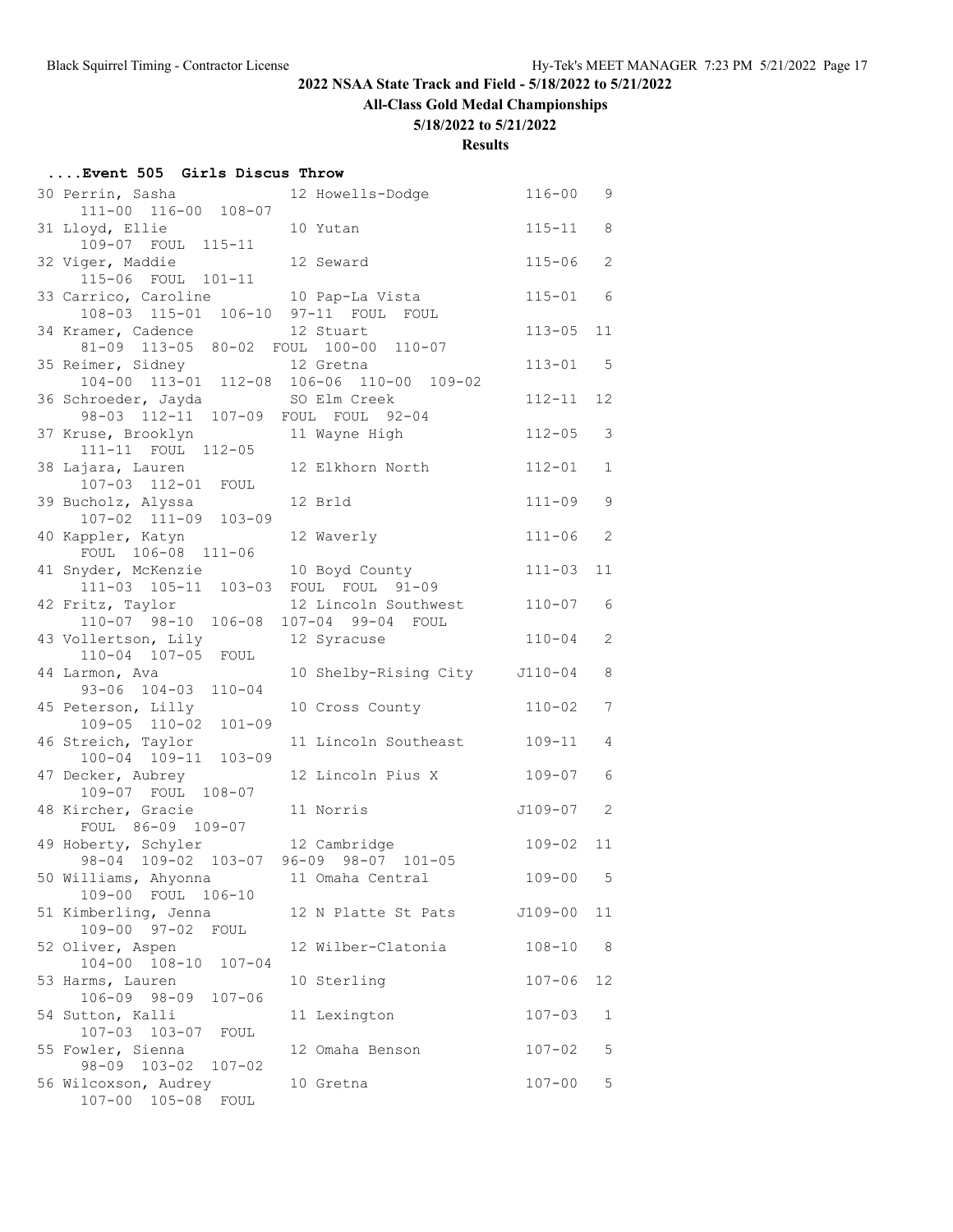#### **All-Class Gold Medal Championships**

#### **5/18/2022 to 5/21/2022**

| Event 505 Girls Discus Throw                         |                      |              |                |
|------------------------------------------------------|----------------------|--------------|----------------|
| 57 Hoblyn, Jami<br>FOUL 106-11 FOUL                  | 12 York              | $106 - 11$ 3 |                |
| 58 Kobza, Atlee<br>FOUL FOUL 106-08                  | 11 Superior          | $106 - 08$   | $\overline{7}$ |
| 59 Jacobson, Ella<br>FOUL 104-09 FOUL                | 11 Holdrege          | $104 - 09$   | $\overline{c}$ |
| 60 Schmutz, Kenadie<br>79-00 96-03 104-07            | 11 Pawnee City       | $104 - 07$   | 12             |
| 61 Thiem, Ellyssa<br>103-11 FOUL FOUL                | 10 Elkhorn South     | $103 - 11$   | $\overline{4}$ |
| 62 Jorgensen, Jacelyn<br>103-07 102-09 100-05        | 10 Paxton            | $103 - 07$   | 10             |
| 63 Janssen, Danielle<br>100-09 82-00 103-05          | 12 Sterling          | $103 - 05$   | 11             |
| 64 Burge, Delaney<br>101-06 FOUL 103-00              | 11 Elkhorn South     | $103 - 00$   | 5              |
| 65 Darnell, Jaeleigh<br>FOUL 88-08 102-11            | 12 Auburn            | $102 - 11$   | $\overline{c}$ |
| 66 Holm, Audrey<br>FOUL 73-11 102-08                 | 10 Paxton            | $102 - 08$   | 11             |
| 67 Shelton, Evynn<br>102-06 92-06 97-04              | 10 Lincoln Southwest | $102 - 06$   | 5              |
| 68 Schweitzer, Cora<br>101-10 89-07 78-07            | 12 Malcolm           | $101 - 10$   | 8              |
| 69 Moudry, Allison<br>$96 - 02$ $101 - 04$ $99 - 09$ | 12 Ord               | $101 - 04$   | $\overline{7}$ |
| 70 Farritor, Keira<br>FOUL FOUL 101-02               | 10 Malcolm           | $101 - 02$   | 7              |
| 71 Haberman, Lauren<br>95-01 101-01 72-07            | 11 Wynot             | $101 - 01$   | 10             |
| 72 Young, Madison<br>93-11 100-06 FOUL               | SR Central Valley    | $100 - 06$   | 12             |
| 73 Kosmicki, Amber<br>99-07 99-06 100-03             | 12 St. Paul          | $100 - 03$   | $\mathbf{1}$   |
| 74 Merrick, Mallory<br>96-00 100-03 98-05            | 12 Millard West      | J100-03      | $\overline{4}$ |
| 75 Brown, Abi<br>98-09 99-11 88-03                   | 11 Bennington        | $99 - 11$    | $\overline{1}$ |
| 76 Thieman, Morgan<br>99-02 98-09 95-10              | McCool Junction      | $99 - 02$    | 10             |
| 77 Guenther, Caitlin<br>$99 - 00$ $92 - 06$<br>FOUL  | 10 Crofton           | $99 - 00$    | - 7            |
| 78 Timm, Lillie<br>95-07 98-07 FOUL                  | 11 Pender            | $98 - 07$    | 10             |
| 79 Robinson, Sydnee<br>97-10 FOUL<br>$95 - 04$       | 11 Omaha Burke       | $97 - 10$    | 4              |
| 80 Johnson, Alex<br>$91 - 08$ 97-04<br>$96 - 10$     | 12 Ralston           | $97 - 04$    | $\mathbf{1}$   |
| 81 Denker, Kaylee<br>$95 - 04$ $97 - 03$<br>FOUL     | 11 Lincoln East      | $97 - 03$    | $\epsilon$     |
| 82 Tso, Torrance<br>FOUL FOUL 97-00                  | 11 Norfolk           | $97 - 00$    | $\epsilon$     |
| 83 Dowty, Hadeley<br>96-11 FOUL FOUL                 | 12 Fremont           | $96 - 11$    | 5              |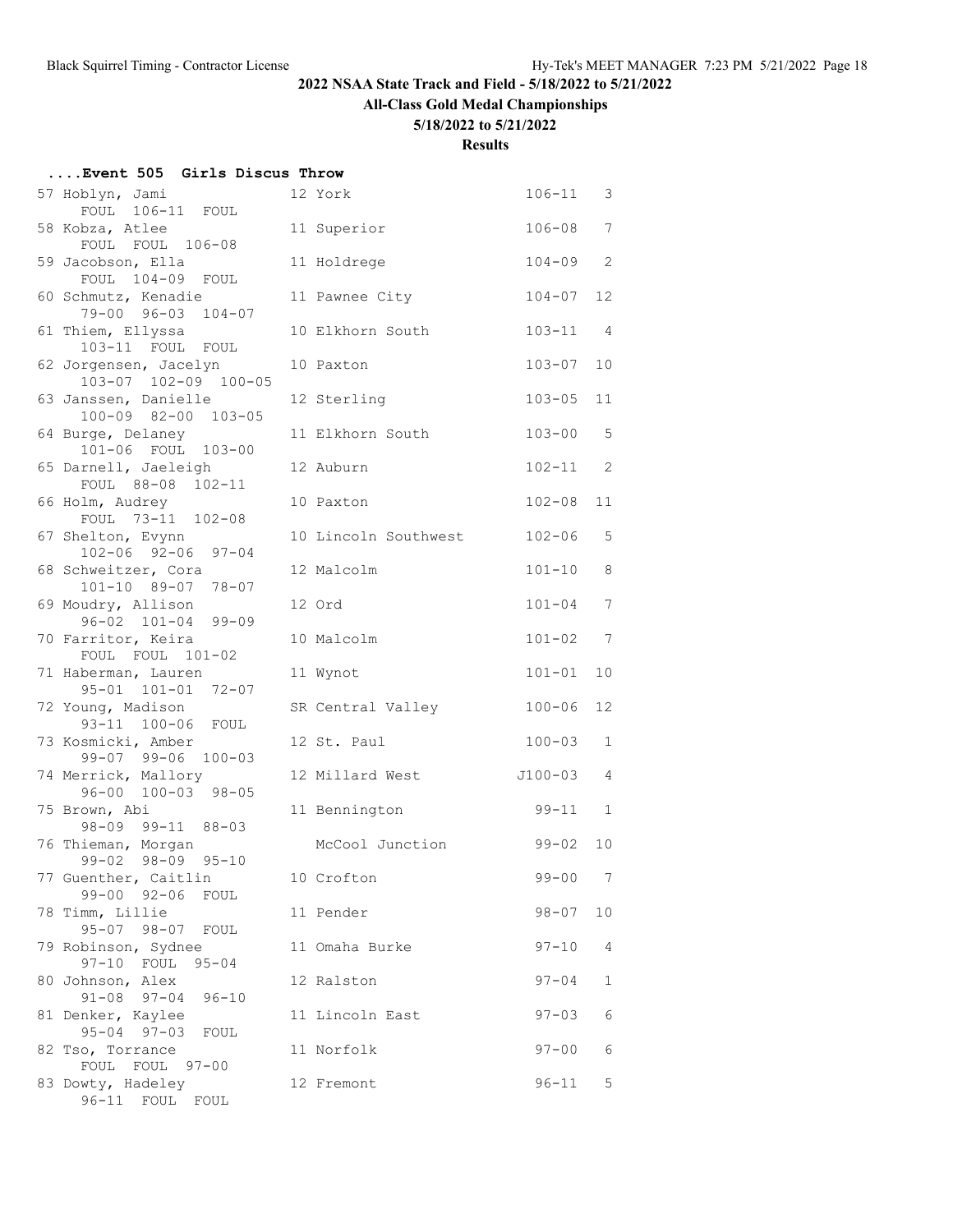#### **All-Class Gold Medal Championships**

#### **5/18/2022 to 5/21/2022**

#### **Results**

#### **....Event 505 Girls Discus Throw**

| 84 Ackerson, Emily<br>$93-10$ $90-02$ $96-08$       | High Plains        | $96 - 08$ | 10              |
|-----------------------------------------------------|--------------------|-----------|-----------------|
| 85 Hemberger, Claire<br>91-03 96-04 FOUL            | 11 Adams Central   | $96 - 04$ | $\mathbf{1}$    |
| 86 Settles, Mikayla<br>70-02 FOUL 95-01             | 10 North Bend Cent | $95 - 01$ | $7\phantom{.0}$ |
| 87 Rambat, Kassidy<br>$86 - 04$ $94 - 01$ $94 - 02$ | 11 Hyannis         | $94 - 02$ | 10              |
| 88 Schneider, Addison<br>FOUL FOUL 92-11            | 12 Humphrey-Lin    | $92 - 11$ | 11              |
| 89 Miller-Faison, Jianna<br>FOUL FOUL 92-02         | 11 Omaha Northwest | $92 - 02$ | $\overline{4}$  |
| 90 Burrell, Claire<br>88-11 FOUL 75-10              | 11 Ponca           | $88 - 11$ | 7               |
| 91 Eckhoff, Lexie<br>FOUL 86-02 88-00               | JR Axtell          | 88-00     | 10              |
| 92 McKeon, Sarah<br>FOUL 85-01 84-02                | 10 Ravenna         | $85 - 01$ | 8               |
| 93 Golden, Taniya<br>84-03 FOUL FOUL                | 12 Omaha Northwest | 84-03     | 4               |
| 94 Brummels, Reagan<br>FOUL FOUL 79-07              | 11 Battle Creek    | $79 - 07$ | 7               |
| 95 Koenen, Haily<br>68-03 70-01 77-03               | 11 South Platte    | $77 - 03$ | 10              |
| -- Ullery, Clare<br>FOUL FOUL FOUL                  | 11 Pap LV South    | FOUL      | 4               |

#### **Event 506 Boys Discus Throw**

| Year School and the School<br>Name                                                                   | Finals H# Points |               |                |
|------------------------------------------------------------------------------------------------------|------------------|---------------|----------------|
| 1 Fredrick, Caiden 11 Pap LV South<br>FOUL 151-08 185-06 FOUL FOUL 179-10                            | 185-06 6 10      |               |                |
| 2 Kieny, Joe and 12 Creighton Prep<br>170-00 179-04 181-04 FOUL FOUL 162-06                          | $181 - 04$ 6 8   |               |                |
| 3 Baldwin, Nathan 11 Sutton<br>172-06 179-00 171-02 166-04 FOUL 165-10                               | $179 - 00$ 9     |               | 6              |
| 4 Luce, Barrett 11 Millard North<br>167-00 172-02 FOUL FOUL FOUL FOUL                                | $172 - 02$ 6     |               | 5              |
| 5 Cappos, Sam and 11 Lincoln East<br>165-10 147-07 FOUL 169-11 FOUL 152-11                           | $169 - 11$ 6     |               | $\overline{4}$ |
| 6 Griffith, Gage 12 Aurora<br>160-06 168-11 158-07 FOUL FOUL FOUL                                    | $168 - 11$ 3     |               | 3              |
| 7 Ternus, Landon                       11 Columbus Lakeview<br>152-09 167-10 146-10 165-08 FOUL FOUL | $167 - 10$ 3     |               | $\overline{2}$ |
| 8 Uhlir, Trent 10 Battle Creek<br>147-05 FOUL 160-06 FOUL 156-03 167-01                              | $167 - 01$ 9     |               | $\sqrt{1}$     |
| 9 Lavaley, Carson 12 Wahoo<br>FOUL 159-10 159-08 165-07 FOUL 157-07                                  | $165 - 07$ 3     |               |                |
| 10 Davis, Nic 69 North Platte<br>164-07 162-05 162-04 160-09 FOUL 163-02                             | $164 - 07$ 6     |               |                |
| 11 Betz, Aidan 11 Elkhorn<br>145-11 150-01 161-11 162-08 156-00 161-09                               | $162 - 08$       | $\mathcal{E}$ |                |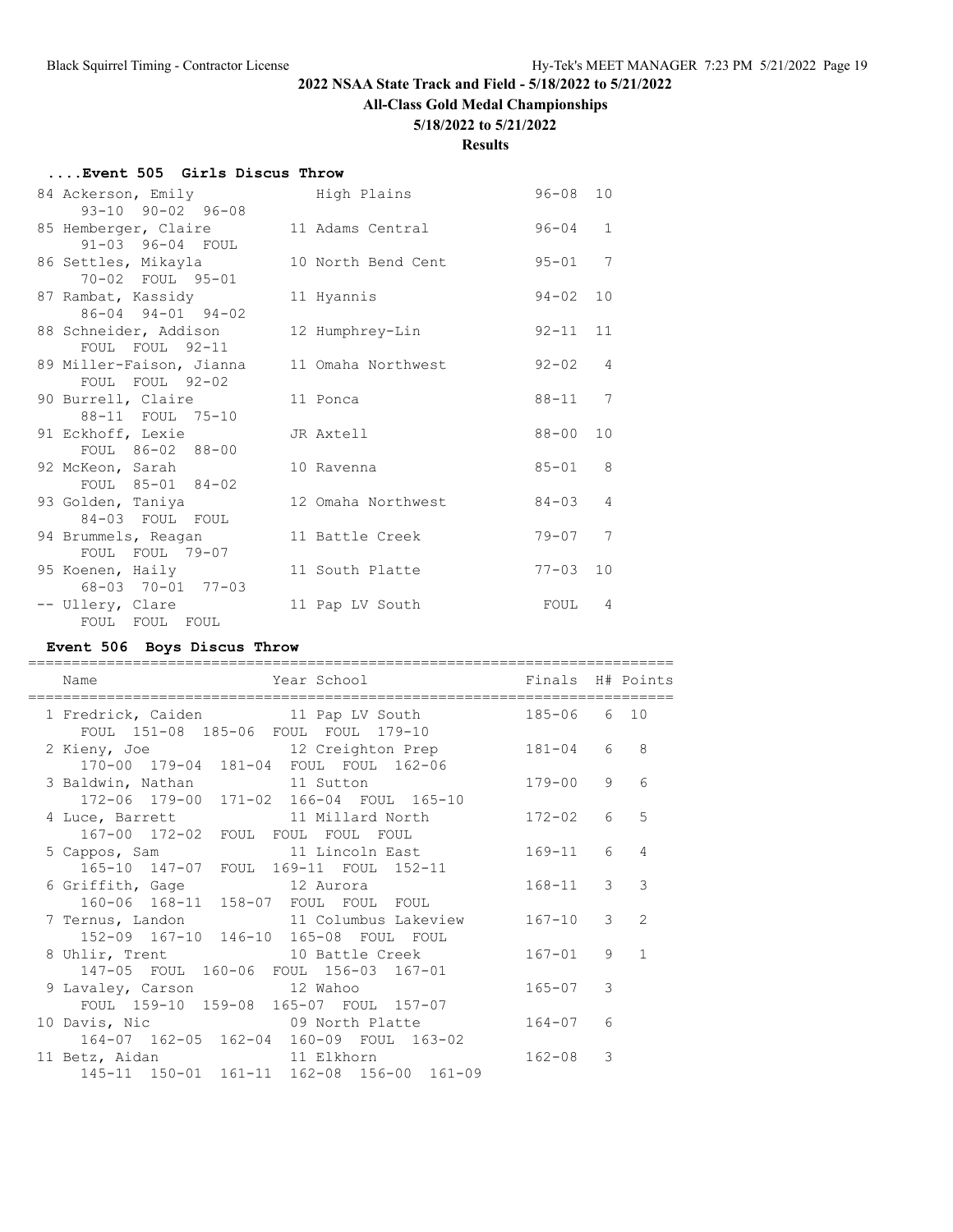**All-Class Gold Medal Championships**

#### **5/18/2022 to 5/21/2022**

#### **Results**

# **....Event 506 Boys Discus Throw**

| 12 Lincoln Northeast<br>12 Lemay, Gage                                     | $160 - 08$    | - 6            |
|----------------------------------------------------------------------------|---------------|----------------|
| 158-02 151-09 160-08 FOUL 159-01 FOUL                                      | $160 - 05$ 12 |                |
| 13 Jensen, Eli<br>SR Kenesaw<br>160-05 FOUL 153-06 FOUL 152-08 153-05      |               |                |
| 12 Elkhorn South<br>14 Fee, Josh                                           | $160 - 02$ 4  |                |
| 15 Scarpello, Matthew 12 Pap LV South                                      | $160 - 00$    | 5              |
| 144-01 142-06 159-05 160-00 148-11 135-11                                  |               |                |
| 16 Bullion, J'Dyn 11 Omaha Central<br>FOUL FOUL 159-00 FOUL FOUL FOUL      | $159 - 00$    | - 6            |
| 17 Mann, Carter SR Burwell                                                 | $158 - 00$    | 12             |
| 148-01 150-00 158-00 154-06 FOUL 148-06                                    |               |                |
| 18 Richardson, Andrew 12 Sterling<br>153-10 FOUL 157-07 148-07 149-07 FOUL | $157 - 07$ 12 |                |
| 19 Bluhm, Carsten 11 Lincoln Southeast                                     | $157 - 01$ 4  |                |
| 150-04 157-01 151-08                                                       |               |                |
| 20 Schnakenberg, Seth 12 Superior                                          | $156 - 10$    | 9              |
| FOUL 156-10 FOUL 148-11 153-04 141-07                                      |               |                |
| 21 Scanlon, Jake 69 Wahoo                                                  | $154 - 10$    | 2              |
| FOUL 141-00 154-10 117-04 142-10 134-02                                    |               |                |
| 22 Shaw, Jordan<br>12 Kearney                                              | $154 - 09$    | 5              |
| 152-04 151-02 154-09                                                       |               |                |
| 23 Gonzalez, Santos<br>11 Columbus                                         | $154 - 05$    | $\overline{4}$ |
| 142-04 154-05 147-06<br>24 Schmitz, Andrew 12 Pap-La Vista                 | $154 - 01$    | 5              |
| 154-01 154-01 FOUL                                                         |               |                |
| 25 Martinez, Isaiah 12 Alliance                                            | $154 - 00$    | 3              |
| 127-05 154-00 147-09 142-09 147-03 146-04                                  |               |                |
| 26 Voorhees, Jase 11 Syracuse                                              | $152 - 11$    | 2              |
| 141-05 FOUL 152-11 FOUL FOUL 150-11                                        |               |                |
| 12 Columbus Lakeview<br>27 Osten, Eli                                      | $152 - 09$    | 2              |
| 141-03 FOUL 152-09 147-10 FOUL 150-01                                      |               |                |
| 28 Brandt, Cole<br>10 Kearney                                              | $152 - 08$    | 4              |
| 144-04 152-08 149-01                                                       |               |                |
| 12 Creighton Prep<br>29 Krusczak, Marek                                    | $152 - 05$    | 5              |
| 129-08 FOUL 152-05                                                         |               |                |
| 11 St. Paul<br>30 Porter, Luke<br>151-01 FOUL FOUL 141-09 FOUL FOUL        | $151 - 01$    | 2              |
| 31 Ottis, Jacob 11 Battle Creek                                            | 149-08 7      |                |
| 149-08 FOUL 130-10 FOUL 142-09 FOUL                                        |               |                |
| 32 Nachtigal, Brogan 12 FC Sacred Heart                                    | $148 - 08$ 12 |                |
| 139-02 133-08 148-08 139-08 FOUL 131-05                                    |               |                |
| 33 Hartman, Samuel<br>11 Millard North                                     | 148-06        | 5              |
| 142-09 FOUL 148-06                                                         |               |                |
| 34 Fehlhafer, Carson 12 Centennial                                         | $148 - 04$    | 9              |
| FOUL 131-04 142-10 FOUL FOUL 148-04                                        |               |                |
| 35 Bernecker, Jaxson 11 Hartington CC                                      | 148-01        | 8              |
| $134-05$ $148-01$ $144-08$ $147-09$ $145-03$ $145-08$                      |               |                |
| 36 Boettcher, Samuel<br>11 Ord                                             | J148-01       | 7              |
| FOUL 148-01 FOUL 134-03 140-07 FOUL                                        |               |                |
| 37 Rink, Matt<br>12 Lincoln Southwest<br>FOUL 146-05 133-10                | 146-05        | 5              |
| 38 Vollenweider, Jaden<br>11 Cozad                                         | $145 - 10$    | 3              |
| 140-05 145-10 137-08                                                       |               |                |
|                                                                            |               |                |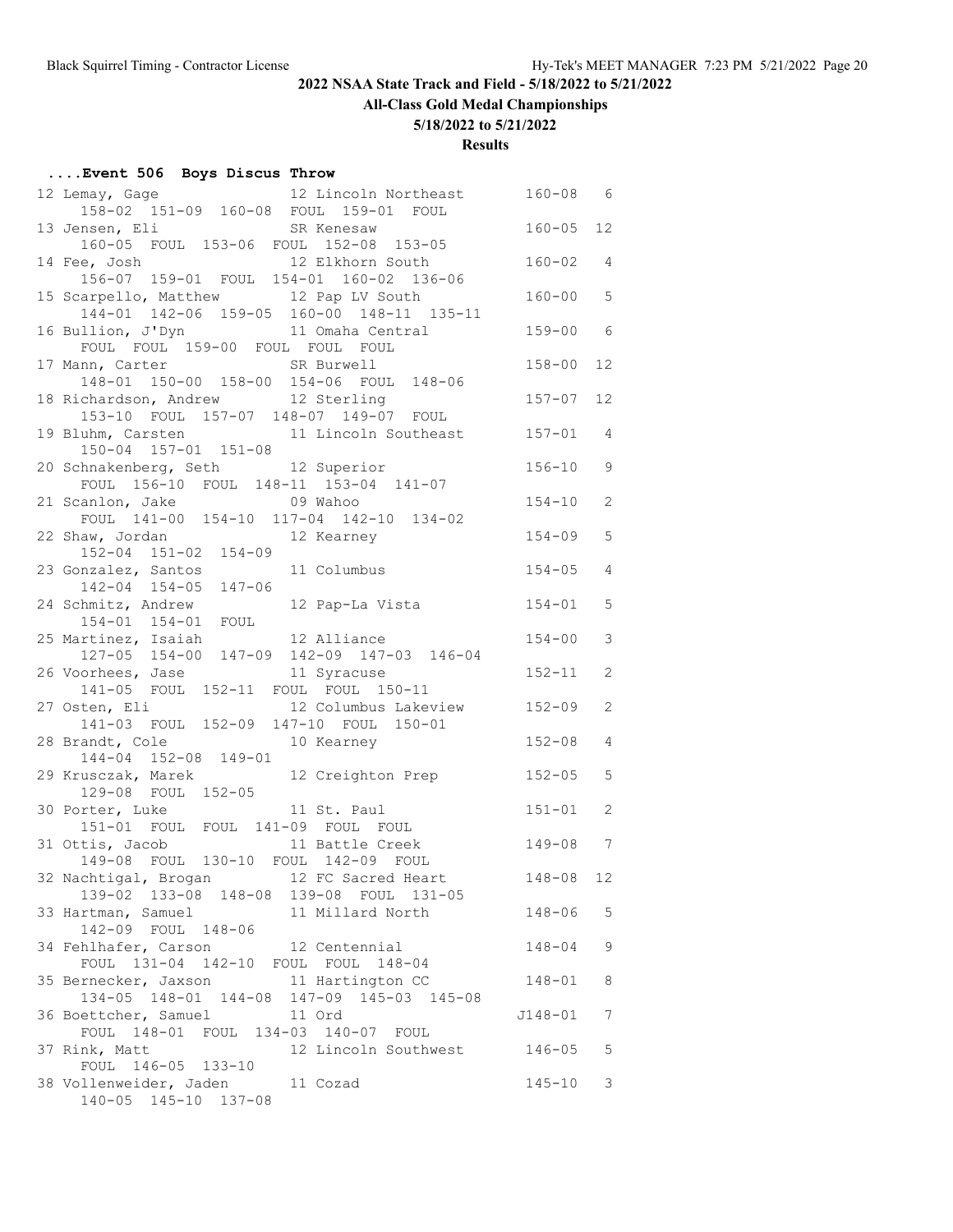**All-Class Gold Medal Championships**

#### **5/18/2022 to 5/21/2022**

| Event 506 Boys Discus Throw |  |  |  |  |
|-----------------------------|--|--|--|--|
|-----------------------------|--|--|--|--|

| 39 Wilson, Tyler<br>145-09 FOUL 132-01                         | 12 Millard South    | $145 - 09$ 5  |                            |
|----------------------------------------------------------------|---------------------|---------------|----------------------------|
| 40 Osborne, Simon<br>126-09 122-09 138-11 133-05 132-02 145-04 | 12 Pawnee City      | $145 - 04$    | 11                         |
| 41 Roth, Anthony 12 Lincoln Christ                             |                     | $145 - 01$ 1  |                            |
| FOUL 128-00 145-01<br>42 Gieselman, Dalton 12 Bloomfield       |                     | $145 - 00$    | 11                         |
| 136-09 145-00 FOUL FOUL 128-09 137-01<br>43 Castellanos, Luis  | 11 Lexington        | $144 - 10$    | $\overline{\phantom{0}}^2$ |
| 136-02 135-00 144-10<br>44 Dimmitt, Tad                        | 11 Sandhills Valley | $144 - 09$    | 12                         |
| FOUL 144-09 128-01 FOUL 140-10 139-09<br>45 Pieper, Kade       | 11 Norfolk Catholic | $144 - 05$    | 9                          |
| 108-08 FOUL 139-05 122-06 FOUL 144-05<br>46 Dusatko, Kamden    | 12 Stanton          | $144 - 03$    | 9                          |
| FOUL 136-09 144-03 137-09 FOUL 131-09<br>47 Stein, Joseph      | 10 Northwest        | $142 - 04$    | 3                          |
| FOUL FOUL 142-04                                               |                     |               |                            |
| 48 Ninete, Jackson<br>140-04 FOUL FOUL                         | 11 Elkhorn          | $140 - 04$    | 2                          |
| 49 Wright, Colton<br>119-11 135-06 133-00 140-00 FOUL 131-01   | 12 ElginPopeJohn    | $140 - 00$    | 11                         |
| 50 DaMoude, Alek<br>139-00 129-04 100-10                       | 12 Hershey          | $139 - 00$ 8  |                            |
| 51 Hunter, Maxwell<br>FOUL 138-07 FOUL                         | 12 Holdrege         | $138 - 07$ 2  |                            |
| 52 Runge, Brennan                                              | SR Axtell           | $137 - 10$    | 11                         |
| 137-10 135-08 132-09 FOUL 134-04 FOUL<br>53 Thomas, Thomas     | 10 Hastings St Cec  | $137 - 04$    | 9                          |
| $132 - 03$<br>135-00 137-04                                    |                     |               |                            |
| 54 Smith, Spencer<br>$136 - 09$<br>136-00 136-01               | 12 Pap-La Vista     | 136-09        | 4                          |
| 55 Scharff, Isaac<br>129-07 129-04 136-04                      | 12 Lexington        | $136 - 04$    | 2                          |
| 56 Thomas, Sam<br>135-07 FOUL 136-01                           | 10 Elkhorn North    | $136 - 01$    | $\mathbf{1}$               |
| 57 Blaser, Liam<br>131-09 135-10 127-10                        | 11 Columbus         | $135 - 10$    | 4                          |
| 58 Gumaer, Jayde<br>118-11 135-10 131-08                       | 11 Centennial       | $J135 - 10$ 7 |                            |
| 59 Urkoski, Lane                                               | High Plains         | $135 - 05$ 10 |                            |
| FOUL 119-04 135-05<br>60 Nasland, Dylan                        | 11 Cody-Kilgore     | $135 - 04$    | 10                         |
| 103-08 135-04 132-04<br>61 Christancy, Payton                  | 12 Superior         | $134 - 09$    | 8                          |
| 130-08 134-09<br>FOUL                                          |                     |               |                            |
| 62 Wubbels, Wyatt<br>134-07 FOUL<br>$134 - 04$                 | 11 Norris           | $134 - 07$    | 1                          |
| 63 Thorsen, Atreyu<br>134-05 FOUL<br>FOUL                      | 11 Gordon-Rushville | $134 - 05$    | 7                          |
| 64 Whyrick, Johnny<br>FOUL 134-04 FOUL                         | 10 Hastings         | $134 - 04$    | 1                          |
| 65 Lambert, Luke<br>118-08 129-06 134-01                       | 11 Ashland-Greenwd  | $134 - 01$    | 1                          |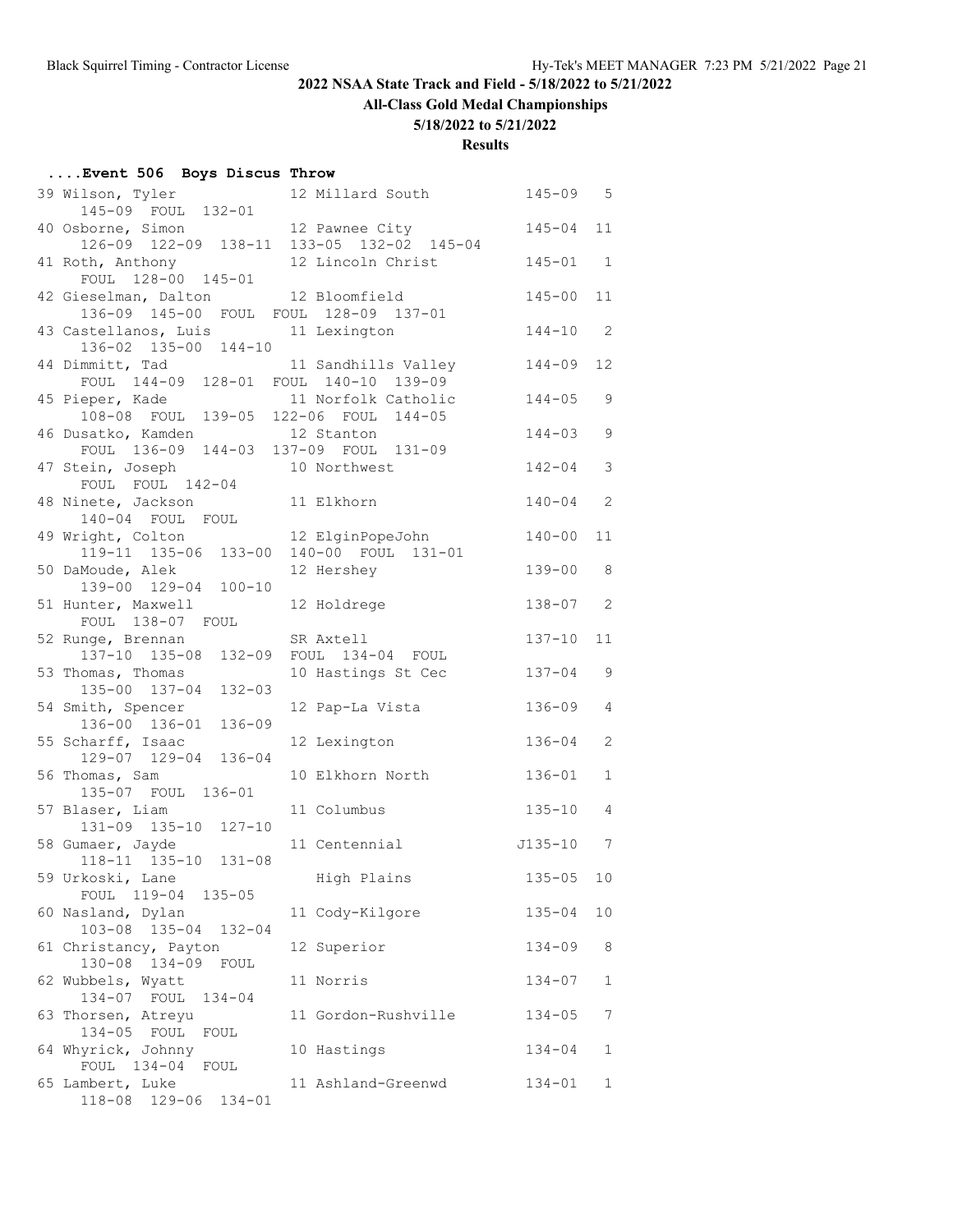# **All-Class Gold Medal Championships**

#### **5/18/2022 to 5/21/2022**

| Event 506 Boys Discus Throw |  |  |  |  |
|-----------------------------|--|--|--|--|
|-----------------------------|--|--|--|--|

| 66 Ortmeier, Carson<br>133-01 130-08 FOUL      | 12 Archbishop Berg   | $133 - 01$  | 7                 |
|------------------------------------------------|----------------------|-------------|-------------------|
| 67 Blincow, Cristian<br>FOUL FOUL 131-08       | 12 Loomis            | $131 - 08$  | $12 \overline{ }$ |
| 68 Gorecki, Kolby<br>129-09 FOUL 131-02        | 12 Centura           | 131-02      | 9                 |
| 69 Bessler, Cale<br>130-05 FOUL FOUL           | 12 Crete             | $130 - 05$  | 3                 |
| 70 Thomas, Tyler<br>127-08 130-01 122-08       | 12 Broken Bow        | $130 - 01$  | $\mathbf{1}$      |
| 71 Wood, Dahlton<br>128-09 129-04 FOUL         | 12 Cambridge         | $129 - 04$  | 12                |
| 72 Coley, Jeremiah<br>121-07 129-00 125-02     | 10 Mitchell          | $129 - 00$  | 7                 |
| 73 Korth, Taylor<br>114-07 124-02 127-07       | 12 Ponca             | $127 - 07$  | 8                 |
| 74 Carritt, AJ<br>97-04 127-06 119-08          | Mead                 | $127 - 06$  | 10                |
| 75 Brown, Xander<br>$110-03$ $126-01$ $122-03$ | 10 Osmond            | $126 - 01$  | 11                |
| 76 Brooks, Cruz<br>FOUL 114-11 125-10          | 11 Hershey           | $125 - 10$  | 8                 |
| 77 Dawe, Tyler<br>100-11 125-03 120-05         | SR Burwell           | $125 - 03$  | 10                |
| 78 Mickey, Damon<br>121-05 124-09 119-00       | 12 Cross County      | $124 - 09$  | 8                 |
| 79 Tagoai, Tamotu<br>FOUL 123-04 FOUL          | 11 Ralston           | $123 - 04$  | $\mathbf{1}$      |
| 80 Bertrand, Paxton<br>FOUL 122-05 120-00      | 12 Humphrey-Lin      | $122 - 05$  | 11                |
| 81 Carpenter, Hunter<br>122-05 FOUL FOUL       | 11 Brld              | $J122 - 05$ | 8                 |
| 82 Edgren, Ikaiah<br>121-07 FOUL<br>$112 - 01$ | 9 Wood River         | $121 - 07$  | 8                 |
| 83 Holm, Caden<br>118-10 FOUL FOUL             | 12 Paxton            | $118 - 10$  | 10                |
| 84 Moudry, Trenton<br>115-05 FOUL 108-00       | 10 Bishop Neumann    | $115 - 05$  | 7                 |
| 85 Bartling, Logan<br>FOUL 114-05<br>FOUL      | 11 Leyton            | $114 - 05$  | 10                |
| 86 Smith, Jacob<br>105-01 114-03 113-04        | SR Giltner           | $114 - 03$  | 10                |
| 87 Benham, Mason<br>113-07 FOUL 112-07         | 12 Johnson-Brock     | $113 - 07$  | 11                |
| 88 Dolezal, Herman<br>112-04 113-00<br>FOUL    | 12 Lincoln Pius X    | $113 - 00$  | 4                 |
| 89 Koon, Niko<br>107-06 112-05<br>$110 - 05$   | 12 Potter-Dix Public | $112 - 05$  | 10                |
| 90 Taylor, KeySean<br>FOUL 112-05 FOUL         | 12 South Sioux City  | J112-05     | 1                 |
| 91 Luehr, Joshua<br>FOUL FOUL 110-06           | 10 Wood River        | $110 - 06$  | 7                 |
| 92 Shuler, Keegan<br>FOUL FOUL 107-06          | 11 Hitchcock County  | $107 - 06$  | 11                |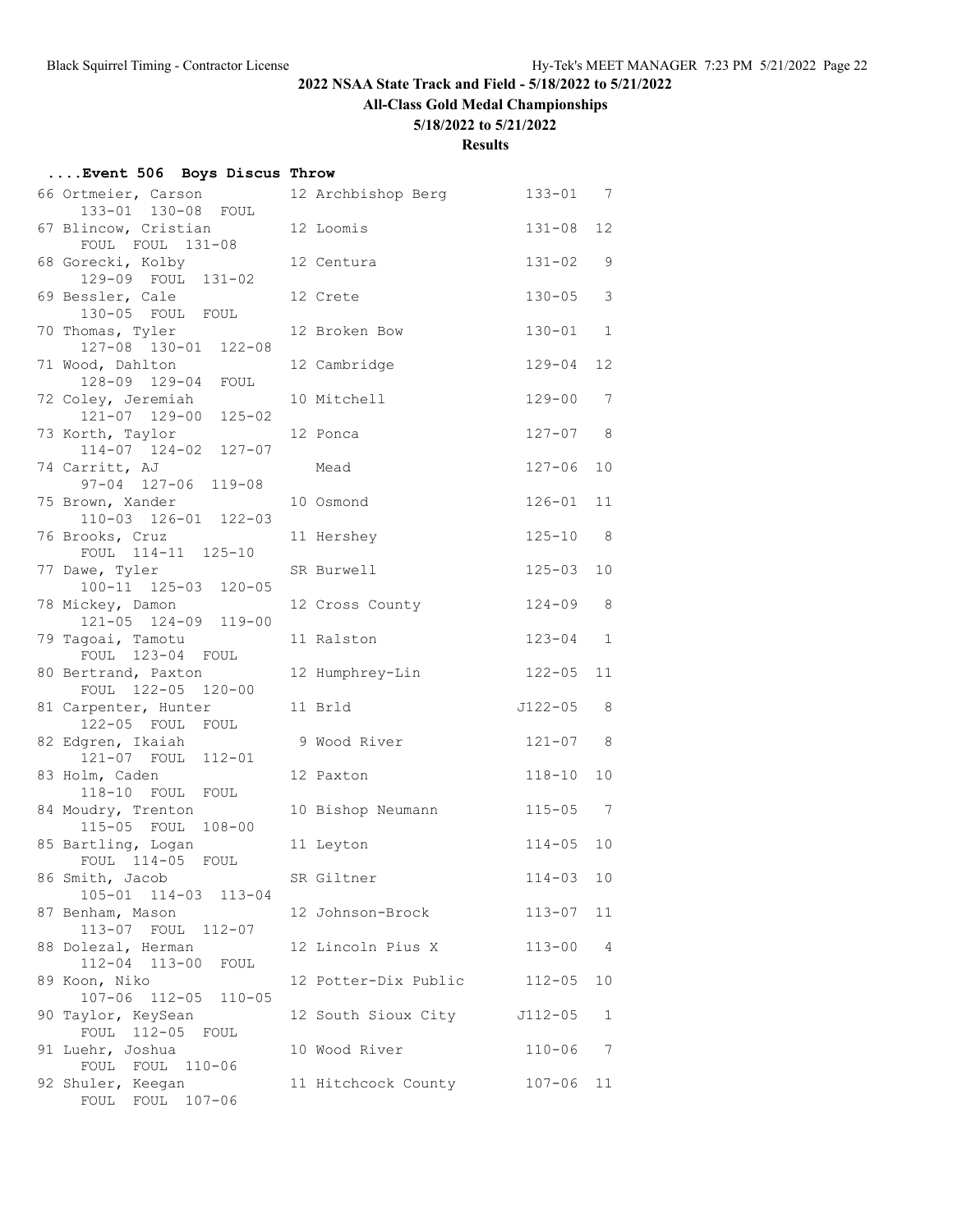**All-Class Gold Medal Championships**

#### **5/18/2022 to 5/21/2022**

**Results**

# **....Event 506 Boys Discus Throw**

| -- Ackerman, Isaac                   | 09 Omaha Central | FOUL <sub>5</sub> |
|--------------------------------------|------------------|-------------------|
| FOUL FOUL FOUL<br>-- Trudell, Keegan | 12 Millard South | FOUL 4            |
| FOUL FOUL FOUL                       |                  |                   |
| -- Jansen, Grant                     | 12 Gretna        | FOUL 6            |
| FOUL<br>FOUL FOUL                    |                  |                   |

#### **Event 507 Girls Shot Put**

| Finals<br>Year School<br>Name                                                                                                                                                  |                | H# Points      |
|--------------------------------------------------------------------------------------------------------------------------------------------------------------------------------|----------------|----------------|
| 11 Arcadia-Loup Cty 47-05.25<br>1 Stieb, Jessica<br>47-05.25 46-06 45-04 44-09.25 43-02.50 46-04.75                                                                            | 9              | 10             |
| 12 Norris<br>2 Burbach, Sage<br>46-04.00<br>43-05.25 43-08.75 44-07.25 43-09.50 43-08.50 46-04                                                                                 | 3              | 8              |
| $43 - 10.50$ 3<br>3 Piper, Jozy<br>12 Pierce                                                                                                                                   |                | 6              |
| $41-02.50$ $43-00$ $43-10.50$ $42-11.25$ $42-04.50$ $43-07$<br>$43 - 05.25$ 6<br>4 Beachler, Kat 10 Millard North 43-05.25 FOUL 41-00.75 39-04.25 41-08.50 FOUL 43-05.25 FOUL  |                | 5              |
| 5 Ragland, Kinsley 12 Lincoln North Star 42-10.50<br>42-02.25 FOUL 42-10.50 FOUL FOUL FOUL                                                                                     | 6              | $\overline{4}$ |
| 6 Vollertson, Lily 12 Syracuse 42-06.75<br>40-03.25 42-06.75 41-03.25 40-06.75 40-11 42-01.50                                                                                  | 3              | 3              |
| 11 South Sioux City 42-00.50<br>7 Diew, Nyaluet                                                                                                                                | 3              | $\overline{2}$ |
| 38-09.50 40-04.75 FOUL FOUL 40-10.50 42-00.50<br>8 Piper, Elly<br>12 Pierce<br>$41 - 05.50$                                                                                    | 3              | $\mathbf{1}$   |
| $38-06.25$ 40-00.50 41-05.50 FOUL 40-03.50 40-10.75<br>10 Kearney<br>9 Franzen, Avery<br>$40 - 06.50$ 6                                                                        |                |                |
| 40-06.50 40-03.25 FOUL FOUL FOUL 39-07.25<br>10 Hudson, JessaLynn<br>Bds<br>40-04.00                                                                                           | 12             |                |
| 39-11.75 40-03.25 FOUL FOUL 40-04 38-01.50                                                                                                                                     | 2              |                |
| 11 Kircher, Gracie 11 Norris 40-01.75<br>36-04.25 34-05.25 38-08.50 37-02.50 39-09.50 40-01.75<br>40-01.75                                                                     |                |                |
| 12 Kruse, Brooklyn 11 Wayne High 39-11.50<br>38-02.75 38-10.50 39-11.50 37-09.25 38-02 38-09.50                                                                                | 3              |                |
| 13 Berglund, Emmilly JR Shelton High School 39-09.25<br>38-06.75 FOUL FOUL 37-11.50 39-09.25 36-07.50                                                                          | 12             |                |
| 14 Nelson, Kaitlyn 12 Ainsworth<br>39-06.75<br>39-06.75 36-01.25 39-06.50 39-05 FOUL 39-03.50                                                                                  | 9              |                |
| 15 Holsteen, Courtney 12 Lincoln Southwest 39-06.50<br>$39-04$ $39-06.50$ $39-02$ $38-00$ FOUL $38-09.25$                                                                      | 5              |                |
| $39 - 05.75$<br>16 Schneider, Addison 12 Humphrey-Lin<br>38-07.50 39-05.75 FOUL 39-01.75 38-03 FOUL                                                                            | 12             |                |
| 17 Burge, Delaney<br>11 Elkhorn South<br>$39 - 05.50$<br>FOUL 35-02.25 37-03.50 35-02 37-06.25 39-05.50                                                                        | 6              |                |
| 18 Spence, Arynn 12 Stanton<br>$39 - 04.75$                                                                                                                                    | 9              |                |
| 36-00.25 FOUL 39-04.75 FOUL FOUL FOUL<br>19 Butler, Shaye 12 Hastings St Cec<br>39-04.25<br>36-11.50 36-05.25 36-08 39-04.25 FOUL 38-05.75                                     | 9              |                |
| $39 - 03.00$                                                                                                                                                                   | $\mathfrak{L}$ |                |
| 20 Darnell, Jaeleigh 12 Auburn<br>38-06 FOUL 37-07 37-02 36-05.50 39-03<br>21 Adams, Morgan 12 Lincoln East<br>$39 - 01.25$<br>37-07.50 38-05.50 36-03 35-09.75 37-04 39-01.25 | 6              |                |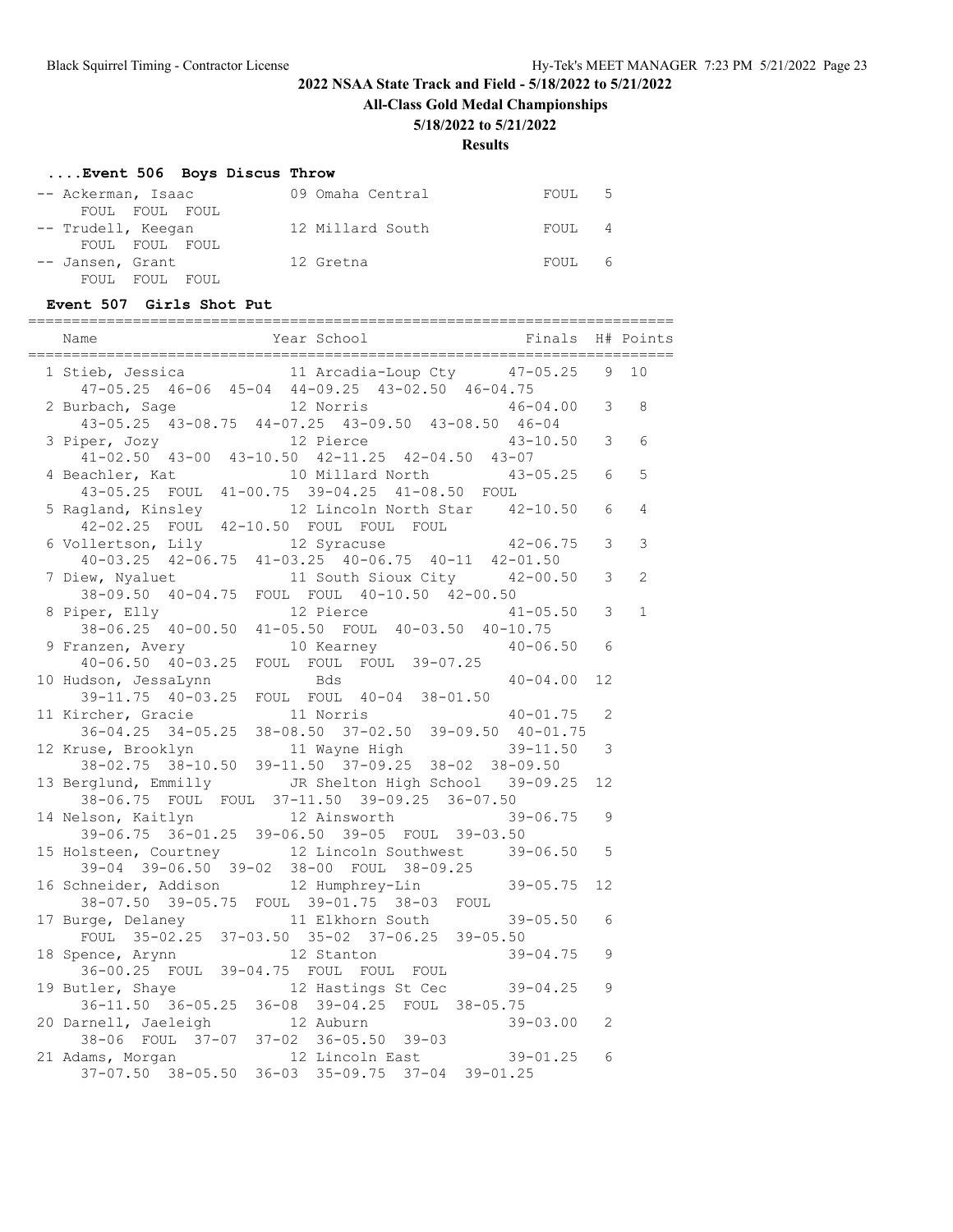**All-Class Gold Medal Championships**

**5/18/2022 to 5/21/2022**

# **Results**

# **....Event 507 Girls Shot Put**

| 22 Yelken, Abigail SR Franklin 38-10.75<br>37-02 38-10.75 38-05.25 38-02.50 37-07.50 37-02.75                |                | 12 <sup>°</sup> |
|--------------------------------------------------------------------------------------------------------------|----------------|-----------------|
|                                                                                                              |                |                 |
| 23 Stout, Cailey 12 Scribner-Snyder 38-08.25                                                                 |                | 12 <sup>°</sup> |
| $35-01.50$ $37-07$ $37-09$ $36-11.50$ $38-08.25$ FOUL                                                        |                |                 |
| 24 Heckenlively, Elle 09 Gretna 38-08.00 6<br>37-11 36-11.25 36-00.75 36-00.25 37-04.75 38-08                |                |                 |
|                                                                                                              |                |                 |
| 25 Lajara, Lauren<br>12 Elkhorn North 38-06.75<br>37-11.25 38-06.75 36-11.75 37-00.25 37-06.25 38-01.50      |                | $\mathbf{2}$    |
| 26 Golden, Taniya (12 Omaha Northwest 38-04.00                                                               |                | 4               |
| 36-03.25 38-04 FOUL 35-02 35-09 35-01.50                                                                     |                |                 |
| 27 Schneider, Maddie 10 Grand Island CC 38-00.25 8                                                           |                |                 |
|                                                                                                              |                |                 |
| 37-04.25 38-00.25 35-00 36-00 FOUL 37-00<br>28 Moats, McKinna 12 Lexington                                   | $37 - 10.00$   | 2               |
| $35 - 08.50$ $34 - 05$ $37 - 10$                                                                             |                |                 |
| 29 Paasch, Claire 11 West Point Beemer 37-07.00                                                              |                | 3               |
| 35-05 FOUL 37-07                                                                                             |                |                 |
| 30 McCorkindale, Berniece 11 Laurel-Conc-Cole 37-05.75                                                       |                | 8               |
| 36-11.75 37-05.75 37-00.25 35-08.25 35-03.75 35-06.75                                                        |                |                 |
| 31 Ullery, Clare 11 Pap LV South 37-04.75                                                                    |                | 5               |
| $35 - 00$ $35 - 10$ $37 - 04.75$ $FOUL$ $37 - 03$ $FOUL$                                                     |                |                 |
| 32 Kotschwar, Sierra H 12 McCook 37-04.25<br>34-11.50 FOUL 37-04.25<br>33 Meyer, Shayla 12 Superior 37-03.75 |                | 3               |
|                                                                                                              |                |                 |
|                                                                                                              | $37 - 03.75$ 9 |                 |
| 37-03.75 36-00 36-11 FOUL 37-03.25 37-02.75<br>34 Rink, Maddie 10 Lincoln Southwest 37-02.75 4               |                |                 |
|                                                                                                              |                |                 |
| 37-02.75 34-07.75 35-10.25                                                                                   |                |                 |
| 35 Roblee, Kaylyn 12 Medicine Valley 37-02.25<br>36-02 37-02.25 FOUL FOUL 36-08.25 FOUL                      |                | 11              |
|                                                                                                              |                | $\mathbf{1}$    |
| 36 Anderson, Meg<br>10 West Point Beemer<br>37-00.25<br>36-10.75<br>36-01<br>37-00.25                        |                |                 |
|                                                                                                              | $36 - 11.00$   | 5               |
| 37 Bias, Marie 11 Millard South<br>36-11 35-07.75 35-10.25                                                   |                |                 |
| 38 Randall, Kailey 12 Lincoln Southwest 36-09.75                                                             |                | 5               |
| 35-07.75 36-09.75 36-03.50                                                                                   |                |                 |
| 39 Kinning, Mackenzie 12 Fremont                                                                             | $36 - 08.25$   | $\overline{4}$  |
| $35-07.25$ $34-11$ $36-08.25$                                                                                |                |                 |
| 40 Adams, Madison 10 Lincoln East 36-05.75                                                                   |                | 5               |
| 36-05.50 36-05.75 35-07.75                                                                                   |                |                 |
| $36 - 05.50$<br>41 Jacobson, Ella 11 Holdrege                                                                |                | $\mathbf{1}$    |
| 32-11.75 34-01.50 36-05.50                                                                                   |                |                 |
| 42 Reilly, Marin 10 Ord                                                                                      | $36 - 03.50$   | 7               |
| 31-10.25 35-03.75 36-03.50 35-09.50 FOUL 33-03.50                                                            |                |                 |
| 43 Coyer, Dani<br>10 Bellevue West J36-03.50<br>35-01.50 FOUL 36-03.50                                       |                | 4               |
| 12 Lincoln Lutheran 36-03.00<br>44 Oxley, Katelynn                                                           |                | 8               |
| 35-00.75 34-03.25 36-03 35-02.75 34-09.75 35-11                                                              |                |                 |
| 10 Wauneta-Palisade<br>45 Cox, Peyton                                                                        | $36 - 01.25$   | 11              |
| 33-02.50 35-08.25 36-01.25 34-08.50 FOUL 34-09                                                               |                |                 |
| 46 Carroll, Georgia<br>12 Millard South                                                                      | $36 - 00.25$   | 6               |
| 36-00.25 FOUL 35-01.75                                                                                       |                |                 |
|                                                                                                              |                |                 |
| 47 Knigge, Mia<br>12 Fremont                                                                                 | $35 - 11.75$   | 5               |
| 35-11.75 FOUL 35-04.75                                                                                       |                |                 |
| 48 Skeen, Haidyn<br>11 Kearney<br>FOUL 35-10 35-11.25                                                        | $35 - 11.25$   | 5               |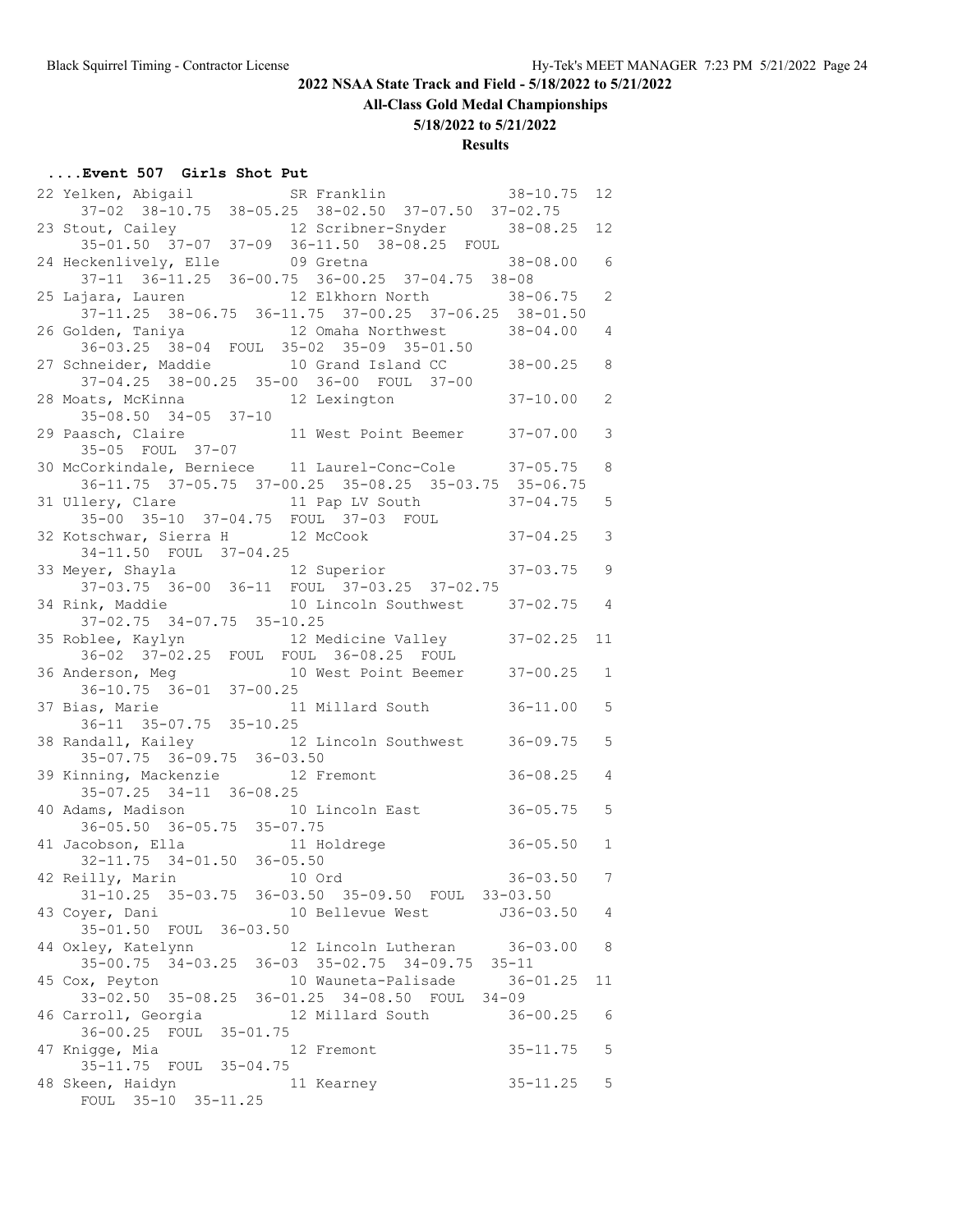**All-Class Gold Medal Championships**

#### **5/18/2022 to 5/21/2022**

#### **Results**

# **....Event 507 Girls Shot Put**

| 49 Willis, MaKenna JR Shelton High School J35-11.25<br>35-11.25 FOUL FOUL 34-02.75 34-00 FOUL               |                | 11              |
|-------------------------------------------------------------------------------------------------------------|----------------|-----------------|
| 50 Anderson, Chloe 10 Loomis<br>34-10.75 35-03.50 35-06.50 FOUL 35-10.75 30-01.50                           | $35 - 10.75$   | 12              |
| 51 Sabatka, Ryann 10 Hastings St Cec 35-10.25 8<br>35-08 35-10.25 FOUL                                      |                |                 |
| 12 Broken Bow<br>52 Scott, Kya 12<br>34-09.50 34-03 35-09.25                                                | $35 - 09.25$   | $\mathbf{1}$    |
| 53 Arthur, Audrey 11 Omaha Marian 35-07.25 4<br>33-07.25 35-06.75 35-07.25                                  |                |                 |
| 54 Hoberty, Schyler 12 Cambridge 35-06.00                                                                   |                | 12              |
| 35-06 34-06.50 FOUL<br>55 Albrecht, Jordan 12 Johnson Cty Cent 35-05.50<br>$34-06.25$ $33-10.25$ $35-05.50$ |                | $7\phantom{.0}$ |
| 56 Cotton, Addison 11 York<br>$34-10.50$ $35-04$ $34-05$                                                    | $35 - 04.00$   | 2               |
| 57 Fiscus, Lexi 10 Bayard<br>$35 - 02.25$ $35 - 01$ $34 - 07.25$                                            | $35 - 02.25$   | 8               |
| 58 Perrin, Sasha 12 Howells-Dodge 35-02.00<br>FOUL 35-02 FOUL                                               |                | 9               |
| SR Blue Hill<br>59 Meyer, Abigail<br>$33-09.75$ $33-03$ $35-01.75$                                          | $35 - 01.75$   | 12              |
| 11 Millard South 35-01.50 5<br>60 Curry, RaeAuna<br>$35 - 01.50$ $34 - 10$ $34 - 10.75$                     |                |                 |
| 12 Stuart<br>61 Schroder, Lexi<br>33-08.50 34-11.25 34-10.25                                                | $34 - 11.25$   | 11              |
| 62 Johnson, Jill 69 Bishop Neumann 34-09.50<br>$34-02.75$ $32-06$ $34-09.50$                                |                | 7               |
| 63 Moudry, Allison 12 Ord<br>$34-08$ $33-05.75$ $34-05$                                                     | $34 - 08.00$   | 8               |
| 64 Brummels, Reagan 11 Battle Creek<br>$33-07.50$ $34-03.75$ $34-07.50$                                     | $34 - 07.50$   | 9               |
| 65 Warden, Kyla 10 Pap-La Vista<br>32-05 34-07.25 33-04.50                                                  | $34 - 07.25$   | $\overline{4}$  |
| 66 Johnson, Alex 12<br>34-00.25 34-07 33-10.75<br>12 Ralston                                                | $34 - 07.00$   | 2               |
| 67 Brennan, Sophia<br>Mead<br>$33-01$ $34-05.50$ $32-07.25$                                                 | $34 - 05.50$   | 10              |
| 68 Rippen, Korina [kori] 10 McCook<br>33-02 FOUL 34-05                                                      | $34 - 05.00$ 1 |                 |
| 69 McKeon, Sarah 10 Ravenna<br>34-04.50 32-07.50 32-03                                                      | $34 - 04.50$ 7 |                 |
| 70 Keller, Macy<br>11 FC Sacred Heart 34-01.50<br>$33 - 04.50$ $33 - 00$ $34 - 01.50$                       |                | 10              |
| 71 Tso, Torrance<br>11 Norfolk<br>32-03.75 33-08.50 34-01.25                                                | $34 - 01.25$   | 4               |
| 72 Hasselmann, Kylee 12 Grand Island CC<br>33-03 32-09.50 33-10.75                                          | $33 - 10.75$   | 7               |
| 73 Butler, Tayelor<br>12 Hastings St Cec                                                                    | $33 - 10.50$   | 8               |
| 33-10.50 32-08 FOUL<br>74 Swerczek, Alexa<br>11 Elkhorn                                                     | $33 - 09.25$   | 1               |
| 32-11 FOUL 33-09.25<br>10 Paxton<br>75 Holm, Audrey<br>33-07.50 32-01 30-02.25                              | $33 - 07.50$   | 10              |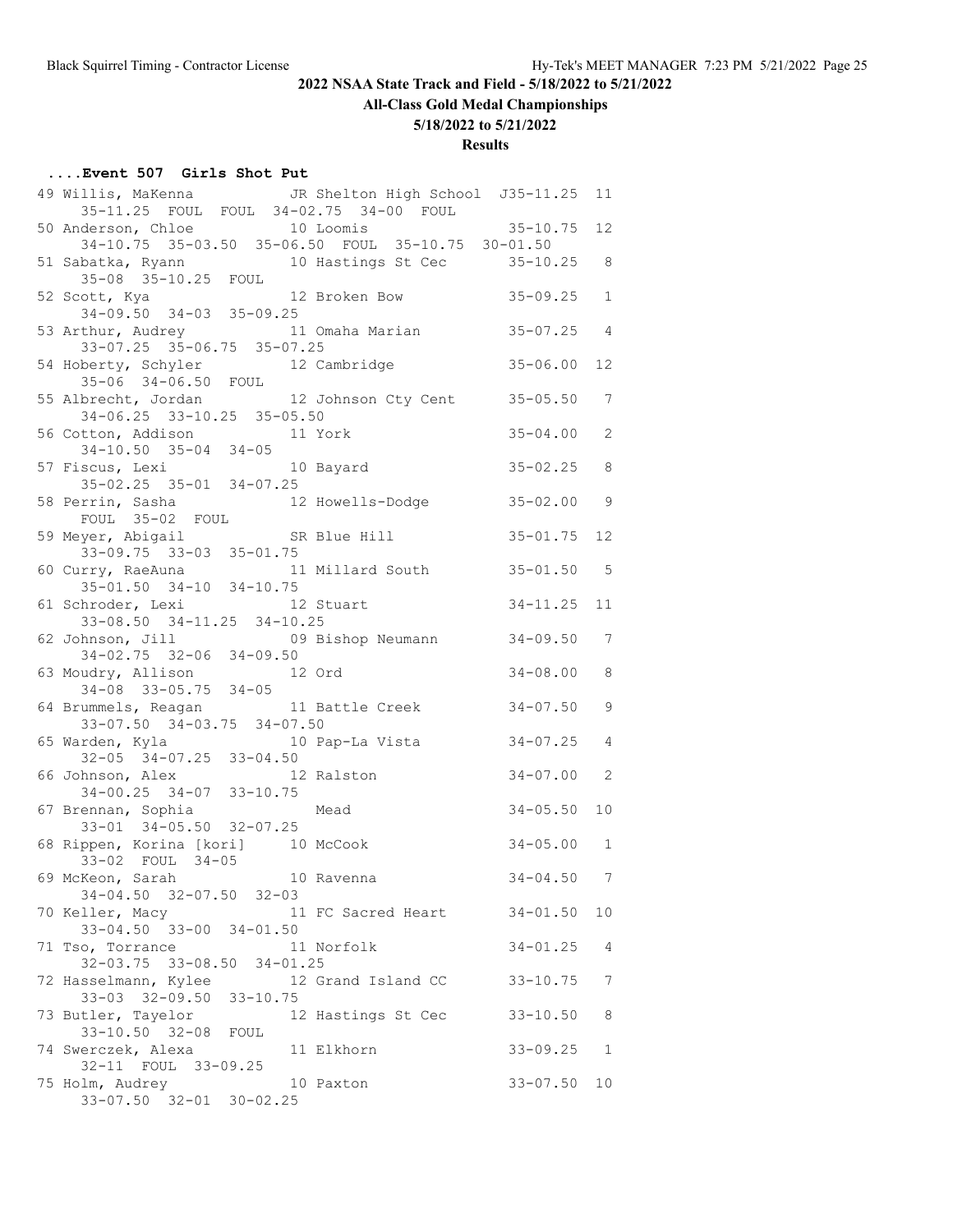**All-Class Gold Medal Championships**

#### **5/18/2022 to 5/21/2022**

#### **Results**

| Event 507 Girls Shot Put                                               |                                                                                      |                |    |
|------------------------------------------------------------------------|--------------------------------------------------------------------------------------|----------------|----|
| $31-07.50$ $32-10$ $33-04.25$                                          | 76 Harbison, Cordelia 12 Lexington                                                   | $33 - 04.25$ 2 |    |
| $32-04.50$ $33-03.75$ $33-03.75$                                       | 77 Koenen, Haily 11 South Platte                                                     | $33 - 03.75$   | 11 |
| 78 Hibbert, Desirae 12 Seward<br>31-07.50 31-08.75 33-03               |                                                                                      | $33 - 03.00$   | 1  |
| 79 Kappler, Katyn<br>ppler, Katyn 12 Waverly<br>33-02.75 32-11.50 FOUL |                                                                                      | $33 - 02.75$ 1 |    |
|                                                                        | 80 Overholser, Addison SO Wilcox-Hildreth J33-02.75 11<br>31-11.25 32-09.75 33-02.75 |                |    |
| 81 Kosmicki, Amber 12 St. Paul<br>33-01.50 FOUL FOUL                   |                                                                                      | $33 - 01.50$   | 2  |
| 82 Harms, Lauren<br>$31 - 01.25$ $32 - 10.75$ $31 - 09$                | 10 Sterling                                                                          | $32 - 10.75$   | 10 |
| 83 Koller, Hope 12 Arapahoe<br>FOUL 32-08.75 32-02.75                  |                                                                                      | $32 - 08.75$   | 10 |
| 84 Brownawell, Michalee 11 Hershey<br>32-08 31-11.50 FOUL              |                                                                                      | $32 - 08.00$ 7 |    |
| FOUL FOUL 32-03.50                                                     | 85 Bollen, Alivya 12 Lincoln Southeast                                               | $32 - 03.50$   | 6  |
| 86 Eickhoff, Lexi<br>31-05.75 FOUL 32-02                               | 10 Hartington CC                                                                     | $32 - 02.00$   | 8  |
| 87 Grover, McKinley                                                    | 10 Gordon-Rushville J32-02.00                                                        |                | 9  |
| $30-10.25$ $31-06.25$ $32-01.75$                                       | FOUL FOUL 32-02<br>88 Robinson, Sydnee 11 Omaha Burke                                | $32 - 01.75$ 4 |    |
| 31-00 32-00 FOUL                                                       | 89 Fowler, Jaylen 10 Sandhills Valley                                                | $32 - 00.00$   | 11 |
| 29-01.25 FOUL 31-11.25                                                 | 90 Snyder, McKenzie and 10 Boyd County                                               | $31 - 11.25$   | 10 |
| 91 Schroeder, Jayda<br>31-10.25 FOUL FOUL                              | SO Elm Creek                                                                         | $31 - 10.25$   | 11 |
| 92 Zessin, Lauryn<br>$31-05$ $31-07$ $28-06.25$                        | 12 Wood River                                                                        | $31 - 07.00$   | 7  |
| $31-06.25$ $30-10$ $30-06.75$                                          | 93 Swartz, Kaysha (11 Bishop Neumann                                                 | $31 - 06.25$   | 7  |
| 94 Lausterer, Ava 10 Wahoo<br>$30-03.25$ $31-04.25$ $31-02.25$         |                                                                                      | $31 - 04.25$ 1 |    |
| 95 Tabor, Lily<br>$31-00.75$ $29-10.25$ $29-10$                        | 11 Potter-Dix Public 31-00.75                                                        |                | 10 |
| 96 Roberts, Melinn<br>27-03.25 27-00.50 28-04                          | Osceola                                                                              | 28-04.00 10    |    |

# **Event 508 Boys Shot Put**

| Name                                                       | Year School                                                              | Finals H# Points |     |
|------------------------------------------------------------|--------------------------------------------------------------------------|------------------|-----|
| 1 Rink, Matt<br>55-09 57-01.75 FOUL FOUL 55-07.75 58-05    | 12 Lincoln Southwest                                                     | 58-05.00 6 10    |     |
| 2 Cappos, Sam<br>58-01.75 FOUL 56-11.25 FOUL FOUL 57-07.25 | 11 Lincoln East                                                          | $58 - 01.75$ 6 8 |     |
| 3 Pieper, Kade                                             | 11 Norfolk Catholic<br>52-04.50 55-06.75 56-07.25 FOUL 57-00.75 57-08.50 | $57 - 08.50$     | 9 6 |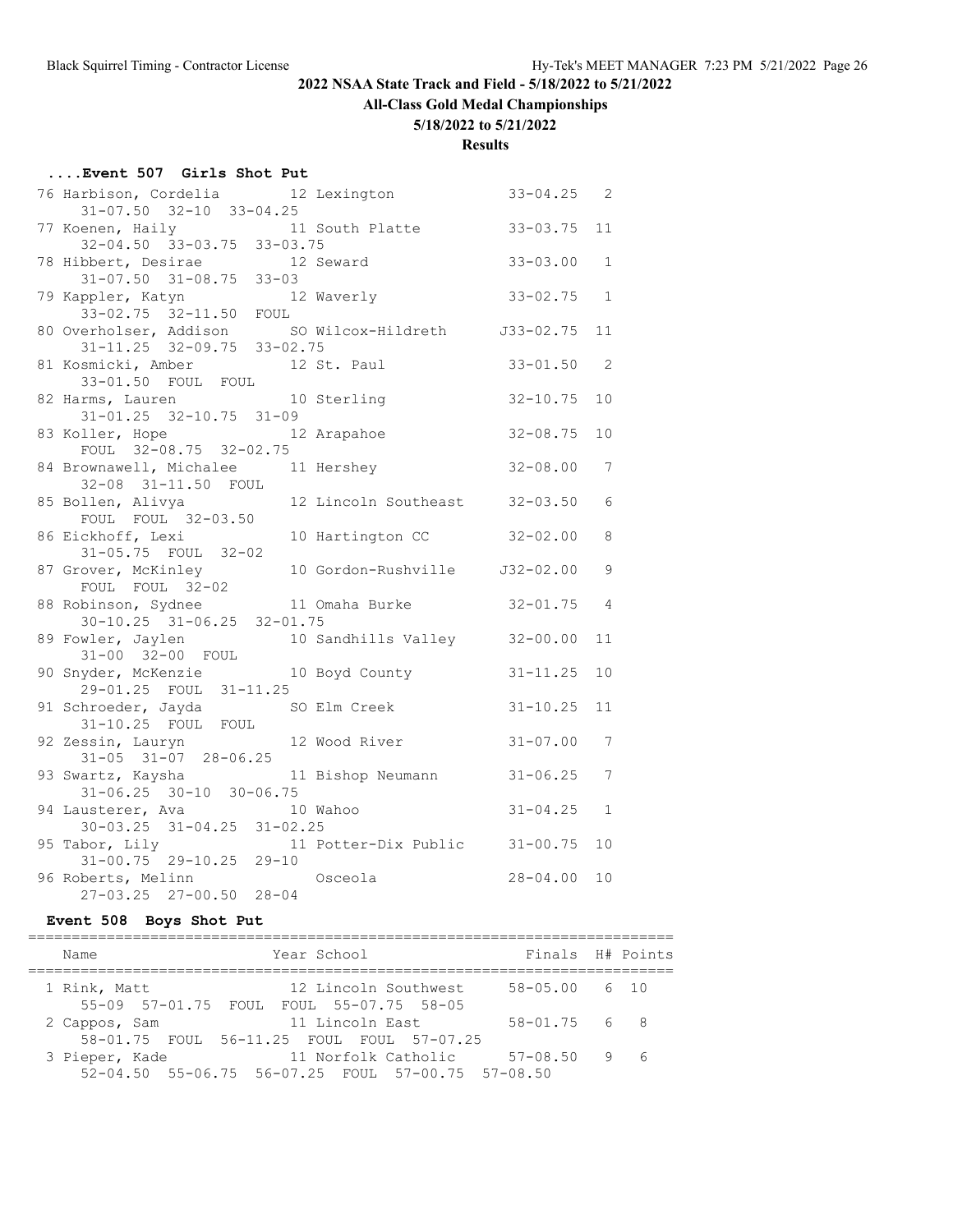**All-Class Gold Medal Championships**

#### **5/18/2022 to 5/21/2022**

#### **Results**

# **....Event 508 Boys Shot Put**

| 4 Griffith, Gage 12 Aurora 57-04.50 3 5                                                               |                |  |
|-------------------------------------------------------------------------------------------------------|----------------|--|
| 54-02.50 55-03.25 FOUL FOUL FOUL 57-04.50<br>09 North Platte 57-03.50 6 4<br>5 Davis, Nic             |                |  |
| FOUL 51-10.25 53-08.25 57-01.75 57-03.50 FOUL                                                         |                |  |
| 6 Ballard, Jay 12 Boys Town 57-02.25 3 3<br>53-11 53-03 53-08.50 55-04.50 57-02.25 52-04.75           |                |  |
|                                                                                                       |                |  |
| 7 Fredrick, Caiden 11 Pap LV South 56-09.50 6 2<br>$51-01.50$ $56-05$ FOUL $56-04$ $56-09.50$ $55-04$ |                |  |
|                                                                                                       | 6 <sub>1</sub> |  |
| 8 Mallory, Daylin 12 Norfolk 56-02.00<br>52-00.75 FOUL 56-02 FOUL FOUL FOUL                           |                |  |
| 9 Kieny, Joe 12 Creighton Prep 56-00.75<br>FOUL 54-05.50 FOUL FOUL FOUL 56-00.75                      | 5              |  |
|                                                                                                       |                |  |
| 10 Holt, Eli<br>50-08 52-10.50 52-04.25 54-11.25 54-03 53-09                                          | 2              |  |
|                                                                                                       | 3              |  |
| 11 Ternus, Landon<br>52-00 44-01.25 53-04.25 54-09.50 51-02.50 52-08.25<br>54-05.75                   |                |  |
| 12 Stanton 54-05.75                                                                                   | 9              |  |
| 12 Dusatko, Kamden<br>53-00 53-08.25 52-04 53-02.25 FOUL 54-05.75                                     |                |  |
| 13 Dimmitt, Tad 11 Sandhills Valley 54-03.75 12<br>49-11.50 52-09 52-04.50 FOUL 53-11 54-03.75        |                |  |
| 14 Murphy, Ashton 10 Elkhorn South 53-11.25                                                           | 6              |  |
| 53-11.25 52-11.75 48-03.50 53-11.25 53-07.75 53-03.75                                                 |                |  |
| 15 Schmitz, Andrew 12 Pap-La Vista 53-09.50<br>52-09.75 51-07 48-05.75 51-04 51-00.50 53-09.50        | 5              |  |
|                                                                                                       |                |  |
| 16 Baldwin, Nathan 11 Sutton 50-07 53-08.50 FOUL 50-02.75 FOUL FOUL 50-07 53-08.50                    | 9              |  |
| $53 - 03.00$                                                                                          | 11             |  |
| 17 Mann, Carter 51-09.50 SR Burwell 51-09.50 52-10 52-05 53-03 51-07.50 51-08.75                      |                |  |
| 11 Battle Creek 53-02.75<br>18 Ottis, Jacob                                                           | 8              |  |
| 48-11 53-02.75 FOUL 50-02.75 FOUL 51-06.25<br>19 Denson, Max 10 Broken Bow 53-01.00                   | 2              |  |
| 51-11 53-01 53-00 52-05.25 52-11.50 FOUL                                                              |                |  |
| 20 Wilke, Barrett <b>88 COV 81 COV 81 COVER 12 COVER 12 COVER</b> 52-11.50                            | 9              |  |
| 52-04.75 52-11.50 FOUL 50-02.75 FOUL 49-08.25                                                         |                |  |
| 21 Betz, Aidan 11 Elkhorn 52-09.75<br>52-02 52-09.75 50-08.75 50-02 50-09.25 51-06.25                 | 3              |  |
| 22 Schnakenberg, Seth 12 Superior 52-07.75                                                            | 9              |  |
| 51-05 52-07.75 52-02 51-07.75 FOUL 52-05.50                                                           |                |  |
| 23 Anthony, Owen 12 Lincoln Southeast J52-07.75                                                       | 5              |  |
| 49-07.75 52-07.75 49-07 49-09.50 51-04.25 50-10.25                                                    |                |  |
| 12 Bellevue West 52-06.00 6<br>24 Jenkins, Arden<br>FOUL 48-02 52-06                                  |                |  |
| 25 Rickels, Henry<br>12 Bellevue West<br>$52 - 04.00$ 5                                               |                |  |
| FOUL 46-09.25 52-04                                                                                   |                |  |
| 26 Gieselman, Dalton 12 Bloomfield<br>$52 - 03.25$                                                    | 12             |  |
| 48-00.50 52-03.25 FOUL FOUL 51-03.50 49-00                                                            |                |  |
| 12 Waverly<br>27 Brown, Trevor<br>$51 - 07.00$<br>49-09.75 51-07 FOUL FOUL FOUL 46-11                 | 3              |  |
| 10 Elkhorn North<br>28 Thomas, Sam<br>$51 - 06.50$                                                    | 3              |  |
| FOUL 51-06.50 50-09 FOUL 49-09.25 FOUL                                                                |                |  |
| 29 Uhlir, Trent<br>10 Battle Creek<br>$51 - 05.00$                                                    | 9              |  |
| 49-04.25 50-09.50 48-05.50 50-07 51-05 50-05<br>30 Gottula, Gunnar 11 Lincoln Southeast 51-04.50      | 5              |  |
| FOUL FOUL 51-04.50                                                                                    |                |  |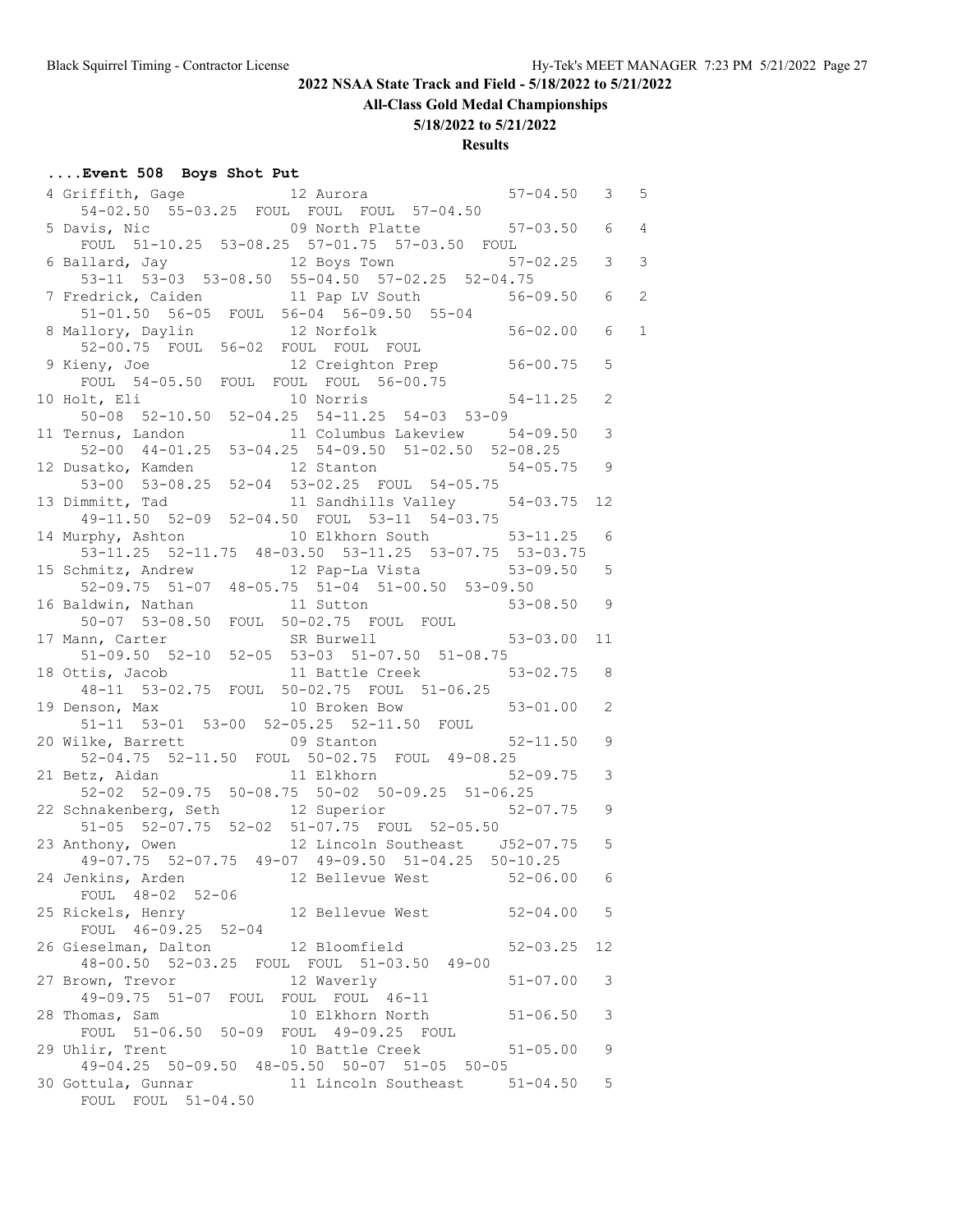**All-Class Gold Medal Championships**

#### **5/18/2022 to 5/21/2022**

## **Results**

#### **....Event 508 Boys Shot Put**

| 31 Bessler, Cale 12 Crete 19-01.75 FOUL 50-08 51-03.50 50-01.75 46-06 49-01.75 FOUL    |                               | $51 - 03.50$ 2 |                   |
|----------------------------------------------------------------------------------------|-------------------------------|----------------|-------------------|
|                                                                                        |                               |                |                   |
| 32 Gorecki, Kolby<br>recki, Kolby 12 Centura<br>50-00.50 51-01 50-04.50 FOUL FOUL FOUL |                               | $51 - 01.00$ 8 |                   |
| 33 Nachtigal, Brogan 12 FC Sacred Heart 51-00.75                                       |                               |                | $12 \overline{ }$ |
| 49-10 50-06.75 48-01.50 49-04 48-06.50 51-00.75                                        |                               |                |                   |
| 34 Martinez, Isaiah (12 Alliance                                                       |                               | $50 - 07.75$   | 3                 |
| 49-11.75 50-07.75 49-03.50                                                             |                               |                |                   |
| 35 Isele, Victor                                                                       | 11 Northwest 550-07.75        |                | $\mathbf{1}$      |
| 48-08.25 50-07.75 FOUL<br>36 Ninete, Jackson 11 Elkhorn                                |                               | $50 - 05.25$   | 2                 |
| 48-08.25 FOUL 50-05.25                                                                 |                               |                |                   |
| 37 Bullion, J'Dyn 11 Omaha Central                                                     |                               | $50 - 04.25$   | 5                 |
| 50-04.25 50-01.75 FOUL                                                                 |                               |                |                   |
| 38 Logue, Matt 12 Ponca                                                                |                               | $50 - 00.50$   | 8                 |
| 50-00.50 FOUL FOUL 47-11.25 FOUL FOUL                                                  |                               | $49 - 07.50$   | 11                |
| 39 Jensen, Eli<br>49-07.50 49-02 FOUL FOUL FOUL 48-02.50                               |                               |                |                   |
|                                                                                        |                               | $49 - 06.00$   | 7                 |
| 40 Grint, William 12 Ord<br>46-05.25 48-08 49-06                                       |                               |                |                   |
| 41 Fehlhafer, Carson                                                                   | 12 Centennial 49-05.25        |                | $\mathcal{G}$     |
| $49-05.25$ $48-04$ $46-06.25$                                                          |                               |                |                   |
| 42 Osten, Eli<br>49-04.75 FOUL 46-10.25                                                | 12 Columbus Lakeview 49-04.75 |                | 2                 |
| 43 Blaser, Liam 11 Columbus                                                            |                               | $49 - 03.50$   | 5                 |
| 49-03.50 49-03.50 46-08                                                                |                               |                |                   |
| 44 Ackerman, Isaac 69 Omaha Central                                                    |                               | $49 - 00.75$   | $\overline{4}$    |
| FOUL 47-07.75 49-00.75                                                                 |                               |                |                   |
| 45 Vetrovsky, Taylan 11 Freeman<br>45-09.50 46-08.25 49-00.50                          |                               | $49 - 00.50$   | 8                 |
|                                                                                        |                               | $49 - 00.00$   | 8                 |
| 46 Brands, JT 10 Oakland-Craig<br>48-05.75 49-00 48-02.75                              |                               |                |                   |
| 47 Nasland, Dylan and 11 Cody-Kilgore                                                  |                               | J49-00.00      | 11                |
| 46-10 49-00 FOUL 45-04.50 FOUL 46-08.50                                                |                               |                |                   |
| 48 Graves, Kyren<br>44-10 48-11.25 48-11.75                                            | 12 Ogallala                   | $48 - 11.75$ 1 |                   |
| 49 Emsick, Chase                                                                       | 12 Elkhorn South 48-11.25     |                | $\overline{4}$    |
| $47-06$ $48-11.25$ $48-03.75$                                                          |                               |                |                   |
| 50 Nolte, Jaden                                                                        | 12 Falls City 548-11.25       |                | $\mathbf{1}$      |
| 45-05 47-05.25 48-11.25                                                                |                               |                |                   |
| 11 Norfolk<br>51 Bos, Jackson                                                          |                               | $48 - 07.50$   | $\overline{4}$    |
| $46 - 07.50$ $48 - 03$ $48 - 07.50$                                                    | 11 Loomis                     | $48 - 05.25$   | 12                |
| 52 Meyer, Clayton 11 Loomis<br>48-05.25 FOUL 47-06.25 47-09 FOUL FOUL                  |                               |                |                   |
| 53 Peitz, Jake                                                                         | 12 Hartington-NC              | $48 - 05.00$   | 9                 |
| 48-05 FOUL FOUL                                                                        |                               |                |                   |
| 54 Kerkman, Tyler 12 Lincoln Pius X                                                    |                               | $48 - 01.50$   | 5                 |
| 47-02.75 FOUL 48-01.50<br>55 Bumgarner, Sawyer                                         | 12 Broken Bow                 | $J48 - 01.50$  | 2                 |
| 45-10.25 46-10.50 48-01.50                                                             |                               |                |                   |
| 56 Suer, Tyler                                                                         | 12 Fremont                    | $47 - 11.75$ 4 |                   |
| $46-10$ $45-04$ $47-11.75$                                                             |                               |                |                   |
| 57 Blincow, Cristian<br>45-03 47-11.75 FOUL FOUL 46-01.50 46-08.75                     | 12 Loomis                     | J47-11.75      | 12                |
|                                                                                        |                               |                |                   |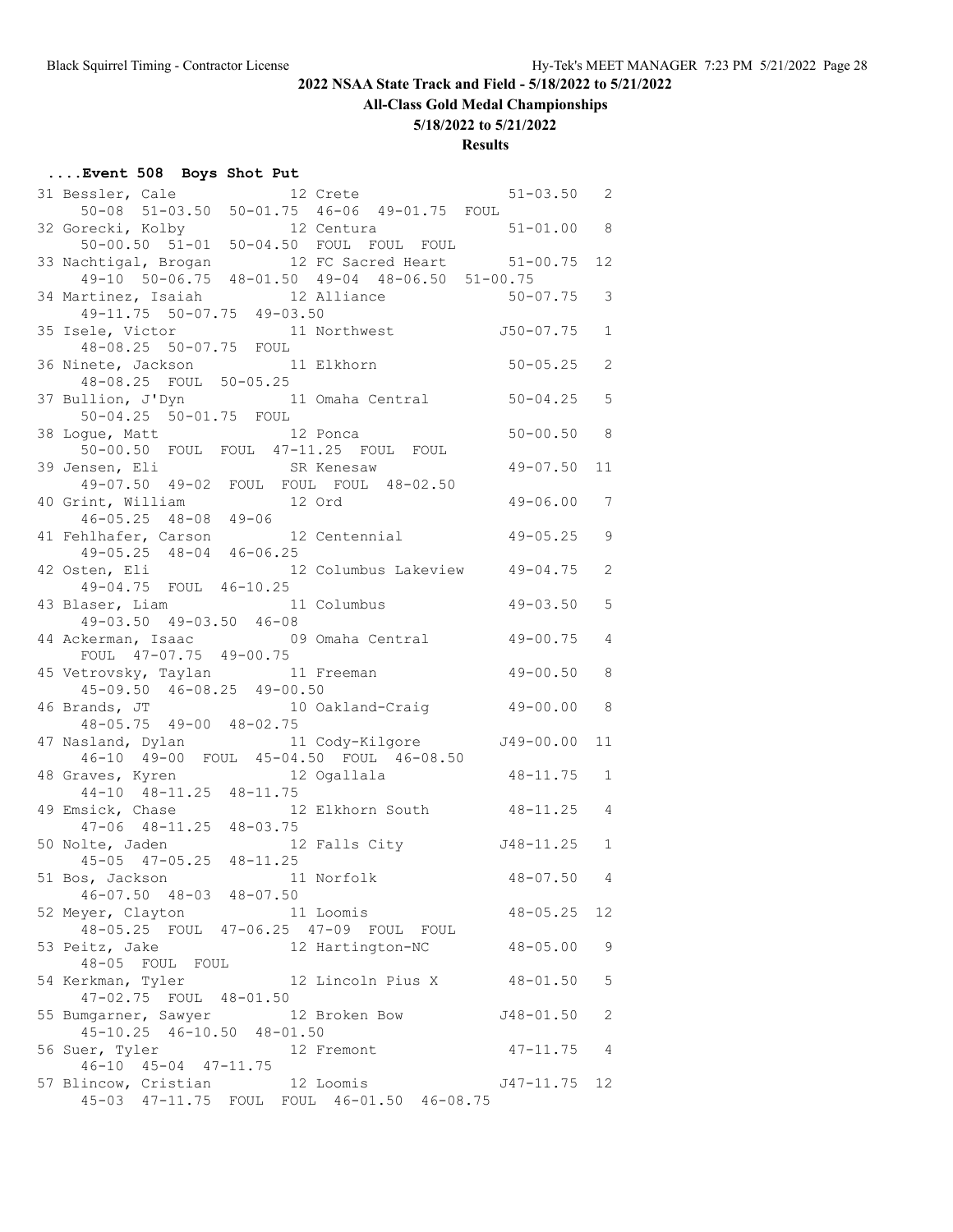**All-Class Gold Medal Championships**

#### **5/18/2022 to 5/21/2022**

| Event 508 Boys Shot Put |  |  |  |  |
|-------------------------|--|--|--|--|
|-------------------------|--|--|--|--|

| 58 Ortmeier, Carson 12 Archbishop Berg 47-10.75 8                                        |              |                 |
|------------------------------------------------------------------------------------------|--------------|-----------------|
| FOUL 47-10.75 46-09.25<br>59 Holthus, Treyton 12 Johnson Cty Cent 47-08.75 7             |              |                 |
| 46-10.25 FOUL 47-08.75                                                                   |              |                 |
| 60 Lavaley, Carson 12 Wahoo                                                              | $47 - 05.50$ | 3               |
| 47-05.50 45-06.50 FOUL                                                                   |              |                 |
| 61 Korth, Taylor 12 Ponca<br>46-06 46-11.50 47-04                                        | $47 - 04.00$ | 7               |
| 11 Hitchcock County 47-02.00<br>62 Shuler, Keegan                                        |              | 12              |
| 47-02 44-04.25 FOUL 44-05 46-03 FOUL                                                     |              |                 |
| $12$ Gretna<br>$\frac{12}{2}$ Gretna<br>63 Jansen, Grant                                 | $47 - 01.25$ | 4               |
| $45 - 05.50$ $46 - 04.75$ $47 - 01.25$<br>64 Lambert, Luke 11 Ashland-Greenwd 46-09.75   |              | $\mathbf{1}$    |
| $46-06.75$ $46-00.75$ $46-09.75$                                                         |              |                 |
| 65 Engelhard, Tobin 10 Ashland-Greenwd 46-08.25                                          |              | $\mathbf{1}$    |
| FOUL 46-08.25 FOUL                                                                       |              |                 |
| 66 Moudry, Trenton 10 Bishop Neumann 46-06.25<br>45-00.50 45-01.25 46-06.25              |              | 7               |
|                                                                                          | $46 - 01.25$ | $7\phantom{.0}$ |
| 67 Snyder, Boone 10 Sutherland<br>42-08.25 46-01.25 43-09.75                             |              |                 |
| 68 Runge, Brennan Mark SR Axtell                                                         | $45 - 11.25$ | 10              |
| FOUL 45-11.25 FOUL                                                                       | $45 - 11.00$ |                 |
| 69 Collingham, Jude<br>11 York                                                           |              | 1               |
| 45-11 FOUL FOUL<br>70 Seagren, Grant 11 Oakland-Craig 45-09.75                           |              | 8               |
| $45-09$ $45-09.75$ $44-03.75$                                                            |              |                 |
| 71 Taylor, KeySean 12 South Sioux City 45-08.75                                          |              | 2               |
| 45-05.50 FOUL 45-08.75                                                                   |              |                 |
| 72 Richardson, Andrew 12 Sterling                                                        | $45 - 07.00$ | 11              |
| FOUL 45-07 FOUL<br>73 Bayer, Jestin 11 Howells-Dodge 45-05.50<br>45-05.50 44-10 44-08.25 |              | 8               |
|                                                                                          |              |                 |
| 74 Cervantes, Jaden 11 Cozad<br>45-04 45-00.75 FOUL                                      | $45 - 04.00$ | 2               |
| 12 O'Neill                                                                               | $45 - 01.75$ | $\mathbf{1}$    |
| 75 Engelbart, Joseph<br>45-01.50 43-08 45-01.75                                          |              |                 |
| 76 Scanlon, Jake<br>09 Wahoo                                                             | $44 - 09.00$ | $\mathbf 1$     |
| FOUL FOUL 44-09                                                                          |              |                 |
| 10 South Loup 44-08.00 7<br>77 Remund, Rio                                               |              |                 |
| 43-02 44-08 FOUL<br>78 Gomez, Adrian<br>SO Silver Lake                                   | $44 - 07.50$ | 11              |
| $44 - 07.50$ $42 - 00.50$ $44 - 03$                                                      |              |                 |
| 79 Anson, Eli<br>11 Grand Island                                                         | $44 - 05.75$ | 4               |
| 43-07.75 42-10.50 44-05.75                                                               |              |                 |
| 80 Bolte, Tanner<br>Bds                                                                  | $44 - 03.00$ | 11              |
| 44-03 FOUL<br>FOUL<br>81 Kennedy, Trey<br>SR Kenesaw                                     | $44 - 02.75$ | 12              |
| 37-01.25 40-09 44-02.75                                                                  |              |                 |
| 12 Logan View<br>82 Booth, Logan                                                         | $44 - 02.00$ | $\overline{7}$  |
| 44-02 FOUL FOUL                                                                          |              |                 |
| 83 Henn, Blake<br>10 ElginPopeJohn<br>43-09.75 42-05 40-01.50                            | $43 - 09.75$ | 10              |
| 84 Brandt, Cole<br>10 Kearney                                                            | $43 - 08.50$ | 4               |
| 41-11.75 43-06.50 43-08.50                                                               |              |                 |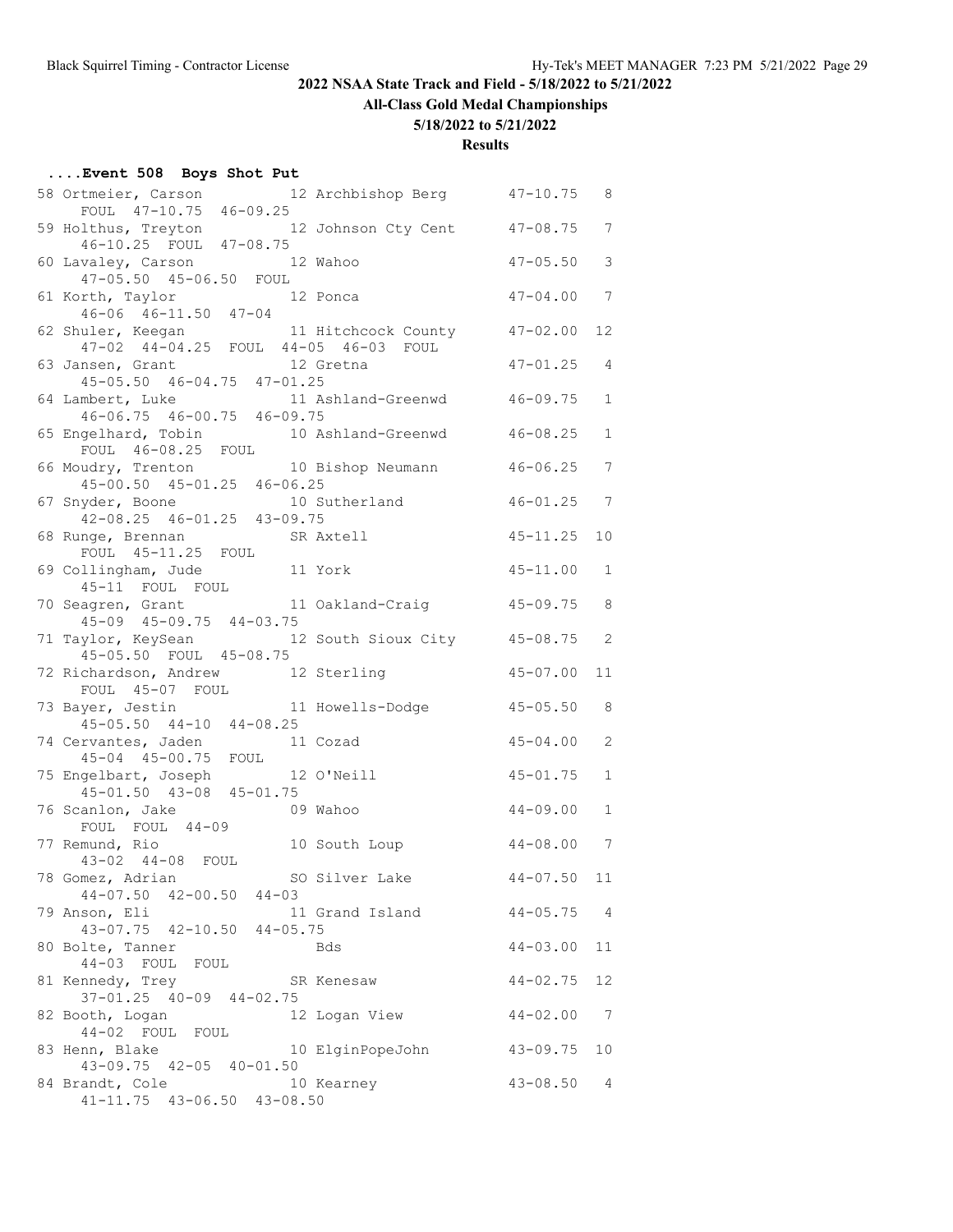# **All-Class Gold Medal Championships**

#### **5/18/2022 to 5/21/2022**

| Event 508 Boys Shot Put                                                                                           |                                      |  |  |
|-------------------------------------------------------------------------------------------------------------------|--------------------------------------|--|--|
| 85 Fasso, Sammy 11 Dundy County 43-06.50 10<br>43-06.50 43-04 FOUL                                                |                                      |  |  |
| 86 Peterson, Jaret 10 Chase County 42-11.50 7<br>42-11.50 42-09.50 42-11.25                                       |                                      |  |  |
| 87 Raymond, Nate 12 Bellevue West 42-07.50 4<br>FOUL FOUL 42-07.50                                                |                                      |  |  |
| 88 Borges, Jonathan 12 Leyton 42-04.50 10<br>42-04.50 FOUL FOUL                                                   |                                      |  |  |
| 89 Larson, Kolby SR Burwell 42-01.25 11<br>41-01 42-01.25 41-03.50                                                |                                      |  |  |
| 90 Bertrand, Paxton 12 Humphrey-Lin 41-10.50 11<br>41-06.75 41-10.50 FOUL                                         |                                      |  |  |
| 91 Holm, Caden 12 Paxton 41-06.50 10<br>$41-02$ $41-06.50$ $40-09$                                                |                                      |  |  |
| 92 Thorsen, Atreyu 11 Gordon-Rushville 541-06.50 7<br>38-08.75 39-01.75 41-06.50                                  |                                      |  |  |
| 93 Pasek, Noah Bast Butler 41-02.00 10<br>FOUL 41-02 FOUL                                                         |                                      |  |  |
| 94 Van Beek, Levi 12 Crawford 40-08.00 10<br>FOUL 40-08 FOUL                                                      |                                      |  |  |
| 95 Roberts, Isaac                         Saint Edward                   38-05.50   10<br>34-07.50 35-09 38-05.50 |                                      |  |  |
| -- Shaw, Jordan 12 Kearney 12 and 19 November 2001 6<br>FOUL FOUL FOUL                                            |                                      |  |  |
| -- Kramer, Sebastian 12 Medicine Valley DNF 12                                                                    |                                      |  |  |
| Event 509 Girls High Jump                                                                                         |                                      |  |  |
| Name                                                                                                              | Year School <a> Finals H# Points</a> |  |  |

| Name                                        |  | rear scnool                                                                          | Finals H# Points |               |
|---------------------------------------------|--|--------------------------------------------------------------------------------------|------------------|---------------|
|                                             |  | 1 McNair, Bryn 11 Chase County 5-08.00 3 10<br>4-10 5-00 5-02 5-04 5-06 5-08 5-09.25 |                  |               |
| O O O XO O XO XXX                           |  |                                                                                      |                  |               |
| 2 Davis, Sydney 11 Centura                  |  |                                                                                      | $5 - 06.00$ 3 8  |               |
| $4-10$ 5-00 5-02 5-04 5-06 5-08             |  |                                                                                      |                  |               |
| 0 0 0 0 XO XXX                              |  |                                                                                      |                  |               |
| 3 Heckenlively, Elle 09 Gretna              |  |                                                                                      | $5 - 05.00$ 2 6  |               |
| 4-11 5-01 5-03 5-05 5-07                    |  |                                                                                      |                  |               |
| O O O O XXX                                 |  |                                                                                      |                  |               |
|                                             |  | 4 Martinez, Bianca 12 Omaha Central 55-05.00 2 5                                     |                  |               |
| 4-11 5-01 5-03 5-05 5-07                    |  |                                                                                      |                  |               |
| PPP XO XXO O XXX                            |  |                                                                                      |                  |               |
|                                             |  | 5 Peoples, Alyssa 12 Omaha Burke 5-05.00 2 4                                         |                  |               |
| 4-11 5-01 5-03 5-05 5-07                    |  |                                                                                      |                  |               |
| O O O XXO XXX                               |  |                                                                                      |                  |               |
|                                             |  | 6 Brown, EJ               9 Elkhorn South         J5-05.00   2   3                   |                  |               |
| 4-11 5-01 5-03 5-05 5-07                    |  |                                                                                      |                  |               |
| O XO O XXO XXX                              |  |                                                                                      |                  |               |
|                                             |  | 7 Sucha, Andrea             12 NiobraraVerdigre       5-04.00   4                    |                  | $\mathcal{L}$ |
| 4-07 4-09 4-11 5-01 5-03 5-04 5-05          |  |                                                                                      |                  |               |
|                                             |  | 0 0 0 0 XO 0 XXX                                                                     |                  |               |
|                                             |  | 8 Robles, Channatee 11 Norfolk Catholic 55-04.00 3 1                                 |                  |               |
| $4-10$ 5-00 5-02 5-04 5-06<br>O O XXO O XXX |  |                                                                                      |                  |               |
|                                             |  |                                                                                      |                  |               |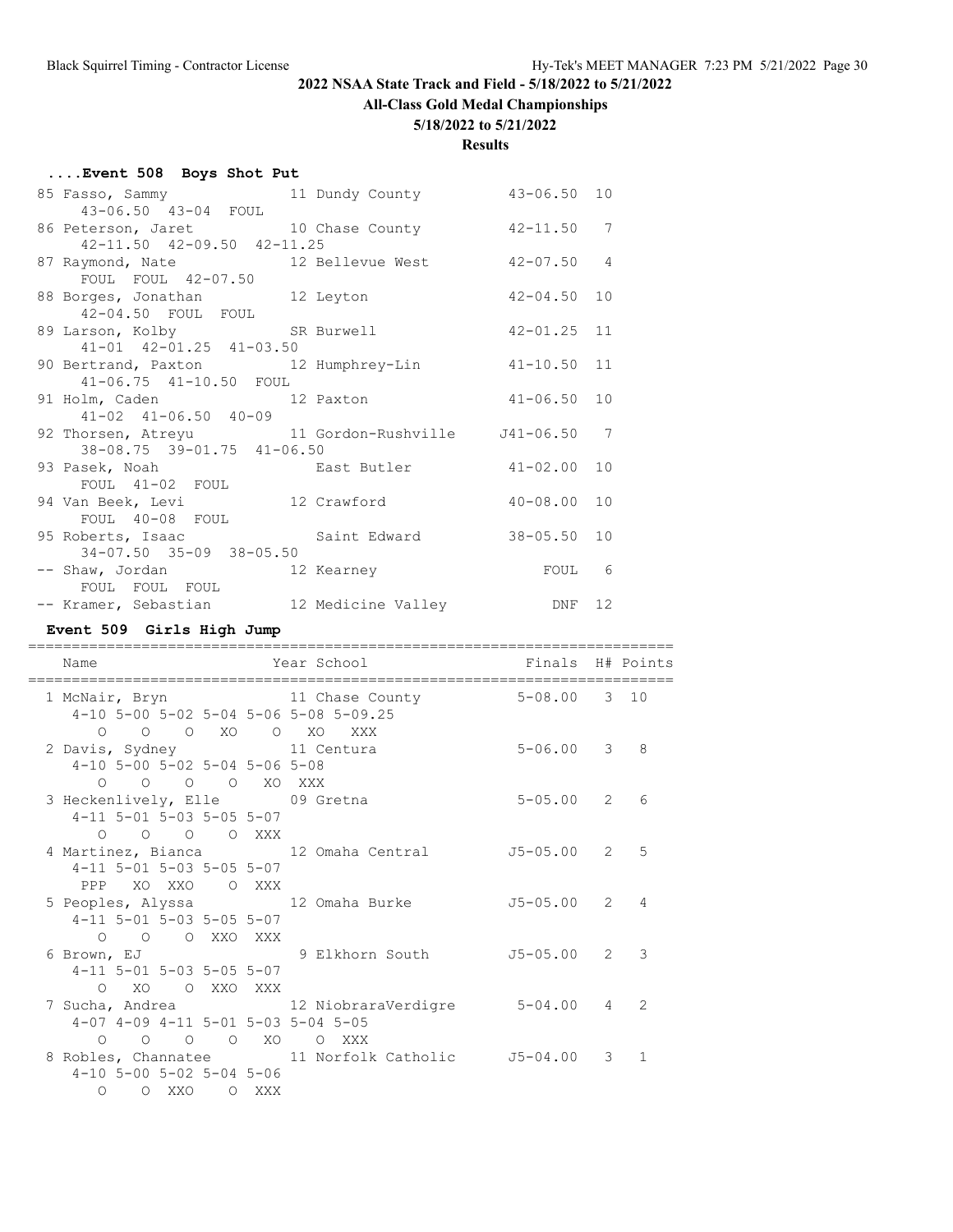# **All-Class Gold Medal Championships**

#### **5/18/2022 to 5/21/2022**

#### **Results**

#### **....Event 509 Girls High Jump**

| 9 Bose, Ann                                     |  | 10 Southern Vly               | $J5 - 04.00$ | 3            |
|-------------------------------------------------|--|-------------------------------|--------------|--------------|
| $4-10$ 5-00 5-02 5-04 5-06                      |  |                               |              |              |
| O O XO XXX<br>0                                 |  |                               |              |              |
| 10 Gerdes, Lauren                               |  | 10 Ashland-Greenwd            | $5 - 03.00$  | $\mathbf{1}$ |
| $4-11$ 5-01 5-03 5-05                           |  |                               |              |              |
| 0 0 0 XXX<br>11 Terwilliger, Tatum              |  | 11 Lincoln Southwest J5-03.00 |              | 2            |
| $4-11$ 5-01 5-03 5-05                           |  |                               |              |              |
| O XO O XXX                                      |  |                               |              |              |
| 12 Spahr, Sarah                                 |  | 10 Milford                    | $J5 - 03.00$ | $\mathbf{1}$ |
| $4-11$ 5-01 5-03 5-05                           |  |                               |              |              |
| O XXO O XXX                                     |  |                               |              |              |
| 13 Bailey, Tatum                                |  | 12 Chadron                    | $J5 - 03.00$ | $\mathbf{1}$ |
| $4-11$ 5-01 5-03 5-05                           |  |                               |              |              |
| O O XO XXX                                      |  |                               |              |              |
| 14 Leeling, Karsyn                              |  | 10 Sidney                     | $J5 - 03.00$ | $\mathbf{1}$ |
| $4-11$ 5-01 5-03 5-05                           |  |                               |              |              |
| XO O XO XXX                                     |  |                               |              |              |
| 14 Anibal, Emma                                 |  | 11 Bennington                 | $J5 - 03.00$ | $\mathbf{1}$ |
| $4-11$ 5-01 5-03 5-05                           |  |                               |              |              |
| XO O XO XXX                                     |  |                               |              |              |
| 16 Bakenhus, Jerika                             |  | 11 Lincoln North Star         | $J5 - 03.00$ | 2            |
| $4-11$ 5-01 5-03 5-05                           |  |                               |              |              |
| O O XXO XXX                                     |  |                               |              |              |
| 17 Oltman, Jocelyn                              |  | 10 Lincoln Southwest J5-03.00 |              | 2            |
| $4-11$ 5-01 5-03 5-05                           |  |                               |              |              |
| XO XO XXO XXX                                   |  |                               |              |              |
| 17 Miller, Kelsey                               |  | 09 Seward                     | $J5 - 03.00$ | $\mathbf{1}$ |
| 4-11 5-01 5-03 5-05                             |  |                               |              |              |
| O XXO XXO XXX                                   |  |                               |              |              |
| 19 Hanel, Chloe<br>$4-10$ 5-00 5-02 5-04        |  | 10 ClarksonLeigh              | $5 - 02.00$  | 3            |
| O XO O XXX                                      |  |                               |              |              |
| 20 Loomis-Goltl, Ruthie                         |  | 11 Bridgeport                 | $J5 - 02.00$ | 3            |
| $4-10$ 5-00 5-02 5-04                           |  |                               |              |              |
| XO O XO XXX                                     |  |                               |              |              |
| 21 Russell, Brianna                             |  | 12 Southern Vly               | J5-02.00     | 3            |
| $4-10$ 5-00 5-02 5-04                           |  |                               |              |              |
| O XXO XXX<br>$\circ$                            |  |                               |              |              |
| 21 Crawford, Paige                              |  | 11 Centura                    | $J5 - 02.00$ | 3            |
| $4-10$ 5-00 5-02 5-04                           |  |                               |              |              |
| О<br>O XXO XXX                                  |  |                               |              |              |
| 23 Jurgensmeier, Kali                           |  | 12 Bishop Neumann             | J5-02.00     | 3            |
| $4-10$ 5-00 5-02 5-04                           |  |                               |              |              |
| XXO XXO<br>XO<br>XXX                            |  |                               |              |              |
| 24 Lambe, Regan                                 |  | 12 Lincoln Southwest          | $5 - 01.00$  | 2            |
| $4 - 11$ $5 - 01$ $5 - 03$                      |  |                               |              |              |
| O O XXX                                         |  |                               |              |              |
| 24 Glaser, Morgan                               |  | 10 Pap-La Vista               | $5 - 01.00$  | 2            |
| $4 - 11$ $5 - 01$ $5 - 03$                      |  |                               |              |              |
| O O XXX                                         |  |                               |              |              |
| 24 Moats, Jasmine<br>$4 - 11$ $5 - 01$ $5 - 03$ |  | 11 Elkhorn South              | $5 - 01.00$  | 2            |
| O XXX<br>0                                      |  |                               |              |              |
|                                                 |  |                               |              |              |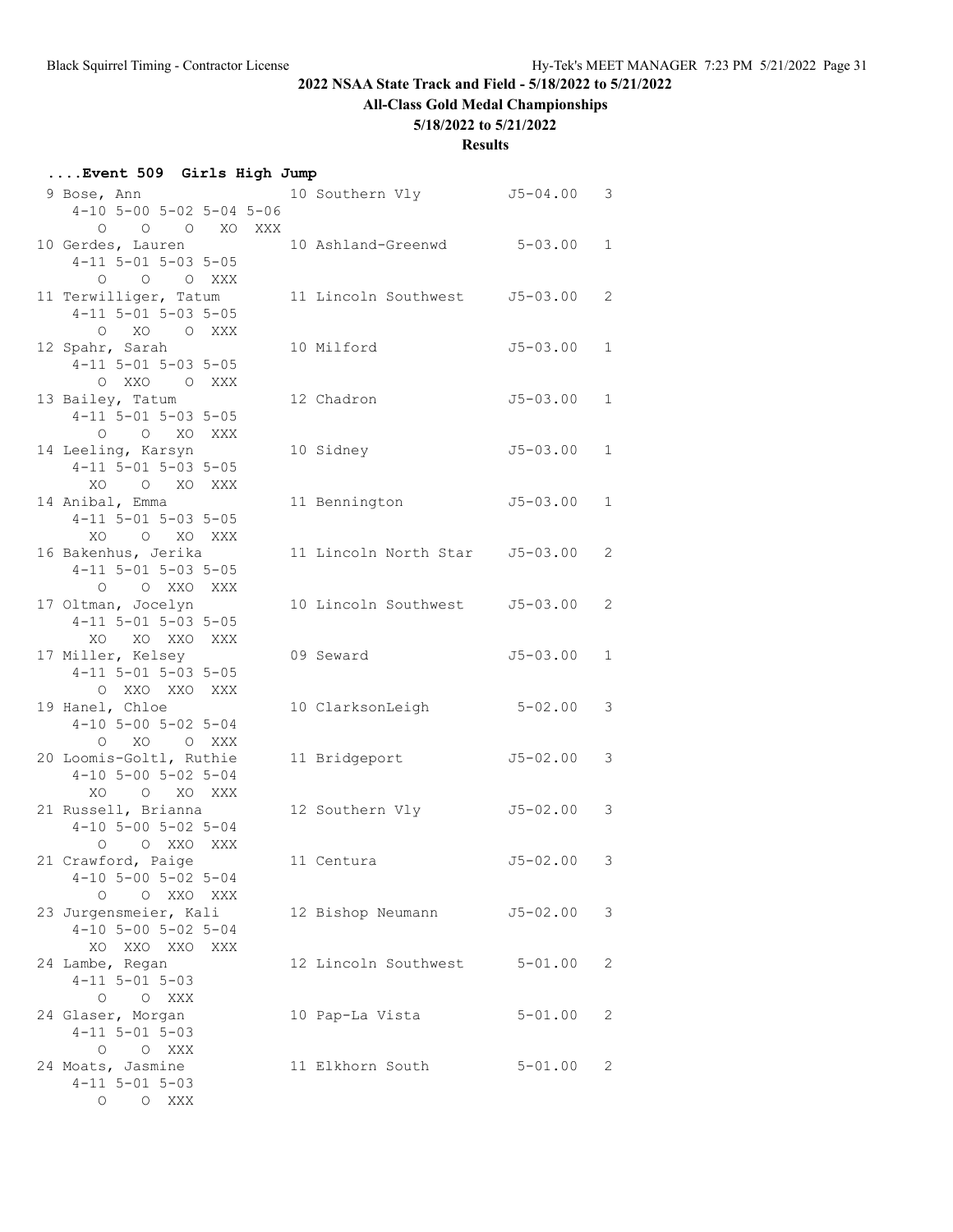# **All-Class Gold Medal Championships**

#### **5/18/2022 to 5/21/2022**

#### **Results**

#### **....Event 509 Girls High Jump**

| 24 Chambers, Rachael                            | 10 Millard North      | $5 - 01.00$  | 2            |
|-------------------------------------------------|-----------------------|--------------|--------------|
| $4 - 11$ 5-01 5-03<br>O O XXX                   |                       |              |              |
| 24 Sadler, Tasia                                | 10 Lincoln Northeast  | $5 - 01.00$  | 2            |
| $4 - 11$ $5 - 01$ $5 - 03$                      |                       |              |              |
| O O XXX                                         |                       |              |              |
| 24 Flaschner, Mia                               | 12 Millard North      | $5 - 01.00$  | 2            |
| $4 - 11$ 5-01 5-03                              |                       |              |              |
| O O XXX                                         |                       |              |              |
| 24 Walker, Marissa                              | 12 Milford            | $5 - 01.00$  | $\mathbf 1$  |
| $4 - 11$ $5 - 01$ $5 - 03$                      |                       |              |              |
| O O XXX                                         |                       |              |              |
| 24 Haarberg, Margaret                           | 10 Kearney Catholic   | $5 - 01.00$  | $\mathbf{1}$ |
| $4 - 11$ 5-01 5-03                              |                       |              |              |
| O O XXX                                         |                       |              |              |
| 32 Hopkins, Layla<br>$4 - 11$ $5 - 01$ $5 - 03$ | 12 Millard West       | $J5 - 01.00$ | 2            |
| O XO XXX                                        |                       |              |              |
| 32 Starkey, Makenna                             | 9 Minden              | J5-01.00     | $\mathbf 1$  |
| $4 - 11$ 5-01 5-03                              |                       |              |              |
| O XO XXX                                        |                       |              |              |
| 32 Ajogbeje, Hannah                             | 12 Omaha Burke        | J5-01.00     | 2            |
| $4 - 11$ $5 - 01$ $5 - 03$                      |                       |              |              |
| O XO XXX                                        |                       |              |              |
| 35 Barth, Brooke                                | 11 Kearney            | $J5 - 01.00$ | 2            |
| $4 - 11$ 5-01 5-03                              |                       |              |              |
| XO XO XXX                                       |                       |              |              |
| 35 Vitera, Lillian                              | 09 Omaha Skutt Cath   | J5-01.00     | $\mathbf{1}$ |
| $4 - 11$ $5 - 01$ $5 - 03$                      |                       |              |              |
| XO XO XXX<br>35 Klumpe, Paige                   | 12 Cambridge          | $J5 - 01.00$ | 4            |
| $4-07$ $4-09$ $4-11$ $5-01$ $5-03$              |                       |              |              |
| PPP<br>$O$ XO<br>XO XXX                         |                       |              |              |
| 38 Swearingen, Hanna                            | 11 Holdrege           | $J5 - 01.00$ | $\mathbf{1}$ |
| $4 - 11$ 5-01 5-03                              |                       |              |              |
| O XXO XXX                                       |                       |              |              |
| 39 Huxoll, Alivia                               | 11 Sutton             | $5 - 00.00$  | 3            |
| $4 - 10$ 5 - 00 5 - 02                          |                       |              |              |
| O XO XXX                                        |                       |              |              |
| 39 Walker, Zoey                                 | 11 Shelby-Rising City | $5 - 00.00$  | 3            |
| $4 - 10$ 5-00 5-02                              |                       |              |              |
| $\circ$<br>XO XXX<br>39 Ahlers, Bailey          | 9 Summerland          | $5 - 00.00$  | 3            |
| $4 - 10$ 5-00 5-02                              |                       |              |              |
| XO XXX<br>$\circ$                               |                       |              |              |
| 42 Pieper, Abbey                                | 12 Howells-Dodge      | $J5 - 00.00$ | 3            |
| $4-10$ 5-00 5-02                                |                       |              |              |
| O XXO XXX                                       |                       |              |              |
| 43 Whitney, Bridget                             | 09 Bishop Neumann     | $J5 - 00.00$ | 3            |
| $4 - 10$ 5 - 00 5 - 02                          |                       |              |              |
| XO XXO<br>XXX                                   |                       |              |              |
| 44 Iburq, Sara                                  | 10 Lincoln Pius X     | $4 - 11.00$  | 2            |
| $4 - 11$ $5 - 01$                               |                       |              |              |
| O XXX                                           |                       |              |              |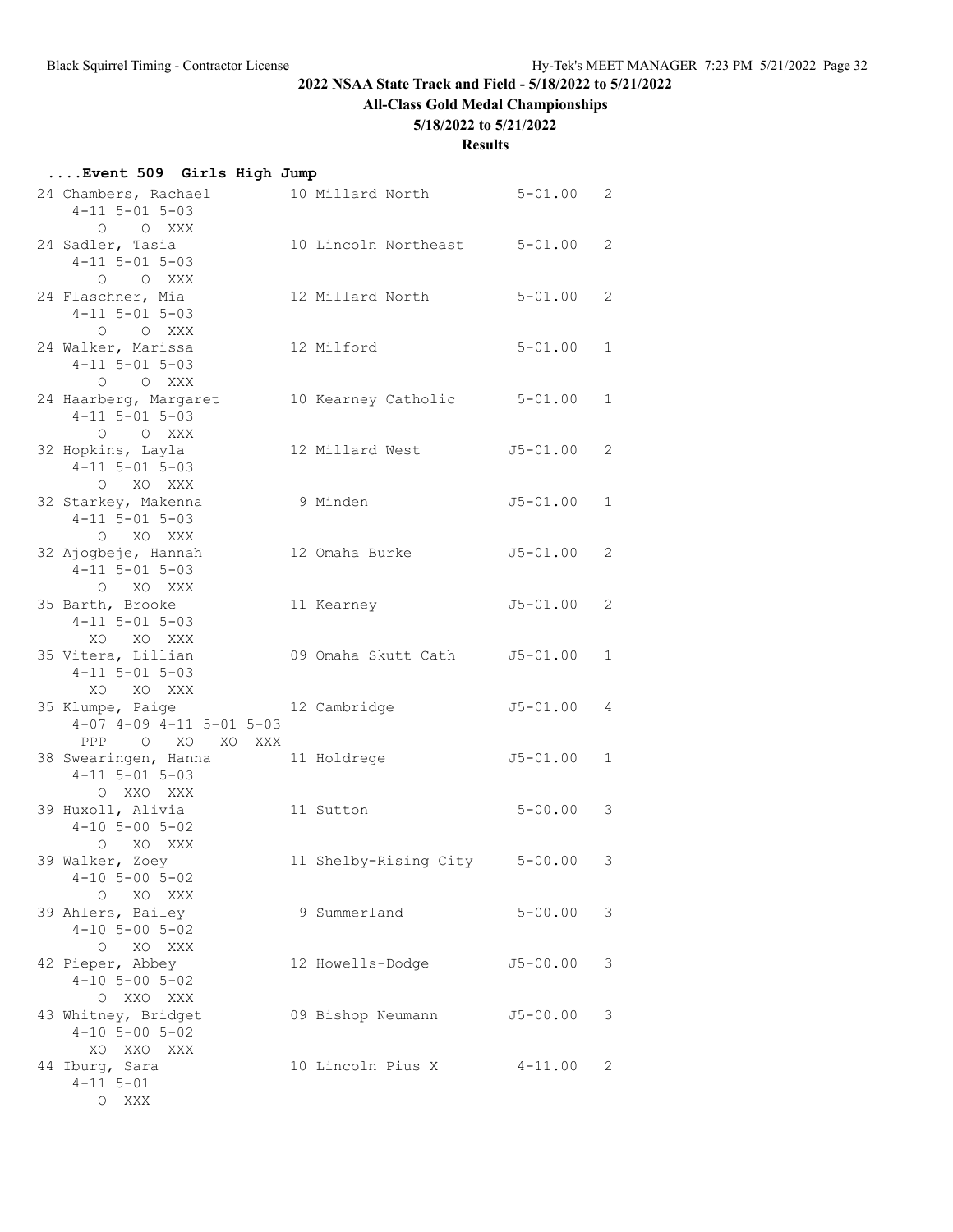# **All-Class Gold Medal Championships**

#### **5/18/2022 to 5/21/2022**

#### **Results**

#### **....Event 509 Girls High Jump**

| 44 Yates, McKenna<br>$4-07$ $4-09$ $4-11$ $5-01$                         | McCool Junction                | $4 - 11.00$    | 4            |
|--------------------------------------------------------------------------|--------------------------------|----------------|--------------|
| O O O XXX<br>44 Connealy, Maria<br>$4 - 11$ $5 - 01$<br>O XXX            | 11 Omaha Gross Cath            | $4 - 11.00$    | $\mathbf{1}$ |
| 47 Booe, Zeigh<br>$4-07$ $4-09$ $4-11$ $5-01$<br>O XO O XXX              | 9 Loomis                       | $J4 - 11.00$   | 4            |
| 48 Donahey, Joslynn<br>$4-07$ $4-09$ $4-11$ $5-01$<br>O O XO XXX         | JR Palmer HS                   | J4-11.00       | 4            |
| 48 Tinsley, Natalie<br>$4 - 11$ $5 - 01$<br>XO XXX                       | 12 Omaha Westside              | $J4-11.00$     | 2            |
| 48 Bench, Bria<br>$4 - 11$ 5-01<br>XO XXX                                | 10 Fort Calhoun                | $J4 - 11.00$   | 1            |
| 48 Land, Kinsie<br>$4 - 11$ $5 - 01$<br>XO XXX                           | 9 Minden                       | $J4 - 11.00$   | $\mathbf{1}$ |
| 48 Branic, Brea<br>$4-07$ $4-09$ $4-11$ $5-01$<br>O O XO XXX             | 12 SandhillsThedford J4-11.00  |                | 4            |
| 48 Barcel, Blake<br>$4 - 11$ $5 - 01$<br>XO XXX                          | 10 Columbus Lakeview J4-11.00  |                | $\mathbf 1$  |
| 48 Jacobs, Ali<br>$4 - 11$ 5-01<br>XO XXX                                | 10 Lincoln North Star J4-11.00 |                | 2            |
| 48 Smith, Madison<br>$4 - 11$ $5 - 01$<br>XO XXX                         | 10 Gothenburg                  | $J4 - 11.00$   | $\mathbf{1}$ |
| 48 Ostrom, Kierra<br>$4-07$ $4-09$ $4-11$ $5-01$<br>O O XO XXX           | SR Burwell                     | J4-11.00       | 4            |
| 57 Kearney, Rachel<br>$4 - 11$ $5 - 01$<br>XXO XXX                       | 11 Lexington                   | $J4 - 11.00$   | 1            |
| 57 Rice, Anistyn<br>$4 - 11$ $5 - 01$<br>XXO XXX                         | 11 Norris                      | $J4 - 11.00 1$ |              |
| 59 Nordhausen, Reagan<br>$4-07$ $4-09$ $4-11$ $5-01$<br>O XXO XXO<br>XXX | SR Axtell                      | $J4 - 11.00$   | 4            |
| 60 Wachal, Abby<br>$4 - 10$ 5-00<br>O XXX                                | 11 Lincoln Lutheran            | $4 - 10.00$    | 3            |
| 61 Morgan, Ellie<br>$4 - 10$ $5 - 00$<br>XO XXX                          | 9 Wood River                   | $J4 - 10.00$   | 3            |
| 62 Vrooman, Megan<br>$4 - 10$ $5 - 00$<br>XXO XXX                        | 12 Hastings St Cec             | J4-10.00       | 3            |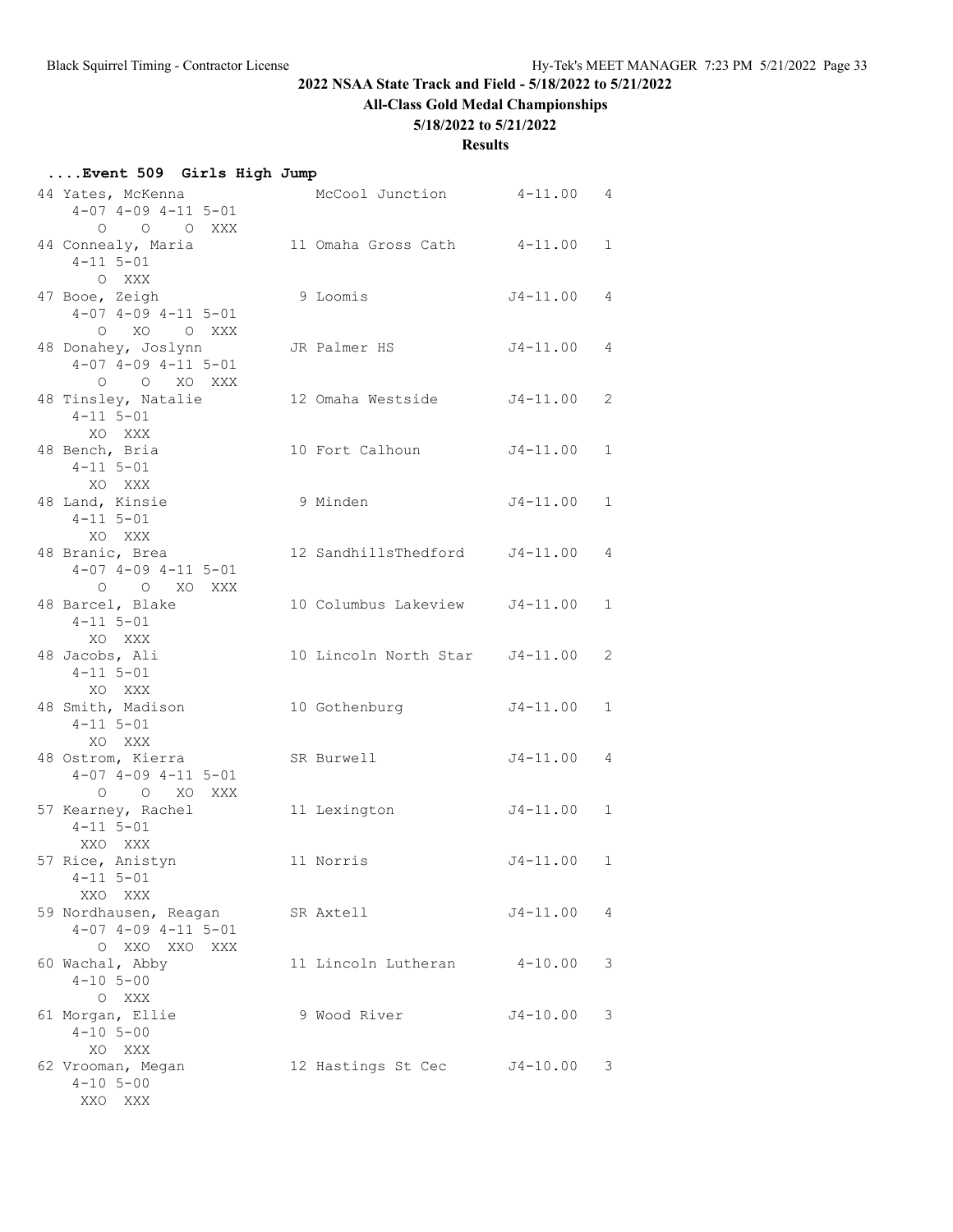# **All-Class Gold Medal Championships**

#### **5/18/2022 to 5/21/2022**

| Event 509 Girls High Jump |  |  |  |  |
|---------------------------|--|--|--|--|
|---------------------------|--|--|--|--|

| 62 Evans, Gracen<br>$4 - 10$ 5-00<br>XXO XXX                    | 11 Ponca                      | $J4 - 10.00$ | 3 |
|-----------------------------------------------------------------|-------------------------------|--------------|---|
| 64 Wessel, Kylee<br>$4-07$ $4-09$ $4-11$<br>O O XXX             | 11 St Francis                 | $4 - 09.00$  | 4 |
| 64 Schropfer, Kimberly<br>$4 - 07$ $4 - 09$ $4 - 11$<br>O O XXX | 12 Meridian                   | $4 - 09.00$  | 4 |
| 64 Klein, Kailey<br>$4-07$ $4-09$ $4-11$<br>O O XXX             | 12 Sioux County               | $4 - 09.00$  | 4 |
| 67 Estill, Sydney<br>$4 - 07$ $4 - 09$ $4 - 11$<br>O XO XXX     | 11 Stuart                     | J4-09.00     | 4 |
| 67 Johnson, Erin<br>$4 - 07$ $4 - 09$ $4 - 11$<br>O XO XXX      | 9 Cambridge                   | J4-09.00     | 4 |
| 67 Heapy, Stella<br>$4 - 07$ $4 - 09$ $4 - 11$<br>O XO XXX      | 10 Medicine Valley            | J4-09.00     | 4 |
| 70 Beller, Paige<br>$4 - 07$ $4 - 09$ $4 - 11$<br>XO XO XXX     | 12 Humphrey-Lin               | $J4 - 09.00$ | 4 |
| 71 Shoemaker, Jayden<br>$4-07$ $4-09$ $4-11$<br>O XXO XXX       | 11 Potter-Dix Public J4-09.00 |              | 4 |
| 72 Klement, Haley<br>$4-07$ $4-09$ $4-11$<br>XO XXO XXX         | East Butler                   | $J4 - 09.00$ | 4 |
| 73 Beal, Bailey<br>$4 - 07$ $4 - 09$ $4 - 11$<br>XXO XXO XXX    | 11 Randolph Public            | J4-09.00     | 4 |
| 74 Sliva, Mariah<br>$4 - 07$ $4 - 09$<br>O XXX                  | Bds                           | $4 - 07.00$  | 4 |
| 74 Brandt, Kirsten<br>$4 - 07$ $4 - 09$<br>O XXX                | 11 N Platte St Pats           | $4 - 07.00$  | 4 |
| 74 Wysocki, Jaime<br>$4 - 07$ $4 - 09$<br>O XXX                 | JR Elba                       | $4 - 07.00$  | 4 |
| 74 Williams, Nikia<br>$4 - 07$ $4 - 09$<br>O XXX                | SR Burwell                    | $4 - 07.00$  | 4 |
| 74 de Koning, Sierra<br>$4 - 07$ $4 - 09$<br>O XXX              | 12 Pawnee City                | $4 - 07.00$  | 4 |
| 74 Fender, Madison<br>$4 - 07$ $4 - 09$<br>O XXX                | 10 Pawnee City                | $4 - 07.00$  | 4 |
| -- Scott, Kya<br>$4 - 11$<br>XXX                                | 12 Broken Bow                 | NH           | 1 |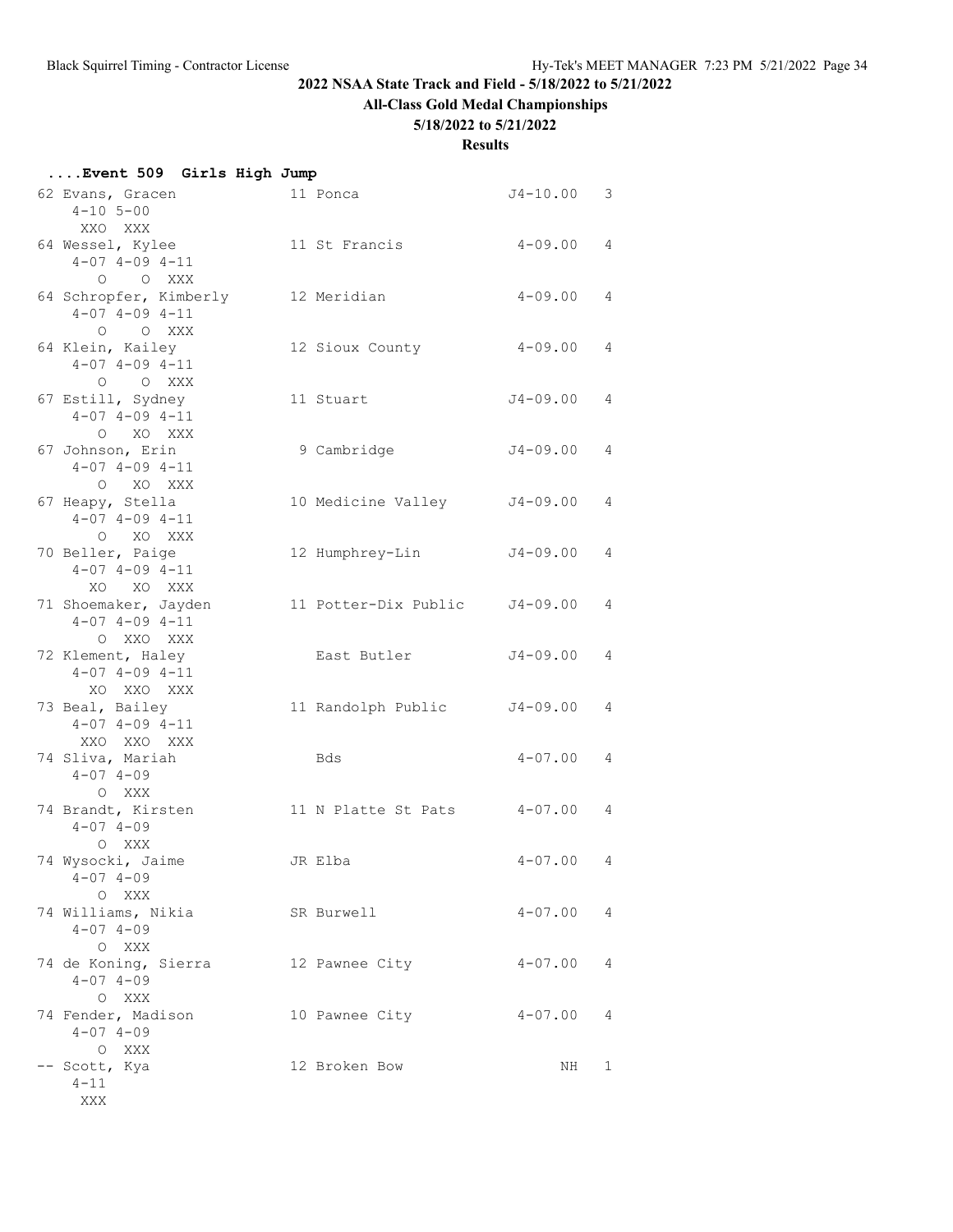# **All-Class Gold Medal Championships**

#### **5/18/2022 to 5/21/2022**

#### **Results**

| Event 509 Girls High Jump |  |  |  |
|---------------------------|--|--|--|
|                           |  |  |  |

| -- Smith, Katelyn<br>$4 - 11$  | 11 Syracuse      | ΝH  | $\mathbf 1$  |
|--------------------------------|------------------|-----|--------------|
| <b>XXX</b>                     |                  |     |              |
| -- Kirchhoff, Laci             | 11 Superior      | NH  | 3            |
| $4 - 10$                       |                  |     |              |
| <b>XXX</b>                     |                  |     |              |
| -- Kratz, Katelynn<br>$4 - 10$ | 10 West Holt     | NH. | 3            |
| XXX                            |                  |     |              |
| -- Belcastro, Jocelyn          | 12 Bellevue West | NH  | 2            |
| $4 - 11$                       |                  |     |              |
| XXX                            |                  |     |              |
| -- Lloyd, Danielle             | 11 Omaha Burke   | NH. | 2            |
| $4 - 11$                       |                  |     |              |
| XXX<br>-- McWilliams, Adalia   | 9 Norfolk        | NH. | 2            |
| $4 - 11$                       |                  |     |              |
| <b>XXX</b>                     |                  |     |              |
| -- Gubbels, Kailynn            | 12 Arlington     | NH  | $\mathbf 1$  |
| $4 - 11$ $5 - 01$              |                  |     |              |
| PPP XXX                        |                  |     |              |
| -- Drowne, Dala<br>$4 - 11$    | 11 Fort Calhoun  | NH. | 1            |
| XXX                            |                  |     |              |
| -- Riggert, Claudia            | 09 Pierce        | NH. | $\mathbf{1}$ |
| $4 - 11$                       |                  |     |              |
| XXX                            |                  |     |              |
| -- Walker, Tori                | 09 Homer         | NH. | 3            |
| $4 - 10$                       |                  |     |              |
| XXX                            |                  |     |              |
| -- Elkins, Kiley<br>$4 - 10$   | 12 Malcolm       | NH  | 3            |
| XXX                            |                  |     |              |
| -- Kellum, Kailee              | 11 Valentine     | ΝH  | 3            |
| $4 - 10$                       |                  |     |              |
| XXX                            |                  |     |              |

# **Event 510 Boys High Jump**

| Finals H# Points<br>Year School<br>Name<br>$6 - 10.00$ 3 10<br>10 Ainsworth<br>1 Nelson, Carter<br>$5-10$ 6-00 6-02 6-04 6-06 6-08 6-10 7-00<br>$O$ PPP<br>O PPP<br>$\begin{array}{cccc}\n\bullet & \bullet & \bullet & \bullet\n\end{array}$<br>XO.<br>XXX<br>8<br>12 Battle Creek<br>$J6-10.00 3$<br>2 Olson, Landon<br>$5-10$ 6-00 6-02 6-04 6-06 6-08 6-10 7-00<br>OOX XOXXO<br>O PPP<br>PPP<br>XXX<br>2 5.50<br>3 Kessler, Jackson 11 Lincoln Pius X<br>6-08.00<br>$5-10$ 6-00 6-02 6-04 6-06 6-08 6-09<br>O OXXO<br>$\cap$<br>∩<br>O XXX<br>3 Samuelson, Breck 12 Adams Central<br>6-08.00<br>$\mathbf{1}$<br>$5-10$ 6-00 6-02 6-04 6-06 6-08 6-09<br>∩<br>∩<br>XXO<br>∩<br>XXX<br>∩<br>∩ |  |  |  |  |      |
|-------------------------------------------------------------------------------------------------------------------------------------------------------------------------------------------------------------------------------------------------------------------------------------------------------------------------------------------------------------------------------------------------------------------------------------------------------------------------------------------------------------------------------------------------------------------------------------------------------------------------------------------------------------------------------------------------|--|--|--|--|------|
|                                                                                                                                                                                                                                                                                                                                                                                                                                                                                                                                                                                                                                                                                                 |  |  |  |  |      |
|                                                                                                                                                                                                                                                                                                                                                                                                                                                                                                                                                                                                                                                                                                 |  |  |  |  |      |
|                                                                                                                                                                                                                                                                                                                                                                                                                                                                                                                                                                                                                                                                                                 |  |  |  |  |      |
|                                                                                                                                                                                                                                                                                                                                                                                                                                                                                                                                                                                                                                                                                                 |  |  |  |  |      |
|                                                                                                                                                                                                                                                                                                                                                                                                                                                                                                                                                                                                                                                                                                 |  |  |  |  |      |
|                                                                                                                                                                                                                                                                                                                                                                                                                                                                                                                                                                                                                                                                                                 |  |  |  |  | 5.50 |
|                                                                                                                                                                                                                                                                                                                                                                                                                                                                                                                                                                                                                                                                                                 |  |  |  |  |      |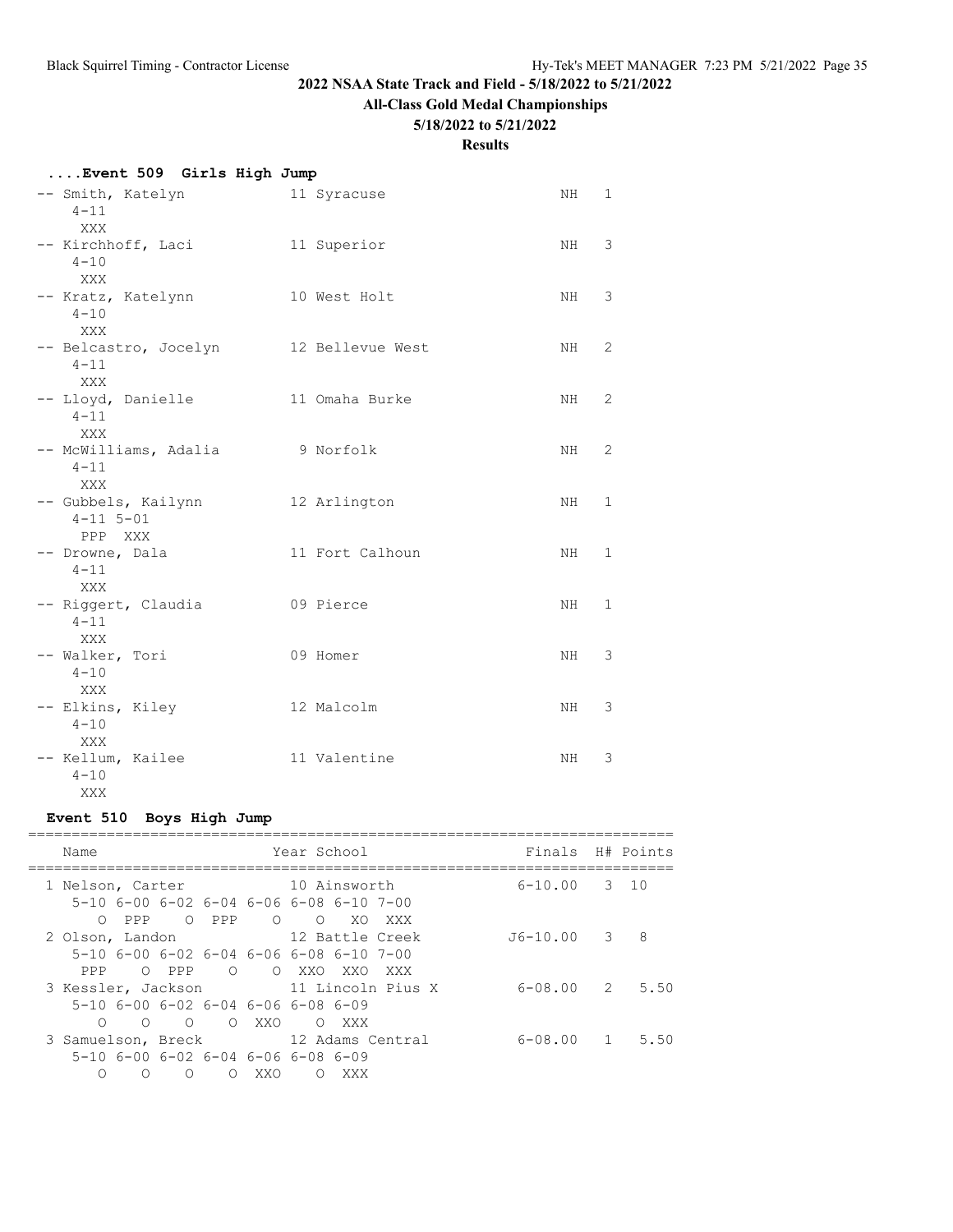**All-Class Gold Medal Championships**

#### **5/18/2022 to 5/21/2022**

| Event 510 Boys High Jump |                                                 |     |     |                                                                          |                |              |  |
|--------------------------|-------------------------------------------------|-----|-----|--------------------------------------------------------------------------|----------------|--------------|--|
|                          |                                                 |     |     | 5 Tonje, Malcolm 12 Omaha Central 6-06.00 2 4                            |                |              |  |
|                          | $5-10$ 6-00 6-02 6-04 6-06 6-08                 |     |     |                                                                          |                |              |  |
|                          | 0 0 0 XO 0 XXX                                  |     |     |                                                                          |                |              |  |
|                          | 6 Dowse, Jacob 11 Sidney                        |     |     |                                                                          | $J6-06.00$ 1 3 |              |  |
|                          | $5-10$ 6-00 6-02 6-04 6-06 6-08                 |     |     |                                                                          |                |              |  |
|                          | 0 0 0 0 XO XXX                                  |     |     |                                                                          |                |              |  |
|                          | 7 Dickman, Sawyer 12 Sidney                     |     |     |                                                                          | $J6-06.00$ 1 2 |              |  |
|                          | $5-10$ 6-00 6-02 6-04 6-06 6-08                 |     |     |                                                                          |                |              |  |
|                          | O O O XXO XO XXX                                |     |     |                                                                          |                |              |  |
|                          |                                                 |     |     | 8 Biltoft, Micah 12 Sandy Creek 56-06.00 3 1                             |                |              |  |
|                          | $5-10$ 6-00 6-02 6-04 6-06 6-08                 |     |     |                                                                          |                |              |  |
|                          | O O XO XO XXO XXX                               |     |     |                                                                          |                |              |  |
|                          |                                                 |     |     | 9 Dunaski, Matthew 12 Lincoln North Star 6-04.00                         |                | 2            |  |
|                          | $5 - 10$ $6 - 00$ $6 - 02$ $6 - 04$ $6 - 06$    |     |     |                                                                          |                |              |  |
|                          | 0 0 0 0 XXX                                     |     |     |                                                                          |                |              |  |
|                          |                                                 |     |     | 9 Cauble, Jessie                 12 Millard West                 6-04.00 |                | 2            |  |
|                          | $5 - 10$ 6-00 6-02 6-04 6-06                    |     |     |                                                                          |                |              |  |
|                          | 0 0 0 0 XXX                                     |     |     |                                                                          |                |              |  |
|                          |                                                 |     |     | 9 Ngoyi, Beni                 11 Lincoln High             6-04.00        |                | 2            |  |
|                          | $5-10$ 6-00 6-02 6-04 6-06                      |     |     |                                                                          |                |              |  |
|                          | 0 0 0 0 XXX                                     |     |     |                                                                          |                |              |  |
|                          |                                                 |     |     | 12 Myers, Zach SR Shelton High School J6-04.00 4                         |                |              |  |
|                          | $5-08$ $5-10$ $6-00$ $6-02$ $6-04$ $6-06$       |     |     |                                                                          |                |              |  |
|                          |                                                 |     |     |                                                                          |                |              |  |
|                          | 0 0 0 XO 0 XXX<br>13 Leeling, Cameron 11 Sidney |     |     |                                                                          | $J6-04.00 1$   |              |  |
|                          | $5 - 10$ 6-00 6-02 6-04 6-06                    |     |     |                                                                          |                |              |  |
|                          |                                                 |     |     |                                                                          |                |              |  |
|                          | O O XO XO XXX                                   |     |     | 14 Hille, Spencer 10 Plainview 56-04.00 4                                |                |              |  |
|                          |                                                 |     |     |                                                                          |                |              |  |
|                          | 5-08 5-10 6-00 6-02 6-04 6-06                   |     |     |                                                                          |                |              |  |
|                          | O O O XXO XO XXX                                |     |     |                                                                          |                |              |  |
|                          |                                                 |     |     | 15 Hunzeker, Ben 12 Lincoln Southwest 56-04.00 2                         |                |              |  |
|                          | 5-10 6-00 6-02 6-04 6-06                        |     |     |                                                                          |                |              |  |
|                          | O O O XXO XXX                                   |     |     |                                                                          |                |              |  |
|                          | 15 Girmus, Cooper 12 Friend                     |     |     |                                                                          | $J6 - 04.00$ 4 |              |  |
|                          | $5-08$ $5-10$ $6-00$ $6-02$ $6-04$ $6-06$       |     |     |                                                                          |                |              |  |
|                          | 0 0 0 0 XXO XXX                                 |     |     |                                                                          |                |              |  |
|                          | 17 Chytka, Cash                                 |     |     | 11 Cozad                                                                 | $J6 - 04.00 1$ |              |  |
|                          | $5-10$ 6-00 6-02 6-04 6-06                      |     |     |                                                                          |                |              |  |
|                          | O O XO XXO XXX                                  |     |     |                                                                          |                |              |  |
|                          |                                                 |     |     | 18 Koebernick, Max 12 Lincoln North Star J6-04.00                        |                | $\mathbf{2}$ |  |
|                          | $5-10$ 6-00 6-02 6-04 6-06                      |     |     |                                                                          |                |              |  |
|                          | O O XXO XXO XXX                                 |     |     |                                                                          |                |              |  |
|                          | 18 Vanderbeek, Will                             |     |     | 12 Kearney                                                               | J6-04.00       | 2            |  |
|                          | $5 - 10$ $6 - 00$ $6 - 02$ $6 - 04$ $6 - 06$    |     |     |                                                                          |                |              |  |
|                          | O O XXO XXO                                     |     | XXX |                                                                          |                |              |  |
|                          | 20 Schutt, Connor                               |     |     | 10 Bishop Neumann                                                        | $6 - 02.00$    | 3            |  |
|                          | $5 - 10$ $6 - 00$ $6 - 02$ $6 - 04$             |     |     |                                                                          |                |              |  |
|                          | O O O XXX                                       |     |     |                                                                          |                |              |  |
|                          | 20 Lipker, Jaxon                                |     |     | 10 Boone Central                                                         | $6 - 02.00$    | 1            |  |
|                          | $5 - 10$ $6 - 00$ $6 - 02$ $6 - 04$             |     |     |                                                                          |                |              |  |
|                          | $\begin{matrix} 0 & 0 & 0 \end{matrix}$         | XXX |     |                                                                          |                |              |  |
|                          | 20 Studley, Nolan                               |     |     | 11 Hastings                                                              | $6 - 02.00$    | 1            |  |
|                          | $5 - 10$ 6-00 6-02 6-04                         |     |     |                                                                          |                |              |  |
|                          | O O O XXX                                       |     |     |                                                                          |                |              |  |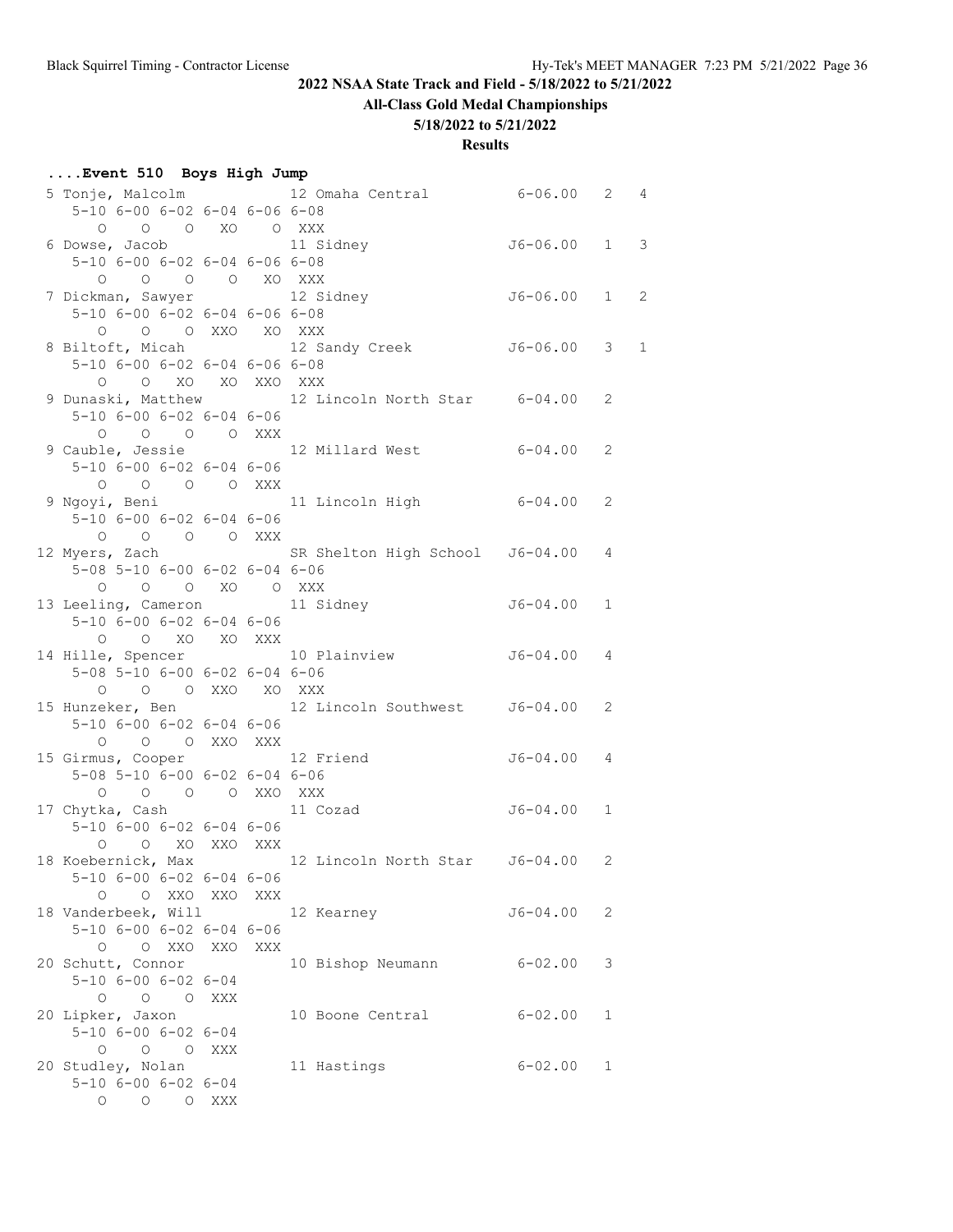# **All-Class Gold Medal Championships**

## **5/18/2022 to 5/21/2022**

| Event 510 Boys High Jump |  |  |  |
|--------------------------|--|--|--|
|--------------------------|--|--|--|

| 20 Sadd, Myles<br>$5 - 10$ $6 - 00$ $6 - 02$ $6 - 04$                                                         | 12 Doniphan-Trumbul | $6 - 02.00$  | 3            |
|---------------------------------------------------------------------------------------------------------------|---------------------|--------------|--------------|
| $\circ$<br>$\overline{O}$<br>$\overline{O}$<br>XXX<br>24 Buman, Hayden<br>$5 - 10$ $6 - 00$ $6 - 02$ $6 - 04$ | 12 Grand Island     | $J6 - 02.00$ | 2            |
| PPP XXO<br>O XXX<br>25 Adams, Jaxon                                                                           | 09 Platteview       | $J6 - 02.00$ | $\mathbf{1}$ |
| $5 - 10$ $6 - 00$ $6 - 02$ $6 - 04$<br>O XO XXX<br>$\circ$                                                    |                     |              |              |
| 26 Burhoop, Cohen<br>$5 - 10$ $6 - 00$ $6 - 02$ $6 - 04$<br>XO XO XXO XXX                                     | 10 Waverly          | $J6 - 02.00$ | $\mathbf{1}$ |
| 26 Ramaekers, Ethan<br>$5 - 10$ $6 - 00$ $6 - 02$ $6 - 04$<br>$\circ$<br>XXO XXO XXX                          | 10 Aurora           | $J6 - 02.00$ | 1            |
| 26 Brooks-Follmer, Monty<br>$5 - 10$ $6 - 00$ $6 - 02$ $6 - 04$<br>O XXO XXO XXX                              | 10 Cozad            | $J6 - 02.00$ | $\mathbf{1}$ |
| 26 Kabore, Kenania<br>$5 - 10$ $6 - 00$ $6 - 02$ $6 - 04$<br>O XXO XXO XXX                                    | 12 Om Roncalli Cath | $J6 - 02.00$ | $\mathbf{1}$ |
| 30 Buettenback, Rex<br>$5 - 10$ $6 - 00$ $6 - 02$ $6 - 04$<br>XO XXO XXO XXX                                  | 11 Ralston          | $J6 - 02.00$ | $\mathbf{1}$ |
| 31 Brester, Lance<br>$5 - 10$ $6 - 00$ $6 - 02$<br>O XXX<br>$\circ$                                           | 11 Howells-Dodge    | $6 - 00.00$  | 3            |
| 31 Vetrovsky, Taylan<br>$5 - 10$ $6 - 00$ $6 - 02$<br>O XXX<br>$\circ$                                        | 11 Freeman          | $6 - 00.00$  | 3            |
| 31 Swanson, Shay<br>$5 - 08$ $5 - 10$ $6 - 00$ $6 - 02$<br>O O XXX<br>$\circ$                                 | 12 Loomis           | $6 - 00.00$  | 4            |
| 31 Hadley, Gunnar<br>$5 - 08$ $5 - 10$ $6 - 00$ $6 - 02$<br>O O O XXX                                         | 11 Loomis           | $6 - 00.00$  | 4            |
| 31 Shook, Ayden<br>$5 - 10$ $6 - 00$ $6 - 02$<br>O XXX<br>$\circ$                                             | 12 Milford          | $6 - 00.00$  | 1            |
| 36 Rassmussen, Troy<br>$5 - 10$ $6 - 00$ $6 - 02$<br>XO OXXX                                                  | 12 Centura          | $J6 - 00.00$ | 3            |
| 37 Herrick, Peyton<br>$5 - 10$ $6 - 00$ $6 - 02$<br>O XO XXX                                                  | 10 Alma             | $J6 - 00.00$ | 3            |
| 37 Johnson, Drew<br>$5 - 10$ $6 - 00$ $6 - 02$<br>O XO XXX                                                    | 11 Malcolm          | $J6 - 00.00$ | 3            |
| 37 Munson, Caleb<br>$5 - 08$ $5 - 10$ $6 - 00$ $6 - 02$<br>O XO<br>$\circ$<br>XXX                             | 12 N Platte St Pats | $J6 - 00.00$ | 4            |
| 37 Pfeifer, Tanner<br>$5 - 08$ $5 - 10$ $6 - 00$ $6 - 02$<br>O O XO XXX                                       | 12 St Francis       | $J6 - 00.00$ | 4            |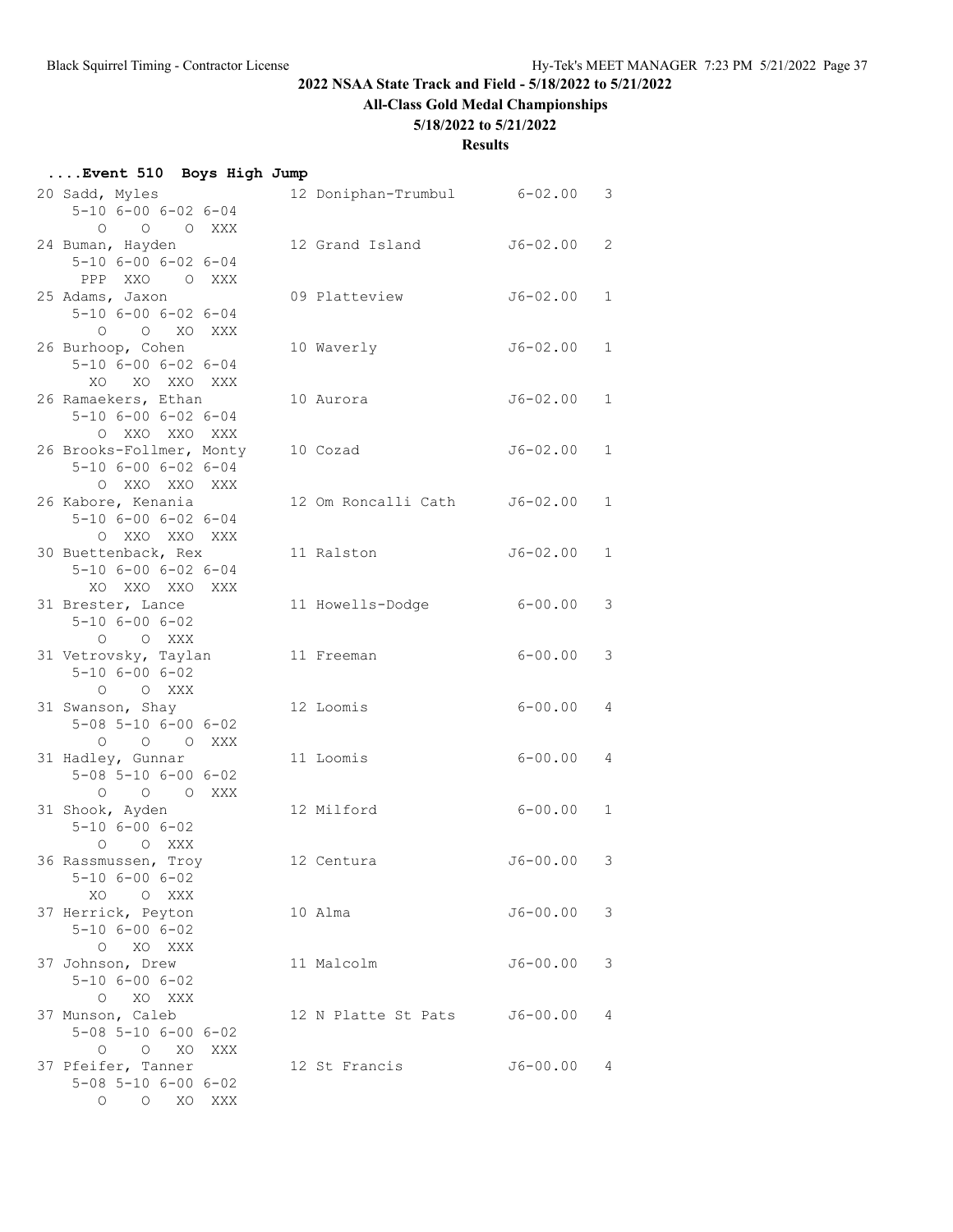# **All-Class Gold Medal Championships**

## **5/18/2022 to 5/21/2022**

### **Results**

| Event 510 Boys High Jump                                                  |                               |                |                |
|---------------------------------------------------------------------------|-------------------------------|----------------|----------------|
| 41 Heaton, Sean<br>$5 - 10$ $6 - 00$ $6 - 02$<br>XO XO XXX                | 11 Sandy Creek J6-00.00 3     |                |                |
| 42 Muldoon, Thomas<br>$5 - 08$ $5 - 10$ $6 - 00$ $6 - 02$<br>XO XO XO XXX | 12 Potter-Dix Public J6-00.00 |                | $\overline{4}$ |
| 43 Coventry, Sean<br>$5 - 10$ $6 - 00$ $6 - 02$<br>O XXO XXX              | 12 O'Neill                    | J6-00.00       | $\mathbf{1}$   |
| 43 Werner, Carter<br>$5 - 10$ $6 - 00$ $6 - 02$<br>O XXO XXX              | 11 Elkhorn Valley             | J6-00.00       | 3              |
| 43 Kramer, Paul<br>$5 - 10$ $6 - 00$ $6 - 02$<br>O XXO XXX                | 12 Gretna                     | $J6 - 00.00 2$ |                |
| 43 Sims, Colin<br>$5 - 10$ $6 - 00$ $6 - 02$<br>O XXO XXX                 | 11 Gretna                     | $J6 - 00.00 2$ |                |
| 43 Simdorn, Tanner<br>$5 - 10$ $6 - 00$ $6 - 02$<br>O XXO XXX             | 12 Centura                    | J6-00.00       | 3              |
| 43 Oakley, Kyle<br>$5 - 08$ $5 - 10$ $6 - 00$ $6 - 02$<br>O O XXO XXX     | SR Central Valley             | J6-00.00       | 4              |
| 49 Schropp, Brayden<br>$5 - 10$ $6 - 00$ $6 - 02$<br>XO XXO XXX           | 12 Hastings St Cec            | J6-00.00       | 3              |
| 49 Knudson, Nic<br>$5 - 08$ $5 - 10$ $6 - 00$ $6 - 02$<br>O XO XXO XXX    | 12 HTRS                       | J6-00.00       | $\overline{4}$ |
| 51 Most, Shane<br>$5 - 08$ $5 - 10$ $6 - 00$ $6 - 02$<br>O XXO XXO XXX    | 12 Brady                      | J6-00.00       | 4              |
| 52 Scott, Ashton<br>$5 - 10$ $6 - 00$<br>O XXX                            | 10 Douglas County W           | $5 - 10.00$    | $\mathbf{1}$   |
| 52 Kerchal, Jackson<br>$5 - 08$ $5 - 10$ $6 - 00$<br>O O XXX              | 10 Dundy County               | $5 - 10.00$    | 4              |
| 52 Nottlemann, Elliott<br>$5 - 106 - 00$<br>O XXX                         | 11 Brld                       | $5 - 10.00$ 3  |                |
| 52 Endorf, Asher<br>$5 - 10$ $6 - 00$<br>O XXX                            | 10 North Bend Cent            | $5 - 10.00$    | 3              |
| 52 Cumpston, Ben<br>$5 - 106 - 00$<br>O XXX                               | 11 Kearney                    | $5 - 10.00$    | 2              |
| 52 Hayward, Wyatt<br>$5 - 106 - 00$<br>O XXX                              | 10 Mitchell                   | $5 - 10.00$    | 3              |
| 52 Eloe, Nolan<br>$5 - 106 - 00$                                          | 11 Amherst                    | $5 - 10.00$    | 3              |

O XXX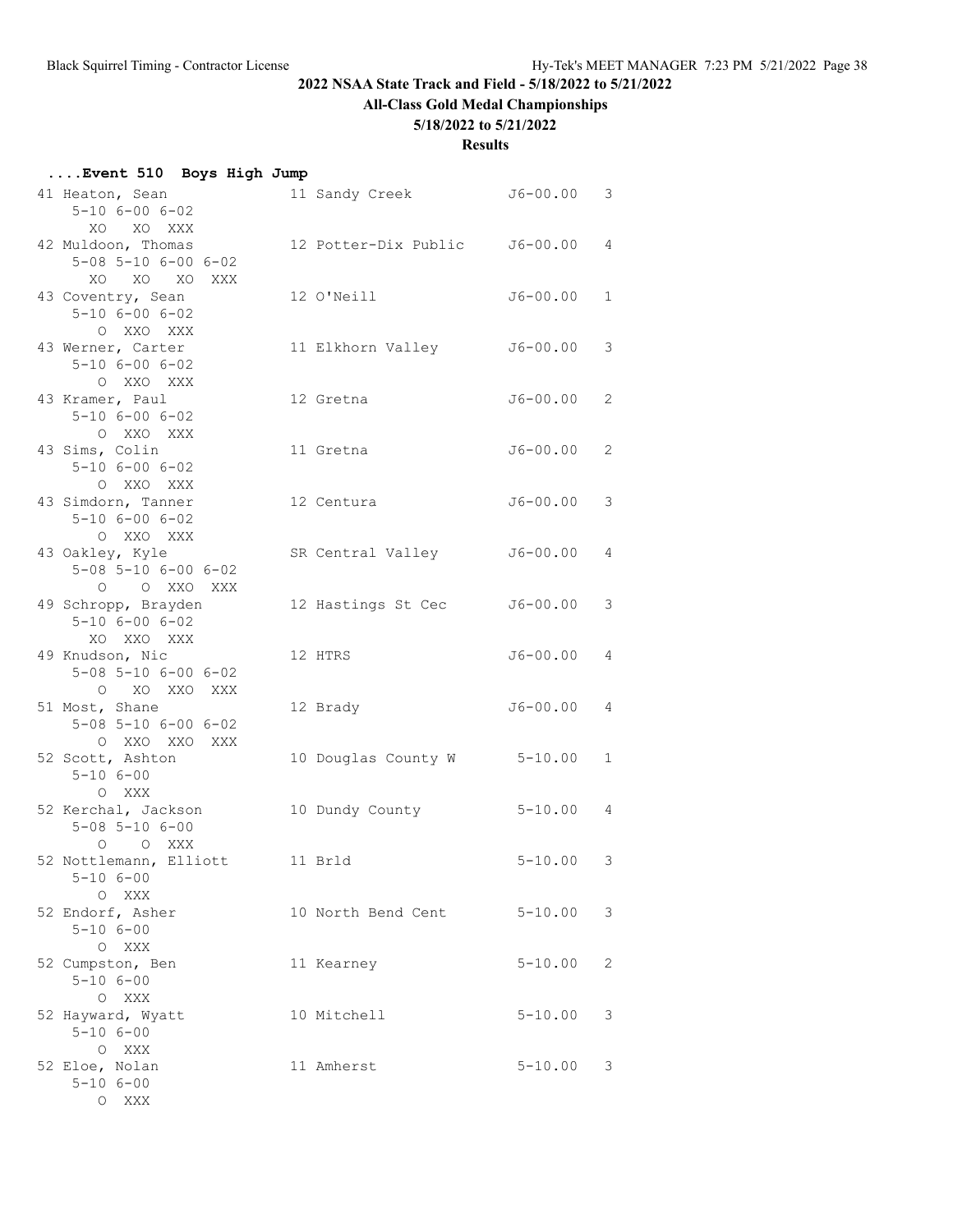# **All-Class Gold Medal Championships**

## **5/18/2022 to 5/21/2022**

### **Results**

| Event 510 Boys High Jump                                            |  |                                        |                |              |
|---------------------------------------------------------------------|--|----------------------------------------|----------------|--------------|
| $5 - 106 - 00$<br>O XXX                                             |  | 52 Templemeyer, Carter 11 Lincoln East | $5 - 10.00$ 2  |              |
| 52 Combs, Mason<br>$5 - 10 6 - 00$<br>O XXX                         |  | 12 Wilber-Clatonia                     | $5 - 10.00$    | 3            |
| 52 Allen, James<br>$5 - 106 - 00$<br>O XXX                          |  | 11 Lincoln High                        | $5 - 10.00$    | 2            |
| 62 Arens, Carson<br>$5 - 106 - 00$<br>XO XXX                        |  | 11 Hartington CC                       | J5-10.00       | 3            |
| 62 Scott, Landon<br>$5 - 106 - 00$                                  |  | 11 Waverly                             | $J5 - 10.00$   | $\mathbf{1}$ |
| XO XXX<br>62 Nelson, Cale<br>$5 - 08$ $5 - 10$ $6 - 00$<br>O XO XXX |  | 10 Loomis                              | J5-10.00       | 4            |
| 65 John, Chiok<br>$5 - 106 - 00$<br>XXO XXX                         |  | 10 Omaha Benson                        | $J5 - 10.00$   | 2            |
| 65 Sliva, Tim<br>$5 - 106 - 00$<br>XXO XXX                          |  | 12 Columbus Scotus J5-10.00            |                | $\mathbf{1}$ |
| 65 Blackburn, Xavier<br>$5 - 08$ $5 - 10$ $6 - 00$<br>O XXO XXX     |  | Osceola                                | $J5 - 10.00$ 4 |              |
| 68 Kennedy, Trey<br>$5 - 08$ $5 - 10$<br>O XXX                      |  | SR Kenesaw                             | $5 - 08.00$    | 4            |
| 68 Hunt, Kaden<br>$5 - 08$ $5 - 10$<br>O XXX                        |  | 10 Winside                             | $5 - 08.00$    | 4            |
| 68 Oglesby, Owen<br>$5 - 08$ $5 - 10$<br>O XXX                      |  | Bds                                    | $5 - 08.00$    | 4            |
| 68 Eggers, Brody<br>$5 - 08$ $5 - 10$<br>O XXX                      |  | 12 Creighton                           | $5 - 08.00$ 4  |              |
| 72 Bombeck, Riley<br>$5 - 08$ $5 - 10$<br>XO XXX                    |  | SO Shelton High School J5-08.00        |                | 4            |
| 72 Stark, Isaac<br>$5 - 08$ $5 - 10$<br>XO XXX                      |  | McCool Junction J5-08.00               |                | 4            |
| -- Martin, Jackson<br>$5 - 10$                                      |  | 12 Lincoln Southeast                   | NH             | 2            |
| XXX<br>-- Wenzel, Justin<br>$5 - 08$                                |  | 10 Arthur County                       | NH             | 4            |
| XXX<br>-- Eloe, Ethan<br>$5 - 10$                                   |  | 12 Amherst                             | NH             | 3            |

XXX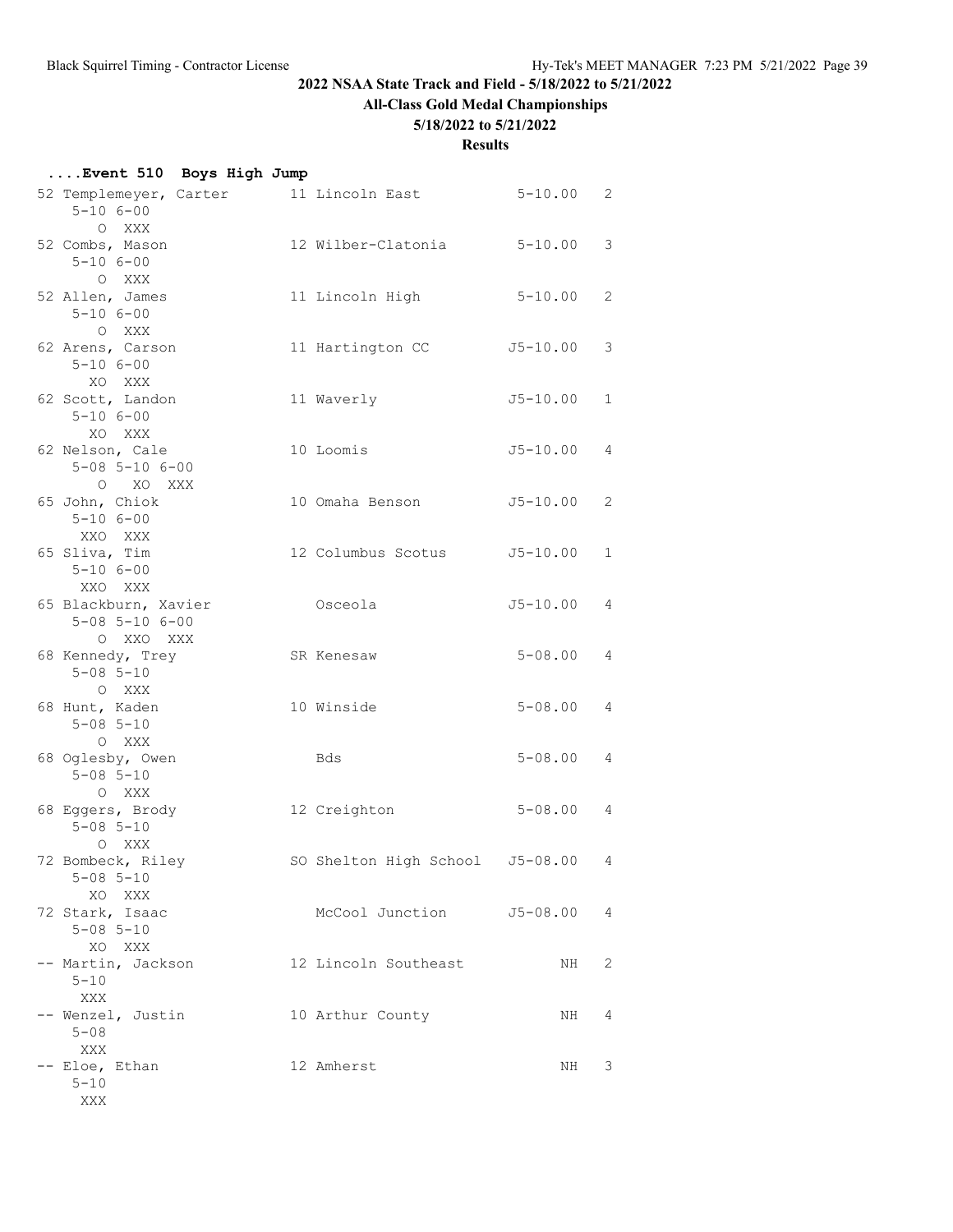**All-Class Gold Medal Championships**

## **5/18/2022 to 5/21/2022**

### **Results**

| Event 510 Boys High Jump            |                     |     |   |
|-------------------------------------|---------------------|-----|---|
| -- Carda, Jack<br>$5 - 10$<br>XXX   | 09 Mt Michael Ben   | NΗ  |   |
| -- Benson, Shane<br>$5 - 10$<br>XXX | 11 Laurel-Conc-Cole | NΗ  | 3 |
| -- Fries, Easton<br>$5 - 10$<br>XXX | 10 Chase County     | NΗ  | 3 |
| -- Shepard, Evan<br>$5 - 10$<br>DNS | 12 Ashland-Greenwd  | DNF |   |

### **Event 511 Girls Pole Vault**

| Name<br>============================                                                                          | Year School <a> Finals H# Points</a><br>______________________ |                    | .======= |   |
|---------------------------------------------------------------------------------------------------------------|----------------------------------------------------------------|--------------------|----------|---|
| 1 Kimpson, Maria 		 12 Pap LV South 		 12-06.00 	 2 10<br>9-00 9-06 10-00 10-06 11-00 11-06 12-00 12-06 13-00 |                                                                |                    |          |   |
| PPP PPP PPP PPP 0 0 XO 0 XXX                                                                                  |                                                                |                    |          |   |
| 2 Evans, Tayler 10 Gretna                                                                                     |                                                                | $12 - 00.00$ 2 8   |          |   |
| 9-00 9-06 10-00 10-06 11-00 11-06 12-00 12-06                                                                 |                                                                |                    |          |   |
| 0 XO O O XXO XXO XXX<br>PPP                                                                                   |                                                                |                    |          |   |
|                                                                                                               |                                                                |                    |          | 6 |
| 3 Stanley, Kennedy 12 Syracuse 11-06.00 1<br>9-00 9-06 10-00 10-06 11-00 11-06 12-00                          |                                                                |                    |          |   |
| PPP 0 0 0 0 0 XXX                                                                                             |                                                                |                    |          |   |
| 4 Rerucha, Marissa $12$ Grand Island CC $J11-06.00$ 3                                                         |                                                                |                    |          | 5 |
| 8-00 8-06 9-00 9-06 10-00 10-06 11-00 11-06 12-00                                                             |                                                                |                    |          |   |
| PPP PPP PPP PPP 0 0 XO 0 XXX                                                                                  |                                                                |                    |          |   |
| 5 Swanson, Madeline 12 Beatrice                                                                               |                                                                | $J11-06.00$ 1      |          | 4 |
| 9-00 9-06 10-00 10-06 11-00 11-06 12-00                                                                       |                                                                |                    |          |   |
| $\circ$ $\circ$<br>$\circ$                                                                                    | O O XXO XXX                                                    |                    |          |   |
| 6 Watermeier, Hailey                                                                                          |                                                                |                    |          |   |
| 9-00 9-06 10-00 10-06 11-00 11-06 12-00                                                                       |                                                                |                    |          |   |
| PPP PPP PPP O XO XXO                                                                                          | XXX                                                            |                    |          |   |
| 6 Newill, Hailey                                                                                              | 12 Fremont                                                     | $J11-06.00$ 2 2.50 |          |   |
| 9-00 9-06 10-00 10-06 11-00 11-06 12-00                                                                       |                                                                |                    |          |   |
| PPP PPP PPP 0 XO XXO                                                                                          | XXX                                                            |                    |          |   |
| 8 Dutoit, Allyson                                                                                             | 10 Elkhorn North 11-00.00 1 0.50                               |                    |          |   |
| 9-00 9-06 10-00 10-06 11-00 11-06                                                                             |                                                                |                    |          |   |
| 0 0 0 0 0 XXX                                                                                                 |                                                                |                    |          |   |
| 8 Medina, Bradie                                                                                              | 11 Holdrege                                                    | $11-00.00$ 1 0.50  |          |   |
| 9-00 9-06 10-00 10-06 11-00 11-06<br>$\begin{matrix} 0 & 0 & 0 & 0 \end{matrix}$<br>$\circ$                   | XXX                                                            |                    |          |   |
| 10 Savice, Malisa 11 Lincoln Southwest J11-00.00 2                                                            |                                                                |                    |          |   |
| 9-00 9-06 10-00 10-06 11-00 11-06                                                                             |                                                                |                    |          |   |
| $\begin{matrix} 0 & 0 & 0 & \text{X0} \end{matrix}$<br>PPP                                                    | XXX                                                            |                    |          |   |
| 10 Pribyl, Kaylee 11 Meridian                                                                                 |                                                                | $J11 - 00.00$ 4    |          |   |
| 8-00 8-06 9-00 9-06 10-00 10-06 11-00 11-02                                                                   |                                                                |                    |          |   |
| PPP PPP PPP 0 0 0 XO XXX                                                                                      |                                                                |                    |          |   |
| 12 Zohner, Mya 11 Battle Creek                                                                                |                                                                | $J11 - 00.00$ 3    |          |   |
| 8-00 8-06 9-00 9-06 10-00 10-06 11-00 11-06                                                                   |                                                                |                    |          |   |
| PPP PPP PPP PPP 0 0 XXO XXX                                                                                   |                                                                |                    |          |   |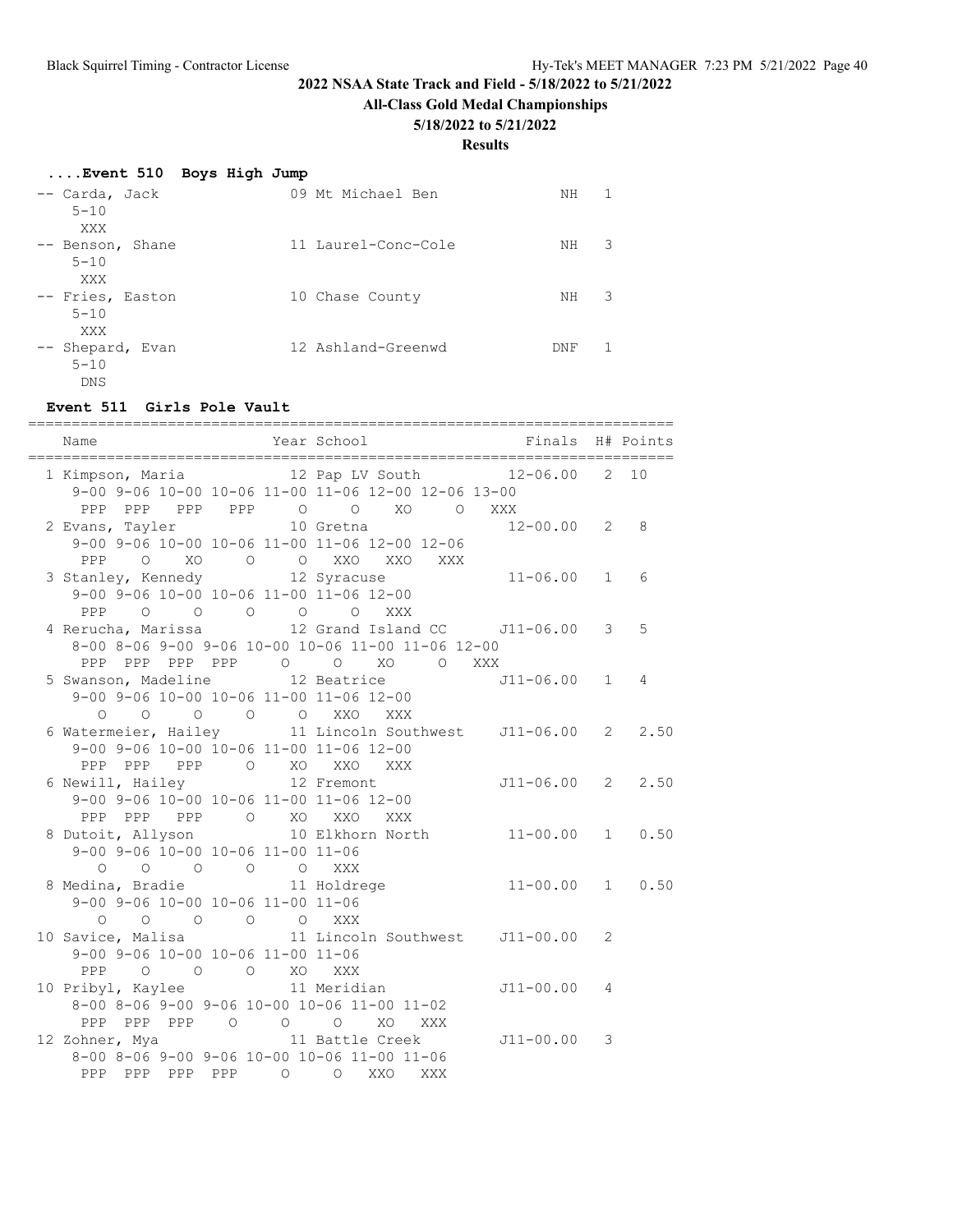# **All-Class Gold Medal Championships**

## **5/18/2022 to 5/21/2022**

|--|

| 13 Scott, Avery 09 Waverly                                                                                                             | J11-00.00     | $\mathbf{1}$ |
|----------------------------------------------------------------------------------------------------------------------------------------|---------------|--------------|
| 9-00 9-06 10-00 10-06 11-00 11-06                                                                                                      |               |              |
| 0 0 0 XO XXO<br>XXX                                                                                                                    |               |              |
| 14 Sorensen, Zelie 12 O'Neill                                                                                                          | 10-06.00      | $\mathbf{1}$ |
| 9-00 9-06 10-00 10-06 11-00                                                                                                            |               |              |
| $\begin{matrix} \mathsf{O} \qquad \mathsf{O} \qquad \mathsf{O} \qquad \mathsf{O} \qquad \mathsf{X} \mathsf{X} \mathsf{X} \end{matrix}$ |               |              |
| 14 Jewett, Kaitlyn 10 Holdrege                                                                                                         | $10 - 06.00$  | $\mathbf{1}$ |
| 9-00 9-06 10-00 10-06 11-00                                                                                                            |               |              |
| O O O XXX<br>$\circ$                                                                                                                   |               |              |
| 14 Bishop, Savannah 12 Elkhorn North                                                                                                   | $10 - 06.00$  | $\mathbf{1}$ |
| $9-00$ $9-06$ $10-00$ $10-06$ $11-00$                                                                                                  |               |              |
|                                                                                                                                        |               |              |
| $\begin{matrix} 0 & 0 & 0 & 0 & \text{XXX} \end{matrix}$<br>14 Svoboda, Kayla 12 Wisner-Pilger                                         | $10 - 06.00$  | 3            |
|                                                                                                                                        |               |              |
| 8-00 8-06 9-00 9-06 10-00 10-06 11-00                                                                                                  |               |              |
| PPP PPP 0 0 0 0 XXX                                                                                                                    |               |              |
| 14 Jordan, Jayden 12 Crofton                                                                                                           | $10 - 06.00$  | 3            |
| 8-00 8-06 9-00 9-06 10-00 10-06 11-00                                                                                                  |               |              |
| PPP PPP 0 0 0 0 XXX                                                                                                                    |               |              |
| 14 Rempel, Sadie 11 Superior                                                                                                           | $10 - 06.00$  | 3            |
| 8-00 8-06 9-00 9-06 10-00 10-06 11-00                                                                                                  |               |              |
| PPP PPP 0 0 0<br>O XXX                                                                                                                 |               |              |
| 20 Wooden, Kyra 11 Centura                                                                                                             | J10-06.00     | 3            |
| 8-00 8-06 9-00 9-06 10-00 10-06 11-00                                                                                                  |               |              |
| PPP PPP 0 XO 0 0 XXX                                                                                                                   |               |              |
| 12 Norris<br>21 Bischoff, Chloe                                                                                                        | J10-06.00     | $\mathbf{1}$ |
| 9-00 9-06 10-00 10-06 11-00                                                                                                            |               |              |
| O O XO XXX<br>$\circ$                                                                                                                  |               |              |
| 22 Rochholz, Jordyn 11 Elkhorn                                                                                                         | J10-06.00     | 1            |
| 9-00 9-06 10-00 10-06 11-00                                                                                                            |               |              |
| XO O XO XXX<br>$\circ$                                                                                                                 |               |              |
| 22 Schademann, Angelina      09 Fillmore Central     J10-06.00                                                                         |               | 3            |
| 8-00 8-06 9-00 9-06 10-00 10-06 11-00                                                                                                  |               |              |
| PPP 0 0 0 XO XO XXX                                                                                                                    |               |              |
|                                                                                                                                        | J10-06.00     | $\mathbf{1}$ |
| 24 Friehe, Chayse 11 McCook<br>9-00 9-06 10-00 10-06 11-00                                                                             |               |              |
|                                                                                                                                        |               |              |
| XO XO O XO XXX                                                                                                                         |               |              |
| 10 Adams Central J10-06.00<br>25 Scott, Megyn                                                                                          |               | 1            |
| 9-00 9-06 10-00 10-06 11-00                                                                                                            |               |              |
| O O O XXO XXX                                                                                                                          |               |              |
| 25 Cool, Reagan and 12 South Loup                                                                                                      | $J10-06.00$ 3 |              |
| $8-00$ $8-06$ $9-00$ $9-06$ $10-00$ $10-06$ $11-00$                                                                                    |               |              |
| O XXO XXX<br>PPP 0 0 0                                                                                                                 |               |              |
| 27 Dowding, Tatum<br>11 Bennington                                                                                                     | $10 - 00.00$  | $\mathbf{1}$ |
| $9 - 00$ $9 - 06$ $10 - 00$ $10 - 06$                                                                                                  |               |              |
| $0\qquad 0\qquad 0$<br>XXX                                                                                                             |               |              |
| 27 Bertrand, Jesse SR Axtell                                                                                                           | $10 - 00.00$  | 4            |
| 8-00 8-06 9-00 9-06 10-00 10-06                                                                                                        |               |              |
| $\begin{matrix} 0 & 0 & 0 & 0 \end{matrix}$<br>O XXX                                                                                   |               |              |
| 27 Tessman, Mariah<br>10 Heartland                                                                                                     | $10 - 00.00$  | 3            |
| 8-00 8-06 9-00 9-06 10-00 10-06                                                                                                        |               |              |
| PPP PPP 0 0 0 XXX                                                                                                                      |               |              |
| 27 Crow, Hannah<br>10 McCook                                                                                                           | $10 - 00.00$  | 1            |
| $9 - 00$ $9 - 06$ $10 - 00$ $10 - 06$                                                                                                  |               |              |
| O O O XXX                                                                                                                              |               |              |
|                                                                                                                                        |               |              |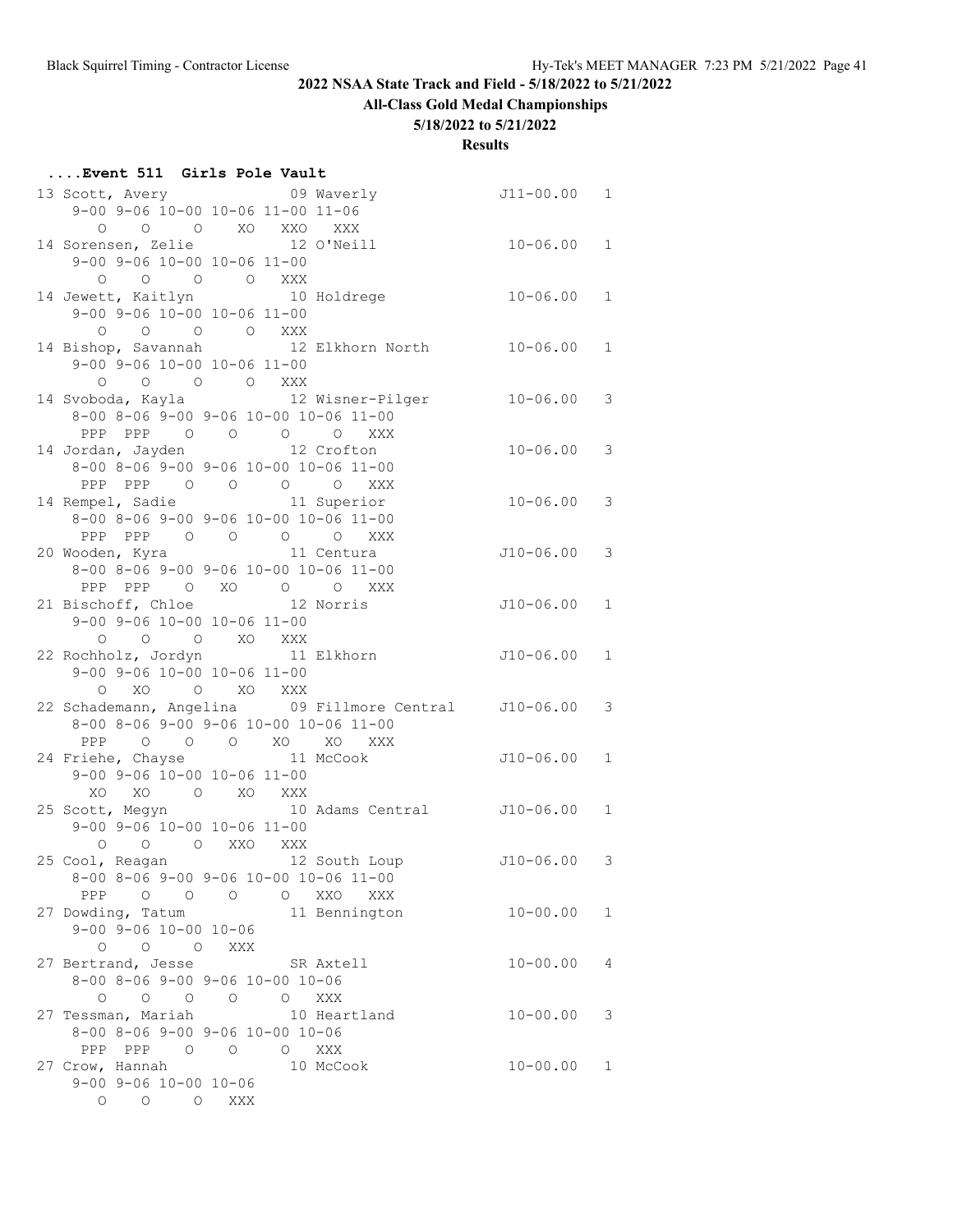# **All-Class Gold Medal Championships**

## **5/18/2022 to 5/21/2022**

| Event 511 Girls Pole Vault |  |  |  |
|----------------------------|--|--|--|
|                            |  |  |  |

| 27 Jablonski, Jordan 12 Chase County 10-00.00<br>8-00 8-06 9-00 9-06 10-00 10-06                                                 |                | 3            |
|----------------------------------------------------------------------------------------------------------------------------------|----------------|--------------|
| PPP PPP 0 0 0 XXX<br>9 Northwest<br>27 Ray, Kyra<br>⊲y, ryra<br>9-00 9-06 10-00 10-06                                            | $10 - 00.00$   | $\mathbf{1}$ |
| 0 0 0 XXX                                                                                                                        |                |              |
| 11 Chase County J10-00.00<br>33 McNair, Ali<br>8-00 8-06 9-00 9-06 10-00 10-06<br>PPP O XO XO O XXX                              |                | 3            |
| 34 Kutschkau, Briannah 10 Grand Island J10-00.00<br>$9 - 00$ $9 - 06$ $10 - 00$ $10 - 06$                                        |                | 2            |
| O XO XO XXX<br>09 York<br>34 Koch, Chloe                                                                                         | J10-00.00      | $\mathbf{1}$ |
| $9 - 00$ $9 - 06$ $10 - 00$ $10 - 06$<br>XO O XO XXX<br>36 Buell, Brooklyn 11 North Central 510-00.00                            |                | 3            |
| 8-00 8-06 9-00 9-06 10-00 10-06<br>PPP 0 0 0 XXO XXX                                                                             |                |              |
| 36 Little, Teagan 10 Lincoln Southwest J10-00.00<br>$9-00$ $9-06$ $10-00$ $10-06$                                                |                | 2            |
| O O XXO XXX<br>38 Custard, Ambie 9 Southwest Public J10-00.00<br>8-00 8-06 9-00 9-06 10-00 10-06                                 |                | 4            |
| O O XO O XXO XXX<br>Osceola<br>38 Roberts, Janna<br>8-00 8-06 9-00 9-06 10-00 10-06                                              | $J10-00.00$    | 4            |
| PPP XO O O XXO XXX<br>40 Glatter, Corista 12 Gretna                                                                              | J10-00.00      | 2            |
| $9 - 00$ $9 - 06$ $10 - 00$ $10 - 06$<br>O XXO XXO XXX                                                                           |                |              |
| 40 Deterding, Autumn 12 Cambridge<br>8-00 8-06 9-00 9-06 10-00 10-06                                                             | $J10-00.004$   |              |
| O O XO XXO XXX<br>XO<br>11 North Platte 9-06.00<br>42 Tilford, Kylee<br>$9 - 00$ $9 - 06$ $10 - 00$                              |                | 2            |
| O O XXX<br>42 Degen, Rylei<br>11 Grand Island 9-06.00<br>$9 - 00$ $9 - 06$ $10 - 00$                                             |                | 2            |
| O O XXX<br>44 Driewer, Melanie<br>12 York                                                                                        | $J9 - 06.00 1$ |              |
| $9 - 00$ $9 - 06$ $10 - 00$<br>XO<br>$\circ$<br>XXX                                                                              |                |              |
| 44 Brennan, Blair<br>10 Overton<br>$8-00$ $8-06$ $9-00$ $9-06$ $10-00$<br>$O$ XO<br>PPP<br>XXX<br>$\overline{O}$                 | $J9 - 06.00$   | 4            |
| 11 Exeter-Milligan<br>46 Kanode, Jozie<br>$8 - 00$ $8 - 06$ $9 - 00$ $9 - 06$ $10 - 00$                                          | $J9 - 06.00$   | 4            |
| $\begin{matrix} 0 & 0 & 0 \end{matrix}$<br>XO<br>XXX<br>47 Billips, Sophee<br>9 Lincoln Southeast<br>$9 - 00$ $9 - 06$ $10 - 00$ | $J9 - 06.00$   | 2            |
| XO XXX<br>XO<br>47 Michalski, Erin<br>9 Holdrege<br>$9 - 00$ $9 - 06$ $10 - 00$                                                  | $J9 - 06.00$   | 1            |
| XO<br>XO<br>XXX                                                                                                                  |                |              |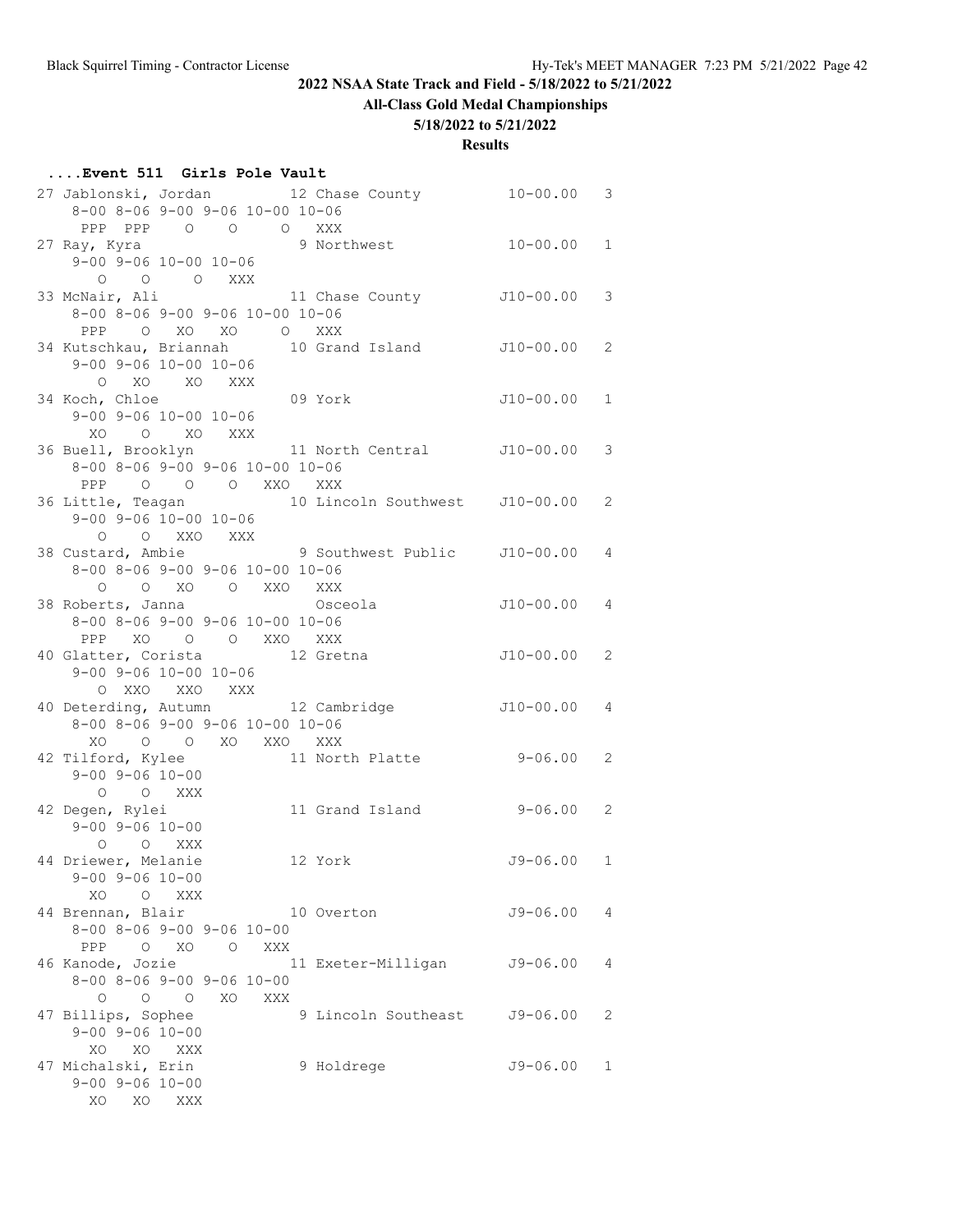# **All-Class Gold Medal Championships**

## **5/18/2022 to 5/21/2022**

| Event 511 Girls Pole Vault |  |  |
|----------------------------|--|--|
|                            |  |  |

| 49 Ruether, Samara                                       |     | 11 Centennial         | $J9 - 06.00$ | 3              |
|----------------------------------------------------------|-----|-----------------------|--------------|----------------|
| $8-00$ $8-06$ $9-00$ $9-06$ $10-00$                      |     |                       |              |                |
| o xo xo<br>XO                                            | XXX |                       |              |                |
| 50 Vodicka, Anna                                         |     | McCool Junction       | J9-06.00     | $\overline{4}$ |
| $8 - 00$ $8 - 06$ $9 - 00$ $9 - 06$ $10 - 00$            |     |                       |              |                |
| XO XO XO XO                                              | XXX |                       |              |                |
| 51 Engel, Taya                                           |     | JR Central Valley     | $9 - 00.00$  | $\overline{4}$ |
| $8 - 00$ $8 - 06$ $9 - 00$ $9 - 06$                      |     |                       |              |                |
| O O O XXX                                                |     |                       |              |                |
| 51 Dringman, Cierra                                      |     | 12 Southern Vly       | $9 - 00.00$  | 3              |
| $8 - 00$ $8 - 06$ $9 - 00$ $9 - 06$                      |     |                       |              |                |
| O O O XXX                                                |     |                       |              |                |
| 51 Maher, Jerzie                                         |     | 12 Auburn             | $9 - 00.00$  | $\mathbf{1}$   |
| $9 - 00$ $9 - 06$                                        |     |                       |              |                |
| O XXX                                                    |     |                       |              |                |
| 51 Houchin, Trinity                                      |     | JR Axtell             | $9 - 00.00$  | 4              |
| $8 - 00$ $8 - 06$ $9 - 00$ $9 - 06$                      |     |                       |              |                |
| $O$ $O$ $O$ $XXX$                                        |     |                       |              |                |
| 51 Miller, LeAnn                                         |     | 10 Norfolk            | $9 - 00.00$  | $\overline{2}$ |
| $9 - 00$ $9 - 06$                                        |     |                       |              |                |
| O XXX                                                    |     |                       |              |                |
| 51 Keodouangdy, Natalee                                  |     | 12 Lincoln North Star | $9 - 00.00$  | 2              |
| $9 - 00$ $9 - 06$                                        |     |                       |              |                |
| O XXX                                                    |     |                       |              |                |
| 51 Fehlhafer, Gracen                                     |     | 12 Centennial         | $9 - 00.00$  | 3              |
| $8 - 00$ $8 - 06$ $9 - 00$ $9 - 06$                      |     |                       |              |                |
| $\circ$<br>O O XXX                                       |     |                       |              |                |
| 51 Peatrowsky, Cassie                                    |     | 11 Guardian Ang CC    | $9 - 00.00$  | 3              |
| $8 - 00$ $8 - 06$ $9 - 00$ $9 - 06$                      |     |                       |              |                |
| O O O XXX                                                |     |                       |              |                |
| 51 Bespalec, Ashlyn                                      |     | 12 Kearney            | $9 - 00.00$  | 2              |
| $9 - 00$ $9 - 06$                                        |     |                       |              |                |
| O XXX                                                    |     |                       |              | 3              |
| 60 Knapp, Natalie<br>$8 - 00$ $8 - 06$ $9 - 00$ $9 - 06$ |     | 12 North Bend Cent    | J9-00.00     |                |
|                                                          |     |                       |              |                |
| XO O O XXX<br>61 Gilsdorf, Shelby                        |     | 12 St Francis         | $J9 - 00.00$ | 4              |
| $8 - 00$ $8 - 06$ $9 - 00$ $9 - 06$                      |     |                       |              |                |
| $O$ $O$ $XO$<br>XXX                                      |     |                       |              |                |
| 61 Hudak, Eliza                                          |     | 12 Lincoln East       | J9-00.00     | 2              |
| $9 - 00$ $9 - 06$                                        |     |                       |              |                |
| XO XXX                                                   |     |                       |              |                |
| 61 Driewer, Morgan                                       |     | 11 York               | J9-00.00     | 1              |
| $9 - 00$ $9 - 06$                                        |     |                       |              |                |
| XO XXX                                                   |     |                       |              |                |
| 64 Wiles, Tracy                                          |     | SO Giltner            | $8 - 06.00$  | 4              |
| $8 - 00$ $8 - 06$ $9 - 00$                               |     |                       |              |                |
| O O XXX                                                  |     |                       |              |                |
| 64 Sliva, Mariah                                         |     | Bds                   | $8 - 06.00$  | 4              |
| $8 - 00$ $8 - 06$ $9 - 00$                               |     |                       |              |                |
| O O XXX                                                  |     |                       |              |                |
| 64 Bishop, Madison                                       |     | 11 North Bend Cent    | $8 - 06.00$  | 3              |
| $8 - 00$ $8 - 06$ $9 - 00$                               |     |                       |              |                |
| O O XXX                                                  |     |                       |              |                |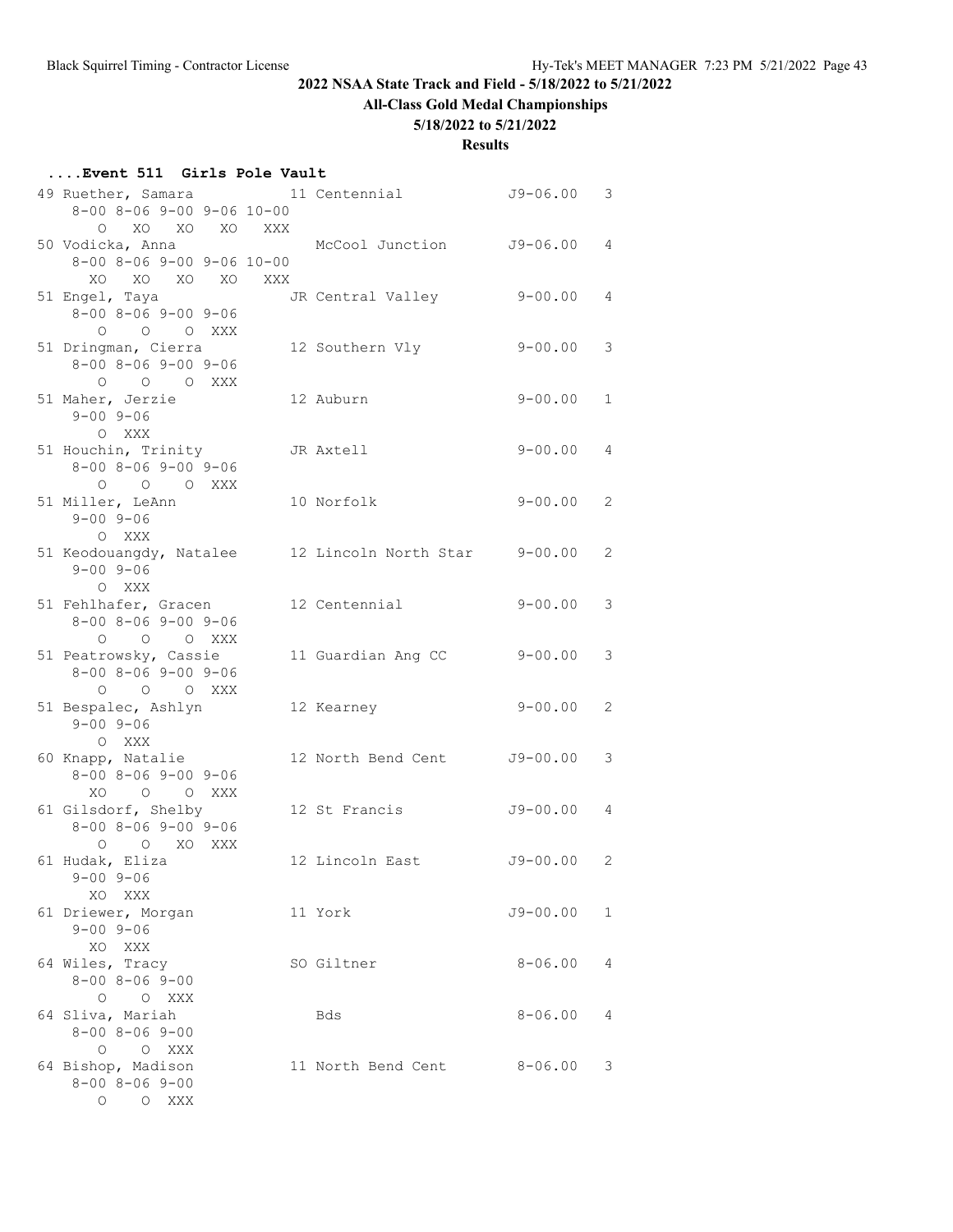## **All-Class Gold Medal Championships**

### **5/18/2022 to 5/21/2022**

#### **Results**

## **....Event 511 Girls Pole Vault**

| 67 Winkelbauer, Emma<br>$8 - 00$ $8 - 06$ $9 - 00$                      | 11 St. Marys         | $J8 - 06.00$ | 4 |
|-------------------------------------------------------------------------|----------------------|--------------|---|
| O XO XXX<br>68 Tabor, Lily<br>$8 - 00$ $8 - 06$ $9 - 00$<br>XXO XXO XXX | 11 Potter-Dix Public | J8-06.00     | 4 |
| 69 Luther, Ella<br>$8 - 008 - 06$<br>O XXX                              | 11 Overton           | 8-00.00      | 4 |
| 70 Zimmerer, Maycee<br>$8 - 008 - 06$<br>XO XXX                         | 12 Creighton         | $J8 - 00.00$ | 4 |
| -- Driver, Libby<br>$9 - 00$<br>XXX                                     | 10 Lincoln Southeast | NH           | 2 |
| -- Lange, Mani<br>$8 - 00$<br>XXX                                       | 10 Hartington-NC     | NH           | 3 |
| -- Richeson, Ashlyn<br>$9 - 00$<br>XXX                                  | 10 Gothenburg        | NH           | 1 |
| -- Crossman, Kallie<br>$8 - 00$<br>XXX                                  | 11 Potter-Dix Public | NH           | 4 |
| -- Horner, Baylee<br>$8 - 00$<br>XXX                                    | 12 Loomis            | NH           | 4 |
| -- Galbraith, Greta<br>$9 - 00$<br>XXX                                  | 10 Blair             | NH.          | 1 |
| -- Pike, Alivia<br>$9 - 00$<br>XXX                                      | 10 Ashland-Greenwd   | NH           | 1 |
| -- Cemer, Sam<br>$9 - 00$<br>XXX                                        | 12 Blair             | NH.          | 1 |
| -- Wegener, Marry rita<br>$8 - 00$<br>XXX                               | 12 St Francis        | NH           | 4 |
| -- Wolsleger, Ellie<br>$9 - 00$<br>XXX                                  | 12 Lincoln Pius X    | NH           | 2 |
| Wiese, Jolee<br>$9 - 00$<br>XXX                                         | 11 Waverly           | ΝH           | 1 |
| Mauler, Alexis<br>$8 - 00$<br>DNS                                       | 11 Twin Loup         | DNF          | 4 |

# **Event 512 Boys Pole Vault**

| Name | Year School | Finals H# Points |  |
|------|-------------|------------------|--|
|      |             |                  |  |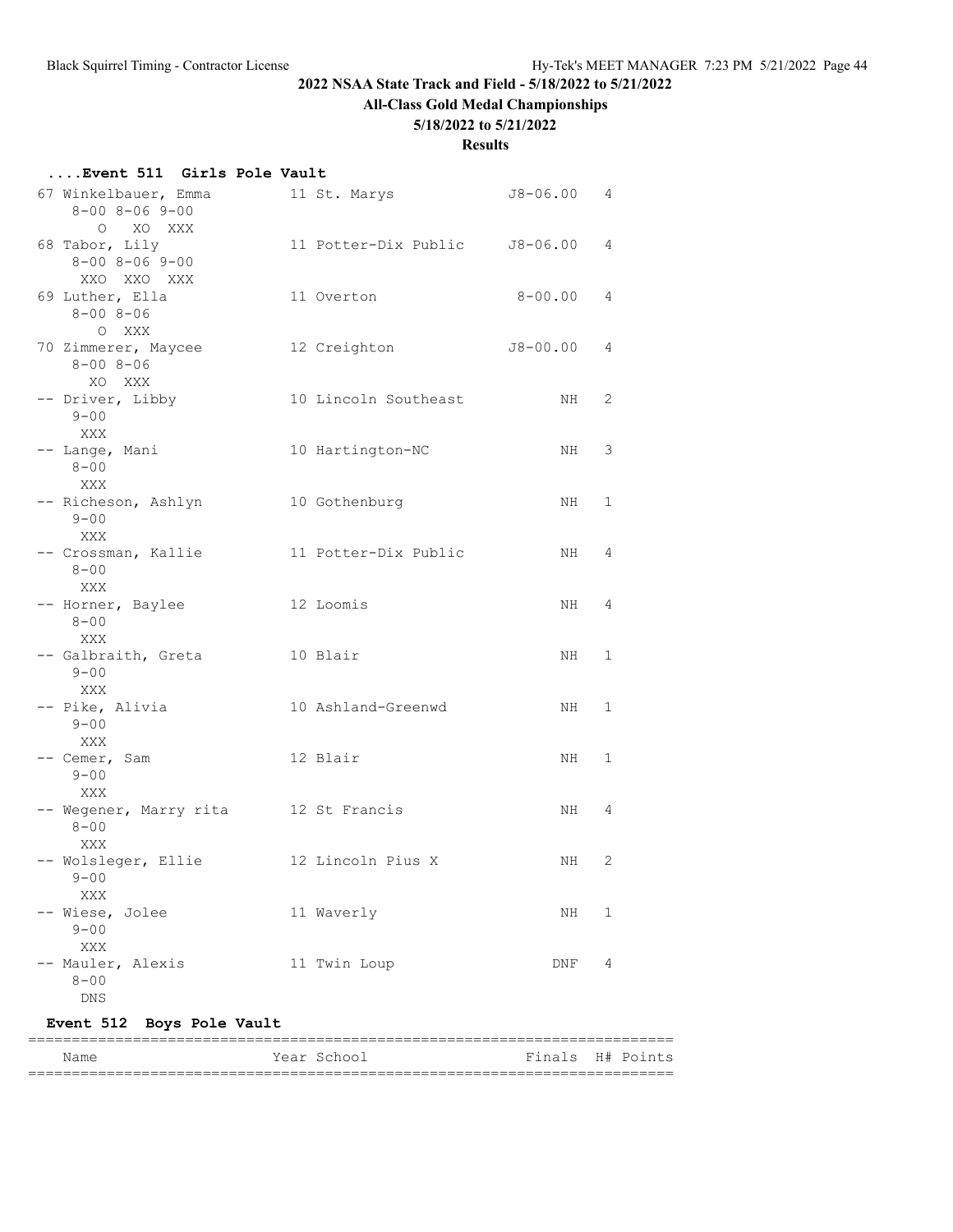# **All-Class Gold Medal Championships**

## **5/18/2022 to 5/21/2022**

## **Results**

# **....Event 512 Boys Pole Vault**

| 1 Sellon, Drew 12 Fremont 15-00.00 2 10                                                                                                 |     |         |                       |    |         |                                   |                |  |  |
|-----------------------------------------------------------------------------------------------------------------------------------------|-----|---------|-----------------------|----|---------|-----------------------------------|----------------|--|--|
| 11-06 12-00 12-06 13-00 13-06 14-00 14-06 15-00 15-06                                                                                   |     |         |                       |    |         |                                   |                |  |  |
| PPP PPP PPP PPP 0 0 0 XO XXX                                                                                                            |     |         |                       |    |         |                                   |                |  |  |
| 2 McDonald, Branson 12 McCook 515-00.00 1 8                                                                                             |     |         |                       |    |         |                                   |                |  |  |
| 11-06 12-00 12-06 13-00 13-06 14-00 14-06 15-00 15-03                                                                                   |     |         |                       |    |         |                                   |                |  |  |
| PPP PPP PPP PPP XXO O O XO XXX                                                                                                          |     |         |                       |    |         |                                   |                |  |  |
| 3 Lampert, Paul 12 Creighton Prep 515-00.00 2 6                                                                                         |     |         |                       |    |         |                                   |                |  |  |
| 11-06 12-00 12-06 13-00 13-06 14-00 14-06 15-00 15-06                                                                                   |     |         |                       |    |         |                                   |                |  |  |
| PPP PPP PPP PPP XO O XXO XO XXX                                                                                                         |     |         |                       |    |         |                                   |                |  |  |
| 4 Price, Aaron 12 Scottsbluff 14-06.00 1 5                                                                                              |     |         |                       |    |         |                                   |                |  |  |
| 11-06 12-00 12-06 13-00 13-06 14-00 14-06 15-00                                                                                         |     |         |                       |    |         |                                   |                |  |  |
| 5 Oettinger, Jack 12 North Platte 14-00.00 2 3.50<br>11-06 12-00 12-06 13-00 13-06 14-00 14 06                                          |     |         |                       |    |         |                                   |                |  |  |
|                                                                                                                                         |     |         |                       |    |         |                                   |                |  |  |
|                                                                                                                                         |     |         |                       |    |         |                                   |                |  |  |
| PPP PPP PPP PPP 0 0 XXX                                                                                                                 |     |         |                       |    |         |                                   |                |  |  |
| 5 Knott, Kalen 11 Seward 14-00.00 1 3.50                                                                                                |     |         |                       |    |         |                                   |                |  |  |
| 11-06 12-00 12-06 13-00 13-06 14-00 14-06                                                                                               |     |         |                       |    |         |                                   |                |  |  |
| PPP PPP PPP 0 0 0 XXX<br>7 Watson, Zach<br>11-06 12-00 12-06 13-00 12-06 13-06 14:00 14:00<br>11-06 12-00 12-06 13-00 12-06 14:00 14:00 |     |         |                       |    |         |                                   |                |  |  |
|                                                                                                                                         |     |         |                       |    |         |                                   |                |  |  |
| 11-06 12-00 12-06 13-00 13-06 14-00 14-06                                                                                               |     |         |                       |    |         |                                   |                |  |  |
| PPP PPP XO O O O XXX                                                                                                                    |     |         |                       |    |         |                                   |                |  |  |
| 7 Petersen, Grahm 12 Lincoln Southeast J14-00.00 2 1.50                                                                                 |     |         |                       |    |         |                                   |                |  |  |
| 11-06 12-00 12-06 13-00 13-06 14-00 14-06                                                                                               |     |         |                       |    |         |                                   |                |  |  |
| PPP                                                                                                                                     |     |         | PPP PPP 0 XO 0 XXX    |    |         |                                   |                |  |  |
| 9 Kaps, Owen 11 Bertrand 514-00.00 4                                                                                                    |     |         |                       |    |         |                                   |                |  |  |
| 10-00 10-06 11-00 11-06 12-00 12-06 13-00 13-06 14-00 14-06                                                                             |     |         |                       |    |         |                                   |                |  |  |
|                                                                                                                                         |     |         |                       |    |         | PPP PPP PPP PPP 0 PPP XXO 0 0 XXX |                |  |  |
|                                                                                                                                         |     |         |                       |    |         |                                   |                |  |  |
| 9 Steinke, Gage 12 Grand Island CC J14-00.00 3 JUMP OFF                                                                                 |     |         |                       |    |         |                                   |                |  |  |
| 11-00 11-06 12-00 12-06 13-00 13-06 14-00 14-06                                                                                         |     |         |                       |    |         |                                   |                |  |  |
| PPP PPP PPP XXO O O O XXX                                                                                                               |     |         |                       |    |         |                                   |                |  |  |
| 9 Peterka, Jon 12 Sutherland J14-00.00 3 JUMP OFF                                                                                       |     |         |                       |    |         |                                   |                |  |  |
| 11-00 11-06 12-00 12-06 13-00 13-06 14-00 14-06                                                                                         |     |         |                       |    |         |                                   |                |  |  |
| PPP PPP PPP 0 0 XXO 0 XXX                                                                                                               |     |         |                       |    |         |                                   |                |  |  |
|                                                                                                                                         |     |         |                       |    |         | $J14 - 00.00 1$                   |                |  |  |
| 12 Witulski, Preston 12 Beatrice<br>11-06 12-00 12-06 13-00 13-06 14-00 14-06                                                           |     |         |                       |    |         |                                   |                |  |  |
| PPP PPP 0 0 0 XO XXX                                                                                                                    |     |         |                       |    |         |                                   |                |  |  |
| 13 Pulliam, Ashton 11 Wilber-Clatonia 114-00.00 3                                                                                       |     |         |                       |    |         |                                   |                |  |  |
| 11-00 11-06 12-00 12-06 13-00 13-06 14-00 14-06                                                                                         |     |         |                       |    |         |                                   |                |  |  |
| PPP PPP PPP 0 XO 0 XO XXX                                                                                                               |     |         |                       |    |         |                                   |                |  |  |
| 14 Flodman, Jose 11 Lincoln East 13-06.00 2                                                                                             |     |         |                       |    |         |                                   |                |  |  |
| 11-06 12-00 12-06 13-00 13-06 14-00                                                                                                     |     |         |                       |    |         |                                   |                |  |  |
| PPP PPP PPP 0 0                                                                                                                         |     |         | XXX                   |    |         |                                   |                |  |  |
| 15 Marking, Carsen 12 Columbus                                                                                                          |     |         |                       |    |         | J13-06.00                         | 2              |  |  |
| 11-06 12-00 12-06 13-00 13-06 14-00                                                                                                     |     |         |                       |    |         |                                   |                |  |  |
| PPP PPP PPP                                                                                                                             |     | XO      | O XXX                 |    |         |                                   |                |  |  |
| 15 Vokes, Caleb                                                                                                                         |     |         | 11 Northwest          |    |         | J13-06.00                         | $\overline{1}$ |  |  |
| 11-06 12-00 12-06 13-00 13-06 14-00                                                                                                     |     |         |                       |    |         |                                   |                |  |  |
| PPP<br>PPP                                                                                                                              | PPP | XO      | XXX<br>$\circ$        |    |         |                                   |                |  |  |
| 17 Moss, Layton                                                                                                                         |     |         | 10 North Platte       |    |         | J13-06.00                         | 2              |  |  |
| 11-06 12-00 12-06 13-00 13-06 14-00                                                                                                     |     |         |                       |    |         |                                   |                |  |  |
| PPP PPP PPP                                                                                                                             |     | XXO     | $\overline{O}$<br>XXX |    |         |                                   |                |  |  |
| 18 Hernandez, Marcus                                                                                                                    |     |         | 9 Bertrand            |    |         | J13-06.00                         | 4              |  |  |
| 10-00 10-06 11-00 11-06 12-00 12-06 13-00 13-06 14-00<br><b>PPP</b><br>PPP                                                              | PPP | $\circ$ | XXO<br>$\circ$        | XO | $\circ$ | XXX                               |                |  |  |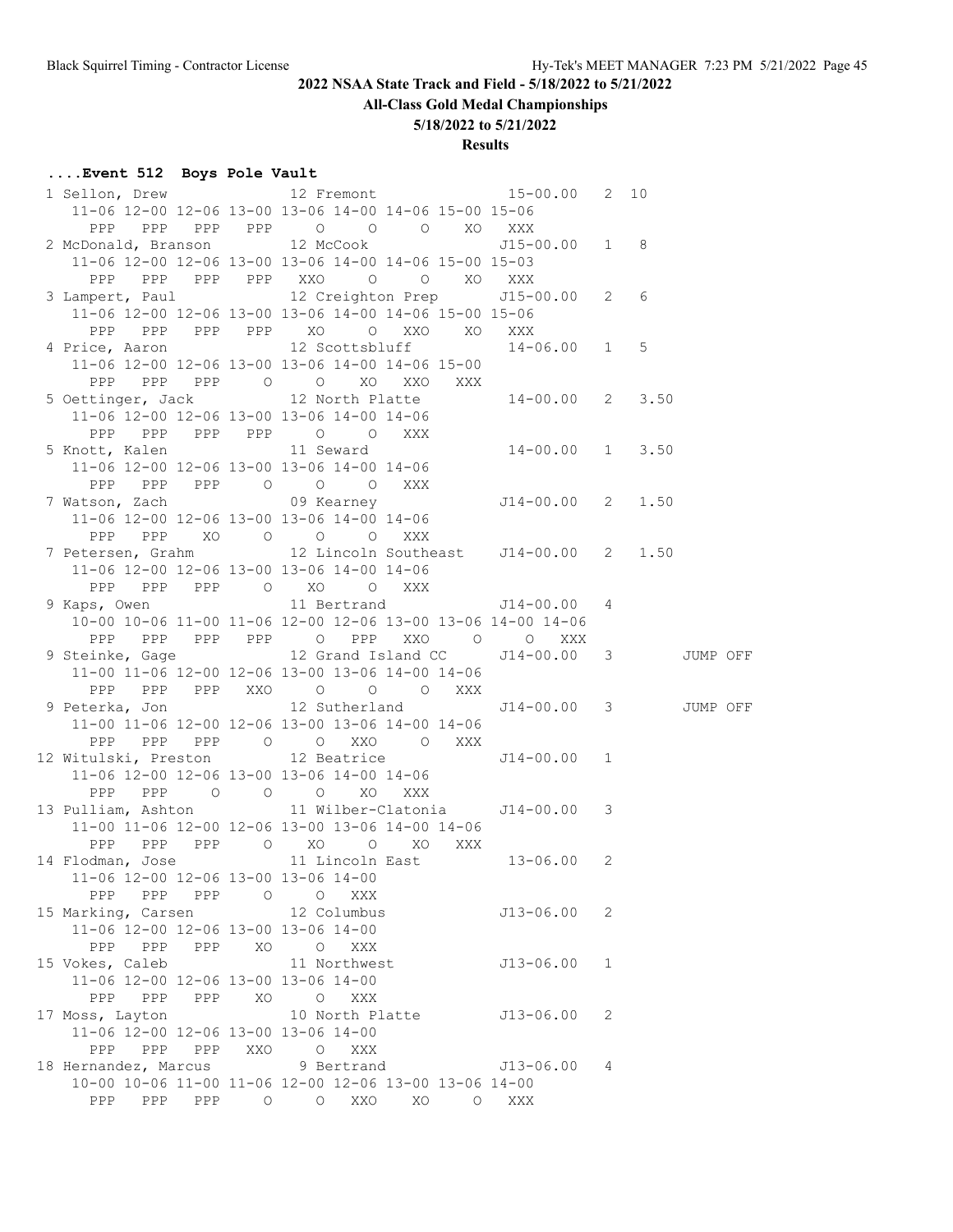# **All-Class Gold Medal Championships**

**5/18/2022 to 5/21/2022**

**Results**

## **....Event 512 Boys Pole Vault**

| 11-06 12-00 12-06 13-00 13-06 14-00 |          |                                                       |                 |              |
|-------------------------------------|----------|-------------------------------------------------------|-----------------|--------------|
| PPP 0 0 0 XO XXX                    |          |                                                       |                 |              |
|                                     |          | 19 Krebs, Talon 12 Neligh-Oakdale 313-06.00 4         |                 |              |
|                                     |          | 10-00 10-06 11-00 11-06 12-00 12-06 13-00 13-06 14-00 |                 |              |
|                                     |          | PPP PPP PPP PPP 0 0 0 XO XXX                          |                 |              |
|                                     |          | 21 Hodsden, Bryce 11 Mitchell                         | $J13-06.00 3$   |              |
|                                     |          | 11-00 11-06 12-00 12-06 13-00 13-06 14-00             |                 |              |
|                                     |          | PPP PPP XO O O XO XXX                                 |                 |              |
| 22 Robinson, Michael 12 Wahoo       |          |                                                       | $J13-06.00 1$   |              |
| 11-06 12-00 12-06 13-00 13-06 14-00 |          |                                                       |                 |              |
| PPP PPP XO XXO XO XXX               |          |                                                       |                 |              |
|                                     |          | 23 Allen, Jackson and 11 Scottsbluff 513-06.00        |                 | $\mathbf{1}$ |
| 11-06 12-00 12-06 13-00 13-06 14-00 |          |                                                       |                 |              |
| PPP PPP O XO XXO XXX                |          |                                                       |                 |              |
|                                     |          | 23 Settles, Jordan 10 North Bend Cent J13-06.00 3     |                 |              |
|                                     |          | 11-00 11-06 12-00 12-06 13-00 13-06 14-00             |                 |              |
|                                     |          | PPP PPP XO O O XXO XXX                                |                 |              |
| 23 Nelson, Carter 10 Ainsworth      |          |                                                       | $J13 - 06.00$ 3 |              |
|                                     |          | 11-00 11-06 12-00 12-06 13-00 13-06 14-00             |                 |              |
|                                     |          | O PPP PPP PPP XO XXO XXX                              |                 |              |
| 26 Kern, Spencer 12 Kearney         |          |                                                       | $13 - 00.00$ 2  |              |
| 11-06 12-00 12-06 13-00 13-06       |          |                                                       |                 |              |
| PPP 0 0 0 XXX                       |          |                                                       |                 |              |
|                                     |          | 26 Houchin, Kolby 10 Bayard                           | $13 - 00.00$ 3  |              |
| 11-00 11-06 12-00 12-06 13-00 13-06 |          |                                                       |                 |              |
| PPP 0 0 0 0 XXX                     |          |                                                       |                 |              |
|                                     |          | 26 Hudak, Gabe 12 Lincoln East                        | $13 - 00.00$ 2  |              |
| 11-06 12-00 12-06 13-00 13-06       |          |                                                       |                 |              |
| PPP 0 0 0 XXX                       |          |                                                       |                 |              |
| 26 Ostermeyer, Mayson 12 Crofton    |          |                                                       | $13 - 00.00$ 3  |              |
| 11-00 11-06 12-00 12-06 13-00 13-06 |          |                                                       |                 |              |
| PPP PPP PPP 0 0 XXX                 |          |                                                       |                 |              |
|                                     |          | 26 Reeves, Kaden 11 Arcadia-Loup Cty 13-00.00 3       |                 |              |
| 11-00 11-06 12-00 12-06 13-00 13-06 |          |                                                       |                 |              |
|                                     |          | 0 0 0 0 0 XXX                                         |                 |              |
| 31 Smith, Jace                      |          | 11 Sutherland J13-00.00 3                             |                 |              |
| 11-00 11-06 12-00 12-06 13-00 13-06 |          |                                                       |                 |              |
| PPP PPP O XO O XXX                  |          |                                                       |                 |              |
|                                     |          | 31 Patton, Roe Fullerton 513-00.00 4                  |                 |              |
|                                     |          | 10-00 10-06 11-00 11-06 12-00 12-06 13-00 13-06       |                 |              |
| PPP 0 0 0 XO 0                      |          |                                                       |                 |              |
| 31 Norgaard, Hayden 11 McCook       |          | XXX<br>$\circ$                                        |                 |              |
| 11-06 12-00 12-06 13-00 13-06       |          |                                                       | $J13-00.00 1$   |              |
| PPP                                 |          |                                                       |                 |              |
| PPP                                 | XO O XXX |                                                       |                 |              |
| 31 Jacobsen, Jax                    |          | 11 West Point Beemer J13-00.00                        |                 | $\mathbf{1}$ |
| 11-06 12-00 12-06 13-00 13-06       |          |                                                       |                 |              |
| XO<br>$\circ$                       | O O XXX  |                                                       |                 |              |
| 35 McCulloch, Austin                |          | 11 Schuyler                                           | $J13 - 00.00$   | $\mathbf{1}$ |
| 11-06 12-00 12-06 13-00 13-06       |          |                                                       |                 |              |
| XO                                  | $XO$ 0 0 | XXX                                                   |                 |              |
| 36 Johnson, Matthew                 |          | 11 Creighton                                          | $J13-00.004$    |              |
|                                     |          | 10-00 10-06 11-00 11-06 12-00 12-06 13-00 13-06       |                 |              |
|                                     |          | PPP PPP PPP PPP 0 0<br>XO<br>XXX                      |                 |              |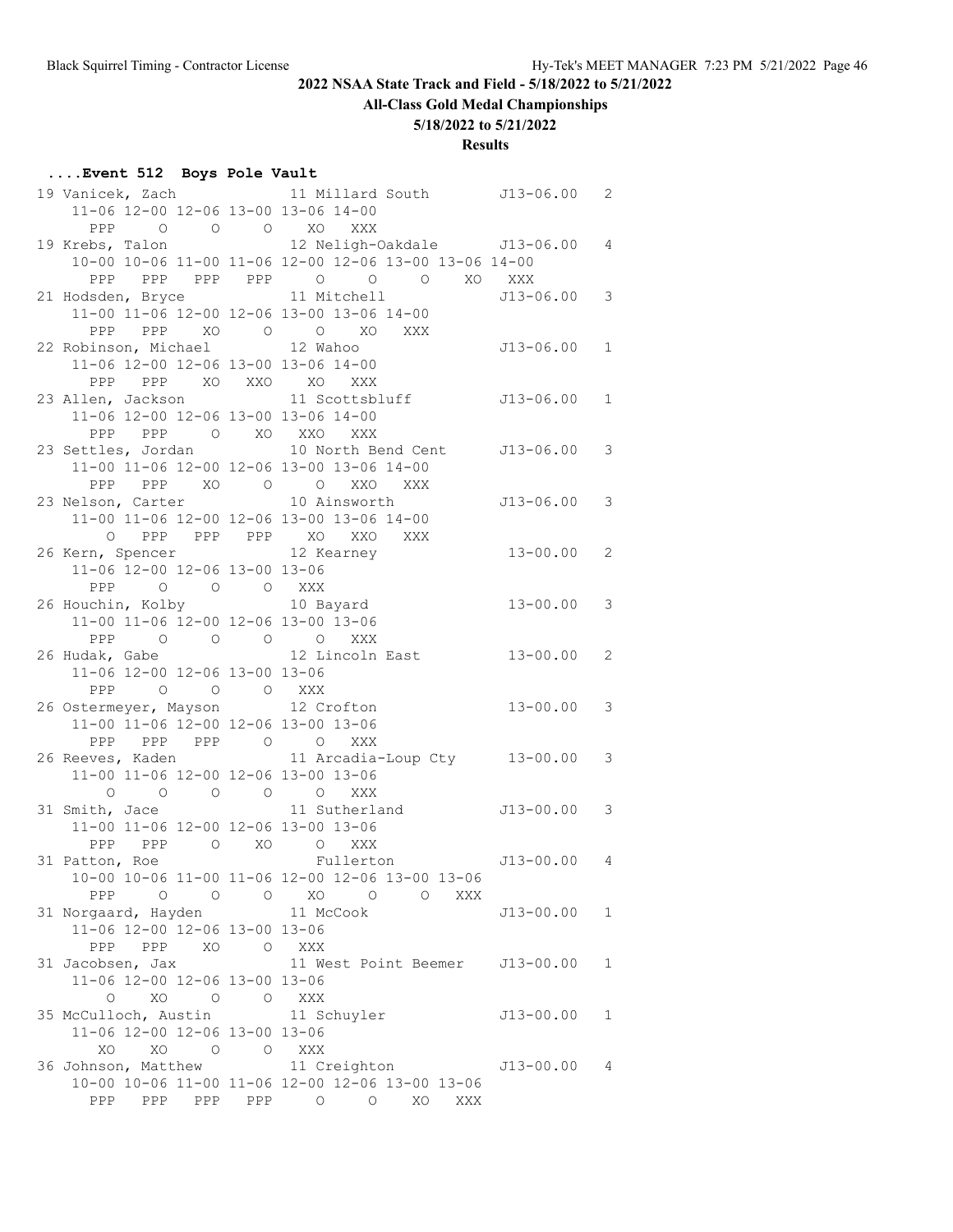# **All-Class Gold Medal Championships**

## **5/18/2022 to 5/21/2022**

| Event 512 Boys Pole Vault                                                                                                                                                               |     |     |                                                                            |                |   |
|-----------------------------------------------------------------------------------------------------------------------------------------------------------------------------------------|-----|-----|----------------------------------------------------------------------------|----------------|---|
| 11-06 12-00 12-06 13-00 13-06                                                                                                                                                           |     |     | 36 Headrick, Dylan 11 Millard South J13-00.00 2                            |                |   |
| PPP O O XO XXX<br>38 Scott, Landon                                                                                                                                                      |     |     | 11 Waverly 513-00.00 1                                                     |                |   |
| 11-06 12-00 12-06 13-00 13-06<br>O XXO XO XO XXX<br>38 Jacobs, Mitchell 12 Norris                                                                                                       |     |     |                                                                            | $J13-00.00 1$  |   |
| 11-06 12-00 12-06 13-00 13-06<br>O XXO XO XO XXX                                                                                                                                        |     |     |                                                                            |                |   |
| 11-06 12-00 12-06 13-00 13-06                                                                                                                                                           |     |     | 40 Burge, Jake 11 Gothenburg                                               | $J13-00.00 1$  |   |
| PPP 0 XO XXO XXX<br>11-06 12-00 12-06 13-00 13-06                                                                                                                                       |     |     | 41 Leinen, Zachary 12 Elkhorn 13-00.00 1                                   |                |   |
| O XO XO XXO XXX                                                                                                                                                                         |     |     | 42 Bloom, Carson JR Riverside<br>10-00 10-06 11-00 11-06 12-00 12-06 13-00 | $12 - 06.00$ 4 |   |
|                                                                                                                                                                                         |     |     | PPP PPP 0 0 0 0 XXX<br>43 Post, Noah 12 North Bend Cent J12-06.00 3        |                |   |
| 11-00 11-06 12-00 12-06 13-00<br>$\begin{matrix} \mathsf{O} \qquad & \mathsf{O} \qquad & \mathsf{X}\mathsf{O} \qquad & \mathsf{O} \qquad & \mathsf{X}\mathsf{X}\mathsf{X} \end{matrix}$ |     |     | 43 Beversdorf, Lucas McCool Junction J12-06.00 4                           |                |   |
|                                                                                                                                                                                         |     |     | 10-00 10-06 11-00 11-06 12-00 12-06 13-00<br>PPP XO O O O O XXX            |                |   |
| 11-00 11-06 12-00 12-06 13-00<br>$\begin{matrix} 0 && 0 && XX0 && 0 && XXX \end{matrix}$                                                                                                |     |     | 45 Heimes, Lane 11 Hartington-NC J12-06.00 3                               |                |   |
| 11-00 11-06 12-00 12-06 13-00                                                                                                                                                           |     |     | 46 Schultz, Devon 11 Wisner-Pilger 512-06.00 3                             |                |   |
| $\begin{matrix} 0 & 0 & 0 \end{matrix} \quad \begin{matrix} 0 & X0 \end{matrix} \quad \begin{matrix} XXX \end{matrix}$<br>11-06 12-00 12-06 13-00                                       |     |     | 46 Utech, Evan 10 Bennington 512-06.00 1                                   |                |   |
| 0 0 0 XO XXX<br>48 Perry, Triston 11 Auburn<br>11-06 12-00 12-06                                                                                                                        |     |     |                                                                            | $12 - 00.00$ 1 |   |
| O O XXX<br>48 Bish, Kale SO Giltner                                                                                                                                                     |     |     |                                                                            | $12 - 00.00$ 4 |   |
| 10-00 10-06 11-00 11-06 12-00 12-06<br>PPP 0 0 0 0 XXX<br>48 Cox, Kade 10 Gothenburg                                                                                                    |     |     |                                                                            | $12 - 00.00$ 1 |   |
| 11-06 12-00 12-06<br>PPP<br>$\overline{O}$                                                                                                                                              | XXX |     |                                                                            |                |   |
| 51 Clausen, John<br>11-00 11-06 12-00 12-06<br>XO<br>$\begin{matrix} 0 & 0 \\ 0 & 0 \end{matrix}$                                                                                       |     | XXX | 11 Norfolk Catholic                                                        | $J12 - 00.00$  | 3 |
| 52 Mahoney, Brock<br>11-06 12-00 12-06                                                                                                                                                  |     |     | 12 Columbus Lakeview                                                       | $J12 - 00.00$  | 1 |
| $\circ$<br>XO<br>53 Gustman, Shaun<br>11-06 12-00 12-06                                                                                                                                 | XXX |     | 10 Norfolk                                                                 | $J12 - 00.00$  | 2 |
| XO<br>XO<br>54 Beetison, Ty<br>11-06 12-00 12-06                                                                                                                                        | XXX |     | 11 Ashland-Greenwd J12-00.00                                               |                | 1 |
| O XXO XXX                                                                                                                                                                               |     |     |                                                                            |                |   |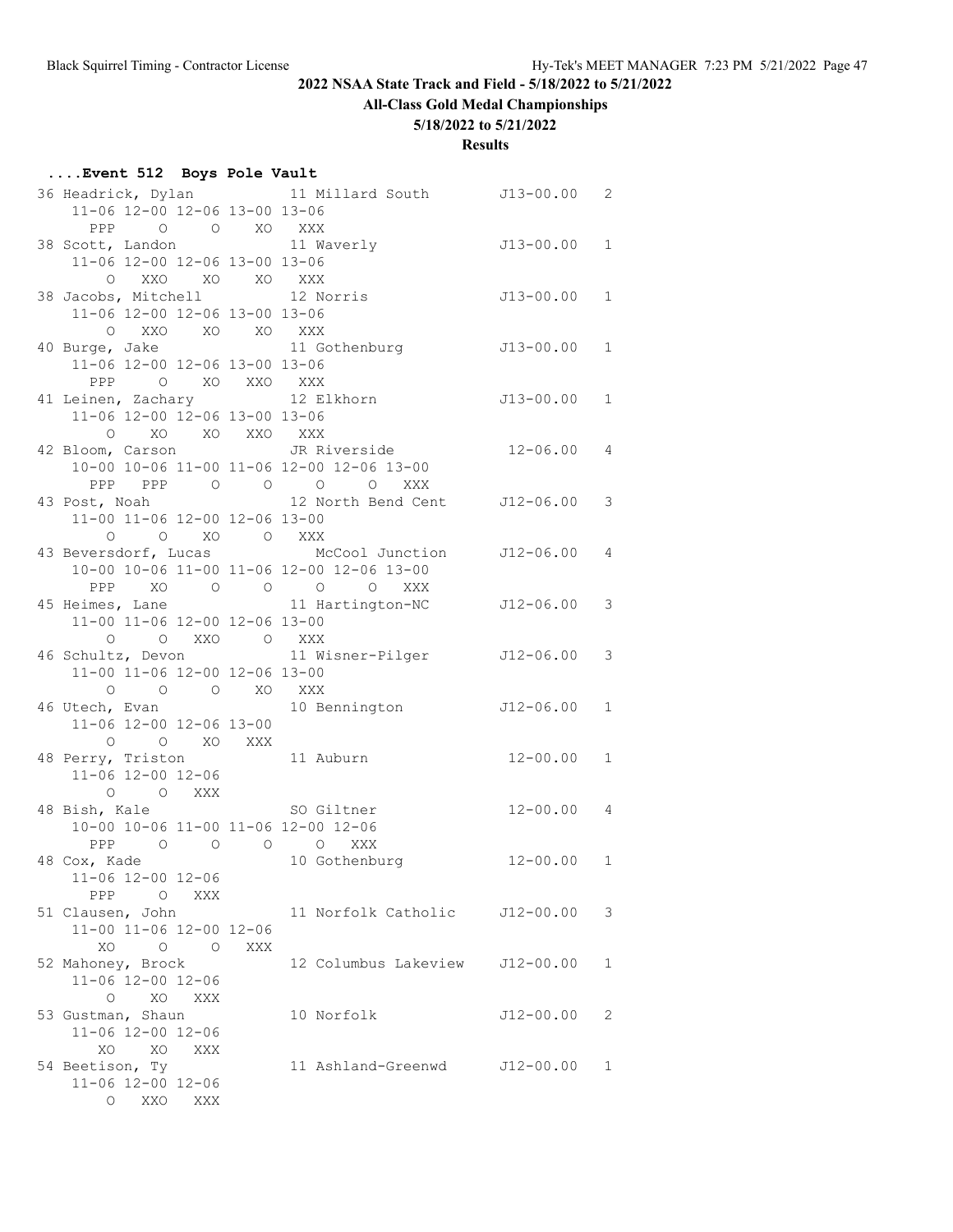# **All-Class Gold Medal Championships**

## **5/18/2022 to 5/21/2022**

| Event 512 Boys Pole Vault                                          |  |     |                                |               |              |
|--------------------------------------------------------------------|--|-----|--------------------------------|---------------|--------------|
| 55 Due, Tyler<br>10-00 10-06 11-00 11-06 12-00 12-06               |  |     | 10 Exeter-Milligan J12-00.00 4 |               |              |
| O O XO O XXO XXX<br>56 Johnson, Michael                            |  |     | 11 Pap LV South 11-06.00       |               | 2            |
| $11 - 06$ $12 - 00$<br>O XXX                                       |  |     |                                |               |              |
| 57 Svanda, Evan<br>11-00 11-06 12-00<br>XO O XXX                   |  |     | 12 Conestoga                   | J11-06.00     | 3            |
| 58 Ryker, Quincy<br>10-00 10-06 11-00 11-06 12-00                  |  |     | 10 Twin Loup                   | J11-06.00 4   |              |
| O XXO XXO XXX<br>XXO<br>59 Ott, Walker                             |  |     |                                |               | 3            |
| $11 - 00$ $11 - 06$<br>O XXX                                       |  |     |                                |               |              |
| 60 Froeschl, James<br>10-00 10-06 11-00<br>O O XXX                 |  |     | 10 FC Sacred Heart 10-06.00    |               | 4            |
| 60 Foster Searl, Gunnar<br>$10 - 00$ $10 - 06$ $11 - 00$           |  |     | 10 Paxton                      | $10 - 06.00$  | 4            |
| O O XXX<br>62 Wilsey, Zayden<br>$10 - 00$ $10 - 06$ $11 - 00$      |  |     | FR Franklin                    | $J10-06.004$  |              |
| O XXX<br>XO.<br>63 Juelfs, Dawson<br>$10 - 00$ $10 - 06$ $11 - 00$ |  |     | 11 Leyton                      | $J10-06.00 4$ |              |
| O XO XXX<br>64 Krings, Emerson                                     |  |     | 10 St Francis 10-00.00         |               | 4            |
| $10 - 00$ $10 - 06$<br>O XXX                                       |  |     |                                |               |              |
| -- Weber, Aiden<br>$11 - 00$<br>XXX                                |  |     | 11 Johnson Cty Cent            | NH            | 3            |
| -- Luna, Brendyn<br>$11 - 06$                                      |  |     | 10 Norfolk                     | NH            | 2            |
| XXX<br>-- Grint, Archer<br>10-00 10-06 11-00                       |  |     | 12 Twin Loup                   | NH 4          |              |
| PPP PPP XXX<br>- Rummel, Cort<br>$10 - 00$                         |  |     | 11 Leyton                      | NH 4          |              |
| XXX<br>-- Carlson, Caden<br>11-06 12-00 12-06 13-00 13-06          |  |     | 12 Aurora                      | NH            | $\mathbf{1}$ |
| PPP PPP PPP PPP<br>-- Davis, Noah                                  |  | XXX | 10 Platteview                  | NH            | 1            |
| $11 - 06$<br>XXX<br>-- Barger, Hudson                              |  |     | 12 Bloomfield                  | NH            | 4            |
| $10 - 00$<br>XXX                                                   |  |     |                                |               |              |
| -- Moseley, Jacob                                                  |  |     | 12 Northwest                   | NH            | 1            |
| 11-06 12-00 12-06 13-00 13-06                                      |  |     |                                |               |              |
| PPP PPP PPP PPP                                                    |  |     | X                              |               |              |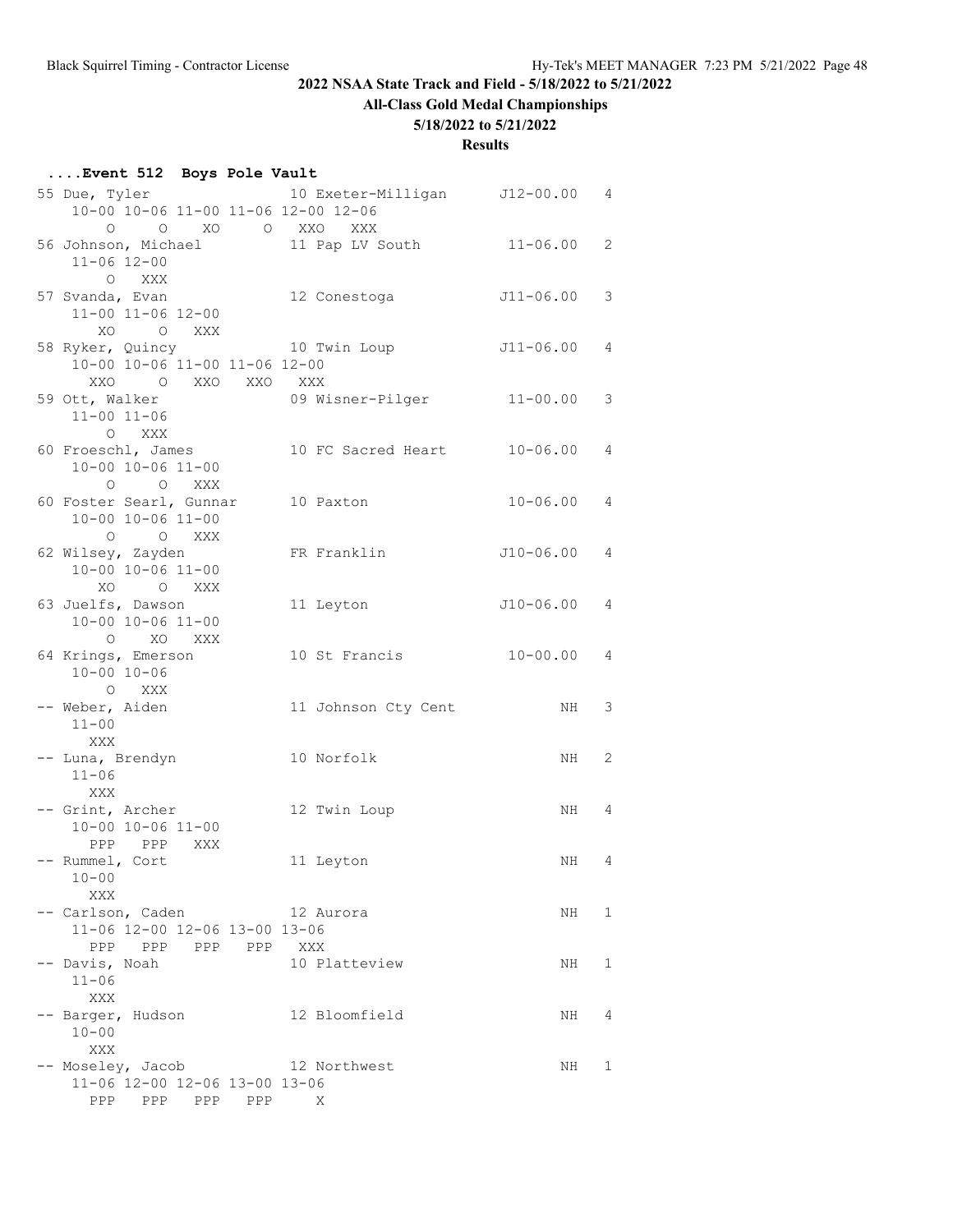**All-Class Gold Medal Championships**

### **5/18/2022 to 5/21/2022**

**Results**

## **....Event 512 Boys Pole Vault**

| -- Wells, Triston<br>$11 - 00$              | 11 Thayer Central | 3<br>NΗ  |
|---------------------------------------------|-------------------|----------|
| XXX<br>-- Schroeder, Levi<br>$10 - 00$      | SO Kenesaw        | 4<br>ΝH  |
| XXX<br>-- McGlynn, Liam<br>$11 - 06$<br>XXX | 9 Elkhorn South   | -2<br>NΗ |

#### **Event 513 Girls 4x800 Meter Relay**

| School<br>===================                 |    | Finals                   |   | H# Points |
|-----------------------------------------------|----|--------------------------|---|-----------|
| 1 Fremont 'A'                                 |    | 9:17.34                  | 2 | 10        |
| 1) McCabe, Taylor 12                          |    | 2) Dalton, Mattie 09     |   |           |
| 3) Dahl, Elli 12                              | 4) | Dillon, Lucy 12          |   |           |
| 2 Omaha Westside<br>$^{\prime}$ A $^{\prime}$ |    | 9:18.66                  | 2 | 8         |
| 1) Young-Oestman, Reese 12                    |    | 2) Abels, Noelle 12      |   |           |
| 3) White, Claire 10                           |    | 4) Miner, Stella 10      |   |           |
| 3 Lincoln East<br>$\mathsf{A}$                |    | 9:24.15                  | 2 | 6         |
| 1) Schutz, Berlyn 11                          |    | 2) Wissing, Jordyn 10    |   |           |
| 3) Svehla, Peyton 10                          |    | 4) Murray, Mia 10        |   |           |
| 4 Elkhorn North 'A'                           |    | 9:31.08                  | 1 | 5         |
| 1) Prince, Britt 10                           |    | 2) Sachs, Morgan 10      |   |           |
| 3) Ford, Ella 09                              |    | 4) Stodden, Sydney 10    |   |           |
| 5 Lincoln Southwest 'A'                       |    | 9:31.73                  | 2 | 4         |
| 1) Blehm, Lauren 12                           |    | 2) Schwartz, Lily 11     |   |           |
| 3) Vacek, Delaney 12                          |    | 4) Kafka, Mya 9          |   |           |
| 6 Elkhorn South 'A'                           |    | 9:33.90                  | 2 | 3         |
| 1) Sievers, Jaci 11                           |    | 2) Neill, Lindsey 10     |   |           |
| 3) Tichota, Emily 10                          |    | 4) Madden, Elise 12      |   |           |
| 7 Pap LV South 'A'                            |    | 9:40.78                  | 2 | 2         |
| 1) Deleon, Deavion 12                         |    | 2) Rosenthal, Olivia 12  |   |           |
| 3) Swartz, Kaitlyn 10                         |    | 4) Garcia, Marissa 9     |   |           |
| 8 Waverly 'A'                                 |    | 9:43.75                  | 1 | 1         |
| 1) Gross, Marisa 09                           |    | 2) Benes, Lille 09       |   |           |
| 3) Depalma, Alonna 09                         |    | 4) Waldo, Millie 10      |   |           |
| 9 Pierce 'A'                                  |    | 9:46.54                  | 1 |           |
| 1) Simmons, Payten 12                         |    | 2) Arnold, Callie 12     |   |           |
| 3) Moeller, Morgan 11                         | 4) | Sindelar, Alexus 12      |   |           |
| 10 Blair 'A'                                  |    | 9:47.69                  | 1 |           |
| 1) Baughman, Makayla 12                       |    | 2) Ewoldt, Reece 10      |   |           |
| 3) Baedke, Sophia 12                          |    | 4) Amandus, Kaitlynn 12  |   |           |
| 11 Millard West 'A'                           |    | 9:48.76                  | 2 |           |
| 1) Hartnett, Isabelle 11                      |    | 2) Kutash, Thea 10       |   |           |
| 3) Ullman, Sammy 11                           |    | 4) Beaudin, Sydney 12    |   |           |
| 12 McCook 'A'                                 |    | 9:51.54                  | 1 |           |
| 1) Rodewald, Samantha (Sammy) 11              |    | 2) Bortner, Paige 9      |   |           |
| 3) Spencer, Leah 11                           |    | 4) Dutton, Sienna 10     |   |           |
| 13 Bishop Neumann 'A'                         |    | 9:54.02                  | 3 |           |
| 1) Coufal, Cassie 11                          |    | 2) Jurgensmeier, Kali 12 |   |           |
| 3) Zwick, Adelyn 09                           |    | 4) Bosak, Kinslee 11     |   |           |
| 14 Millard North 'A'                          |    | 9:54.74                  | 2 |           |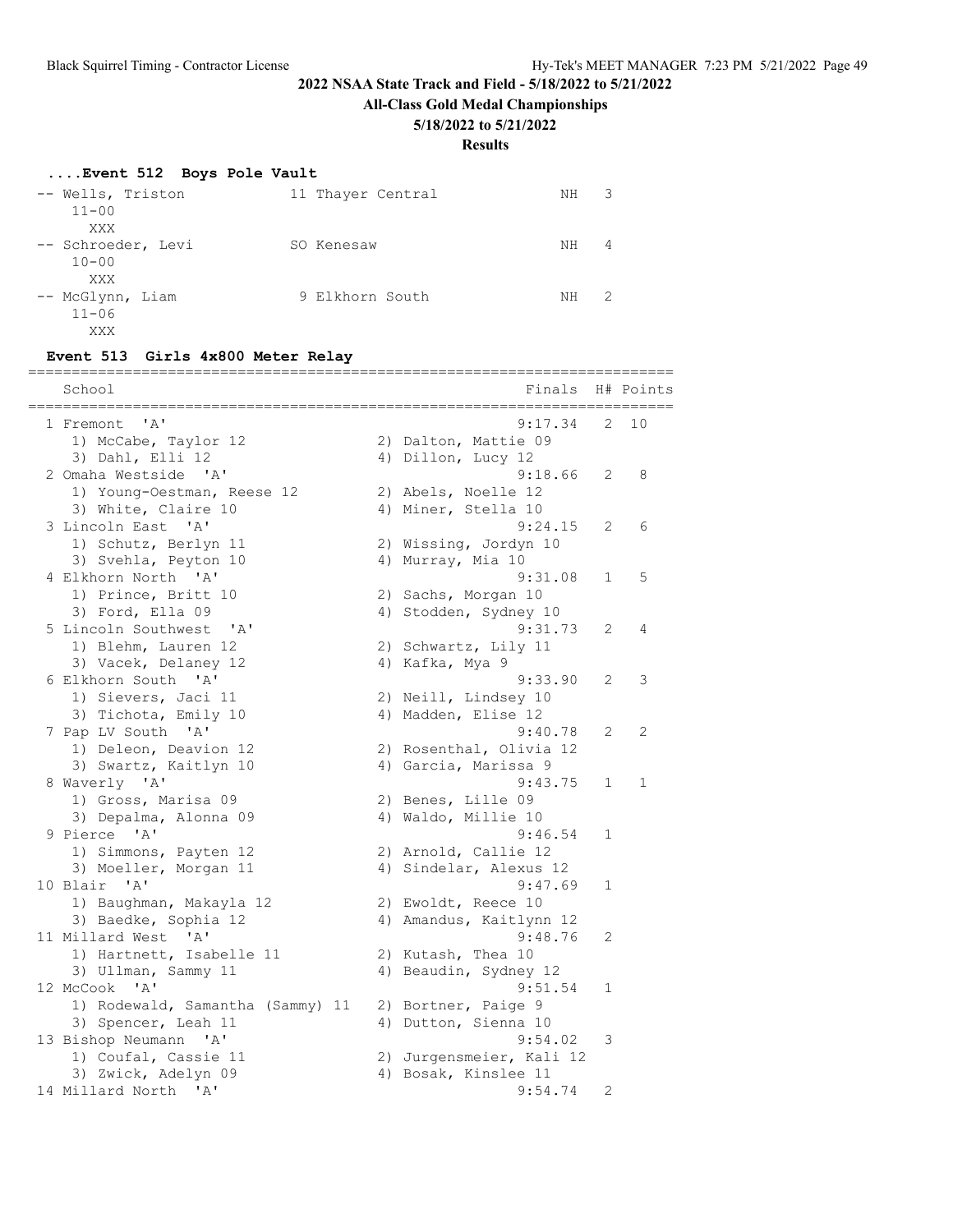#### **All-Class Gold Medal Championships**

#### **5/18/2022 to 5/21/2022**

### **Results**

#### **....Event 513 Girls 4x800 Meter Relay**

 1) Caruso, Molly 10 2) Chambers, Rachael 10 3) Rhode, Ava 12 4) Rhode, Emma 10 1) Hiatt, Alexis 09 2) Jansen, Samantha 11 3) O'Connell, Alexis 10 4) Calderon, Gabriela 11 1) McIntyre, Reagan 9 2) Mader, Reba 12 3) Loman, Whitney 11 4) Mings, Kamrynn 10 1) Powicki, Faith 10 2) Haase, Kierah 10 3) Krusemark, Jala 09 4) Krusemark, Kyla 09 1) Chapman, Molly 11 2) Prichard, Natalie 10 3) Doering, Brooklyn 10 (4) Gokie, Claire 11 1) Stricklin, Anna 9 120 20 Baumgart, Emma 3) Hastreiter, Jalyssa 12 4) Baumgart, Hannah 11 1) Parr, Jill 12 2) Rossow, Chloe 09 3) Sheehy, Erin 12 19 10 4) Vargas, Alayna 10 1) Swanson, Madeline 12 2) Frerichs, Josie 10 3) Leners, Chelsea 12 4) Hatcliff, Addison 10 1) Stava, Sam 10 2) Burger, Abigail 09 3) Rogers, Florence 11 (4) Sutton, Megan 12 1) Stewart, Lydia 09 2) Wiebelhaus, Emily 10 3) Clarke, Isabel 11 4) Lawrence, Olivia 10 1) Thomas, Ellie 10 2) Leyden, Delaney 11 3) Havlat, Laci 12 4) Zavala, Kendall 09 1) Pogge, Josie 11 2) Westfall, Gabi 09 3) Richards, Anika 11 (4) Labenz, Anna 10 1) Brabec, Alissa 10 2) Gaughenbaugh, Kaylin 10 3) Reiman, Lorissa 10 (4) Hedstrom, Mya 10 1) Broz, Ashlin 11 2) Broz, Ellie 10 3) Hatfield, Kassidy 9 1944 (4) Stengel, Reagan 9 1) Rease, Karly 11 2) Connolly, Shaelee 10 3) Turman, Reese 09 4) Prince, Ayshia 10 1) Barnes, Jozlyn 12 2) Meisinger, Jessica 12 3) Briggs, Natalie 11 (4) Caba, Lyndsey 12 1) Frasher, Miriam 09 2) Romshek, Bianca 10 3) Roh, Elizabeth 09 (4) Frasher, Gianna 10 1) Munyiri, Jazzy 11  $\hspace{1.6cm}$  2) Bach, Taegan 9 3) Fuller, Makinley 11 4) Fuller, Micaiah 11

 15 Bennington 'A' 9:56.63 1 16 Northwest 'A' 9:57.96 1 17 Wayne High 'A' 10:01.70 1 18 Lincoln Pius X 'A' 10:01.94 2 19 St Francis 'A' 10:02.93 4 20 Hastings St Cec 'A' 10:03.62 3 21 Beatrice 'A' 10:04.74 1 22 Kearney 'A' 10:06.48 2 23 Platteview 'A' 10:06.91 1 24 Norris 'A' 10:07.58 1 25 Omaha Skutt Cath 'A' 10:07.66 1 26 St. Marys 'A' 10:09.40 4 27 Maywood-Hayes Center 'A' 10:09.76 4 28 Elkhorn 'A' 10:10.65 1 29 Plattsmouth 'A' 10:10.86 1 30 Aquinas Catholic 'A' 10:13.25 3 31 Chadron 'A' 10:13.85 1 32 Cambridge 'A' 10:18.40 4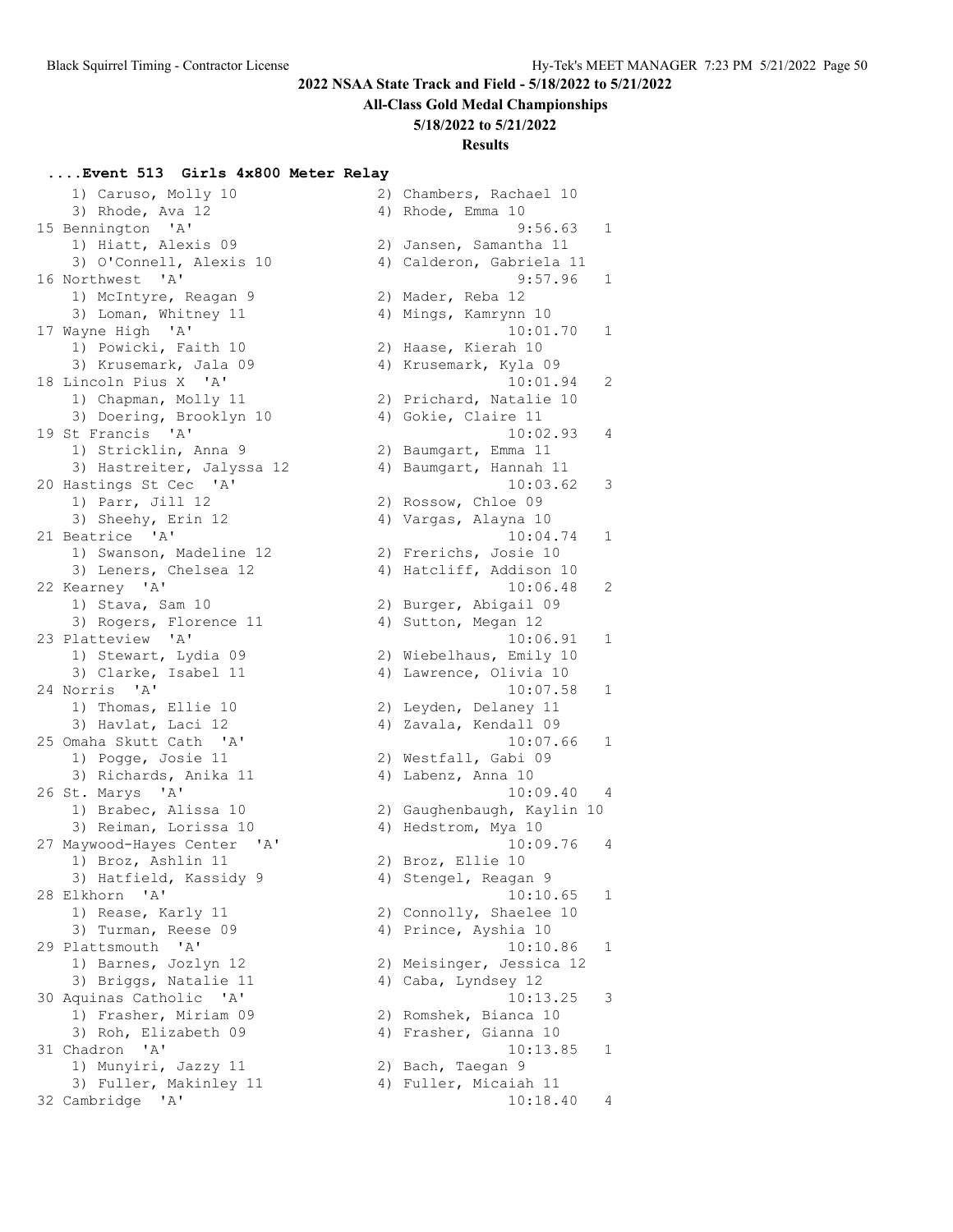#### **All-Class Gold Medal Championships**

#### **5/18/2022 to 5/21/2022**

### **Results**

#### **....Event 513 Girls 4x800 Meter Relay**

1) Harris, Rachel 9 3) Miller, Breelle 11 33 Chase County 'A' 1) Spady, Lucy 12 3) McNair, Landree 9 34 Crofton 'A' 1) Arens, Rylie 09 3) Wortmann, Elizabeth 10 35 North Bend Cent 'A' 1) Emanuel, Lindsey 09 3) Bourek, Karlene 12 36 Oakland-Craig 'A' 1) Nelson, Chaney 11 3) Magnusson, Ellen 12 37 Axtell 'A' 1) Bertrand, Jesse SR 3) Erickson, Aubrie SR 38 Louisville 'A' 1) Fosmer, Mira 11 3) Bateman, WyLeigh 09 39 Millard South 'A' 1) Escobar, Izabell 11 3) Rix, Kelsey 10 40 Norfolk 'A' 1) Ruda, Abbi 11 3) Meier, Molly 10 41 Sutton 'A' 1) Robinson, Reagan 10 3) Baxa, Maddie 11 42 Hartington CC 'A' 1) Bernecker, Lauren 09 3) Arens, Katelyn 09 43 Pawnee City 'A' 1) Lytle, Madison 11 3) Tegtmeier, Larissa 12 44 Mullen 'A' 1) Paxton, Peyton 09 3) Loughran, Alli 12 45 Elkhorn Valley 'A' 1) Black, Carney 12 3) Mosel, Kenzie 12 46 St. Paul 'A' 1) Gawrych, Sidney 10 3) Mudloff, Gracie 10 47 Omaha Central 'A' 1) Williams, Claire 12 3) Alkhalil, Almarwa 10 48 McCool Junction 'A' 1) Gerken, Payton 3) Weisheit, Sara 49 Columbus 'A' 1) Johnson, Addison 10 3) Kropatsch, Hailey 09 50 Gretna 'A'

|    | 2) Deterding, Brenna 10 |   |
|----|-------------------------|---|
|    | 4) Kent, Jalen 10       |   |
|    | 10:19.69                | 3 |
| 2) | Spady, Olivia 9         |   |
| 4) | Jablonski, Jordan 12    |   |
|    | 10:20.48                | 3 |
|    | 2) Altwine, Kiera 12    |   |
|    | 4) Arens, Jordyn 10     |   |
|    |                         |   |
|    | 10:20.77                | З |
| 2) | Bourek, Aleya 12        |   |
| 4) | Emanuel, Sydney 12      |   |
|    | 10:21.23                | 3 |
|    | 2) Johnson, Maycie 11   |   |
|    | 4) Rennerfeldt, Adi 09  |   |
|    | 10:22.30                | 4 |
| 2) | Johnson, Ellie SO       |   |
| 4) | Houchin, Trinity JR     |   |
|    | 10:24.22                | 3 |
|    | 2) Gissler, Megan 11    |   |
|    | 4) Aaberg, Ella 11      |   |
|    | 10:27.82                | 2 |
|    |                         |   |
| 2) | Mclain, Julia 12        |   |
| 4) | Kunz, Madeline 12       |   |
|    | 10:28.17                | 2 |
|    | 2) Mortimer, Rachel 11  |   |
|    | 4) Godfrey, Paige 11    |   |
|    | 10:29.04                | 3 |
| 2) | Kessler, Olivia 11      |   |
| 4) | Perrien, Kennedy 10     |   |
|    | 10:29.29                | 3 |
|    | 2) Reifenrath, Grace 11 |   |
| 4) | Kathol, Laney 11        |   |
|    | 10:29.96                | 4 |
| 2) | Maloley, Logan 9        |   |
| 4) | Lytle, Emily 11         |   |
|    | 10:30.13                | 4 |
|    |                         |   |
|    | 2) DeNaeyer, Medora 09  |   |
|    | 4) Svoboda, Taylor 12   |   |
|    | 10:30.98                | 3 |
| 2) | Penne, Kennedy 10       |   |
| 4) | Larson, Joslynn 10      |   |
|    | 10:32.58                | 1 |
| 2) | Kunze, Clara 11         |   |
| 4) | Wegner, Charlee 9       |   |
|    | 10:32.81                | 2 |
| 2) | Leighter, Lucy 10       |   |
| 4) | Alkhalil, Alsafa 10     |   |
|    | 10:36.54                | 4 |
| 2) | Yates, McKenna          |   |
| 4) | Hess, Jadon             |   |
|    | 10:37.49                |   |
| 2) |                         | 2 |
|    | Kropatsch, Hannah 09    |   |
| 4) | Ramirez, Citlaly 09     |   |
|    | 10:37.77                | 2 |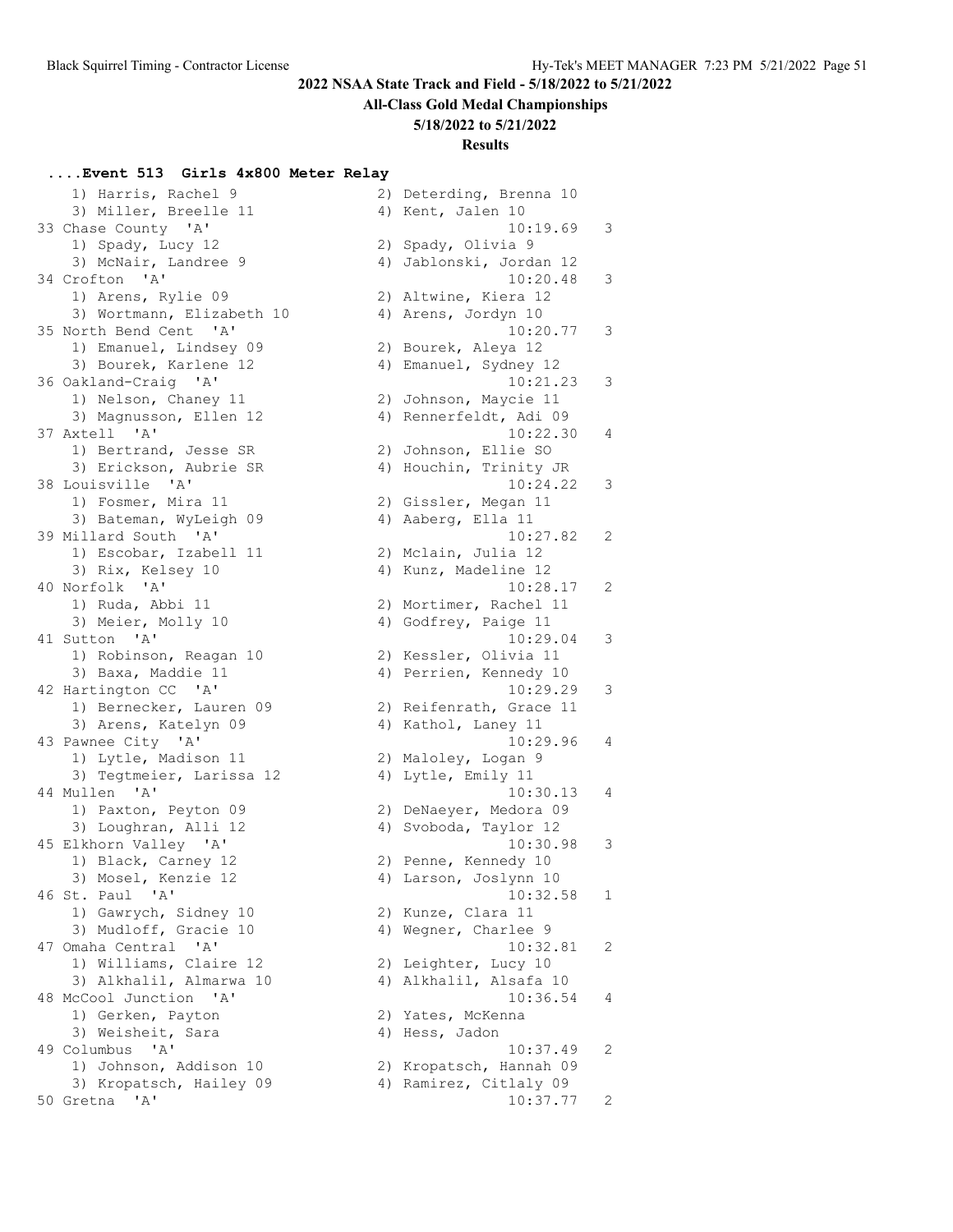#### **All-Class Gold Medal Championships**

#### **5/18/2022 to 5/21/2022**

#### **Results**

 $10:39.42$  3

 $10:42.41$  3

 $10:42.98$  3

 $10:44.25$  4

 $10:46.38$  4

 $10:48.19$  4

 $10:51.46$  3

 $10:52.65$  4

 $10:54.40 4$ 

 $10:55.20$  4

 $10:58.34$  2

 $10:58.73$  4

 $11:02.61$  3

 $11:07.06$  4

2) Hawley, Megan 10 4) Huntwork, Grace 12

2) Goodell, Charis 9 4) Cole, Libby 9

4) Brungardt, Allison 10

2) Backemeyer, Tatum 10 4) Frahm, Delaney 10

2) Wieseler, Allison 10 4) Lange, Eliza 9

2) Vogel, Kylah 11 4) Brennan, Kiera 10

2) Shotkoski, Macy 4) Maxfield, Julianna

2) Hurt, Kennedy 11 4) Sklenar, Tori 11

4) Simon, Ella 12

2) Slopsema, Emma 10 4) Woitalewicz, Evelyn 10

2) Hanson, Ryleigh 9 4) Gardner, Mariah 12

2) Stricker, Maizie 9 4) von Scheliha, Emma 10

2) Jeffres, Jessi SO 4) Jensen, Jymmie SR

2) Bierman, Faith 12 4) Martin, Tallianna 11

2) Teahon, Charlsie 10 4) Weber, Taylor 11

==========================================================================

2) Lechtenberg, Jentry 9

2) Kann, CC 11

#### **....Event 513 Girls 4x800 Meter Relay**

|    | 1) Harrington, Erin 10                |
|----|---------------------------------------|
|    | 3) Suing, Josie 10                    |
|    | 51 Perkins County 'A'                 |
|    | 1) Busick, Kenna 9                    |
|    | 3) Gloy, Meredith 11                  |
| 52 | Norfolk Catholic 'A'                  |
|    | 1) Miller, Morgan 11                  |
|    | 3) Robles, Channatee 11               |
|    | 53 Elmwood-Murdock 'A'                |
|    | 1) Frahm, Bailey 12                   |
|    | 3) Zierott, Ella 11                   |
|    | 54 Wynot 'A'                          |
|    | 1) Heimes, Karley 12                  |
|    | 3) Heimes, Annika 10                  |
|    | 55 Crawford 'A'                       |
|    | 1) Swanson, Madison 12                |
|    | 3) Homan, Paityn 12                   |
|    | 56 Fullerton 'A'                      |
|    | 1) Reardon, Alyssa                    |
|    | 3) Dubas, Kylee                       |
|    | 57 Ravenna 'A'                        |
|    | 1) Rager, Alivia 12                   |
|    | 3) Bursaw, Samantha 11                |
|    | 58 Falls City Sacred Heart 'A'        |
|    | 1) Nachtigal, London 11               |
|    | 3) Wertenberger, Jessica 11           |
|    | 59 Meridian 'A'                       |
|    | 1) Schropfer, Kimberly 12             |
|    | 3) Giussani, Alice 12                 |
|    | 60 Wallace 'A'                        |
|    | 1) Robertson, Ashley 9                |
|    | 3) Pelster, Reagan 10                 |
| 61 | Lincoln Southeast 'A'                 |
|    | 1) Maw, Lauren 9                      |
|    | 3) Logan, Sydney 12<br>62 Burwell 'A' |
|    | 1) Simpson, Kaitlyn FR                |
|    | 3) Dawe, Jessica FR                   |
|    | 63 South Loup 'A'                     |
|    | 1) Tullis, Ivy 9                      |
|    | 3) Donegan, Heidi 12                  |
| 64 | SandhillsThedford 'A'                 |
|    | 1) Falcomer, Martina 10               |
|    | 3) Robinson, LaTajanae 10             |
|    |                                       |

#### **Event 514 Boys 4x800 Meter Relay**

| School              | Finals H# Points             |  |
|---------------------|------------------------------|--|
| 1 Fremont. 'A'      | 7:48.81 2 10                 |  |
| 1) Baker, Tyson 12  | 2) Murrieta Torres, Paulo 09 |  |
| 3) Miller, Nolan 12 | 4) Taylor, Braden 12         |  |
| 2 Millard West. 'A' | $7:53.69$ 2 8                |  |
| 1) Murphy, Sean 11  | 2) Haith, Cole 12            |  |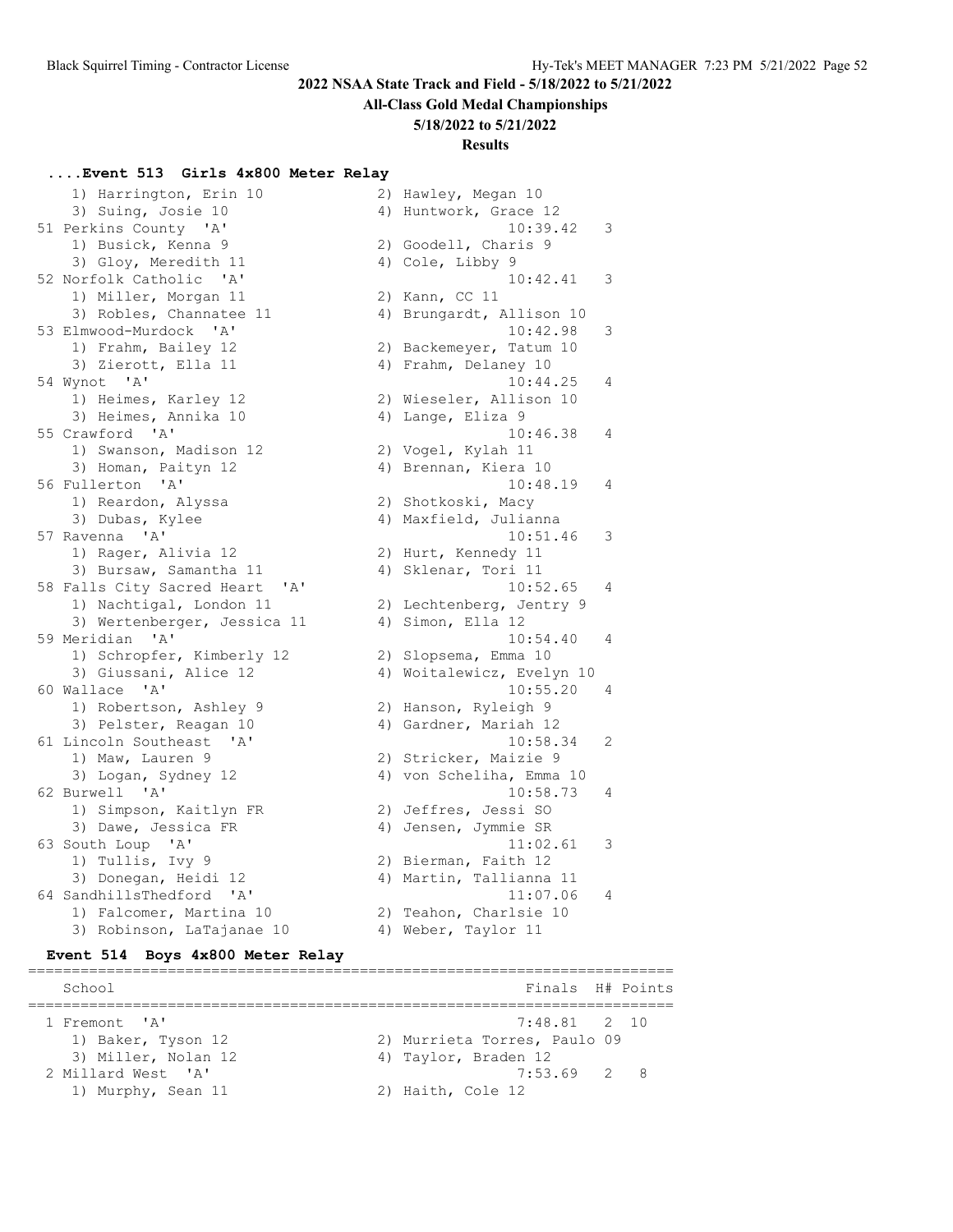**All-Class Gold Medal Championships**

#### **5/18/2022 to 5/21/2022**

#### **Results**

#### **....Event 514 Boys 4x800 Meter Relay**

3) Fey, Seth 12 4) Witte, Jack 10 3 Sidney 'A' 1) Deer, Mitchell 12 3) Johnstone, Treyson 12 4 Lincoln Pius X 'A' 1) Dalton, James 12 3) Dustin, Joe 10 5 Lincoln North Star 'A' 1) Wasserman, Grant 12 3) Zastrow, Easton 6 Millard North 'A' 1) Schultz, Zack 11 3) Zhu, Jalan  $12$ 7 Omaha Skutt Cath 'A' 1) Rice, Tommy 09 3) Kennedy, Alex 12 8 Lincoln East 'A' 1) Arduser, Drew 11 3) Franks, Brayden 12 9 Pap LV South 'A' 1) Kruger, Casey 12 3) Karas, Quin 11 10 Blair 'A' 1) Slominski, Nolan 11 3) Lueders, Ted 11 11 Norris 'A' 1) Pittman, Zach 12 3) Boonstra, Riley 10 12 Waverly 'A' 1) Murray, Cole 12 3) Bowker, Keaton 09 13 Creighton Preparatory 'A' 1) Neubauer, Cade 12 3) Jochim, Luke 11 14 Lincoln Southwest 'A' 1) Kempkes, William 12 3) Rinn, Jacob  $10$ 15 Omaha Burke 'A' 1) Emsick, Reed 11 3) Jendro, Aaron 12 16 North Platte 'A' 1) Lowe, Quade 11 3) Teets, Rian 10 17 Gretna 'A' 1) Dobberstein, Cole 11 3) Rahmanzai, Abdul Malik 11 18 Lexington 'A' 1) Aguado-Mendez, Oscar 11 3) Parada, Kevin 11 19 Hartington CC 'A' 1) Arens, Grant 11 3) Noecker, Carson 11 20 South Loup 'A' 8:22.79 3 1) Gracey, Cache 10 2) Connell, Trey 10

|    | ענ אשטר, טמכג בט                   |                |            |
|----|------------------------------------|----------------|------------|
|    | 7:56.63                            | 1              | 6          |
|    | 2) Brauer, Cameron 12              |                |            |
|    | 4) Bashtovoi, Daniel 12<br>7:56.92 | $\mathbf{2}$   | 5          |
|    |                                    |                |            |
| 2) | Steuter, Lucas 11                  |                |            |
|    | Greisen, Thomas 12<br>4)           |                |            |
|    | 7:59.71                            | $\mathbf{2}$   | $\sqrt{4}$ |
| 2) | Nguyen, Jimmy 12                   |                |            |
|    | 4) Dunaski, Matthew 12             |                |            |
|    | 7:59.77                            | 2              | 3          |
| 2) | Powers, Flynn 12                   |                |            |
|    | Goldsmith, David 12<br>4)          |                |            |
|    | 8:01.44                            | $\mathbf{1}$   | 2          |
|    |                                    |                |            |
| 2) | Rice, Alex 11                      |                |            |
|    | 4) Wade, Jack 10                   |                |            |
|    | 8:04.81                            | 2              | 1          |
|    | 2) Graff, Isaac 11                 |                |            |
|    | 4) Volkmer, Joe 12                 |                |            |
|    | 8:05.35                            | 2              |            |
|    | 2) Oliver, Dane 12                 |                |            |
|    | 4) Miser, Dakota 12                |                |            |
|    | 8:07.02                            | 1              |            |
|    | 2) O'Grady, Calin 09               |                |            |
|    |                                    |                |            |
| 4) | Funk, Caleb 10                     |                |            |
|    | 8:07.56                            | 1              |            |
| 2) | Talero, Sam 10                     |                |            |
| 4) | Cooper, Tanner 12                  |                |            |
|    | 8:09.24                            | 1              |            |
| 2) | Kasparek, Daniel 11                |                |            |
| 4) | Connot, Billy 12                   |                |            |
|    | 8:10.51                            | 2              |            |
|    | 2) Nizzi, Robert 12                |                |            |
|    | Noon, Ethan 12<br>4)               |                |            |
|    |                                    |                |            |
|    | 8:11.38                            | 2              |            |
|    | 2) Schnase, Wyatt 11               |                |            |
| 4) | Brown, Evan 11                     |                |            |
|    | 8:13.33                            | $\overline{2}$ |            |
|    | 2) Dawes, Will 12                  |                |            |
|    | 4) Kohll, Leo 12                   |                |            |
|    | 8:16.14                            | 2              |            |
|    | 2) Castillo, Keanan 12             |                |            |
| 4) | Caudy, Evan 12                     |                |            |
|    | 8:16.58                            | 2              |            |
|    |                                    |                |            |
| 2) | Edmonds, Kale 12                   |                |            |
| 4) | Moore, Brayden 11                  |                |            |
|    | 8:20.24                            | 1              |            |
| 2) | Adame-Lopez, Lazaro 10             |                |            |
| 4) | Salazar-Molina, Ian 10             |                |            |
|    | 8:22.40                            | 3              |            |
| 2) | Wortmann, Lukas 11                 |                |            |
|    | 4) Arens, Carson 11                |                |            |
|    | 8:22.79                            | 3              |            |
| 2) | Connell, Trey 10                   |                |            |
|    |                                    |                |            |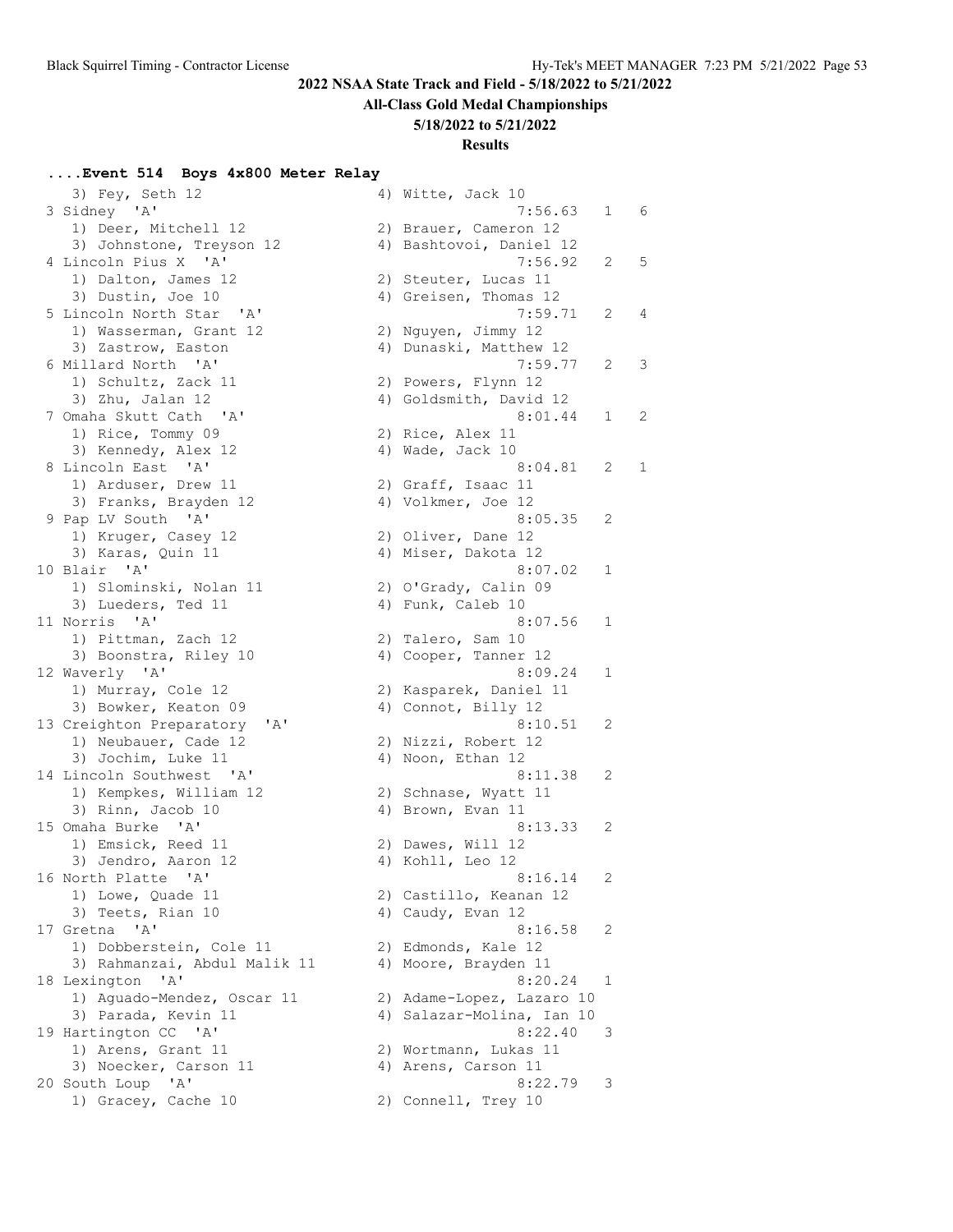#### **All-Class Gold Medal Championships**

#### **5/18/2022 to 5/21/2022**

#### **Results**

#### **....Event 514 Boys 4x800 Meter Relay**

3) Recoy, Logan 10 4) Cool, Silas 11 21 Hastings St Cec 'A' 8:22.93 3 1) Consbruck, Emmanuel 12 2) Hrnchir, Robert 11 3) Shaw, William 09 4) Parr, Garrett 12 22 Columbus 'A' 8:23.36 2 1) Ienn, Alex 11 2) Lawrence, Noah 11 3) Eilers, Isaiah 11 (4) Braun, Carter 12 23 Norfolk 'A' 8:24.97 2 1) Uzzell, Cole 12 2) Ochoa, Isaac 10 3) Guenther, Isaac 12 4) Mead, Wyatt 12 24 Lincoln Christ 'A' 8:25.47 1 1) Hohlen, Carter 12 2) Fisher, Dahlton 10 3) Opp, Hudson 12 4) Feauto, Jackson 10 25 Lincoln Lutheran 'A' 8:26.39 3 1) Wertz, Jacob 11 2) Franzen, Brady 11 3) Kumm, Trenton 09 4) Lebo, Logan 10 26 Arlington 'A' 8:28.28 1 1) May, Nolan 10 2) Flesner, Kevin 10 3:28.28 1) May, Nolan 10<br>3) Franzluebbers, Dallin 09 4) Grefe, Colby 12<br>3) Franzluebbers, Dallin 09 4) Grefe, Colby 12 27 McCook 'A' 8:28.38 1 1) Walgren, Weston 11 2) Cappel, Grant 10 3) Gross, Patrick 10 4) Wilkinson, Josiah 9 28 Ord 'A' 8:28.90 3 1) Pollard, Calen 12 2) Lane, Owen 11 3) Gieser, Jace 10 4) DeRiso, Johnathan 12 29 Axtell 'A' 8:30.27 4 1) Lopez, Luc FR 2) Cole, Keyton SO 3) Miller, Cooper JR 4) Johnson, Calvin SR 30 Mt Michael Ben 'A' 30 Mt 331.01 1 1) McCoy, Max 11 2) Storch, Jude 11 3) Kuon, Kuon 12 (a. 4) Schroll, Mark 12 31 Falls City Sacred Heart 'A' 8:31.89 4 1) Froeschl, Jake 12 2) Keithley, Evan 11 3) Froeschl, James 10 (4) Jordan, Jakob 12 32 Seward 'A' 8:31.94 1 1) Nottingham, Nathan 12 12 2) Dyer, Kameron 10 3) Hochstein, Nathan 12 (4) Peery, Michael 12 33 Battle Creek 'A' 8:32.21 3 1) West, Brock 12 2) Oestreich, Hunter 12 3) Kilmurry, Jaxon 9 (4) Tillman, Titus 12 34 Wilber-Clatonia 'A' 8:32.65 3 1) Broz, Houston 12 2) Palmer, Quinn 12 3) Keslar, Cash 09 4) Zoubek, Jonathon 12 35 Lincoln Southeast 'A' 8:34.53 2 1) Lauterbach, Carson 12 (2) Muir, Kale 10 3) Cole, Jack 10 4) Heller, Landon 12 36 McCool Junction 'A' 36 McCool 31 1) Brugger, Luke 2) Orlando, Trenton 3) Brugger, Jake 4) Neville, Trent 37 Bishop Neumann 'A' 8:35.25 3 1) Lynch, Michael 12 2) Polacek, Jude 12 3) Haberman, Joseph 10 (4) Meis, Luke 11 38 Freeman 'A' 38 Ani and 1992 and 1993 and 1993 and 1994 and 1994 and 1994 and 1994 and 1994 and 1994 and 199 1) Buhr, Tandon 12 2) Ruse, Carter 11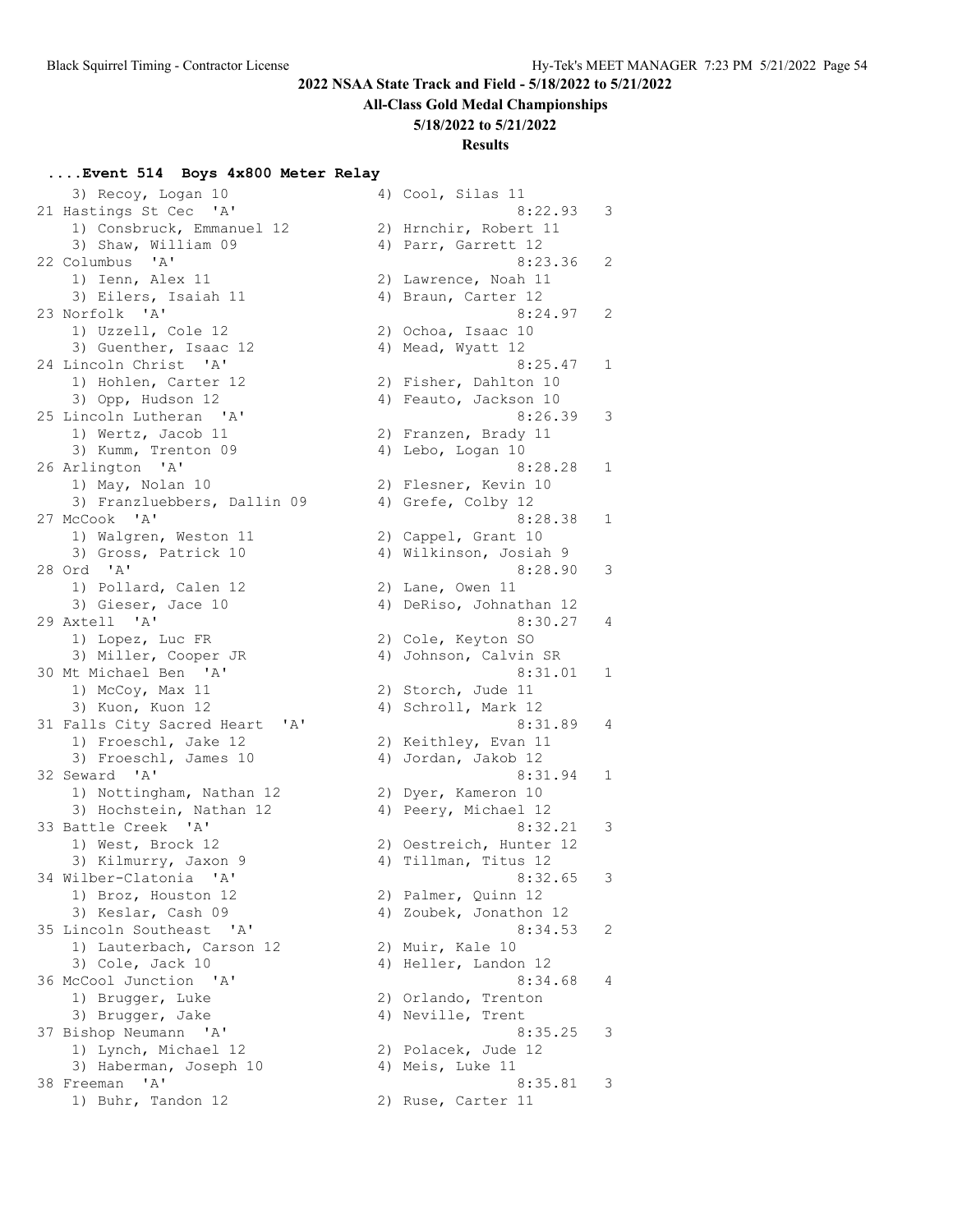**All-Class Gold Medal Championships**

## **5/18/2022 to 5/21/2022**

### **Results**

## **....Event 514 Boys 4x800 Meter Relay**

| 3) Jurgens, Noah 12                           | 4) Allen, Trent 10                           |   |          |
|-----------------------------------------------|----------------------------------------------|---|----------|
| 39 Northwest<br>'' A '                        | 8:37.40                                      | 1 |          |
| 1) Botts, Kian 11                             | 2) Salter, Tyler 12                          |   |          |
| 3) Placke, Bishop 12                          | 4) Burger, Jacob 12                          |   |          |
| 40 N Platte St Pats 'A'                       | 8:38.76                                      | 4 | 8:38.756 |
| 1) Troshynski, Sam 10                         | 2) Connick, Dax 11                           |   |          |
| 3) Heirigs, James 10                          | 4) Miles, Jarrett 10                         |   |          |
| 41 Wynot 'A'                                  | 8:38.76                                      | 4 | 8:38.758 |
| 1) Schroeder, Chase 10                        | 2) Heine, Dylan 10                           |   |          |
| 3) Guenther, Korbin 10                        | 4) Nicke, Tyler 12                           |   |          |
| 42 Ponca 'A'                                  | 8:39.16                                      | 3 |          |
| 1) Lamprecht, Dalton 10                       | 2) Taylor, Brody 10                          |   |          |
| 3) Eifert, Ethan 10                           | 4) Carnell, Brady 10                         |   |          |
| 43 Minden 'A'                                 | 8:41.04                                      | 1 |          |
| 1) Verbeck, Konner 12                         | 2) Harsin, Carter 11                         |   |          |
| 3) Mellman, Landon 10                         | 4) Brais, Alex 11                            |   |          |
| 44 Perkins County 'A'                         | 8:41.93                                      | 3 |          |
| 1) McGreer, Mason 9                           | 2) Hite, Triston 12                          |   |          |
| 3) Snyder, Erik 12                            | 4) Pouk, Colton 12                           |   |          |
| 45 Garden County 'A'                          | 8:42.71                                      | 4 |          |
| 1) Christiansen, Zeke 10                      | 2) Vargas, Johnny 11                         |   |          |
| 3) Roberson, Gunner 10                        | 4) Billey, Nate 11                           |   |          |
| 46 Millard South 'A'                          | 8:42.95                                      | 2 |          |
| 1) Heller, Dalton 10                          | 2) Rettele, Gino 11                          |   |          |
| 3) Lender, Dylan 10                           | 4) Miller, Landon 9                          |   |          |
| 47 Wahoo 'A'                                  | 8:43.88                                      | 1 |          |
| 1) Waido, Andrew 12                           | 2) Smart, Caden 09                           |   |          |
| 3) Adamec, Ales 09                            | 4) Babst, Kyle 10                            |   |          |
| 48 St Francis 'A'                             | 8:45.05                                      | 4 |          |
| 1) Weitfeld, Colton 12                        | 2) Pfeifer, Brock 10                         |   |          |
| 3) Zach, Garret 11                            | 4) Pfeifer, Tanner 12                        |   |          |
| 49 Broken Bow 'A'                             | 8:45.26                                      | 1 |          |
| 1) Wardyn, Daine 12                           | 2) Osmond, Noah 11                           |   |          |
| 3) Harrold, Tallen 10<br>50 North Central 'A' | 4) Oeltjen, Brock 10<br>8:45.29              | 3 |          |
|                                               |                                              |   |          |
| 1) Orton, Raden 11<br>3) Ebert, Payton 12     | 2) Anderson, Carson 11<br>4) Hagan, Mason 10 |   |          |
| 51 Fillmore Central 'A'                       | 8:47.07                                      | 3 |          |
| 1) Hinrichs, Aiden 11                         | 2) Clark, Ashtin 09                          |   |          |
| 3) Schelkopf, Cooper 09                       | 4) Lauby, Isaiah 12                          |   |          |
| 52 Pawnee City 'A'                            | 8:47.14                                      | 4 |          |
| 1) Farwell, Jett 9                            | 2) Menninga, Drew 9                          |   |          |
| 3) Maloley, Andy 11                           | 4) Gyhra, Bryce 12                           |   |          |
| 53 Leyton 'A'                                 | 8:47.46                                      | 4 |          |
| 1) Rummel, Cort 11                            | 2) Ernest, Justin 11                         |   |          |
| 3) Carter, Chance 11                          | 4) Tretter, Gabriel 11                       |   |          |
| 54 Yutan 'A'                                  | 8:47.63                                      | 3 |          |
| 1) Braymen, Nash 12                           | 2) Kult, Issac 12                            |   |          |
| 3) Wacker, Derek 10                           | 4) Tichota, Carter 12                        |   |          |
| 55 Twin Loup 'A'                              | 8:48.89                                      | 4 |          |
| 1) Osborn, Nolan 12                           | 2) Grint, Archer 12                          |   |          |
| 3) Estrada, Hector 10                         | 4) Strohl, Keegan 12                         |   |          |
| 56 Cambridge 'A'                              | 8:49.02                                      | 4 |          |
| 1) McArthur, Zach 12                          | 2) Trompke, Carson 10                        |   |          |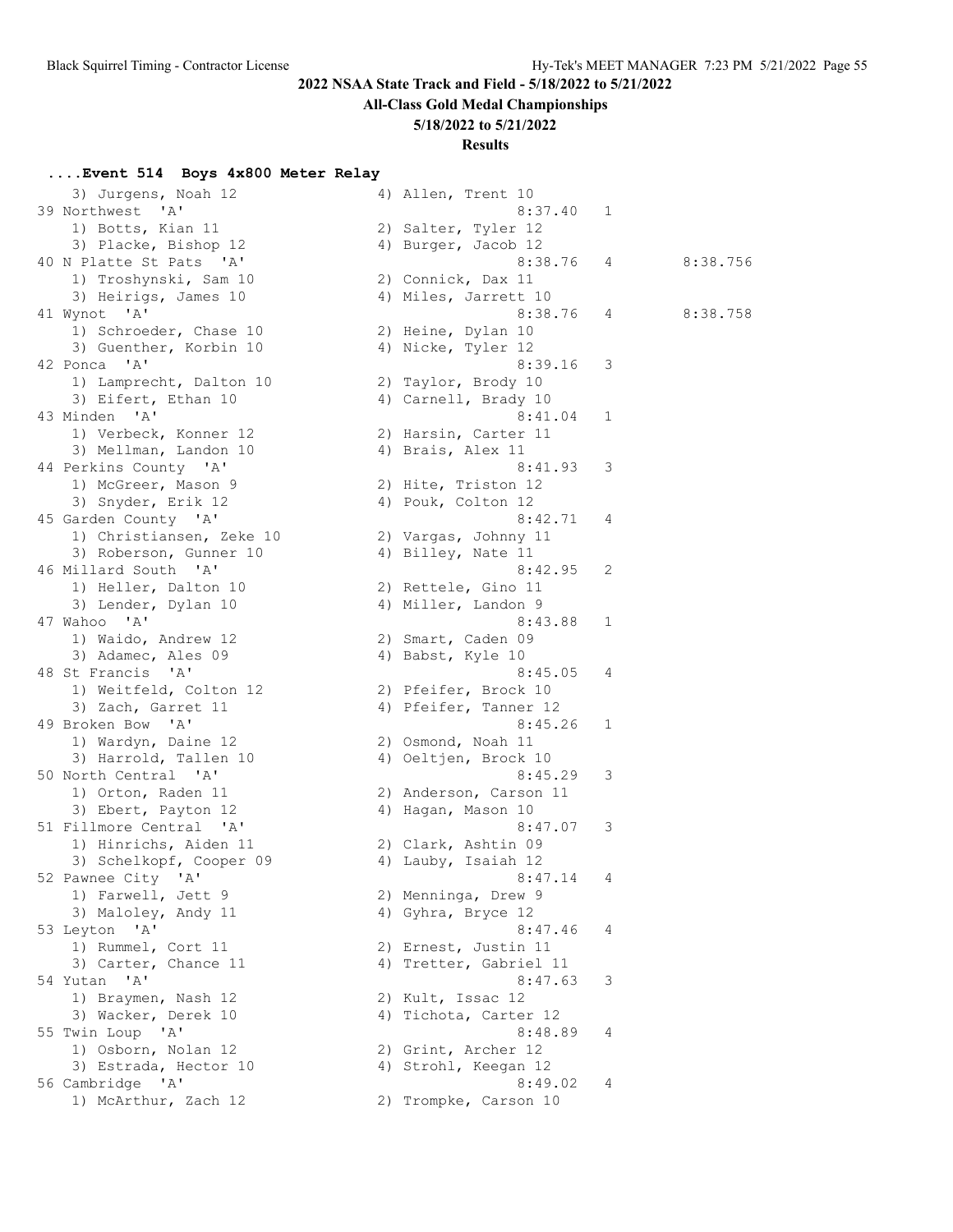## **All-Class Gold Medal Championships**

### **5/18/2022 to 5/21/2022**

# **Results**

## **....Event 514 Boys 4x800 Meter Relay**

| 3) Koeppen, Tayten 9       | 4) Trompke, Derek 12      |
|----------------------------|---------------------------|
| 57 Plainview 'A'           | 8:49.56<br>4              |
| 1) Mosel, Jordan 10        | 2) Norris, Brett 10       |
| 3) Frahm, Tanner 11        | 4) Mosel, Kyler 10        |
| 58 Shelton High School 'A' | 8:53.13<br>$\overline{4}$ |
| 1) Snyder, Steven SR       | 2) Bly, Christian SR      |
| 3) Reutzel, Coby SR        | 4) Hellerich, Xavier JR   |
| 59 Brld 'A'                | 8:54.21<br>3              |
| 1) Schlichting, Caleb 11   | 2) Dolezal, Mason 11      |
| 3) Hardin, Braden 10       | 4) Bacon, Kole 11         |
| 60 Lawrence-Nelson 'A'     | 8:58.39<br>$\overline{4}$ |
| 1) Zikmund, Devyn JR       | 2) Kotinek, Tyson JR      |
| 3) Ostdiek, Nolan SO       | 4) Menke, Logan FR        |
| 61 Osmond 'A'              | 9:00.18<br>4              |
| 1) Geneski, Gavin 11       | 2) Schultze, Hudson 11    |
| 3) Johnson, Karter 11      | 4) Schmit, Ryan 12        |
| 62 Nebraska City 'A'       | 1<br>9:06.94              |
| 1) Rico, Alex 11           | 2) Fritch, Kalan 10       |
| 3) Adanza, Daniel 10       | 4) Houghton, Mason 10     |
| 63 Norfolk Catholic 'A'    | 3<br>9:12.72              |
| 1) Talton, Kanyon 11       | 2) Sukup, Trevin          |
| 3) Kalous, Nathan 9        | 4) Lammers, Ty 11         |
| 64 Hyannis 'A'             | 9:16.04<br>$\overline{4}$ |
| 1) Jamison, BJ 12          | 2) Heaton, Ezekiel 11     |
| 3) Kostman, Liam 12        | 4) Schwanebeck, Justin 12 |

## **Event 515 Girls 100 Meter Hurdles**

| Name                                             | Year School    | Finals H# Points  |                |                |
|--------------------------------------------------|----------------|-------------------|----------------|----------------|
|                                                  |                |                   |                |                |
| 1 Rodencal, Adrianna 12 Lincoln Lutheran 14.33   |                |                   |                | $3 \quad 10$   |
| 2 Campos, Kate 11 Lincoln Pius X 14.52 2 8       |                |                   |                |                |
| 3 Gubbels, Kailynn 12 Arlington 14.54 1 6        |                |                   |                |                |
|                                                  |                |                   |                |                |
| 5 Songster, Laney 10 Lincoln Northeast 14.95 2 4 |                |                   |                |                |
| 6 Horne, Paige                                   | 10 Scottsbluff | $15.10 \t 1 \t 3$ |                |                |
| 7 Richardson, Macy 11 Sterling                   |                | $15.17$ 4 2       |                |                |
| 8 Schuster, Taylor 9 Lincoln Southwest 15.18 2   |                |                   |                | $\overline{1}$ |
| 9 Baker, Liberty 11 Shelby-Rising City 15.19 3   |                |                   |                |                |
| 10 Milner, Jerzee 12 Chase County 15.35          |                |                   | $\mathcal{S}$  |                |
| 11 Webster, Addison 12 Gretna                    |                | 15.36             | 2              |                |
| 12 Garrett, Josie 12 Columbus                    |                | 15.41             | $\overline{c}$ |                |
| 13 Dutton, Emma 12 McCook                        |                | $15.49$ 1         |                |                |
| 14 Pham, Grace 12 Pap LV South 15.54 2           |                |                   |                |                |
| 15 Rauch-Word, Emma 11 Grand Island 15.54        |                |                   | 2              |                |
| 16 Dutoit, Allyson 10 Elkhorn North 15.57 1      |                |                   |                |                |
| 17 O'Hare, Aubrey 10 Gothenburg 15.65 1          |                |                   |                |                |
| 18 Tramp, Ellie 10 Crofton                       |                | 15.66 3           |                | 15.652         |
| 19 Hanel, Chloe 10 ClarksonLeigh 15.66 3         |                |                   |                |                |
| 20 Ahrens, Chloe 10 Sidney                       | 15.77          |                   | $\mathbf{1}$   |                |
| 21 McGinley, Becca 12 Valentine 15.80            |                |                   | $\overline{3}$ |                |
|                                                  |                |                   | $\mathcal{S}$  |                |
| 23 Bailey, Carli 12 AnsleyLitchfield 15.93 4     |                |                   |                | 15.923         |
| 24 Krafka, Aizlynn                               | 10 Northwest   | 15.93             | $\mathbf{1}$   |                |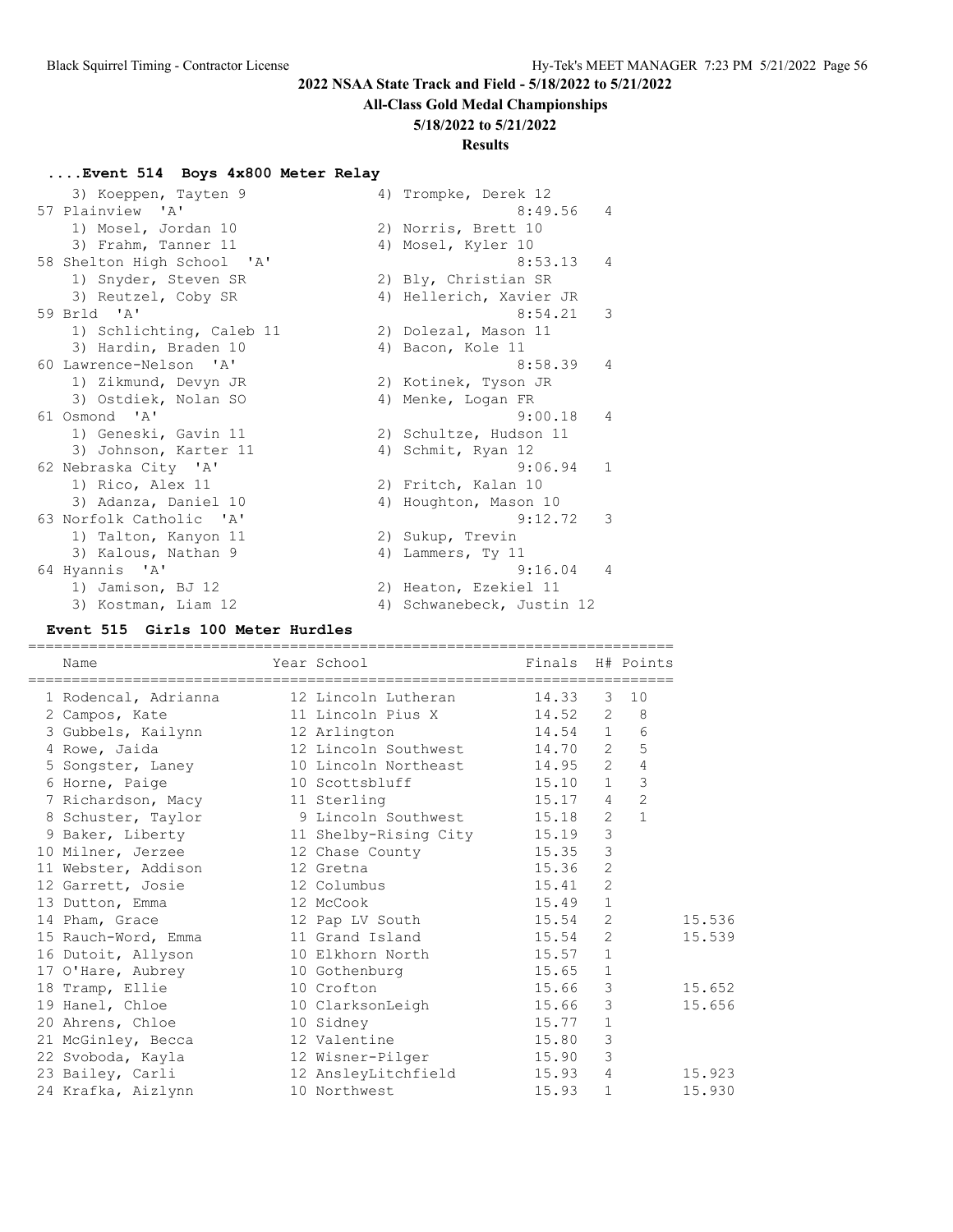**All-Class Gold Medal Championships**

#### **5/18/2022 to 5/21/2022**

#### **Results**

#### **....Event 515 Girls 100 Meter Hurdles**

| 25 Haake, Dayle       | 10 SandhillsThedford | 16.05 | 4 |
|-----------------------|----------------------|-------|---|
| 26 Nordhausen, Reagan | SR Axtell            | 16.10 | 4 |
| 27 Seip, Tabitha      | 12 Nebraska Christ   | 16.26 | 3 |
| 28 Sucha, Andrea      | 12 NiobraraVerdigre  | 16.55 | 4 |
| 29 Flaming, Kendyl    | 10 Wallace           | 16.58 | 4 |
| 30 Abbenhaus, Madison | 10 Bloomfield        | 16.60 | 4 |
| 31 Epley, Emma        | SR Lawrence-Nelson   | 17.33 | 4 |
| 32 Mustard, Grace     | 12 Columbus Scotus   | 21.91 |   |

#### **Event 516 Boys 110 Meter Hurdles**

========================================================================== Name The Year School Finals H# Points ========================================================================== 1 Provance, Xander 11 Chadron 14.46 1 10 2 Leuty, Javon 11 Lincoln High 14.60 2 8 3 Berger, Tony SR Riverside 14.63 4 6 4 Puppe, Deagan 12 Laurel-Conc-Cole 14.66 3 5 5 Bauman, Dash 10 Lincoln East 14.71 2 4 6 Swartz, Kamdyn 12 Bishop Neumann 14.75 3 3 7 Roberts, Jackson 11 Boone Central 14.82 1 2 8 Miller, Dane 12 Superior 14.88 3 1 9 Carroll, Tyler 11 Central City 14.92 1 10 Staab, Joe 12 Lincoln Pius X 15.00 2 11 Buckendahl, Baron 12 Battle Creek 15.01 3 12 Smith, Noah 12 Gretna 15.02 2 13 Malone, Jesse 10 Pap-La Vista 15.04 2 14 Wattier, Keaton 12 O'Neill 15.08 1 15 Joneson, Caden 15.15 2 16 Moore, Clayton 11 Mullen 15.21 4 15.204 17 Brahmer, Benjamin 11 Pierce 15.21 1 15.207 18 N'Dugwa, Deandre 12 Kearney 15.36 2 19 McPherson, Noah 12 Omaha Central 15.38 2 20 Fries, Easton 10 Chase County 15.39 3 21 Brester, Lance 11 Howells-Dodge 15.49 3 22 Wilson, Riley 10 Elmwood-Murdock 15.50 3 23 Moats, Will **11 N** Platte St Pats 15.56 4 24 Cullers, Rhett 11 Chadron 15.61 1 25 Hutto, Braydn 12 Hitchcock County 15.67 4 26 Fox, Zach 11 Wahoo 15.72 1 27 Gideon, Hans SR Burwell 15.79 4 28 Wood, Dahlton 12 Cambridge 15.96 4 29 Baue, Tyler 12 Wausa 16.05 4 30 Bertrand, Quinn SR Axtell 16.28 4 31 Horner, Jacob 11 Elkhorn North 16.71 1 32 Puppe, Daniel 11 Laurel-Conc-Cole 18.14 3

#### **Event 517 Girls 100 Meter Dash**

| Name                | Year School     | Finals H# Points |            |
|---------------------|-----------------|------------------|------------|
| 1 DeFrand, Dajaz    | 12 Lincoln High | 11.64 2 10       |            |
| 2 Johnson, Zakeirah | 10 Omaha Burke  | 12.02            | 2 8        |
| 3 Thompson, RaeAnn  | 11 Falls City   | 12.03            | $1\quad 6$ |
| 4 Hekl, Neryah      | 11 Lincoln High | 12.13            | 25         |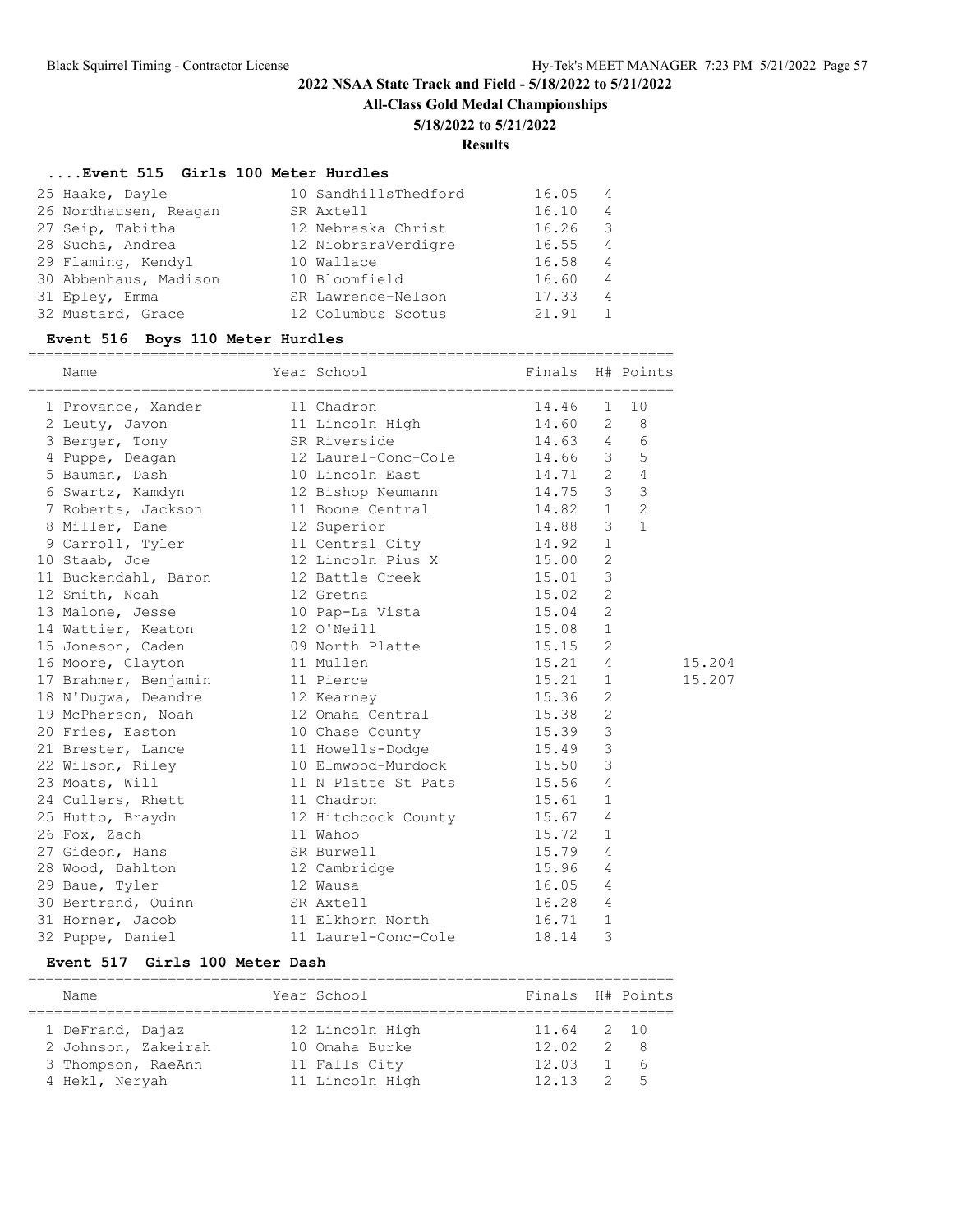**All-Class Gold Medal Championships**

### **5/18/2022 to 5/21/2022**

**Results**

## **....Event 517 Girls 100 Meter Dash**

| 5 Wade, Kennedy                                                                                                                  | 11 Bennington      | 12.18 | 1              | $\overline{4}$ |        |
|----------------------------------------------------------------------------------------------------------------------------------|--------------------|-------|----------------|----------------|--------|
|                                                                                                                                  |                    |       |                | 3              |        |
|                                                                                                                                  |                    |       |                | $\overline{2}$ |        |
| 6 Bredthauer, Taylor 11 Norris 12.19 1<br>7 Mahoney, Morgan 12 Beatrice 12.20 1<br>8 Gleason, Tania 12 Fremont 12.33 2           |                    |       | $\overline{1}$ |                |        |
| 9 Rowe, Jaida (12 Lincoln Southwest 12.39)                                                                                       |                    |       | 2              |                |        |
| 10 Rodencal, Adrianna 12 Lincoln Lutheran 12.41 3<br>11 Penne, Emily 10 South Sioux City 12.49 1                                 |                    |       |                |                |        |
|                                                                                                                                  |                    |       |                |                |        |
| 12 Urbanski, Avyn 11 Northwest 12.52 1                                                                                           |                    |       |                |                | 12.511 |
|                                                                                                                                  |                    |       | 2              |                | 12.513 |
| 14 Eisenhauer, Alexandra 12 Bloomfield 12.55                                                                                     |                    |       | $\overline{4}$ |                |        |
| 15 Gardner, Ella (11 Superior 12.57 3)<br>16 Pham, Grace (12 Pap LV South 12.60 2)                                               |                    |       |                |                |        |
|                                                                                                                                  |                    |       |                |                |        |
| 17 Rexilius, Jacie <sup>11</sup> 09 Lincoln Christ 12.62 1                                                                       |                    |       |                |                |        |
|                                                                                                                                  |                    |       |                |                |        |
| 18 Roby, Samantha 12 Northwest 12.63 1<br>19 Kocian, Camryn 12 Northwest 12.66 4<br>20 Miles, Hayley 12 N Platte St Pats 12.69 4 |                    |       |                |                |        |
|                                                                                                                                  |                    |       |                |                |        |
| 21 Ludemann, Dakotah 12 Sterling                                                                                                 |                    | 12.72 | $\overline{4}$ |                |        |
| 22 Behrns, Neely 12 David City 12.77<br>23 Horne, Savannah 10 Centennial 12.78                                                   |                    |       | $\mathcal{E}$  |                |        |
|                                                                                                                                  |                    |       | $\mathcal{E}$  |                |        |
| 24 Poss, NeLeigh SR Central Valley 12.79 4                                                                                       |                    |       |                |                |        |
| 25 Milner, Jerzee 12 Chase County 12.80                                                                                          |                    |       | $\mathcal{E}$  |                |        |
| 26 Hejtmanek, Kiley               11 Maywood-Haye                  12.82                                                         |                    |       | $\overline{4}$ |                |        |
| 27 Bumgarner, Iris 11 Lincoln Southeast 12.83                                                                                    |                    |       | $\overline{c}$ |                |        |
| 28 Kloster, Kylie 11 Logan View 12.86                                                                                            |                    |       | $\mathcal{S}$  |                |        |
| 29 Leimbach, Kate 12 Lincoln Lutheran 12.90                                                                                      |                    |       | $\mathcal{E}$  |                |        |
| 30 Holt, Autumn 9 Loomis                                                                                                         |                    |       | $\overline{4}$ |                |        |
| 31 Dolliver, Maya (1) 9 Pender<br>32 Hilger, Ava (1) 11 Aquinas Catholic                                                         | $12.94$<br>$13.06$ |       | $\overline{4}$ |                |        |
|                                                                                                                                  |                    | 13.13 | 3              |                |        |
|                                                                                                                                  |                    |       |                |                |        |

# **Event 518 Boys 100 Meter Dash**

| Name                                           | Year School       | Finals H# Points |                |                |
|------------------------------------------------|-------------------|------------------|----------------|----------------|
| 1 Lloyd, Jaylen                                | 11 Omaha Central  | 10.54            | 2              | 10             |
| 2 Coleman, Malachi 11 Lincoln East 10.58 2     |                   |                  |                | 8 <sup>8</sup> |
| 3 Genatone, Vince 12 North Platte 10.63 2 6    |                   |                  |                |                |
| 4 Gilloqly, Jack                               | 11 Creighton Prep | $10.74$ 2 5      |                |                |
| 5 Schere, Grant 11 Waverly                     | $10.77$ 1         |                  |                | $\overline{4}$ |
| 6 Richardson, LJ 12 Bellevue West 10.81 2      |                   |                  |                | $\mathcal{S}$  |
| 7 McIntyre, Koa and 12 Archbishop Berg 10.83 3 |                   |                  |                | $\overline{2}$ |
| 8 Jones, Andrew 11 Creighton Prep 10.84 2      |                   |                  |                | $\mathbf{1}$   |
| 9 Mostek, Dylan 12 Bennington                  |                   | 10.89            | $\mathbf{1}$   |                |
| 10 Tilford, Kolten 11 North Platte 10.95       |                   |                  | $\overline{2}$ |                |
| 11 Moore, Micah 12 Fremont                     |                   | 10.98            | $\overline{2}$ |                |
| 12 Baessler, Ethan 10 Blair                    |                   | 10.99            | $\mathbf{1}$   |                |
| 13 Klein, Harrison 12 Louisville               |                   | 11.05            | $\mathcal{E}$  |                |
| 14 Hausmann, Cooper 12 Norris                  |                   | 11.06 1          |                |                |
| 15 Zelasney, Isaiah                            | Osceola           | 11.06            | $\overline{4}$ |                |
| 16 Isele, Victor 11 Northwest                  |                   | 11.10            | $\mathbf{1}$   |                |
| 10 Sidney<br>17 Holly, Luke                    |                   | 11.11            | $\mathbf{1}$   |                |
| 18 Van Cleave, Adam 12 Columbus Lakeview 11.13 |                   |                  | $\mathbf{1}$   |                |
| 19 Krusemark, Brody 10 Pender                  |                   | 11.14            | 4              |                |
| 20 McCart, Caid 12 West Holt                   |                   | 11.14            | 3              |                |
| 21 Thomson, Trevor 11 Summerland               |                   | 11.18            | 3              |                |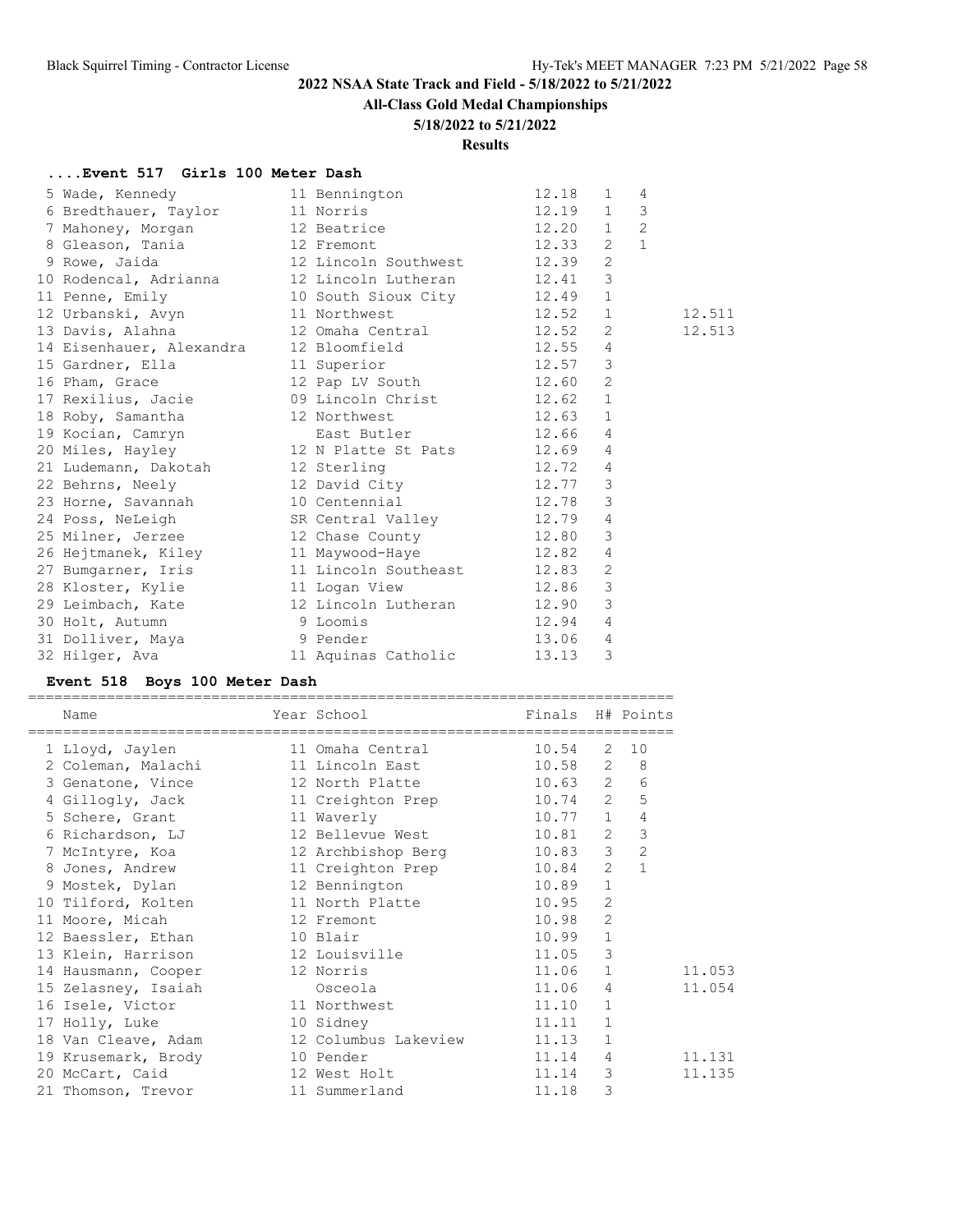**All-Class Gold Medal Championships**

### **5/18/2022 to 5/21/2022**

**Results**

===================================

## **....Event 518 Boys 100 Meter Dash**

| 22 Miller, Dillon    | 11 Brady           | 11.20 | 4              |
|----------------------|--------------------|-------|----------------|
| 23 Johnson, Eddie    | 12 Waverly         | 11.30 | $\mathbf{1}$   |
| 24 Hupp, Mitchell    | 10 Stanton         | 11.31 | 3              |
| 25 Kulhanek, Will    | 10 Overton         | 11.37 | $\overline{4}$ |
| 26 Kennedy, Trey     | SR Kenesaw         | 11.40 | 4              |
| 27 Hosier, Cade      | 11 Elmwood-Murdock | 11.42 | 3              |
| 28 Anderson, Jenson  | 10 Hastings St Cec | 11.43 | 3              |
| 29 Bloom, Carson     | JR Riverside       | 11.49 | 4              |
| 30 Blackburn, Xavier | Osceola            | 11.51 | $\overline{4}$ |
| 31 Kerchal, Jackson  | 10 Dundy County    | 11.76 | 4              |
| 32 Steinke, Gage     | 12 Grand Island CC | 12.16 | 3              |

### **Event 519 Girls 400 Meter Dash**

| Name                 | Year School          | Finals  |                | H# Points      |          |
|----------------------|----------------------|---------|----------------|----------------|----------|
| 1 Millard, Sadie     | 12 Millard West      | 56.80   | 2              | 10             |          |
| 2 Dillon, Lucy       | 12 Fremont           | 57.77   | 2              | 8              |          |
| 3 Rose, Brooke       | 10 Gretna            | 57.85   | $\overline{2}$ | 6              |          |
| 4 McNair, Bryn       | 11 Chase County      | 58.18   | 3              | 5              |          |
| 5 Stodden, Sydney    | 10 Elkhorn North     | 58.27   | $\mathbf{1}$   | 4              | 58.263   |
| 6 Roby, Samantha     | 12 Northwest         | 58.27   | $\mathbf{1}$   | 3              | 58.268   |
| 7 Rasby, Story       | 9 Sutherland         | 58.67   | 3              | $\overline{2}$ |          |
| 8 Fleming, Isabella  | 12 Bellevue West     | 58.77   | $\overline{2}$ | $\mathbf{1}$   |          |
| 9 Dalton, Vivian     | 10 Lincoln Pius X    | 58.83   | $\overline{2}$ |                |          |
| 10 Heaney, Grace     | 10 Elkhorn North     | 58.97   | $\mathbf{1}$   |                |          |
| 11 Bailey, Carli     | 12 AnsleyLitchfield  | 59.22   | 4              |                |          |
| 12 Kathol, Laney     | 11 Hartington CC     | 59.63   | 3              |                |          |
| 13 Oelling, Nonic    | 9 Lincoln Southwest  | 59.68   | $\overline{2}$ |                |          |
| 14 Mader, Reba       | 12 Northwest         | 1:00.12 | $\mathbf{1}$   |                |          |
| 15 Cheatum, Hadley   | 11 Summerland        | 1:00.14 | 3              |                |          |
| 16 Hopkins, Layla    | 12 Millard West      | 1:00.34 | $\overline{2}$ |                |          |
| 17 Skoda, Jocelynn   | 10 Guardian Ang CC   | 1:00.44 | 3              |                |          |
| 18 Noble, Josi       | 12 Cross County      | 1:00.83 | 3              |                | 1:00.825 |
| 19 Hejtmanek, Kiley  | 11 Maywood-Haye      | 1:00.83 | $\overline{4}$ |                | 1:00.828 |
| 20 Prince, Britt     | 10 Elkhorn North     | 1:00.89 | $\mathbf{1}$   |                |          |
| 21 Barcel, Blake     | 10 Columbus Lakeview | 1:00.92 | $\mathbf{1}$   |                |          |
| 22 Winkelman, Fayth  | Osceola              | 1:01.49 | 4              |                |          |
| 23 Meier, Maeli      | 12 Overton           | 1:01.90 | 4              |                |          |
| 24 Hadwiger, Tenley  | 12 Amherst           | 1:01.94 | 3              |                |          |
| 25 From, Tacey       | 9 Valentine          | 1:02.01 | 3              |                |          |
| 26 Burda, Payton     | 11 Scottsbluff       | 1:02.12 | $\mathbf{1}$   |                |          |
| 27 Wilkinson, Shawna | 11 McCook            | 1:02.17 | $\mathbf{1}$   |                |          |
| 28 Gamble, Shawnee   | 9 Leyton             | 1:02.19 | 4              |                |          |
| 29 Dolliver, Maya    | 9 Pender             | 1:02.25 | 4              |                |          |
| 30 Johnson, Alexis   | SO Central Valley    | 1:03.41 | 4              |                |          |
| 31 Edmund, Skylar    | 12 Sioux County      | 1:04.13 | 4              |                |          |
| -- Johnson, Zakeirah | 10 Omaha Burke       | FS      | $\overline{2}$ |                |          |

### **Event 520 Boys 400 Meter Dash**

| Name             | Year School | Finals H# Points |  |
|------------------|-------------|------------------|--|
| 1 Deer, Mitchell | 12 Sidney   | 49.42 1 10       |  |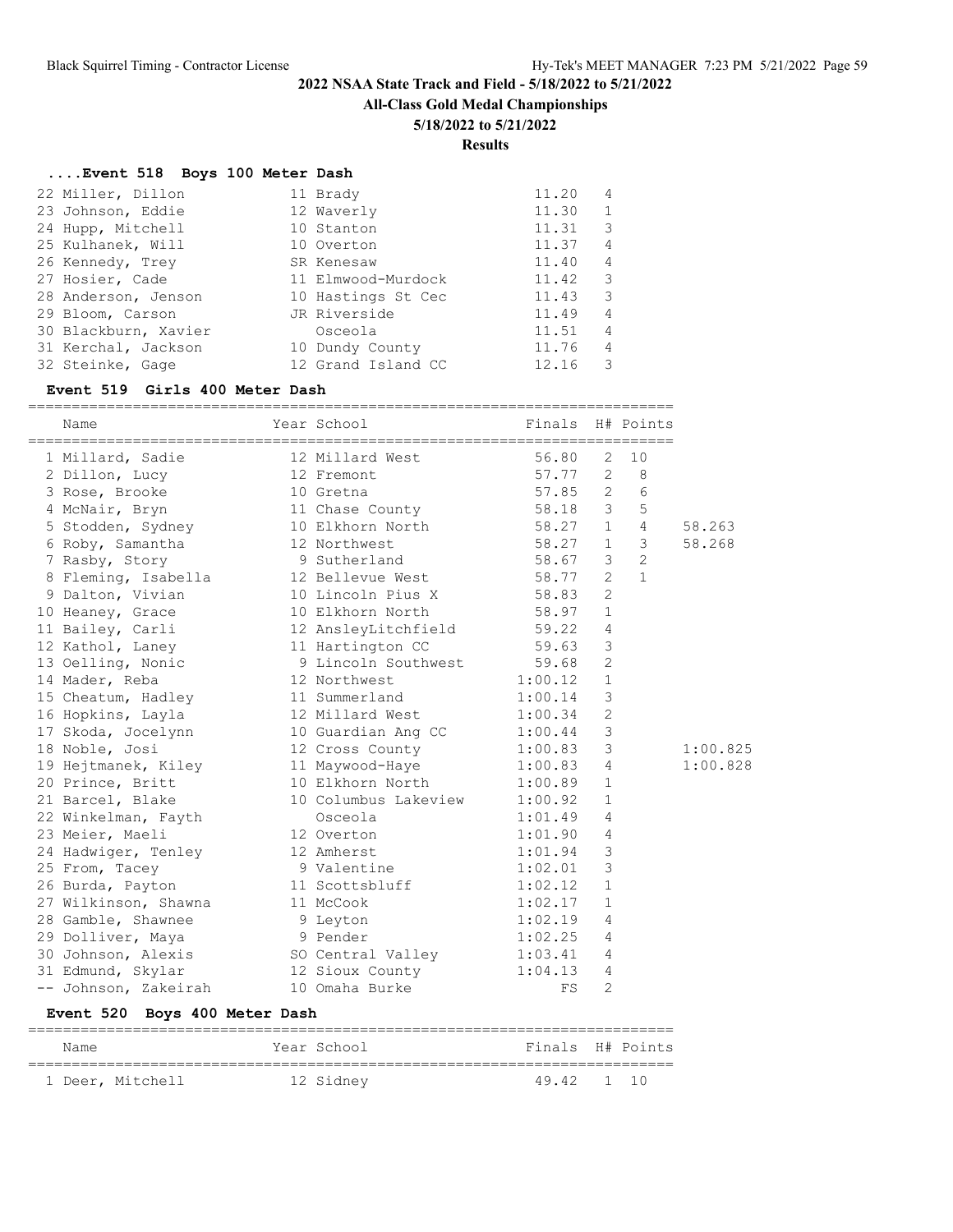## **All-Class Gold Medal Championships**

### **5/18/2022 to 5/21/2022**

### **Results**

## **....Event 520 Boys 400 Meter Dash**

| 2 Baker, Tyson                                                                                | 12 Fremont                  | 49.72     | 2              | 8              |        |
|-----------------------------------------------------------------------------------------------|-----------------------------|-----------|----------------|----------------|--------|
| 3 Wells, Conner 12 St. Paul                                                                   |                             | 49.77 1 6 |                |                |        |
| 4 Stewart, Ezra 11 Platteview                                                                 |                             | 49.93 1 5 |                |                |        |
| 5 Jenkins, Asher 10 Bellevue West 50.02 2                                                     |                             |           |                | $\overline{4}$ |        |
| 6 Birkby, Rylan 12 St. Paul                                                                   | $50.21$ 1                   |           |                | $\mathcal{S}$  |        |
| 7 Knox, Zyon                                                                                  | 11 Omaha North 50.34 2 2    |           |                |                |        |
|                                                                                               |                             |           |                | $\overline{1}$ |        |
| 9 Heffelfinger, AJ 11 Waverly                                                                 |                             | $50.46$ 1 |                |                | 50.454 |
| 9 Johnson, Brayton 12 Grand Island CC 50.46                                                   |                             |           | $\mathbf{3}$   |                | 50.454 |
| 11 Pittman, Zach 12 Norris                                                                    |                             | 50.56     | $\mathbf{1}$   |                |        |
| 12 Springer, Nathan 10 Lincoln Pius X 50.58 2                                                 |                             |           |                |                | 50.571 |
| 13 Lebo, Logan                                                                                | 10 Lincoln Lutheran 50.58 3 |           |                |                | 50.577 |
| 14 Binder, Ryan<br>12 Auburn                                                                  |                             | 50.73     | $\overline{1}$ |                |        |
| 15 Lanphier, Christian 11 Creighton Prep 50.81 2<br>16 Millikan, Connor 11 Platteview 50.99 1 |                             |           |                |                |        |
|                                                                                               |                             |           |                |                |        |
| 17 Mulder, Caleb 12 Columbus                                                                  | $51.02$ 2                   |           |                |                |        |
| 18 Gracey, Cache 10 South Loup                                                                |                             | $51.14$ 3 |                |                |        |
| 19 Pederson, Nathan 12 Millard West 51.38                                                     |                             |           | 2              |                |        |
| 20 Kuehn, Alex                                                                                | 10 Hartington CC 51.42 3    |           |                |                |        |
| 21 Zelasney, Isaiah                                                                           | Osceola                     | $51.65$ 4 |                |                |        |
| 22 Ruskamp, Beau 12 Wisner-Pilger 51.98 3                                                     |                             |           |                |                |        |
| 23 Alberts, Ben                                                                               | 11 Grand Island CC 52.22 3  |           |                |                |        |
| 24 Denker, Caden                                                                              | 11 David City<br>52.70      |           | $\mathcal{S}$  |                |        |
| 25 Gronenthal, Randal 11 Humphrey-Lin 53.12 4                                                 |                             |           |                |                |        |
| 26 Pfeifer, Tanner 12 St Francis                                                              | 53.20                       |           | $\overline{4}$ |                | 53.196 |
| 27 Escalante, Gabe 12 Winside                                                                 |                             | 53.20     | 4              |                | 53.198 |
| 28 Carlson, Colton 12 Arapahoe                                                                |                             | 53.49     | $\overline{4}$ |                |        |
| 29 Vasa, Lance                                                                                | 11 Arthur County 53.59      |           | $\overline{4}$ |                |        |
| 30 Winkelman, Alexx                                                                           | Osceola                     | 53.84 4   |                |                |        |
| 31 Scholting, August 11 Wisner-Pilger 53.86                                                   |                             |           | 3              |                |        |
| 32 Finley, Calvin                                                                             | 12 AnsleyLitchfield         | 55.14     | $\overline{4}$ |                |        |

## **Event 521 Girls 3200 Meter Run**

| Name                 | Year School                       | Finals H# Points |                |                |
|----------------------|-----------------------------------|------------------|----------------|----------------|
| 1 Sievers, Jaci      | 11 Elkhorn South                  | 10:27.74         |                | 2 10           |
| 2 Dahl, Elli         | 12 Fremont                        | $10:41.28$ 2 8   |                |                |
| 3 Rinn, Brianna      | 12 Lincoln Southwest 11:07.23 2 6 |                  |                |                |
| 4 White, Claire      | 10 Omaha Westside 11:18.40 2 5    |                  |                |                |
| 5 Stuckey, Kassidy   | 10 York                           | 11:22.87 1       |                | $\overline{4}$ |
| 6 Hartnett, Isabelle | 11 Millard West                   | 11:24.61         | $\mathbf{2}$   | 3              |
| 7 Murray, Mia        | 10 Lincoln East                   | $11:26.34$ 2     |                | $\overline{2}$ |
| 8 Karmazin, Julia    | 10 Elkhorn North 11:27.02 1 1     |                  |                |                |
| 9 Arens, Jordyn      | 11:28.48<br>10 Crofton            |                  | 3              |                |
| 10 Bricker, Isabella | 12 Gretna                         | 11:30.37         | $\overline{2}$ |                |
| 11 Seiler, Madison   | 11 Gering                         | 11:34.33         | $\mathbf{1}$   |                |
| 12 Coen, Abby        | 12 Lincoln Southwest 11:38.45     |                  | $\mathfrak{D}$ |                |
| 13 Henning, Lindee   | 10 Ogallala                       | 11:40.23         | $\mathbf{1}$   |                |
| 14 Beaudin, Sydney   | 12 Millard West 11:44.97          |                  | $\overline{2}$ |                |
| 15 Deutsch, Abby     | 12 Lincoln Southwest              | 11:46.29         | $\overline{2}$ |                |
| 16 Sindelar, Alexus  | 12 Pierce                         | 11:47.21         | $\mathbf{1}$   |                |
| 17 Holm, Marissa     | 11 North Platte                   | 11:47.36         | $\overline{2}$ |                |
| 18 Bartee, Kennedy   | 11 Lincoln High                   | 11:49.01         | $\overline{2}$ |                |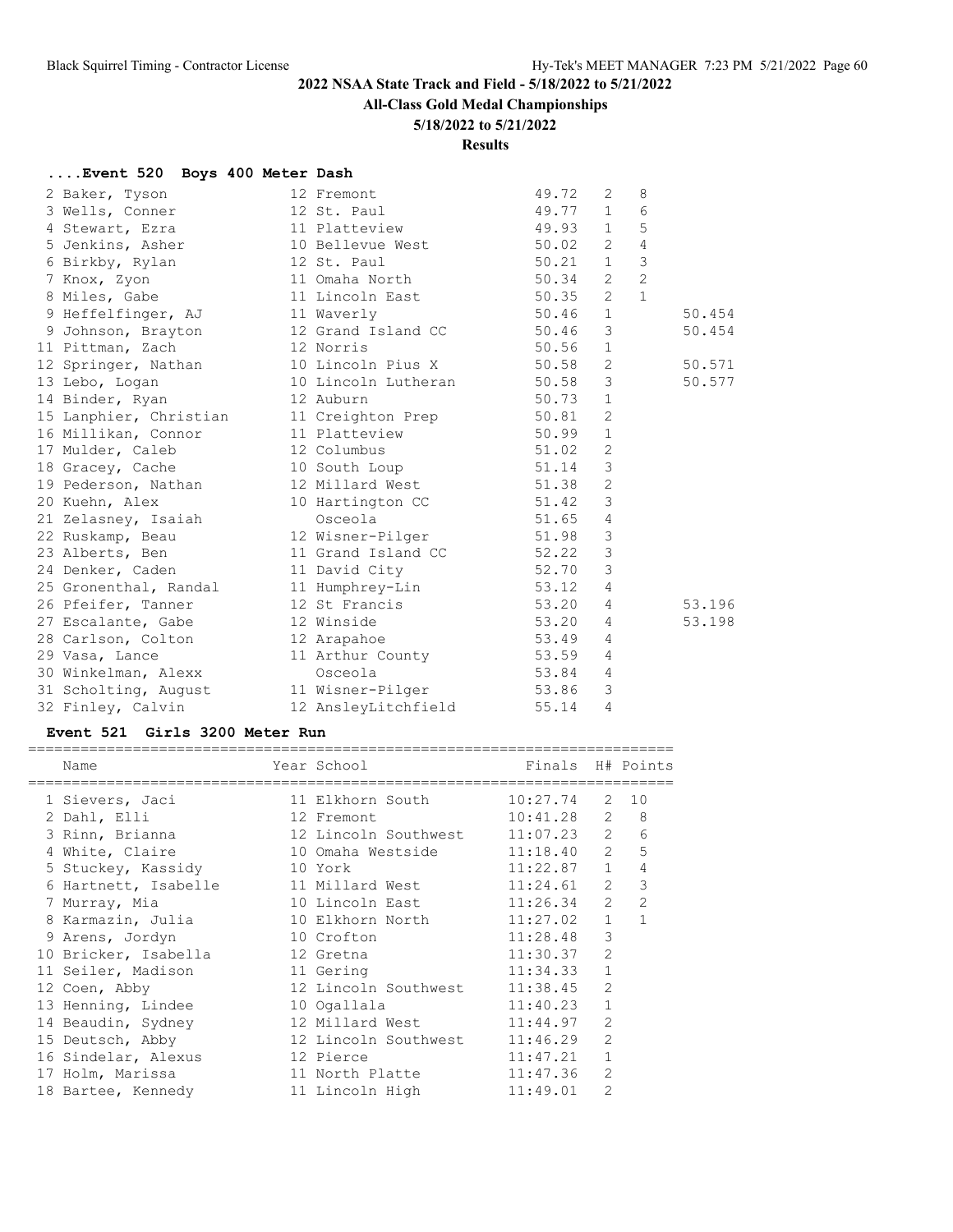**All-Class Gold Medal Championships**

### **5/18/2022 to 5/21/2022**

## **Results**

## **....Event 521 Girls 3200 Meter Run**

| 19 Daniell, Sadye           | 12 Lincoln Christ     | 11:49.85 | 1                         |
|-----------------------------|-----------------------|----------|---------------------------|
| 20 Young-Oestman, Reese     | 12 Omaha Westside     | 11:55.40 | 2                         |
| 21 Nelson, Darla            | 12 Wausa              | 12:01.47 | 4                         |
| 22 Vargas, Alayna           | 10 Hastings St Cec    | 12:02.44 | 3                         |
| 23 Paxton, Peyton           | 09 Mullen             | 12:02.46 | 4                         |
| 24 Spady, Lucy              | 12 Chase County       | 12:05.95 | 3                         |
| 25 Greisen, Tessa           | 09 Seward             | 12:06.12 | $\mathbf{1}$              |
| 26 Swanson, Hannah          | 10 Nebraska Christ    | 12:06.97 | 3                         |
| 27 Bonsall, Emma            | 12 Kearney            | 12:11.07 | 2                         |
| 28 Kerrigan, Katherine      | 10 Ainsworth          | 12:11.38 | $\mathcal{S}$             |
| 29 Kok, Brekyn              | 11 Cornerstone Chr    | 12:13.58 | 3                         |
| 30 Richards, Anika          | 11 Omaha Skutt Cath   | 12:17.47 | $\mathbf{1}$              |
| 31 Parriott, Danie          | 12 Conestoga          | 12:20.06 | $\mathsf 3$               |
| 32 Gifford, Braelyn         | 09 N Platte St Pats   | 12:20.54 | $\overline{4}$            |
| 33 O'Boyle, Avery           | 10 Grand Island CC    | 12:21.76 | 3                         |
| 34 Tvrdy, Kat               | 12 Lincoln Pius X     | 12:22.22 | $\mathbf{2}$              |
| 35 Gerken, Payton           | McCool Junction       | 12:23.69 | 4                         |
| 36 Mead, Corinne            | 12 Elkhorn North      | 12:30.55 | $\mathbf{1}$              |
| 37 Muller, Kara             | 10 Bellevue West      | 12:30.66 | 2                         |
| 38 Hurt, Jessie             | 11 Minden             | 12:30.93 | $\mathbf{1}$              |
| 39 Opfer, Jessica           | 12 Hartington-NC      | 12:31.13 | 3                         |
| 40 Deanda, Marisol          | 12 Schuyler           | 12:34.80 | $\mathbf{1}$              |
| 41 Abels, Noelle            | 12 Omaha Westside     | 12:35.36 | 2                         |
| 42 Westfall, Gabi           | 09 Omaha Skutt Cath   | 12:37.40 | $\mathbf{1}$              |
| 43 Rodewald, Samantha (Samm | 11 McCook             | 12:37.91 | $\mathbf{1}$              |
| 44 Caruso, Molly            | 10 Millard North      | 12:38.81 | 2                         |
| 45 Stienike, Kate           | 12 N Platte St Pats   | 12:39.30 | $\overline{4}$            |
| 46 Davis, Maddie            | 10 West Holt          | 12:39.50 | 3                         |
| 47 McNamara, Natalie        | 11 Bellevue West      | 12:39.71 | 2                         |
| 48 Travis, Brianne          | 11 Lincoln North Star | 12:41.84 | 2                         |
| 49 Beisel, Keegan           | 12 Seward             | 12:42.43 | $\mathbf{1}$              |
| 50 Barnes, Angel            | 11 Shelby-Rising City | 12:42.61 | 3                         |
| 51 Benish, Axi              | 11 Leyton             | 12:42.71 | 4                         |
| 52 Krusemark, Kyla          | 09 Wayne High         | 12:42.81 | $\mathbf 1$               |
| 53 Ribble, Madison          | 9 Bridgeport          | 12:45.25 | 3                         |
| 54 Cunningham, Sylvia       | 12 Stanton            | 12:45.71 | 3                         |
| 55 Barron, Cecilia          | 9 Morrill             | 12:45.73 | $\mathfrak{Z}$            |
| 56 Gardner, Mariah          | 12 Wallace            | 12:47.60 | $\overline{4}$            |
| 57 Malousek, Olivia         | 10 Douglas County W   | 12:47.96 | $\mathbf{1}$              |
| 58 Gliske, Clara            | 11 Omaha Burke        | 12:49.53 | 2                         |
| 59 Wittland, Calla          | 12 Bennington         | 12:49.76 | 1                         |
| 60 Homan, Paityn            | 12 Crawford           | 12:49.91 | 4                         |
| 61 Kaskie, Kami             | 10 Kearney Catholic   | 12:55.48 | $\mathbf{1}$              |
| 62 Saksena, Ellie           | 12 Lincoln East       | 12:57.55 | 2                         |
| 63 Cool, Ella               | 9 South Loup          | 12:57.99 | $\mathsf 3$               |
| 64 Benne, Sawyer            | 09 Lincoln Lutheran   | 12:58.18 | $\mathsf 3$               |
| 65 Heyen, Jessi             | 12 Arcadia-Loup Cty   | 12:58.38 | 3                         |
| 66 Kvols, Isabella          | 09 Hastings St Cec    | 13:00.93 | $\ensuremath{\mathsf{3}}$ |
| 67 Moses, Grace             | 12 Cornerstone Chr    | 13:01.54 | $\ensuremath{\mathsf{3}}$ |
| 68 Shoemaker, Reagan        | 12 Hastings           | 13:01.58 | $\,1$                     |
| 69 Hall, Madison            | 10 Norfolk            | 13:02.25 | 2                         |
| 70 Coble, Callie            | 12 Mullen             | 13:03.95 | 4                         |
| 71 Clarke, Isabel           | 11 Platteview         | 13:05.19 | 1                         |
| 72 Simon, Ella              | 12 FC Sacred Heart    | 13:08.93 | 4                         |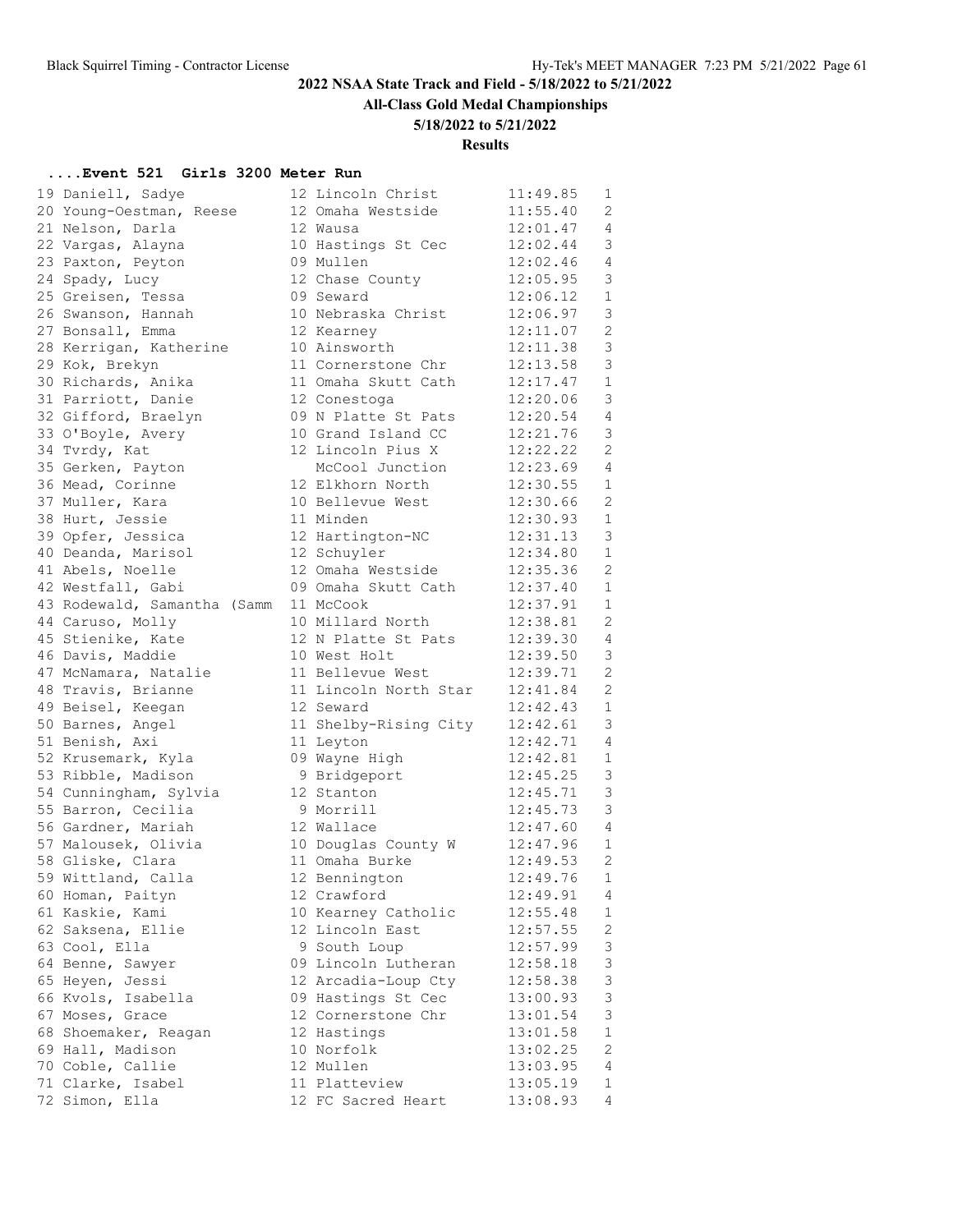# **All-Class Gold Medal Championships**

## **5/18/2022 to 5/21/2022**

## **Results**

# **....Event 521 Girls 3200 Meter Run**

| 73 Musqrave, Grace       | 10 Nebraska Christ           | 13:09.58 | 3              |
|--------------------------|------------------------------|----------|----------------|
| 74 Anderson, Ainsley     | 10 Millard North             | 13:10.43 | $\overline{2}$ |
| 75 Rassmussen, Alea      | 10 Wisner-Pilger             | 13:19.00 | 3              |
| 76 Stricklin, Anna       | 9 St Francis                 | 13:19.92 | $\overline{4}$ |
| 77 Franzen, Jocelyn      | 09 Brady                     | 13:22.81 | $\overline{4}$ |
| 78 Meza, Mayte           | JR Shelton High School       | 13:24.47 | $\overline{4}$ |
| 79 Reece, Rebecca        | 10 Sioux County              | 13:28.79 | $\overline{4}$ |
| 80 Wells, Haley          | 11 Anselmo-Merna             | 13:29.66 | $\overline{4}$ |
| 81 Robertson, Ashley     | 9 Wallace                    | 13:30.61 | $\overline{4}$ |
| 82 Zeisler, Natasha      | 11 Boyd County               | 13:31.89 | $\overline{4}$ |
| 83 Ravenkamp, Michaela   | 12 NiobraraVerdigre          | 13:35.23 | $\overline{4}$ |
| 84 Kozisek, Reese        | East Butler                  | 13:35.92 | $\overline{4}$ |
| 85 Poss, Natalie         | SO Central Valley            | 13:40.52 | $\overline{4}$ |
| 86 Kresl, Carlye         | 10 Hemingford                | 13:44.49 | 3              |
| 87 Folchert, Kinley      | 11 Hershey                   | 13:49.17 | 3              |
| 88 Dinkler, Morgan       | SO Silver Lake               | 13:52.72 | $\overline{4}$ |
| 89 Czapla, Allie         | 10 Blair                     | 14:06.49 | $\mathbf{1}$   |
| 90 Mansour, Corinne      | 09 Om Roncalli Cath 14:09.73 |          | $\mathbf{1}$   |
| 91 Alos, Nayla           | 11 Lewiston                  | 14:15.63 | $\overline{4}$ |
| 92 American Horse, Tyrah | 10 Gordon-Rushville          | 14:22.78 | 3              |
| 93 Eastman, Hailey       | SO Giltner                   | 14:31.39 | $\overline{4}$ |
| -- Houchin, Trinity      | JR Axtell                    | DNF      | $\overline{4}$ |

## **Event 522 Boys 3200 Meter Run**

| Name                                                                                                                                  | Year School Tinals H# Points |             |                |                |
|---------------------------------------------------------------------------------------------------------------------------------------|------------------------------|-------------|----------------|----------------|
| 1 Noecker, Carson 11 Hartington CC 9:16.05 3 10                                                                                       |                              |             |                |                |
| 2 Hinrichs, Gabe 12 Elkhorn South 9:16.14 2 8                                                                                         |                              |             |                |                |
| 3 Waters, Carter 12 Fremont                                                                                                           | $9:22.01$ 2 6                |             |                |                |
| 4 Wasserman, Grant 12 Lincoln North Star 9:23.26 2 5                                                                                  |                              |             |                |                |
| 5 Erdkamp, Colby 12 Gretna 9:26.16 2                                                                                                  |                              |             |                | $\overline{4}$ |
| 6 Kirchner, Samuel 12 Millard West 9:27.22 2                                                                                          |                              |             |                | $\mathcal{S}$  |
| 7 Myers, Max 10 Lincoln Southwest 9:27.82 2 2<br>8 Volkmer, Joe 12 Lincoln East 9:29.27 2 1                                           |                              |             |                |                |
|                                                                                                                                       |                              |             |                |                |
| 9 Gonzalez, Juan 69 Fremont 9:29.65                                                                                                   |                              |             | $\overline{2}$ |                |
| 10 Graff, Isaac 11 Lincoln East 9:29.66 2                                                                                             |                              |             |                |                |
| 11 Marshall, Piercze 11 Millard West 9:35.22 2                                                                                        |                              |             |                |                |
| 12 Salazar-Molina, Ian 10 Lexington 9:36.81 1                                                                                         |                              |             |                |                |
|                                                                                                                                       |                              |             | $\mathbf{1}$   |                |
| 13 Ejerso, Mesuidi 11 South Sioux City 9:38.15<br>14 Johnson, Luke 11 Elkhorn South 9:41.32                                           |                              |             | 2              |                |
| 15 Ladd, Aaron 12 Fremont 9:42.18 2                                                                                                   |                              |             |                |                |
| 16 Ochoa, Isaac 10 Norfolk                                                                                                            |                              | $9:42.71$ 2 |                |                |
|                                                                                                                                       |                              |             | $\overline{2}$ |                |
| 17 Dixon, Grant 11 Elkhorn South 9:46.64<br>18 Haith, Cole 12 Millard West 9:48.64                                                    |                              |             | 2              |                |
| 19 Montes, Matthew 12 Lincoln North Star 9:49.49 2                                                                                    |                              |             |                |                |
| 20 Bonifas, Luke 12 Adams Central 9:50.99                                                                                             |                              |             | $\mathbf{1}$   |                |
|                                                                                                                                       | 10 Norris 9:52.20            |             | $\mathbf{1}$   |                |
|                                                                                                                                       |                              |             | $\overline{2}$ |                |
| 23 Ross, Conner 11 Elkhorn North 9:59.66                                                                                              |                              |             | $\mathbf{1}$   |                |
| 24 Dix, Elijah 10 Plattsmouth 9:59.96                                                                                                 |                              |             | $\mathbf{1}$   |                |
| 25 Hammond, Ben 12 Norfolk Catholic 10:00.30<br>26 McGreer, Mason 9 Perkins County 10:01.39<br>27 Schlueter, Ty 12 Ainsworth 10:01.62 |                              |             | $\mathcal{E}$  |                |
|                                                                                                                                       |                              |             | $\mathbf{3}$   |                |
|                                                                                                                                       |                              |             | 3              |                |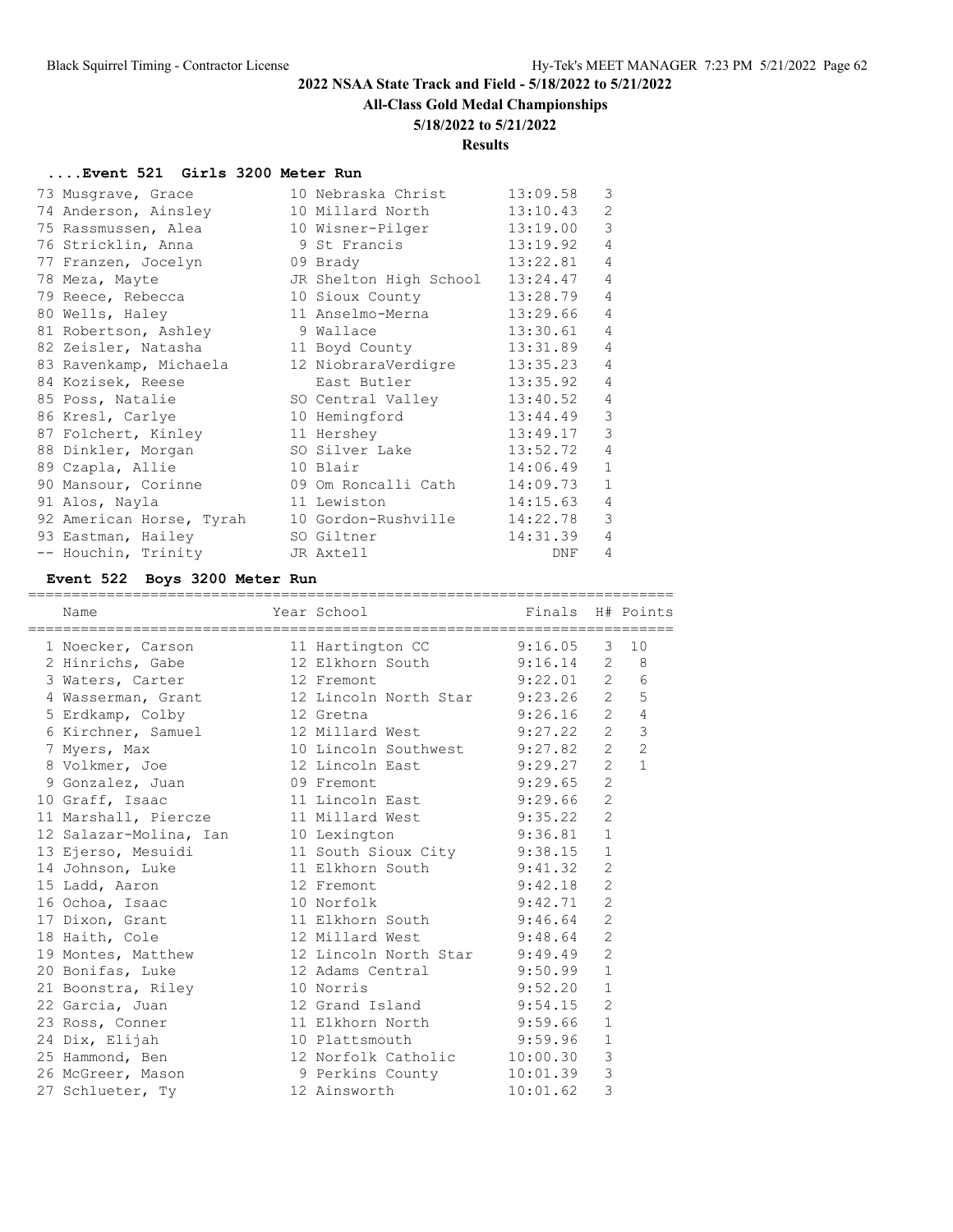# **All-Class Gold Medal Championships**

## **5/18/2022 to 5/21/2022**

### **Results**

# **....Event 522 Boys 3200 Meter Run**

| 28 Liewer, Evan            | 12 Gretna                           | 10:01.69     | 2                       |           |
|----------------------------|-------------------------------------|--------------|-------------------------|-----------|
| 29 Vasquez, Thomas         | 11 Omaha Burke                      | 10:02.68     | 2                       |           |
| 30 Crews, Bo               | -<br>11 Pap LV South                | 10:03.14     | 2                       |           |
| 31 Pinneo, Colin           | 11 York                             | 10:05.45     | 1                       |           |
| 32 Lampe, Gus              | 10 Om Roncalli Cath                 | 10:06.38     | 1                       |           |
| 33 Kuncl, Trevor           | 12 Mullen                           | 10:06.87     | $\overline{4}$          |           |
| 34 Bastron, Hans           | 10 Scottsbluff                      | 10:08.68     | $\overline{1}$          |           |
| 35 Larson, Abraham         | 12 Stanton                          | 10:08.98     | $\overline{\mathbf{3}}$ |           |
| 36 Reeson, Connor          | 11 Gretna                           | 10:10.10     | $\overline{c}$          |           |
| 37 Lander, Grant           | 12 Homer                            | 10:12.91     | $\overline{\mathbf{3}}$ |           |
| 38 Luedke, Damin           | 12 Paxton                           | 10:13.54 4   |                         |           |
| 39 Miles, Jarrett          | 10 N Platte St Pats                 | 10:14.37 4   |                         |           |
| 40 Smith, Addison          | 11 Wausa                            | $10:14.45$ 4 |                         |           |
| 41 Strain, Jackson         |                                     | 10:16.17     | $\overline{\mathbf{3}}$ |           |
| 42 Sherman, Justin         | 12 Twin River<br>11 Cornerstone Chr | 10:18.14     | $\overline{\mathbf{3}}$ |           |
| 43 Berridge, Dyami         | 11 Winnebago                        | 10:18.48     | $\overline{\mathbf{3}}$ |           |
| 44 Nottingham, Nathan      | 12 Seward                           | 10:18.75     | $\mathbf{1}$            |           |
| 45 Dustin, Joe             | 10 Lincoln Pius X                   | 10:19.07     | 2                       |           |
| 46 Fricke, Dawson          | 11 Blair                            | 10:21.67     | $\mathbf{1}$            |           |
| 47 Jarosik, Rowan          | 09 Sandy Creek                      | 10:25.01     | $\overline{3}$          |           |
| 48 Wardyn, Daine           | 12 Broken Bow                       | 10:25.64     | $\overline{1}$          |           |
| 49 Meyer, Ian              | 12 Lincoln East                     | 10:26.82     | 2                       |           |
| 50 Raszler, Aaron          | 10 Platteview                       | 10:28.59     | $\mathbf{1}$            |           |
| 51 Baumert, Michael        | 11 Omaha Skutt Cath                 | 10:31.59     | 1                       |           |
| 52 Ramsey, Will            | 12 Millard North                    | 10:32.32     | 2                       |           |
| 53 Richter-Egger, Thomas   | 12 Omaha Skutt Cath                 | 10:33.42     | $\mathbf{1}$            |           |
| 54 Brugger, Jake           | McCool Junction                     | 10:33.99 4   |                         |           |
| 55 Pena, Edward            | 12 West Point Beemer                | 10:34.00     | 1                       |           |
| 56 Olberding, Lance        | 11 Fort Calhoun                     | 10:35.36     | 1                       |           |
| 57 Hrnchir, Robert         | 11 Hastings St Cec                  | 10:35.42     | 3                       | 10:35.411 |
| 58 Carrera, Austin         | 9 Hastings                          | 10:35.42     | 1                       | 10:35.420 |
| 59 Olberding, Ely          | 11 Fort Calhoun                     | 10:35.70     | $\mathbf{1}$            |           |
| 60 Hughes, Ashton          | 11 Cornerstone Chr                  | 10:36.75     | $\mathcal{E}$           |           |
| 61 Cruz-Mendoza, Miguel    | 10 Lexington                        | 10:36.91     | $\mathbf{1}$            |           |
| 62 Osmond, Noah            | 11 Broken Bow                       | 10:37.31     | 1                       |           |
| 63 Havelka, Wesley         | 10 Freeman                          | 10:41.17     | 3                       |           |
| 64 Trompke, Carson         | 10 Cambridge                        | 10:41.51     | $\overline{4}$          |           |
| 65 Franzen, Brady          | 11 Lincoln Lutheran                 | 10:45.44     | $\overline{\mathbf{3}}$ |           |
| 66 Anderson, Ryan          | 11 Wakefield                        | 10:48.48     | $\overline{3}$          |           |
| 67 Olsen, Ethan            | 10 Gothenburg                       | 10:49.58     | 1                       |           |
| 68 Carrillo, Bryce         | 9 Gering                            | 10:51.89     | 1                       |           |
| 69 Wood, Boston            | FR Central Valley                   | 10:53.76     | 4                       |           |
| 70 Springer, Grant         | 10 Valentine                        | 10:54.16     | 3                       |           |
| 71 McCoy, Max              | 11 Mt Michael Ben                   | 10:54.25     | 1                       |           |
| 72 Connick, Porter         | 09 N Platte St Pats                 | 10:58.56     | 4                       |           |
| 73 Tretter, Gabriel        | 11 Leyton                           | 11:01.22     | 4                       |           |
| 74 Brugger, Luke           | McCool Junction                     | 11:02.63     | 4                       |           |
| 75 Rooney, Colin           | 10 Sandhills Valley                 | 11:03.23     | 4                       |           |
| 76 Pollard, Calen          | 12 Ord                              | 11:03.26     | 3                       |           |
| 77 Hernandez, Marcus       | 9 Bertrand                          | 11:05.01     | 4                       |           |
| 78 Conley, Elijah          | 11 Bridgeport                       | 11:05.22     | 3                       |           |
| 79 Snyder, Steven          | SR Shelton High School              | 11:05.77     | 4                       |           |
| 80 Mosel, Jordan           | 10 Plainview                        | 11:07.58     | 4                       |           |
| 81 Druckenmiller, Jeremiah | 09 Oakland-Craig                    | 11:08.40     | 3                       |           |
|                            |                                     |              |                         |           |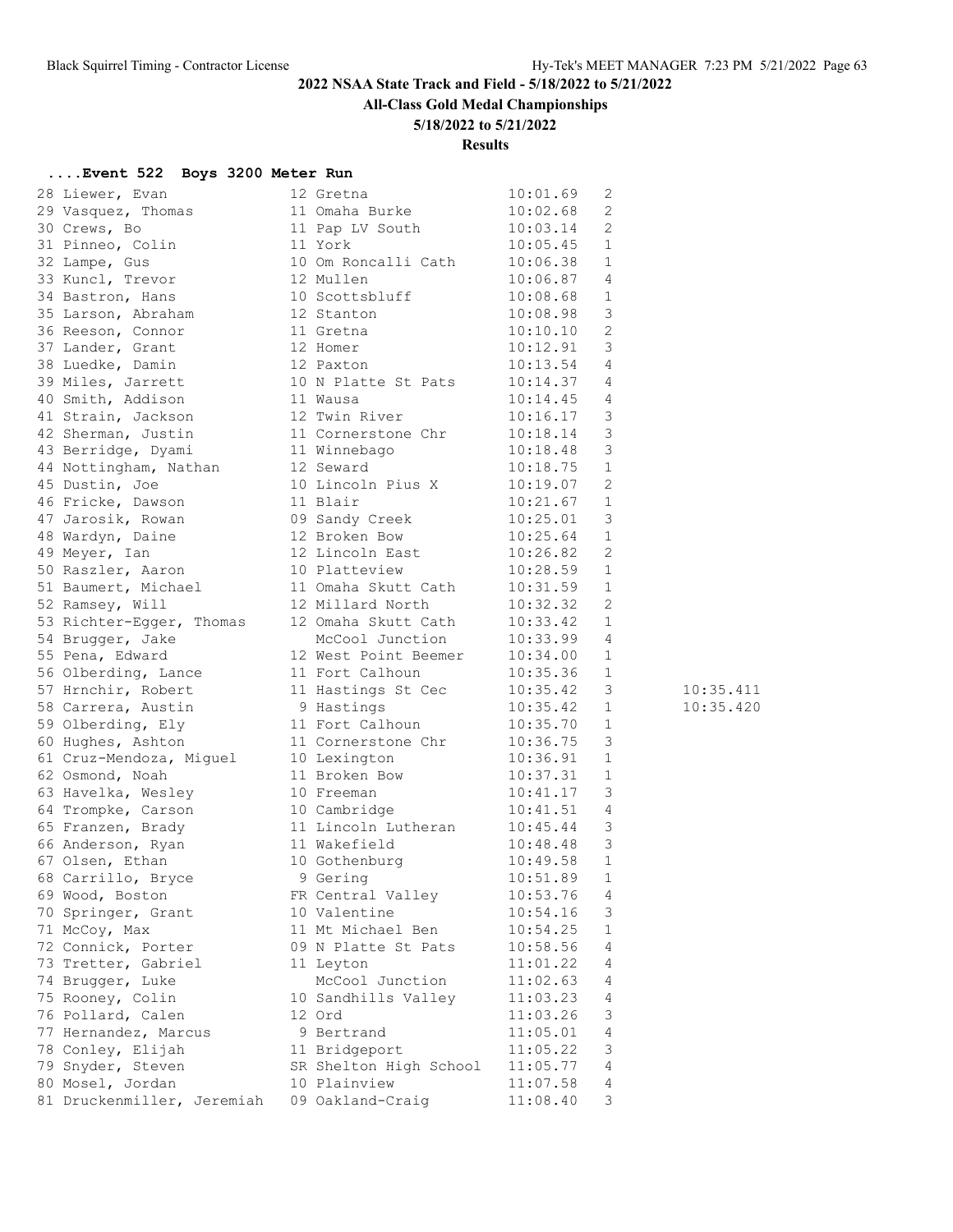## **All-Class Gold Medal Championships**

### **5/18/2022 to 5/21/2022**

### **Results**

### **....Event 522 Boys 3200 Meter Run**

| 82 Christiansen, Zeke  | 10 Garden County       | 11:09.14 | $\overline{4}$          |
|------------------------|------------------------|----------|-------------------------|
| 83 Walsh, Gannon       | 10 Pender              | 11:11.13 | 4                       |
| 84 Schroeder, Elijah   | 12 Ravenna             | 11:11.93 | 3                       |
| 85 Ehrenberg, Benjamin | 11 Cornerstone Chr     | 11:12.76 | 3                       |
| 86 Hanson, Tyler       | SO Axtell              | 11:14.58 | $\overline{4}$          |
| 87 Greenland, Ty       | 11 Arcadia-Loup Cty    | 11:19.67 | 3                       |
| 88 Connell, Trey       | 10 South Loup          | 11:25.49 | -3                      |
| 89 Brien, Dustin       | 10 Hay Springs         | 11:25.58 | 4                       |
| 90 Sauceda, Sebastian  | SO Shelton High School | 11:31.49 | $\overline{4}$          |
| 91 Bislow, Trace       | FR Franklin            | 11:37.72 | $\overline{4}$          |
| 92 McHenry, Gavin      | 11 Pawnee City         | 11:39.44 | 4                       |
| 93 Norris, Brett       | 10 Plainview           | 11:39.95 | $\overline{4}$          |
| 94 Tolstedt, Billy     | 10 N Platte St Pats    | 11:41.88 | $\overline{4}$          |
| 95 Martinez, Emanuel   | 11 Gibbon              | 11:44.44 | $\overline{\mathbf{3}}$ |
| 96 Ray, Tristen        | 10 Lewiston            | 12:10.75 | 4                       |

### **Event 523 Girls 200 Meter Dash**

========================================================================== Name  $Year School$  Finals H# Points ========================================================================== 1 DeFrand, Dajaz 12 Lincoln High

| 2 Davies, Lademi 11 Omaha Westside 24.37 2 8                                                                                |         |             |                     |              |        |
|-----------------------------------------------------------------------------------------------------------------------------|---------|-------------|---------------------|--------------|--------|
| 3 Wade, Kennedy 11 Bennington 24.71 1 6                                                                                     |         |             |                     |              |        |
| 4 Johnson, Zakeirah 10 Omaha Burke 24.78 2 5                                                                                |         |             |                     |              |        |
| 5 Thompson, RaeAnn 11 Falls City 25.15 1 4                                                                                  |         |             |                     |              |        |
| 6 Mahoney, Morgan 12 Beatrice 25.20 1                                                                                       |         |             |                     | $\mathbf{3}$ |        |
| 7 Bredthauer, Taylor 11 Norris<br>8 Gleason, Tania 12 Fremont                                                               |         | $25.21$ 1 2 |                     |              |        |
|                                                                                                                             |         | 25.26       | $\overline{1}$<br>2 |              |        |
| 9 Fleming, Isabella 12 Bellevue West 25.28                                                                                  |         |             | $\overline{c}$      |              |        |
| 10 Madsen, Maggie 11 Elkhorn South 25.60                                                                                    |         |             | 2                   |              |        |
| 11 Rexilius, Jacie 19 Dincoln Christ 25.64 1                                                                                |         |             |                     |              |        |
| 12 Penne, Emily 10 South Sioux City 25.75 1                                                                                 |         |             |                     |              |        |
| 13 Barnard, Avery 11 Beatrice 25.77 1                                                                                       |         |             |                     |              |        |
| 14 Harbour, Kashae' 10 Omaha North 25.78                                                                                    |         |             | $\overline{c}$      |              |        |
| 15 Urbanski, Avyn 11 Northwest 15 Urbanski, Avyn 12 Urbanski, 25.81 1<br>16 Rodencal, Adrianna 12 Lincoln Lutheran 125.91 3 |         |             |                     |              |        |
|                                                                                                                             |         |             |                     |              |        |
| 17 Rose, Brooke 10 Gretna                                                                                                   | 25.95 2 |             |                     |              |        |
| 18 Gardner, Ella 11 Superior                                                                                                |         | $26.09$ 3   |                     |              |        |
| 19 Rasby, Story 9 Sutherland 26.12                                                                                          |         |             | 3                   |              |        |
| 20 Eisenhauer, Alexandra 12 Bloomfield 16.18                                                                                |         |             | $\overline{4}$      |              |        |
| 21 Winkelman, Fayth Cosceola 26.28 4                                                                                        |         |             |                     |              |        |
| 22 Kloster, Kylie and 11 Logan View 26.51 3                                                                                 |         |             |                     |              |        |
| 23 Poss, NeLeigh SR Central Valley 26.63 4<br>24 Behrns, Neely 12 David City 26.64 3                                        |         |             |                     |              |        |
|                                                                                                                             |         |             |                     |              |        |
| 25 McCarter, Adysen 10 Overton 26.78                                                                                        |         |             | $\overline{4}$      |              | 26.771 |
| 26 Hejtmanek, Kiley 11 Maywood-Haye 26.78 4                                                                                 |         |             |                     |              | 26.772 |
| 27 Horne, Savannah 10 Centennial 26.79                                                                                      |         |             | $\mathbf{3}$        |              |        |
| 28 Leimbach, Kate 12 Lincoln Lutheran 26.96                                                                                 |         |             | 3                   |              |        |
| 29 Wieseman, Rori i Social Company (27.08 4                                                                                 |         |             |                     |              |        |
| 30 Holt, Autumn 9 Loomis                                                                                                    |         | 27.23 4     |                     |              | 27.221 |
| 31 Ludemann, Dakotah 12 Sterling                                                                                            |         | 27.23 4     |                     |              | 27.222 |
| 32 Reifenrath, Sophia 11 Hartington CC 27.46                                                                                |         |             | 3                   |              |        |
|                                                                                                                             |         |             |                     |              |        |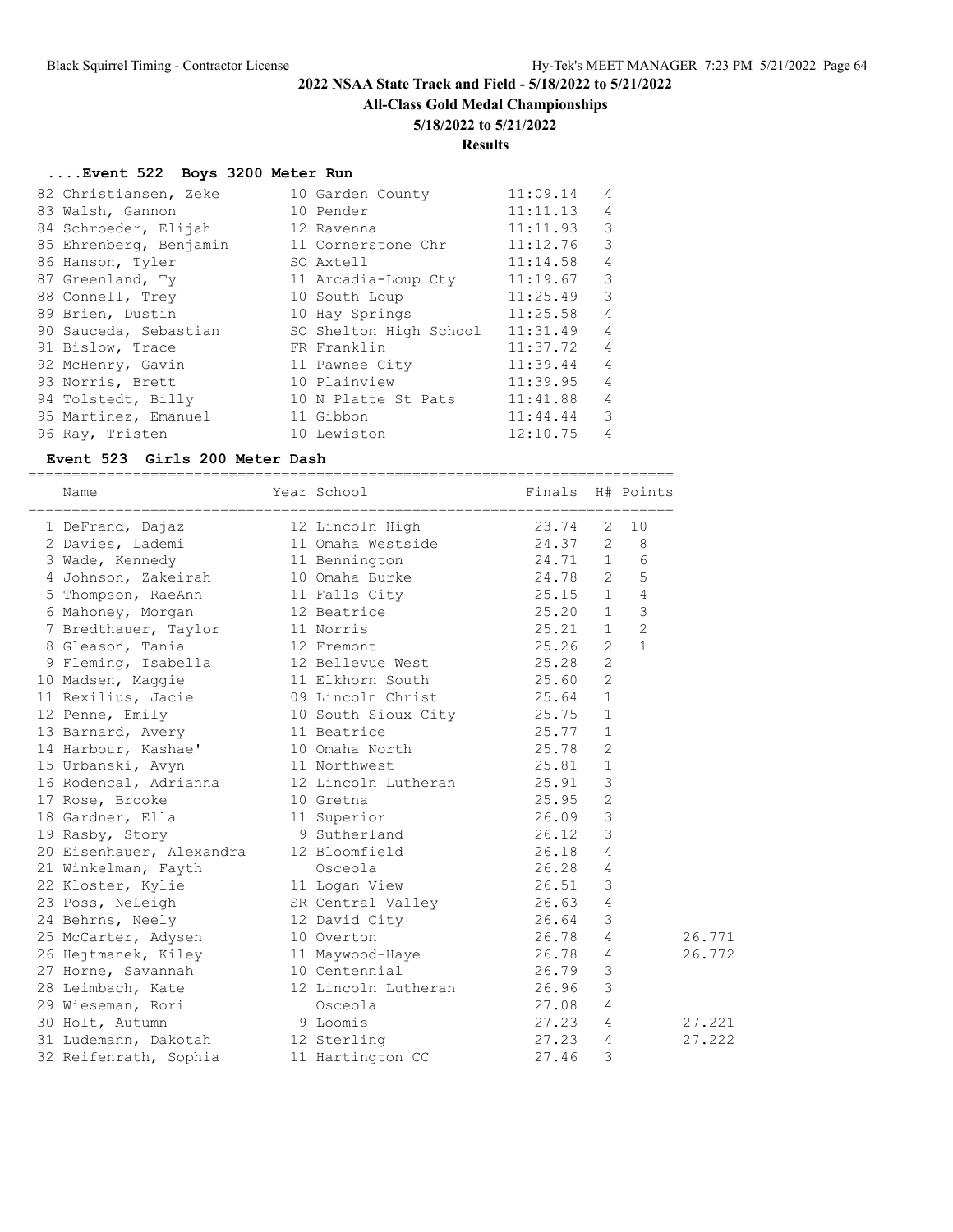**All-Class Gold Medal Championships**

# **5/18/2022 to 5/21/2022**

**Results**

## **Event 524 Boys 200 Meter Dash**

| Name                                    | Year School<br>__________________________________ | Finals           |                | H# Points      |          |
|-----------------------------------------|---------------------------------------------------|------------------|----------------|----------------|----------|
| 1 Gillogly, Jack                        | 11 Creighton Prep                                 | 21.33            | 2              | 10             |          |
| 2 Coleman, Malachi                      | 11 Lincoln East                                   | 21.34            | $\mathbf{2}$   | 8              |          |
| 3 Knox, Zyon                            | 11 Omaha North                                    | 21.61            | 2              | 6              |          |
| 4 Lloyd, Jaylen                         | 11 Omaha Central                                  | 21.72            | 2              | 5              |          |
| 5 McIntyre, Koa                         | 12 Archbishop Berg                                | 21.89            | 3              | 4              |          |
| 6 Moore, Micah                          | 12 Fremont                                        | 21.90            | $\overline{2}$ | 3              |          |
| 7 Richardson, LJ                        | 12 Bellevue West                                  | 21.97            | 2              | $\overline{c}$ |          |
| 8 Schere, Grant                         | 11 Waverly                                        | 22.02            | $\mathbf{1}$   | $\mathbf{1}$   |          |
| 9 Miles, Gabe                           | 11 Lincoln East                                   | 22.08            | 2              |                |          |
| 10 Van Cleave, Adam                     | 12 Columbus Lakeview                              | 22.10            | $\mathbf{1}$   |                |          |
| 11 Jones, Andrew                        | 11 Creighton Prep                                 | 22.26            | $\overline{c}$ |                |          |
| 12 Denker, Caden                        | 11 David City                                     | 22.28            | 3              |                | 22.274   |
| 13 Birkby, Rylan                        | 12 St. Paul                                       | 22.28            | $\mathbf{1}$   |                | 22.280   |
| 14 Zelasney, Isaiah                     | Osceola                                           | 22.42            | 4              |                |          |
| 15 Moss, Quentin                        | 11 Lexington                                      | 22.46            | 1              |                |          |
| 16 Doty, Isak                           | 10 Sidney                                         | 22.54            | $\mathbf 1$    |                |          |
| 17 McCart, Caid                         | 12 West Holt                                      | 22.62            | 3              |                |          |
| 18 Hausmann, Cooper                     | 12 Norris                                         | 22.65            | $\mathbf 1$    |                |          |
| 19 Nelson, Carter                       | 10 Ainsworth                                      | 22.66            | 3              |                | 22.655   |
| 20 Johnson, Brayton                     | 12 Grand Island CC                                | 22.66            | 3              |                | 22.659   |
| 21 Thomson, Trevor                      | 11 Summerland                                     | 22.67            | 3              |                |          |
| 22 Miller, Dillon                       | 11 Brady                                          | 22.69            | 4              |                |          |
| 23 Hupp, Mitchell                       | 10 Stanton                                        | 22.76            | 3              |                |          |
| 24 Staehr, Carsen                       | 11 Aurora                                         | 22.80            | $\mathbf{1}$   |                |          |
| 25 Ternus, Landon                       | 11 Columbus Lakeview                              | 22.81            | $\mathbf{1}$   |                |          |
| 26 Turek, Logan                         | 12 Wood River                                     | 22.98            | 3              |                |          |
| 27 Gurney, Cash                         | SR Burwell                                        | 23.00            | 4              |                |          |
| 28 Roberts, Jackson                     | 10 N Platte St Pats                               | 23.15            | 4              |                |          |
| 29 Kulhanek, Will                       | 10 Overton                                        | 23.27            | 4              |                |          |
| 30 Molt, Jack                           | FR Riverside                                      | 23.51            | 4              |                |          |
| 31 Lusk, Blake                          | 11 Brady                                          | 23.68            | 4              |                |          |
| 32 Bloom, Carson                        | JR Riverside                                      | 23.95            | 4              |                |          |
| Girls 800 Meter Run<br><b>Event 525</b> |                                                   |                  |                |                |          |
| Name                                    | Year School                                       | Finals H# Points |                |                |          |
|                                         |                                                   |                  |                |                |          |
| 1 Miner, Stella                         | 10 Omaha Westside                                 | 2:10.16          | 4              | 10             |          |
| 2 Rinn, Brianna                         | 12 Lincoln Southwest                              | 2:12.65          | 4              | 8              |          |
| 3 Prince, Britt                         | 10 Elkhorn North                                  | 2:17.43          | 2              | 6              |          |
| 4 Green, Keelianne                      | 11 Arlington                                      | 2:17.78          | 2              | 5              |          |
| 5 Dillon, Lucy                          | 12 Fremont                                        | 2:18.21          | 4              | $\overline{4}$ |          |
| 6 Kathol, Laney                         | 11 Hartington CC                                  | 2:18.27          | 6              | 3              |          |
| 7 Schutz, Berlyn                        | 11 Lincoln East                                   | 2:18.30          | 4              | $\mathbf{2}$   | 2:18.293 |
| 8 McNair, Bryn                          | 11 Chase County                                   | 2:18.30          | 6              | 1              | 2:18.294 |
| 9 Rosenthal, Olivia                     | 12 Pap LV South                                   | 2:18.33          | 4              |                |          |
| 10 McCabe, Taylor                       | 12 Fremont                                        | 2:19.66          | 4              |                |          |
| 11 Stodden, Sydney                      | 10 Elkhorn North                                  | 2:19.94          | 2              |                |          |
| 12 Calderon, Gabriela                   | 11 Bennington                                     | 2:20.14          | 2              |                |          |
| 13 Deleon, Deavion                      | 12 Pap LV South                                   | 2:21.14          | 4              |                |          |
| 14 Prichard, Natalie                    | 10 Lincoln Pius X                                 | 2:21.52          | 4              |                |          |
| 15 Neill, Lindsey                       | 10 Elkhorn South                                  | 2:21.71          | 4              |                |          |

==========================================================================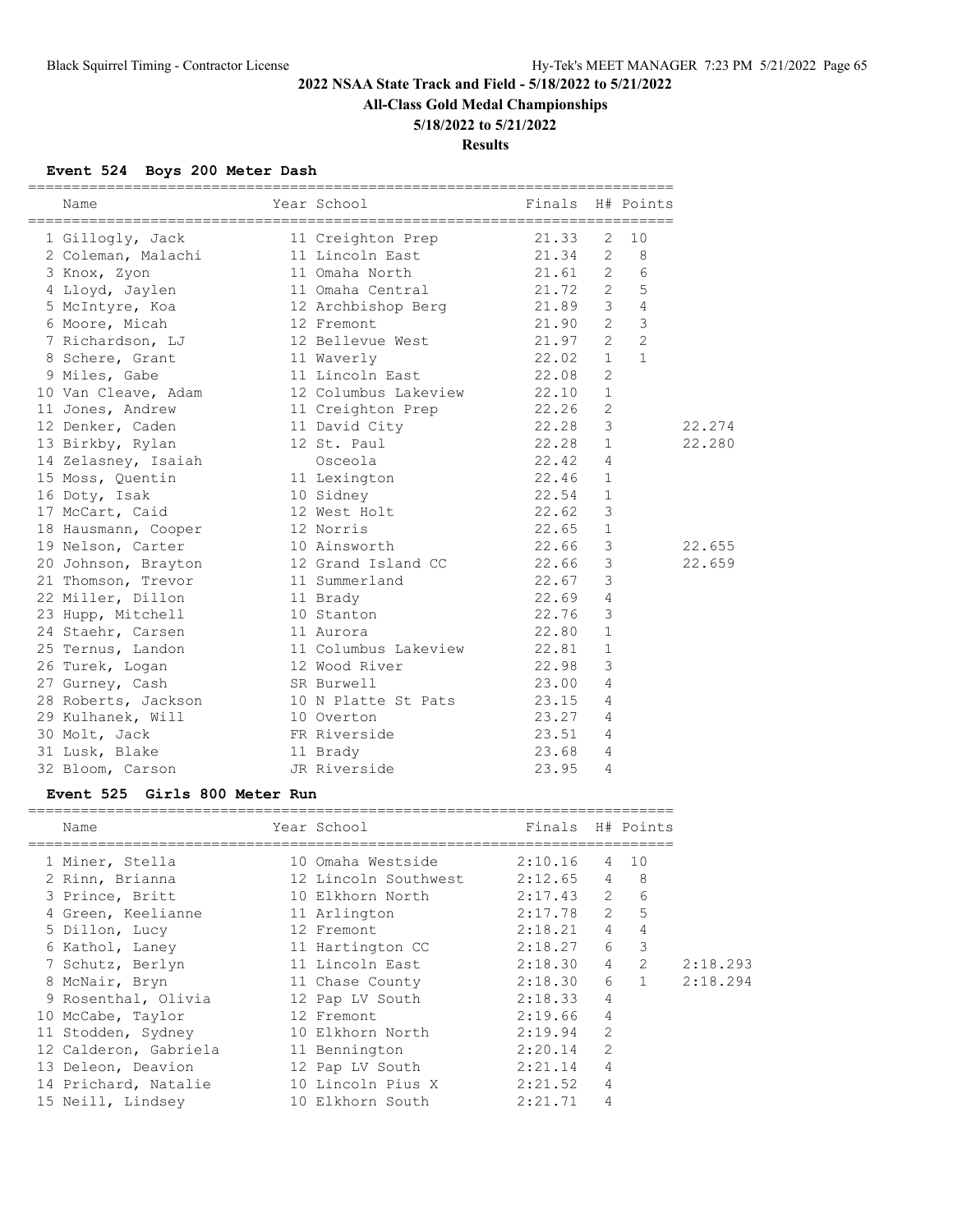**All-Class Gold Medal Championships**

### **5/18/2022 to 5/21/2022**

### **Results**

### **....Event 525 Girls 800 Meter Run**

| 16 Blehm, Lauren      | 12 Lincoln Southwest | 2:21.83 | 4              |
|-----------------------|----------------------|---------|----------------|
| 17 Rasby, Story       | 9 Sutherland         | 2:22.74 | 6              |
| 18 Mader, Reba        | 12 Northwest         | 2:22.77 | 1              |
| 19 Schwartz, Lily     | 11 Lincoln Southwest | 2:23.19 | $\overline{4}$ |
| 20 Seiler, Madison    | 11 Gering            | 2:23.24 | $\overline{c}$ |
| 21 Fosmer, Mira       | 11 Louisville        | 2:23.74 | 6              |
| 22 Cheatum, Hadley    | 11 Summerland        | 2:23.82 | 6              |
| 23 Burda, Payton      | 11 Scottsbluff       | 2:23.90 | $\overline{c}$ |
| 24 Thomas, Ellie      | 10 Norris            | 2:23.92 | $\overline{c}$ |
| 25 Nelson, Chaney     | 11 Oakland-Craig     | 2:23.94 | 6              |
| 26 Baughman, Makayla  | 12 Blair             | 2:24.03 | 2              |
| 27 Mlnarik, Kaitlyn   | 11 Archbishop Berg   | 2:24.07 | 5              |
| 28 Hurlbert, Avery    | 10 Holdrege          | 2:24.25 | $\overline{c}$ |
|                       | 09 Syracuse          | 2:24.26 | 1              |
| 29 Meyer, Jayden      |                      | 2:24.63 | 8              |
| 30 Meier, Maeli       | 12 Overton           |         | 8              |
| 31 Bertrand, Jesse    | SR Axtell            | 2:25.08 |                |
| 32 Arnold, Callie     | 12 Pierce            | 2:25.13 | 1              |
| 33 Svehla, Peyton     | 10 Lincoln East      | 2:25.16 | $\overline{4}$ |
| 34 Johnson, Addison   | 10 Columbus          | 2:25.20 | 3              |
| 35 Johnson, Haley     | 10 Gordon-Rushville  | 2:25.55 | 5              |
| 36 Swanson, Madeline  | 12 Beatrice          | 2:25.58 | $\mathbf{1}$   |
| 37 Wilkinson, Shawna  | 11 McCook            | 2:25.65 | $\overline{c}$ |
| 38 Zavala, Kendall    | 09 Norris            | 2:25.73 | $\overline{2}$ |
| 39 Tanquary, Talissa  | 10 Sidney            | 2:25.87 | $\mathbf{1}$   |
| 40 Mosel, Kenzie      | 12 Elkhorn Valley    | 2:26.08 | 6              |
| 41 Chapman, Molly     | 11 Lincoln Pius X    | 2:26.51 | 3              |
| 42 Hightree, Jocelyn  | 10 Homer             | 2:26.66 | 5              |
| 43 Vargas, Alayna     | 10 Hastings St Cec   | 2:26.73 | 6              |
| 44 Wissing, Jordyn    | 10 Lincoln East      | 2:26.80 | 3              |
| 45 Dalton, Mattie     | 09 Fremont           | 2:27.46 | 3              |
| 46 Amandus, Hailey    | 11 Blair             | 2:27.50 | $\mathbf{1}$   |
| 47 Gutz, Cali         | 11 Osmond            | 2:27.59 | 8              |
| 48 Parr, Jill         | 12 Hastings St Cec   | 2:27.91 | 6              |
| 49 Guggenmos, Jayna   | 09 Cwc               | 2:27.92 | 8              |
| 50 Brennan, Kiera     | 10 Crawford          | 2:28.29 | 7              |
| 51 Harris, Rachel     | 9 Cambridge          | 2:28.41 | 8              |
| 52 Maxfield, Julianna | Fullerton            | 2:28.42 | 8              |
| 53 Waldo, Millie      | 10 Waverly           | 2:28.62 | 1              |
| 54 Drueke, Paige      | 10 Boyd County       | 2:28.80 | 8              |
| 55 Burger, Abigail    | 09 Kearney           | 2:28.98 | 3              |
| 56 Sutton, Megan      | 12 Kearney           | 2:29.00 | $\mathcal{E}$  |
| 57 Baumgart, Hannah   | 11 St Francis        | 2:29.42 | 8              |
| 58 Seebohm, Macey     | 9 Alliance           | 2:29.70 | $\overline{c}$ |
| 59 Stengel, Reagan    | 9 Maywood-Haye       | 2:30.08 | 7              |
| 60 Schmidt, Lacey     | SR Deshler           | 2:30.25 | 8              |
| 61 Brumbaugh, Izzi    | 09 Nebraska Christ   | 2:30.78 | 5              |
|                       | 11 Central City      | 2:30.89 | $\mathbf{1}$   |
| 62 McHargue, Elaina   |                      |         |                |
| 63 Hess, Jadon        | McCool Junction      | 2:31.06 | 7              |
| 64 Jansen, Josie      | 11 Omaha Gross Cath  | 2:31.29 | $\mathbf 1$    |
| 65 Kotz, Sydney       | 12 Pap-La Vista      | 2:31.30 | 3              |
| 66 Heimes, Karley     | 12 Wynot             | 2:31.42 | 8              |
| 67 Hedstrom, Mya      | 10 St. Marys         | 2:31.73 | 8              |
| 68 Otto, Kailey       | 12 Freeman           | 2:31.76 | 5              |
| 69 Rhode, Emma        | 10 Millard North     | 2:32.06 | 3              |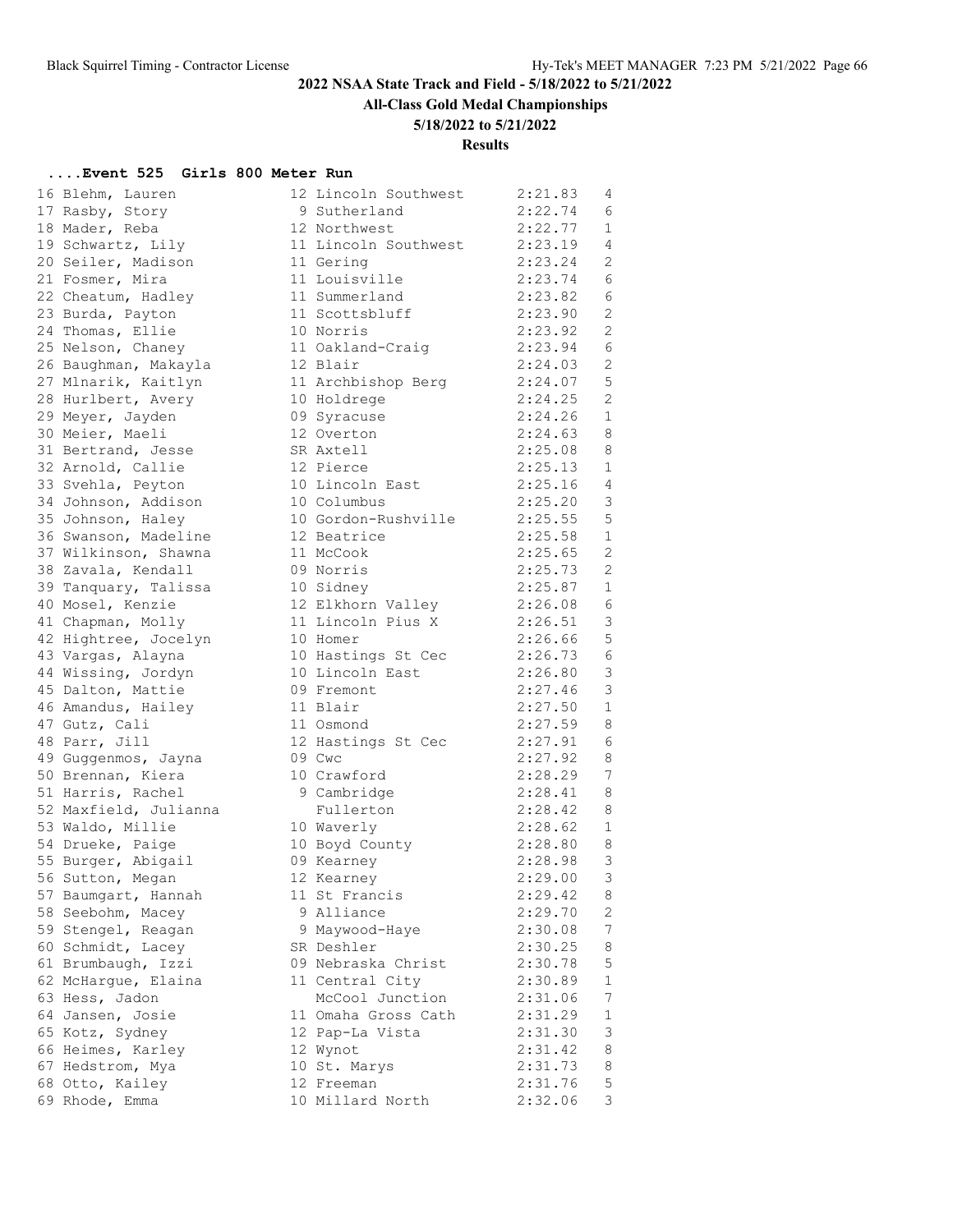# **All-Class Gold Medal Championships**

### **5/18/2022 to 5/21/2022**

### **Results**

## **....Event 525 Girls 800 Meter Run**

| 70 Miller, Morgan 11 Norfolk Catholic 2:32.87                                                                                                                                 |         | 5            |          |
|-------------------------------------------------------------------------------------------------------------------------------------------------------------------------------|---------|--------------|----------|
| 71 Brazel, Rose 10 Scribner-Snyder 2:32.89                                                                                                                                    |         | 7            |          |
| 72 Loughran, Alli 12 Mullen                                                                                                                                                   | 2:33.10 | 7            |          |
| 73 Pogge, Josie 11 Omaha Skutt Cath 2:33.53                                                                                                                                   |         | $\mathbf{1}$ |          |
|                                                                                                                                                                               |         | 6            |          |
|                                                                                                                                                                               |         | 3            |          |
| 76 Prochaska, Molly 10 Centennial 2:33.98                                                                                                                                     |         | 5            |          |
| 77 Tesmer, Josee 10 Amherst 2:34.12                                                                                                                                           |         | 5            |          |
|                                                                                                                                                                               |         | 7            |          |
| 78 Martinson, Christina 11 Bloomfield 2:34.16<br>79 Merrill, Aimee 12 Hitchcock County 2:34.58                                                                                |         | 7            |          |
| 80 Malousek, Maria 10 Douglas County W 2:34.79 1                                                                                                                              |         |              |          |
| 81 Throener, Reese 11 Guardian Ang CC 2:34.98                                                                                                                                 |         | 5            |          |
| 82 Meier, Molly 10 Norfolk 2:34.99 3<br>83 Loos, Landri 11 Arcadia-Loup Cty 2:35.09 6<br>84 Lytle, Madison 11 Pawnee City 2:35.28 7<br>85 Mckie, Madison 10 Stanton 2:36.27 5 |         |              |          |
|                                                                                                                                                                               |         |              |          |
|                                                                                                                                                                               |         |              |          |
|                                                                                                                                                                               |         |              |          |
| 86 Poss, Natalie 30 Central Valley 2:36.92 7                                                                                                                                  |         |              |          |
| 87 Alkhalil, Alsafa (10 Omaha Central (2:37.50)                                                                                                                               |         | 3            |          |
| 88 Roche, Isabella 69 Tekamah-Herman 2:37.73                                                                                                                                  |         | 5            |          |
| 89 Robinson, Reagan<br>90 Svoboda, Taylor<br>91 Jensen, Jymmie SR Burwell<br>2:38.26 8<br>2:38.26 7<br>2:38.26 7                                                              |         |              |          |
|                                                                                                                                                                               |         |              | 2:38.255 |
|                                                                                                                                                                               |         |              | 2:38.257 |
| 92 Kirchner, Tayden 11 Ogallala (1986) 2:38.60                                                                                                                                |         | $\mathbf{1}$ |          |
| 93 Klein, Britney 10 Sioux County 2:40.18 7                                                                                                                                   |         |              |          |
| 94 Parr, Lindsey 09 Hastings St Cec 2:40.50                                                                                                                                   |         | 5            |          |
| 95 Jansky, Cameran 12 Exeter-Milligan 2:43.44 7                                                                                                                               |         |              |          |
| 96 Chambers, Rachael 10 Millard North 2:45.16                                                                                                                                 |         | 3            |          |

# **Event 526 Boys 800 Meter Run**

| Name                        | Year School Finals H# Points<br>============================ |                |                 |                |
|-----------------------------|--------------------------------------------------------------|----------------|-----------------|----------------|
| 1 Hinrichs, Gabe            | 12 Elkhorn South                                             | $1:52.32$ 4 10 |                 |                |
| 2 Taylor, Braden 12 Fremont |                                                              | $1:54.17$ 4 8  |                 |                |
| 3 Baker, Tyson              | 12 Fremont                                                   | $1:55.13$ 3    |                 | 6              |
| 4 Witte, Jack               | 10 Millard West                                              | $1:55.22$ 4    |                 | 5              |
| 5 Miller, Nolan             | 12 Fremont                                                   | $1:55.65$ 4    |                 | 4              |
|                             |                                                              | $1:55.86$ 4    |                 | 3              |
| 7 Wells, Conner             | 12 St. Paul                                                  | 1:56.01        | $2^{\circ}$     | $\overline{2}$ |
| 8 Emsick, Reed              | 11 Omaha Burke                                               | 1:56.24        | $4\overline{ }$ | $\mathbf{1}$   |
| 9 Wade, Jack                | 10 Omaha Skutt Cath                                          | 1:56.32        | $\overline{2}$  |                |
| 10 Muse, Ahmed              | 12 Omaha Central                                             | 1:56.40        | $\overline{4}$  |                |
| 11 Dunaski, Matthew         | 12 Lincoln North Star                                        | 1:56.54        | 4               |                |
| 12 Cooper, Tanner           | 12 Norris                                                    | 1:56.62        | $\overline{2}$  |                |
| 13 Noon, Ethan              | 12 Creighton Prep                                            | 1:57.87        | 3               |                |
| 14 Alberts, Ben             | 11 Grand Island CC                                           | 1:58.31        | 6               |                |
| 15 Schultz, Zack            | 11 Millard North                                             | 1:58.57        | 4               |                |
| 16 Dalton, James            | 12 Lincoln Pius X                                            | 1:58.74        | 3               |                |
| 17 Murray, Cole             | 12 Waverly                                                   | 1:58.80        | $\overline{2}$  |                |
| 18 Dixon, Grant             | 11 Elkhorn South                                             | 1:58.90        | $\overline{4}$  |                |
| 19 Bashtovoi, Daniel        | 12 Sidney                                                    | 1:58.92        | 2               |                |
| 20 Murphy, Sean             | 11 Millard West                                              | 1:59.21        | 3               |                |
| 21 Slominski, Nolan         | 11 Blair                                                     | 1:59.44        | $\overline{2}$  |                |
| 22 Rice, Alex               | 11 Omaha Skutt Cath                                          | 1:59.62        | $\mathbf{1}$    |                |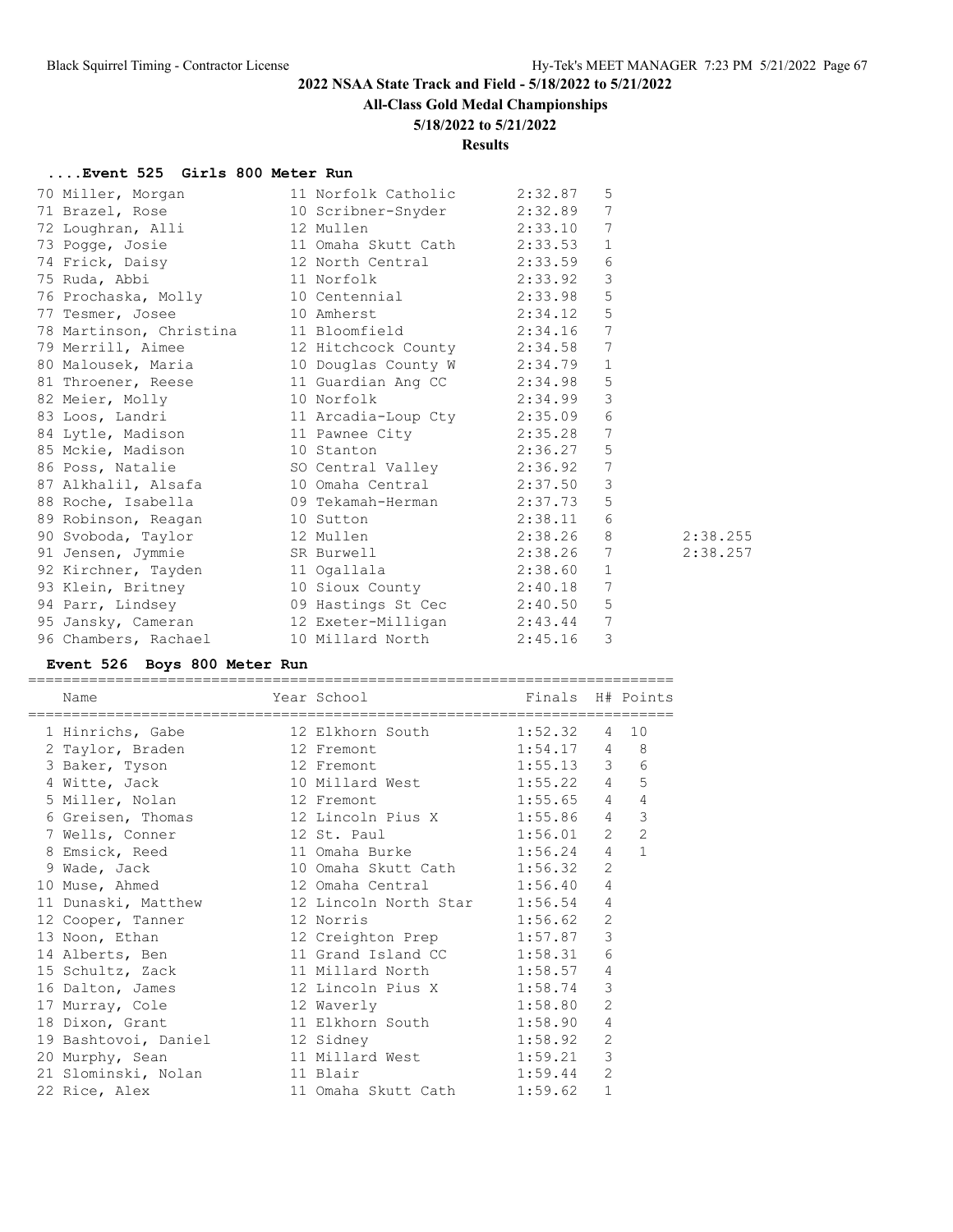**All-Class Gold Medal Championships**

## **5/18/2022 to 5/21/2022**

## **Results**

# **....Event 526 Boys 800 Meter Run**

| 23 Christo, Alex                   | 11 Boone Central                    | 2:00.25     | 2                       |          |
|------------------------------------|-------------------------------------|-------------|-------------------------|----------|
| 24 Arduser, Drew                   | 11 Lincoln East                     | 2:00.38     | $\mathsf 3$             |          |
| 25 Lebo, Logan                     | 10 Lincoln Lutheran                 | 2:01.11     | 5                       |          |
| 26 Goldsmith, David                | 12 Millard North                    | 2:01.29     | $\mathcal{E}$           |          |
| 27 Neubauer, Cade                  | 12 Creighton Prep                   | 2:01.44     | $\overline{4}$          |          |
| 28 Steuter, Lucas                  | 11 Lincoln Pius X                   | 2:01.59     | $\mathcal{E}$           |          |
| 29 Pittman, Zach                   | 12 Norris                           | 2:01.91     | 1                       |          |
| 30 Halvorsen, Turner               | 11 Columbus Lakeview                | 2:01.99     | 2                       |          |
| 31 Deer, Mitchell                  | 12 Sidney                           | 2:02.46     | - 2                     |          |
| 32 Larson, Abraham                 | 12 Stanton                          | 2:02.57     | 6                       |          |
| 33 Schutt, Brandon                 | 12 Bellevue East                    | 2:02.60     | $\overline{\mathbf{3}}$ |          |
| 34 Meis, Luke                      | 11 Bishop Neumann                   | 2:02.79     | - 6                     |          |
| 35 Aguado-Mendez, Oscar            | 11 Lexington                        | 2:03.02     | - 2                     |          |
| 36 Rice, Tommy                     | 09 Omaha Skutt Cath                 | 2:03.09     | 1                       |          |
| 37 Pithan, Ryker                   | 10 Elkhorn North                    | 2:03.44     | 1                       |          |
| 38 Bowker, Keaton                  | 09 Waverly                          | 2:03.46     | 1                       |          |
| 39 DeRiso, Johnathan               | 12 Ord                              | 2:03.64     | 5                       | 2:03.631 |
| 40 Burks, Deshawn                  | 12 Lincoln High 2:03.64             |             | $\mathcal{S}$           | 2:03.636 |
| 41 Kruger, Casey                   | 12 Pap LV South                     | 2:03.65     | $\mathbf{3}$            |          |
| 42 Mowrey, Cole                    | Saint Edward                        | 2:03.67     | 8                       |          |
| 43 Miser, Dakota                   | 12 Pap LV South                     | 2:03.83     | $\overline{\mathbf{3}}$ |          |
| 44 Gracey, Cache                   | 10 South Loup                       | 2:03.95     | $-5$                    |          |
| 45 Heard, Eric                     | 12 Louisville                       | 2:04.02     | - 6                     |          |
| 46 Scholting, August               | 11 Wisner-Pilger                    | $2:04.07$ 6 |                         |          |
|                                    | 12 Milford                          | 2:04.12     | 2                       |          |
| 47 Roth, Carter<br>48 Wertz, Jacob | 11 Lincoln Lutheran                 | 2:04.15     | $-5$                    |          |
|                                    |                                     |             |                         |          |
| 49 Parr, Garrett                   | 12 Hastings St Cec<br>12 St Francis | 2:04.42     | - 6                     |          |
| 50 Pfeifer, Tanner                 |                                     | 2:04.59     | $\overline{7}$          |          |
| 51 Johnson, Calvin                 | SR Axtell                           | 2:04.60     | 8                       |          |
| 52 Tillman, Titus                  | 12 Battle Creek                     | 2:04.66     | - 6                     |          |
| 53 Pouk, Colton                    | 12 Perkins County                   | 2:04.81     | 5                       |          |
| 54 Van Pelt, Kolter                | 11 Stanton                          | 2:04.90     | 6                       |          |
| 55 Finley, Calvin                  | 12 AnsleyLitchfield                 | 2:05.03     | 8                       | 2:05.027 |
| 56 Hagan, Mason                    | 10 North Central                    | 2:05.03     | 6                       | 2:05.030 |
| 57 Johnson, Cade                   | 11 Wakefield                        | 2:05.16     | 5                       |          |
| 58 Ryan, Carter                    | 12 Chadron                          | 2:05.25     | 1                       |          |
| 59 Schroeder, Chase                | 10 Wynot                            | 2:05.40     | 7                       |          |
| 60 Zoubek, Jonathon                | 12 Wilber-Clatonia                  | 2:05.77     | - 6                     | 2:05.762 |
| 61 Neville, Trent                  | McCool Junction                     | 2:05.77     | 8                       | 2:05.768 |
| 62 Gaston, Parker                  | 11 Douglas County W                 | 2:05.79     | 1                       |          |
| 63 Muldoon, Thomas                 | 12 Potter-Dix Public                | 2:05.93     | 8                       |          |
| 64 Winkelman, Alexx                | Osceola                             | 2:06.07     | 8                       |          |
| 65 Trompke, Derek                  | 12 Cambridge                        | 2:06.10     | 7                       |          |
| 66 Spanke, Zach                    | 12 Douglas County W                 | 2:06.12     | 2                       |          |
| 67 Bacon, Kole                     | 11 Brld                             | 2:06.32     | 5                       |          |
| 68 Buhr, Tandon                    | 12 Freeman                          | 2:06.65     | 5                       |          |
| 69 Moses, Ethan                    | 12 Cwc                              | 2:06.83     | 8                       |          |
| 70 Arens, Carson                   | 11 Hartington CC                    | 2:07.25     | 5                       |          |
| 71 Lopez, Luc                      | FR Axtell                           | 2:07.43     | 7                       |          |
| 72 Farwell, Jett                   | 9 Pawnee City                       | 2:07.44     | 8                       |          |
| 73 Ernest, Justin                  | 11 Leyton                           | 2:07.47     | 8                       |          |
| 74 Trujillo, Lucas                 | 12 Creek Valley                     | 2:07.48     | 8                       |          |
| 75 Talton, Kanyon                  | 11 Norfolk Catholic                 | 2:07.67     | 5                       |          |
| 76 O'Brien, Nate                   | 11 Bellevue East                    | 2:07.77     | 3                       |          |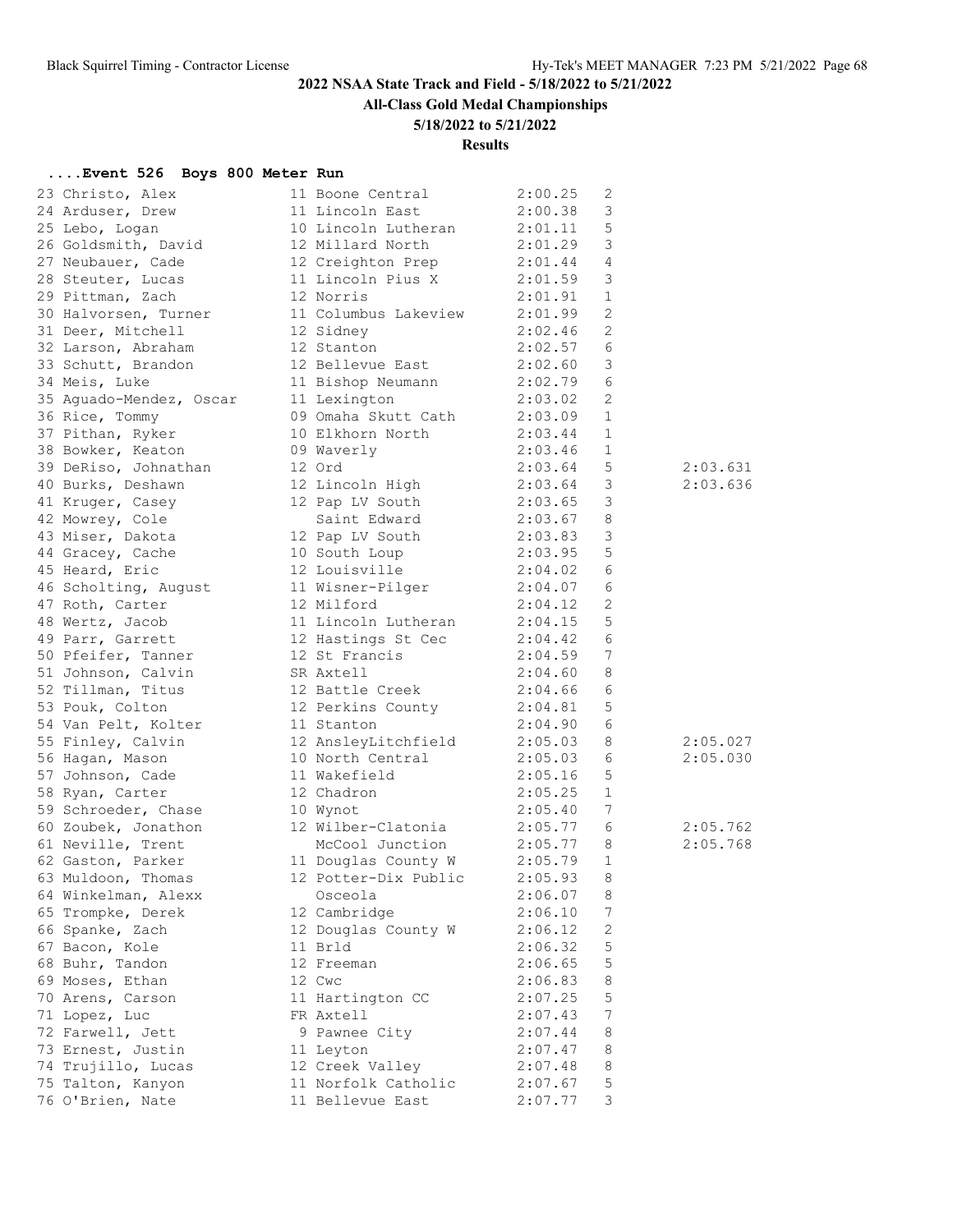#### **All-Class Gold Medal Championships**

#### **5/18/2022 to 5/21/2022**

### **Results**

#### **....Event 526 Boys 800 Meter Run**

| 77 Gonzalez-Castillo, Jesus 10 Sterling          |                             | 2:07.85 | 8                |
|--------------------------------------------------|-----------------------------|---------|------------------|
| 78 Cool, Silas                                   | 11 South Loup               | 2:08.24 | 5                |
| 79 Drueppel, Ryan                                | 11 Boone Central 2:08.36    |         | $\mathbf 1$      |
| 80 Caraveo, Alexander 12 Creek Valley 2:08.67    |                             |         | 7                |
| 81 Goosey, Isaac                                 | 09 Sandhills Valley 2:08.83 |         | 7                |
| 82 West, Brock                                   | 12 Battle Creek 2:08.86     |         | 5                |
| 83 Phillips, Jace                                | 12 Bridgeport               | 2:09.09 | 6                |
| 84 Schmitz, Will                                 | 12 St. Marys                | 2:09.31 | 8                |
| 85 Marez, Eli                                    | 11 Gering                   | 2:09.64 | $\mathbf{1}$     |
| 86 Kreutz, Phillip                               | SO Giltner                  | 2:10.22 | $\boldsymbol{7}$ |
| 87 Gautier, Lucas                                | 10 Aurora                   | 2:10.29 | $\mathbf{1}$     |
| 88 Maquire, Kale                                 | 11 Southern                 | 2:10.79 | $\epsilon$       |
| 89 Bly, Christian SR Shelton High School 2:11.48 |                             |         | 7                |
| 90 Lanman, Cavin                                 | 10 South Platte 2:12.18     |         | 7                |
| 91 Schreiner, Henry                              | 12 Adams Central 2:12.58    |         | $\mathbf{1}$     |
| 92 Franzen, Cooper                               | 12 Brady                    | 2:12.99 | 7                |
| 93 Ficke, Dorian                                 | 11 Diller-Odell             | 2:14.08 | 7                |
| 94 Neben, Travis                                 | 12 Hitchcock County 2:15.12 |         | 7                |
| 95 Ienn, Nolan                                   | 10 Elkhorn                  | 2:16.78 | $\mathbf{1}$     |
| -- Wasserman, Grant                              | 12 Lincoln North Star       | DNF     | 4                |

#### **Event 527 Girls 300 Meter Hurdles**

========================================================================== Name The Year School Finals H# Points ========================================================================== 1 Campos, Kate 11 Lincoln Pius X 43.65 2 10 2 Thompson, Makayla 11 Omaha Burke 45.04 2 8 3 Gubbels, Kailynn 12 Arlington 45.13 1 6 4 Rodencal, Adrianna 12 Lincoln Lutheran 45.60 3 5 5 Cheatum, Hadley 11 Summerland 45.79 3 4 6 Frey, Abigail 12 Omaha Northwest 45.93 2 3 7 Glaser, Morgan 10 Pap-La Vista 46.46 2 2 8 Dutton, Emma 12 McCook 46.61 1 1 9 Burkholder, Karyn 11 Cozad 46.75 1 10 Langford, Kate 10 Bennington 46.84 1 11 Schuster, Taylor 9 Lincoln Southwest 46.92 2 12 Mousel, Kaitlyn 10 Adams Central 47.14 1 13 Bailey, Carli 12 AnsleyLitchfield 47.20 4 14 Svoboda, Kayla 12 Wisner-Pilger 47.30 3 15 Jurgensmeier, Kali 12 Bishop Neumann 47.38 3 16 Hunke, Mia 09 West Point Beemer 47.47 1 17 Keck, Ashley 12 Kearney Catholic 47.50 1 18 Rowe, Jaida 12 Lincoln Southwest 47.67 2 19 Richardson, Macy 11 Sterling 19 247.89 4 20 Smith, Rachel 11 Lincoln East 48.15 2 21 Potts, Kailee  $10$  Perkins County  $48.53$  3 22 Horne, Paige 10 Scottsbluff 48.73 1 23 Griess, Kate 12 Sutton 49.03 3 24 tenBensel, Georgi JR Silver Lake 49.66 4 25 Nelson, Abrielle 12 Wausa 12 49.94 4 26 Gonsior, Teagan Fullerton 50.48 4 27 Haake, Dayle 10 SandhillsThedford 50.73 4 28 Bosak, Kinslee 11 Bishop Neumann 51.04 3 29 Kromarek, Abbie 10 Plainview 51.25 4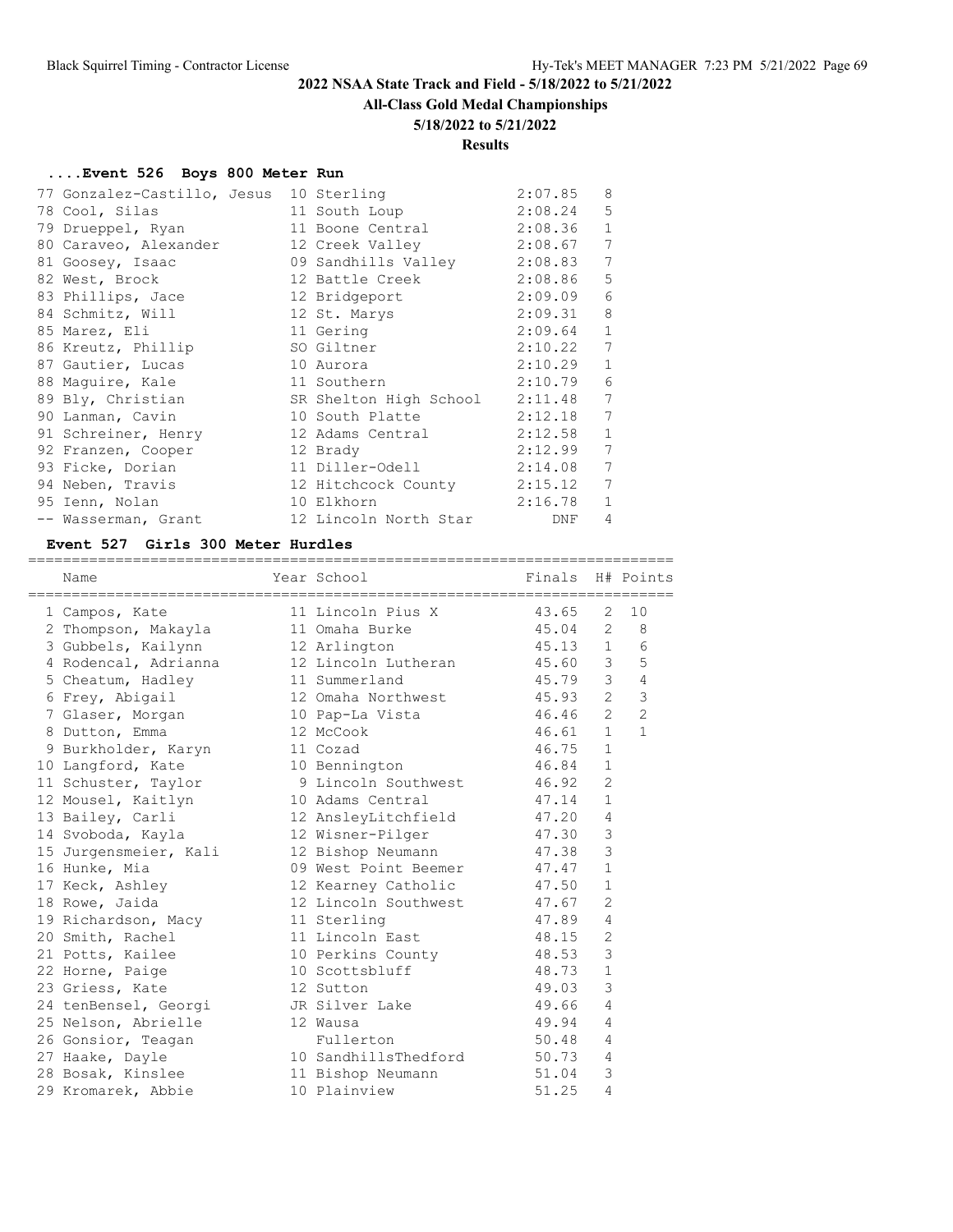**All-Class Gold Medal Championships**

### **5/18/2022 to 5/21/2022**

## **Results**

# **....Event 527 Girls 300 Meter Hurdles**

| 30 Tramp, Ellie    | 10 Crofton     | 51.68 3 |                |
|--------------------|----------------|---------|----------------|
| 31 Sweeney, Addy   | Cedar Bluffs   | 53.16 4 |                |
| -- Thomas, Nyasaia | 10 Omaha North | DO 2    | Hand to Hurdle |

## **Event 528 Boys 300 Meter Hurdles**

==========================================================================

| Name                    | Year School              | Finals  |                | H# Points       |        |
|-------------------------|--------------------------|---------|----------------|-----------------|--------|
| 1 Roberts, Jackson      | 11 Boone Central         | 38.46   | 1              | 10              |        |
| 2 Brown, Andrew         | 10 Omaha Central         | 39.17   |                | $2 \quad 8$     |        |
| 3 Mattern, JP           | 11 Lincoln Pius X        | 39.28   |                | $2\overline{6}$ |        |
| 4 Bauman, Dash          | 10 Lincoln East          | 39.39   |                | 2 <sub>5</sub>  |        |
| 5 Archer, Wyatt         | 11 Omaha Skutt Cath      | 39.44 1 |                | $\overline{4}$  |        |
| 6 Swallow, Malachi      | 11 Chadron               | 39.57   | $\mathbf{1}$   | $\mathfrak{Z}$  |        |
| 7 Fries, Gage           | 12 Minden                | 39.83   | $\mathbf{1}$   | $\overline{2}$  | 39.822 |
| 8 Ruskamp, Beau         | 12 Wisner-Pilger         | 39.83   | 3              | $\mathbf{1}$    | 39.826 |
| 9 Swartz, Kamdyn        | 12 Bishop Neumann        | 39.98   | 3              |                 |        |
| 10 Diamond, Cooper      | 12 Bennington<br>40.16   |         | $\mathbf{1}$   |                 |        |
| 11 Young, Ian           | 11 Omaha Central 40.44   |         | $\overline{2}$ |                 |        |
| 12 Moore, Clayton       | 11 Mullen                | 40.56   | $\overline{4}$ |                 |        |
| 13 Miller, Dane         | 12 Superior              | 40.58   | $\mathcal{E}$  |                 |        |
| 14 Dobberstein, Cole    | 11 Gretna                | 40.61   | $\overline{2}$ |                 |        |
| 15 Barrett, Grant       | 11 Millard West 40.68    |         | $\overline{2}$ |                 | 40.674 |
| 16 Wilson, Riley        | 10 Elmwood-Murdock 40.68 |         | 3              |                 | 40.676 |
| 17 Shepard, Evan        | 12 Ashland-Greenwd       | 40.73   | $\mathbf{1}$   |                 |        |
| 18 Fox, Zach            | 11 Wahoo                 | 40.74   | $\mathbf{1}$   |                 |        |
| 19 Brahmer, Benjamin    | 11 Pierce                | 40.84   | $\mathbf{1}$   |                 |        |
| 20 Hunsaker, Grant      | 11 Millard North 40.94   |         | $\overline{2}$ |                 |        |
| 21 Gideon, Hans         | SR Burwell               | 40.95   | $\overline{4}$ |                 |        |
| 22 Buckendahl, Baron    | 12 Battle Creek          | 40.97   | $\mathcal{S}$  |                 |        |
| 23 Denkert, Tyson       | SR Kenesaw               | 41.33   | $\overline{4}$ |                 |        |
| 24 Moats, Will          | 11 N Platte St Pats      | 41.34   | 4              |                 |        |
| 25 Blackburn, Xavier    | Osceola                  | 41.40   | 4              |                 |        |
| 26 Prochaska, John      | 12 Aquinas Catholic      | 41.67   | 3              |                 |        |
| 27 Fries, Easton        | 10 Chase County          | 41.91   | 3              |                 |        |
| 28 Bertrand, Quinn      | SR Axtell                | 41.93   | 4              |                 |        |
| 29 Allen, Caleb         | 12 Ainsworth             | 42.16   | 3              |                 |        |
| 30 White, Tristian      | 12 Arapahoe              | 42.35   | $\overline{4}$ |                 |        |
| 31 Christiansen, Dillon | 12 Garden County         | 42.46   | $\overline{4}$ |                 |        |
| 32 McPherson, Noah      | 12 Omaha Central         | 46.82   | $\overline{2}$ |                 |        |

### **Event 529 Girls 1600 Meter Run**

| Name                 | Year School          | Finals H# Points |               |                  |
|----------------------|----------------------|------------------|---------------|------------------|
| 1 Sievers, Jaci      | 11 Elkhorn South     | 4:51.67          |               | 2, 10            |
| 2 Miner, Stella      | 10 Omaha Westside    | 4:57.60          | $\mathcal{L}$ | - 8              |
| 3 Dahl, Elli         | 12 Fremont           | 5:03.72          |               | $2^{\circ}$<br>6 |
| 4 Rinn, Brianna      | 12 Lincoln Southwest | 5:07.67          |               | 2 <sub>5</sub>   |
| 5 Murray, Mia        | 10 Lincoln East      | 5:08.04          | 2             | 4                |
| 6 White, Claire      | 10 Omaha Westside    | 5:09.21          | $\mathcal{P}$ | 3                |
| 7 Hartnett, Isabelle | 11 Millard West      | 5:09.91          | $\mathcal{L}$ | $\mathcal{L}$    |
| 8 Svehla, Peyton     | 10 Lincoln East      | 5:10.62          | $\mathcal{L}$ |                  |
| 9 Schutz, Berlyn     | 11 Lincoln East      | 5:10.90          | 2             |                  |
|                      |                      |                  |               |                  |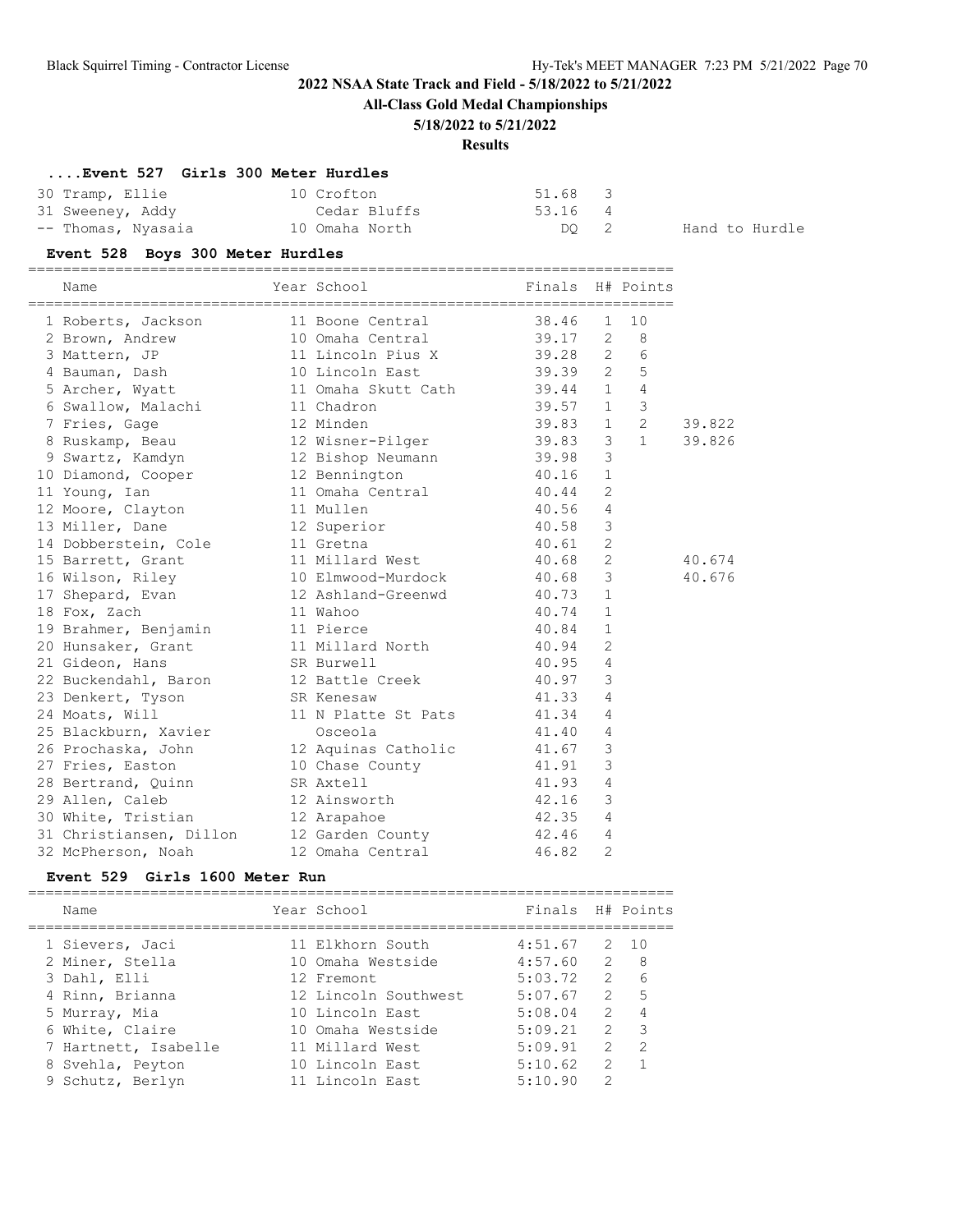**All-Class Gold Medal Championships**

### **5/18/2022 to 5/21/2022**

### **Results**

### **....Event 529 Girls 1600 Meter Run**

|                          |                      | 5:14.37 | 2              |
|--------------------------|----------------------|---------|----------------|
| 10 Bricker, Isabella     | 12 Gretna            |         |                |
| 11 Stuckey, Kassidy      | 10 York              | 5:14.96 | 1              |
| 12 Arens, Jordyn         | 10 Crofton           | 5:17.98 | $\mathsf 3$    |
| 13 Young-Oestman, Reese  | 12 Omaha Westside    | 5:19.65 | $\overline{2}$ |
| 14 Schwartz, Lily        | 11 Lincoln Southwest | 5:20.76 | $\mathbf{2}$   |
| 15 Sindelar, Alexus      | 12 Pierce            | 5:21.44 | 1              |
| 16 Henning, Lindee       | 10 Ogallala          | 5:23.04 | 1              |
| 17 Daniell, Sadye        | 12 Lincoln Christ    | 5:23.69 | $\mathbf 1$    |
| 18 Bartee, Kennedy       | 11 Lincoln High      | 5:24.19 | $\overline{2}$ |
| 19 Beaudin, Sydney       | 12 Millard West      | 5:24.21 | $\overline{2}$ |
| 20 Calderon, Gabriela    | 11 Bennington        | 5:24.64 | 1              |
| 21 Karmazin, Julia       | 10 Elkhorn North     | 5:25.58 | 1              |
| 22 Hatcliff, Addison     | 10 Beatrice          | 5:26.99 | $\mathbf 1$    |
| 23 Lawrence, Olivia      | 10 Platteview        | 5:28.10 | 1              |
| 24 Zavala, Kendall       | 09 Norris            | 5:28.80 | $\mathbf{1}$   |
| 25 Stava, Sam            | 10 Kearney           | 5:31.46 | $\overline{2}$ |
| 26 Mosel, Kenzie         | 12 Elkhorn Valley    | 5:31.69 | 3              |
| 27 Seiler, Madison       | 11 Gering            | 5:32.09 | 1              |
| 28 Spady, Lucy           | 12 Chase County      | 5:32.39 | 3              |
| 29 Hurt, Jessie          | 11 Minden            | 5:32.96 | $\mathbf 1$    |
| 30 Mlnarik, Kaitlyn      | 11 Archbishop Berg   | 5:33.31 | 3              |
| 31 American Horse, Tyrah | 10 Gordon-Rushville  | 5:33.59 | 3              |
| 32 Gregor, Charlotte     | 09 Omaha South       | 5:33.79 | $\mathbf{2}$   |
| 33 Nelson, Chaney        | 11 Oakland-Craig     | 5:34.46 | 3              |
| 34 Martin, Tallianna     | 11 South Loup        | 5:34.54 | 3              |
| 35 Kok, Brekyn           | 11 Cornerstone Chr   | 5:35.14 | 3              |
| 36 Benne, Sawyer         | 09 Lincoln Lutheran  | 5:35.23 | 3              |
|                          | 10 Nebraska Christ   | 5:36.29 | 3              |
| 37 Swanson, Hannah       |                      |         |                |
| 38 Stienike, Kate        | 12 N Platte St Pats  | 5:38.74 | 4              |
| 39 Paxton, Peyton        | 09 Mullen            | 5:39.38 | 4              |
| 40 Gardner, Mariah       | 12 Wallace           | 5:39.40 | 4              |
| 41 Gerken, Payton        | McCool Junction      | 5:39.45 | 4              |
| 42 Buhlke, Ella          | 12 Central City      | 5:39.64 | 1              |
| 43 Maxfield, Julianna    | Fullerton            | 5:39.98 | 4              |
| 44 Benes, Lille          | 09 Waverly           | 5:40.21 | 1              |
| 45 Vargas, Alayna        | 10 Hastings St Cec   | 5:40.93 | 3              |
| 46 Broz, Ashlin          | 11 Maywood-Haye      | 5:41.09 | 4              |
| 47 Benish, Axi           | 11 Leyton            | 5:41.66 | 4              |
| 48 Rhode, Emma           | 10 Millard North     | 5:42.10 | 2              |
| 49 Baumgart, Hannah      | 11 St Francis        | 5:42.13 | $\overline{4}$ |
| 50 Blehm, Lauren         | 12 Lincoln Southwest | 5:42.58 | $\overline{2}$ |
| 51 Gifford, Braelyn      | 09 N Platte St Pats  | 5:42.64 | 4              |
| 52 Lytle, Emily          | 11 Pawnee City       | 5:43.09 | 4              |
| 53 O'Daniel, Hailey      | 09 Arlington         | 5:44.68 | 1              |
| 54 Westfall, Gabi        | 09 Omaha Skutt Cath  | 5:44.76 | 1              |
| 55 Mead, Corinne         | 12 Elkhorn North     | 5:45.44 | $\mathbf 1$    |
| 56 Riedel, Hope          | 9 Lincoln North Star | 5:45.70 | $\overline{c}$ |
| 57 Carnahan, Kyndall     | 10 Chadron           | 5:46.26 | 1              |
| 58 Mansour, Corinne      | 09 Om Roncalli Cath  | 5:46.73 | 1              |
| 59 Deanda, Marisol       | 12 Schuyler          | 5:47.45 | 1              |
| 60 Swartz, Kaitlyn       | 10 Pap LV South      | 5:47.62 | $\mathbf{2}$   |
| 61 Rossow, Chloe         | 09 Hastings St Cec   | 5:49.71 | 3              |
| 62 Jansen, Josie         | 11 Omaha Gross Cath  | 5:49.85 | $\mathbf{1}$   |
| 63 Davis, Maddie         | 10 West Holt         | 5:50.10 | 3              |
|                          |                      |         |                |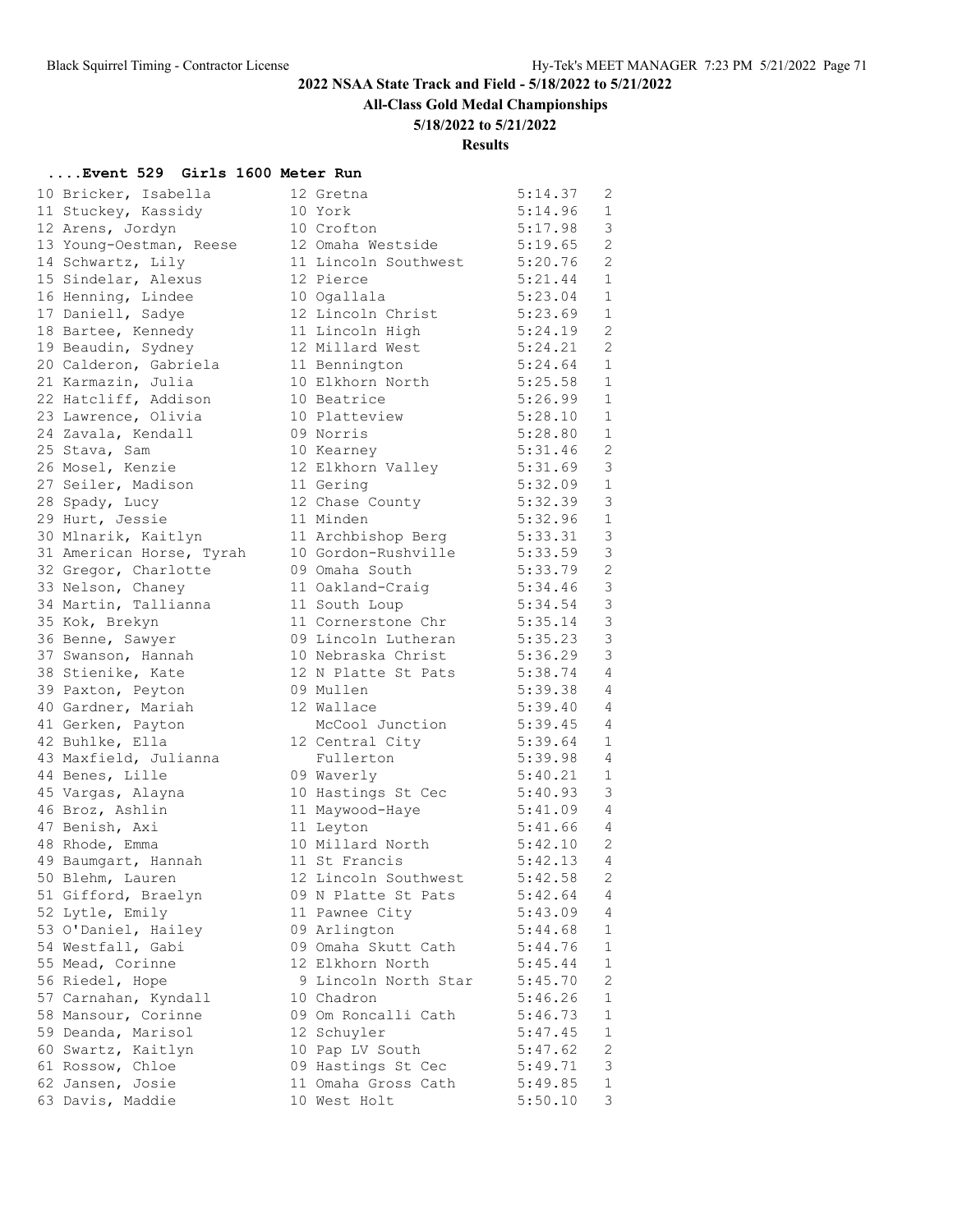**All-Class Gold Medal Championships**

## **5/18/2022 to 5/21/2022**

### **Results**

## **....Event 529 Girls 1600 Meter Run**

| 64 Weaklend, Malorie                               | 09 Logan View                 | 5:50.15 | 3              |          |
|----------------------------------------------------|-------------------------------|---------|----------------|----------|
| 65 Nelson, Darla                                   | 12 Wausa                      | 5:50.53 | 4              |          |
| 66 Richards, Anika                                 | 11 Omaha Skutt Cath 5:52.27   |         | $\mathbf{1}$   |          |
| 67 Muller, Kara                                    | 10 Bellevue West 5:52.37      |         | 2              |          |
| 68 Jonas, Ella                                     | 9 Millard North 5:53.45       |         | 2              | 5:53.448 |
| 68 Zwick, Adelyn                                   | 09 Bishop Neumann 5:53.45     |         | 3              | 5:53.448 |
| 70 Hastreiter, Jalyssa 12 St Francis               |                               | 5:55.42 | 4              |          |
| 71 Opfer, Jessica                                  | 12 Hartington-NC 5:55.53      |         | 3              |          |
| 72 Martinson, Christina 11 Bloomfield 5:56.97      |                               |         | 4              |          |
| 73 Coble, Callie                                   | 5:57.12<br>12 Mullen          |         | 4              |          |
| 74 Foster, Abby                                    | 9 Norfolk                     | 5:58.82 | 2              |          |
| 75 Hurlbert, Avery 10 Holdrege                     |                               | 5:59.25 | $\mathbf{1}$   |          |
| 76 Goodell, Charis 3 Perkins County 6:00.07        |                               |         | 3              |          |
| 77 Arnold, Callie                                  | 12 Pierce                     | 6:00.21 | $\mathbf{1}$   |          |
| 78 Tullis, Ivy                                     | 9 South Loup 6:01.42          |         | 3              |          |
| 79 Hrouda, Ellesyn 69 Ponca                        |                               | 6:01.87 | 3              |          |
| 80 Kennedy, Emma                                   | 9 Ainsworth 6:02.51           |         | 3              |          |
| 81 Havranek, Kinsley 10 Palmyra                    |                               | 6:03.74 | 3              |          |
| 82 Miller, Kierra                                  | 11 Bayard                     | 6:04.43 | 3              |          |
| 83 Schledewitz, Rilyn 09 Sumner-Eddy-Mill 6:04.70  |                               |         | 4              |          |
| 84 Drueke, Paige                                   | 10 Boyd County 6:05.03        |         | 4              |          |
| 85 Genereux, Hailey                                | 12 Cwc                        | 6:06.00 | 4              |          |
| 86 Houchin, Trinity JR Axtell                      |                               | 6:06.18 | 4              |          |
| 87 Baumert, Kennedy 6:09 Guardian Ang CC 6:06.84   |                               |         | 3              |          |
| 88 Pinneo, Taya                                    | 09 Shelby-Rising City 6:08.06 |         | 3              |          |
| 89 Cunningham, Meghan 11 Elkhorn North             |                               | 6:08.89 | $\mathbf{1}$   |          |
| 90 Kessler, Karly                                  | 10 St Francis                 | 6:14.11 | 4              |          |
| 91 Meza, Mayte                                     | JR Shelton High School        | 6:17.87 | 4              |          |
| 92 Eastman, Hailey                                 | SO Giltner                    | 6:21.21 | 4              |          |
| 93 Swanson, Madison 12 Crawford                    |                               | 6:21.71 | 4              |          |
| 94 Johnson, Ellie                                  | SO Axtell                     | 6:24.39 | $\overline{4}$ |          |
| 95 Turrubiates, Jasmine 11 Exeter-Milligan 6:36.92 |                               |         | 4              |          |
| -- Deleon, Deavion                                 | 12 Pap LV South               | DNF     | $\overline{2}$ |          |

## **Event 530 Boys 1600 Meter Run**

| Name                   | Year School           | Finals H# Points |                         |                |
|------------------------|-----------------------|------------------|-------------------------|----------------|
| 1 Hinrichs, Gabe       | 12 Elkhorn South      | 4:16.34          | 2                       | 10             |
| 2 Waters, Carter       | 12 Fremont            | 4:18.88          | $\overline{2}$          | 8              |
| 3 Noecker, Carson      | 11 Hartington CC      | 4:19.61          | $\overline{\mathbf{3}}$ | 6              |
| 4 Erdkamp, Colby       | 12 Gretna             | 4:19.70          | $\overline{2}$          | 5              |
| 5 Witte, Jack          | 10 Millard West       | 4:20.38          | $\overline{2}$          | 4              |
| 6 Taylor, Braden       | 12 Fremont            | 4:21.18          | $\overline{2}$          | 3              |
| 7 Wasserman, Grant     | 12 Lincoln North Star | 4:21.60          | $\overline{2}$          | $\overline{2}$ |
| 8 Kirchner, Samuel     | 12 Millard West       | 4:22.17          | $\mathfrak{L}$          |                |
| 9 Ochoa, Isaac         | 10 Norfolk            | 4:22.44          | $\overline{2}$          |                |
| 10 Haith, Cole         | 12 Millard West       | 4:22.49          | $\overline{2}$          |                |
| 11 Salazar-Molina, Ian | 10 Lexington          | 4:26.77          | 1                       |                |
| 12 Myers, Max          | 10 Lincoln Southwest  | 4:27.42          | $\overline{2}$          |                |
| 13 Caudy, Evan         | 12 North Platte       | 4:27.88          | $\overline{2}$          |                |
| 14 Schultz, Zack       | 11 Millard North      | 4:28.26          | $\overline{2}$          |                |
| 15 Miller, Nolan       | 12 Fremont            | 4:28.90          | $\overline{2}$          |                |
| 16 Johnson, Luke       | 11 Elkhorn South      | 4:29.19          | $\overline{2}$          |                |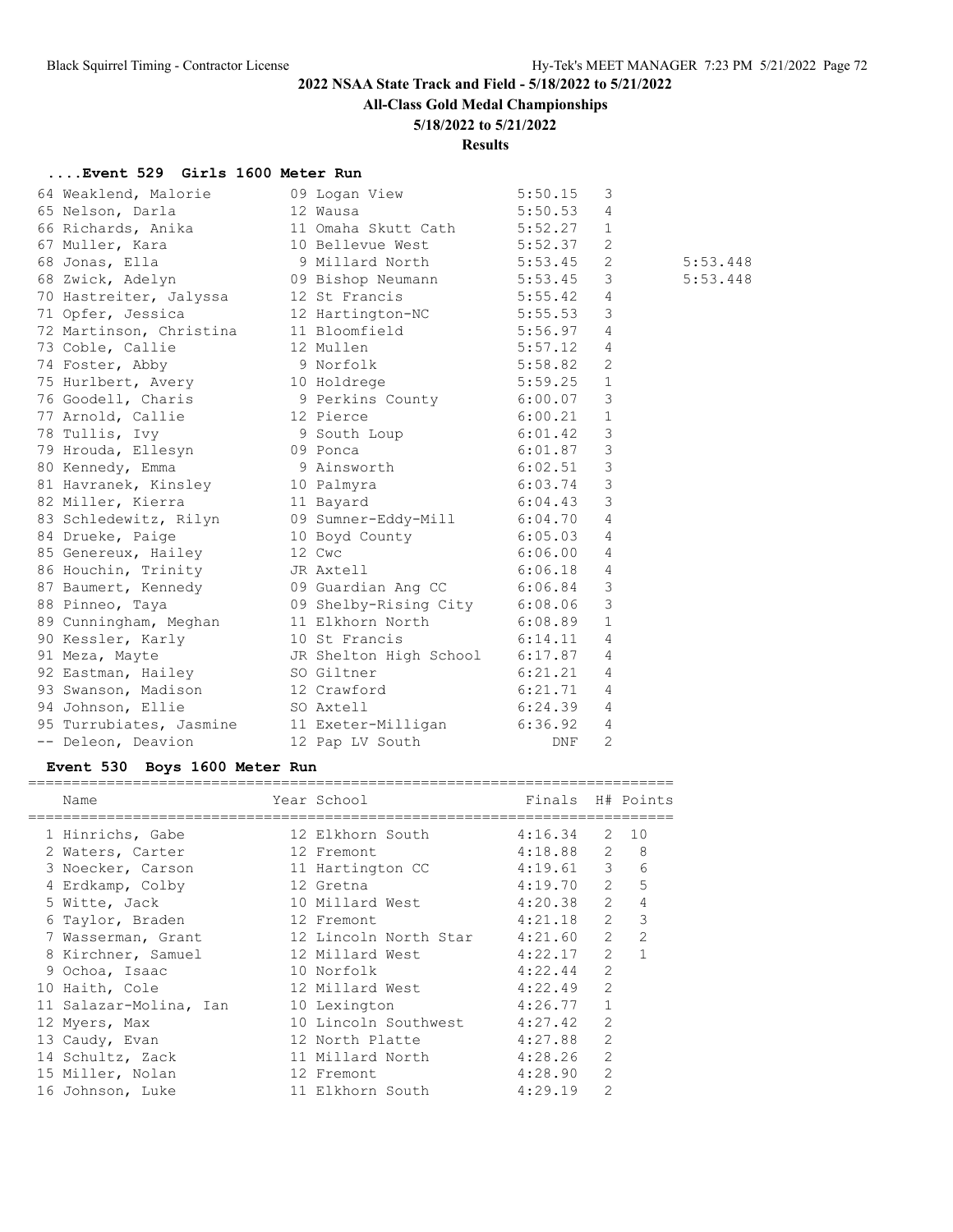**All-Class Gold Medal Championships**

### **5/18/2022 to 5/21/2022**

**Results**

### **....Event 530 Boys 1600 Meter Run**

| 17 Brauer, Cameron                                                            | 12 Sidney                    | 4:29.90                             | 1                       |          |
|-------------------------------------------------------------------------------|------------------------------|-------------------------------------|-------------------------|----------|
|                                                                               | 12 Lincoln East              | 4:30.41                             | 2                       |          |
| 18 Volkmer, Joe<br>19 Graff, Isaac                                            | 11 Lincoln East              | 4:30.92                             | 2                       |          |
| 20 Bonifas, Luke                                                              | 12 Adams Central 4:31.29     |                                     | 1                       |          |
| 21 Mann, Ethan                                                                | 10 Pap-La Vista 4:32.43      |                                     | 2                       |          |
| 22 Hohlen, Carter                                                             | 12 Lincoln Christ 4:33.95    |                                     | $\mathbf{1}$            |          |
| 23 Liewer, Evan                                                               | 12 Gretna                    |                                     | 2                       |          |
|                                                                               | 12 Lincoln Pius X            | $4:34.40$<br>$4:35.03$              | 2                       | 4:35.025 |
| 23 Literal,<br>24 Greisen, Thomas<br>11 Million Thomas                        | 11 Omaha Burke               | 4:35.03                             | 2                       | 4:35.030 |
| 26 Boonstra, Riley                                                            | 10 Norris                    | 4:35.16                             | 1                       |          |
| 27 Ejerso, Mesuidi                                                            | 11 South Sioux City 4:35.58  |                                     | $\mathbf{1}$            |          |
| 28 Hammond, Ben                                                               | 12 Norfolk Catholic 4:36.13  |                                     | $\overline{\mathbf{3}}$ |          |
| 29 Bashtovoi, Daniel                                                          | 12 Sidney                    |                                     | $\mathbf{1}$            |          |
| 30 Adame-Lopez, Lazaro                                                        |                              | $4:36.96$<br>$4:37.26$<br>$4:37.48$ | $\mathbf{1}$            |          |
| 31 Schlueter, Ty                                                              | 10 Lexington<br>12 Ainsworth |                                     | $\overline{3}$          |          |
| 32 Larson, Abraham                                                            | 12 Stanton                   | 4:37.59                             | $\overline{\mathbf{3}}$ |          |
| 33 Heller, Dalton                                                             | 10 Millard South 4:38.17 2   |                                     |                         |          |
|                                                                               |                              |                                     |                         |          |
| 34 Schroll, Mark                                                              | 12 Mt Michael Ben 4:38.66    |                                     | 1                       |          |
| 35 Strain, Jackson                                                            | 12 Twin River                | $4:38.69$<br>$4:38.71$<br>$4:39.18$ | $\overline{3}$          |          |
|                                                                               |                              |                                     | $\overline{\mathbf{3}}$ |          |
| 36 Lander, Grant<br>37 Aguado-Mendez, Oscar 11 Lexington<br>09 Blair          |                              |                                     | $\mathbf{1}$            |          |
| 38 O'Grady, Calin                                                             | 09 Blair                     | 4:39.31                             | $\mathbf{1}$            |          |
| 39 Karas, Quin                                                                | 11 Pap LV South 4:39.35 2    |                                     |                         |          |
| 40 McGreer, Mason                                                             | 9 Perkins County 4:39.84 3   |                                     |                         |          |
| 41 Van Pelt, Kolter                                                           | 11 Stanton                   | 4:39.99                             | $\overline{3}$          |          |
| 42 Miles, Jarrett                                                             | 10 N Platte St Pats          | $4:40.66$<br>$4:41.50$              | $\overline{4}$          |          |
| 43 Kuncl, Trevor                                                              | 12 Mullen                    |                                     | $\overline{4}$          |          |
| 44 Lancaster, Jack                                                            | 11 Valentine                 | 4:42.28                             | $\overline{\mathbf{3}}$ |          |
| 45 Harsin, Carter                                                             | 11 Minden                    | 4:42.90                             | 1                       |          |
|                                                                               | 12 Creighton Prep 4:43.87    |                                     | 2                       |          |
|                                                                               | 11 Tri County                |                                     | $\overline{3}$          |          |
|                                                                               | 11 Southern<br>12 M          |                                     | $\overline{\mathbf{3}}$ |          |
| 46 Nizzi, Robert<br>47 Siems, Carter<br>48 Maguire, Kale<br>49 Cooper, Tanner | 12 Norris                    | $4:45.00$<br>$4:45.01$<br>$4:45.94$ | $\overline{1}$          |          |
| 50 Berridge, Dyami                                                            | 11 Winnebago 4:46.12         |                                     | $\overline{\mathbf{3}}$ |          |
| 51 Dix, Elijah                                                                | 10 Plattsmouth 4:46.53       |                                     | $\mathbf{1}$            |          |
| 52 Lampe, Gus                                                                 | 10 Om Roncalli Cath 4:47.41  |                                     | 1                       |          |
| 53 Luedke, Damin                                                              | 12 Paxton                    | 4:47.77                             | $\overline{4}$          |          |
|                                                                               | 11 Wakefield                 | 4:48.23                             | $\mathcal{S}$           |          |
| 54 Johnson, Cade<br>55 Ruse, Carter                                           | 11 Freeman                   | 4:48.39                             | $\overline{\mathbf{3}}$ | 4:48.381 |
| 56 Rice, Tommy                                                                | 09 Omaha Skutt Cath 4:48.39  |                                     | $\mathbf{1}$            | 4:48.389 |
| 57 Tichota, Carter                                                            |                              | 4:48.58                             | 3                       |          |
| 58 Jacobs, Wes                                                                | 11 Hay Springs               | 4:48.73                             | 4                       |          |
| 59 Nicke, Tyler                                                               | 12 Wynot                     | 4:49.25                             | 4                       |          |
| 60 Brugger, Jake                                                              | McCool Junction              | 4:49.62                             | 4                       |          |
| 61 Orton, Raden                                                               | 11 North Central             | 4:49.63                             | 3                       |          |
| 62 Grefe, Colby                                                               | 12 Arlington                 | 4:50.14                             | 1                       |          |
| 63 Smith, Addison                                                             | 11 Wausa                     | 4:50.37                             | 4                       |          |
| 64 Brady, Ty                                                                  | 11 Crawford                  | 4:51.29                             | 4                       |          |
| 65 Clement, Nikolas                                                           | 10 Holdrege                  | 4:52.44                             | 1                       |          |
| 66 Rice, Alex                                                                 | 11 Omaha Skutt Cath          | 4:52.77                             | 1                       |          |
| 67 Conley, Elijah                                                             | 11 Bridgeport                | 4:53.53                             | 3                       |          |
| 68 Tretter, Gabriel                                                           | 11 Leyton                    | 4:53.79                             | 4                       |          |
| 69 Jarosik, Rowan                                                             | 09 Sandy Creek               | 4:53.92                             | 3                       |          |
| 70 Gaston, Parker                                                             | 11 Douglas County W          | 4:53.93                             | 1                       |          |
|                                                                               |                              |                                     |                         |          |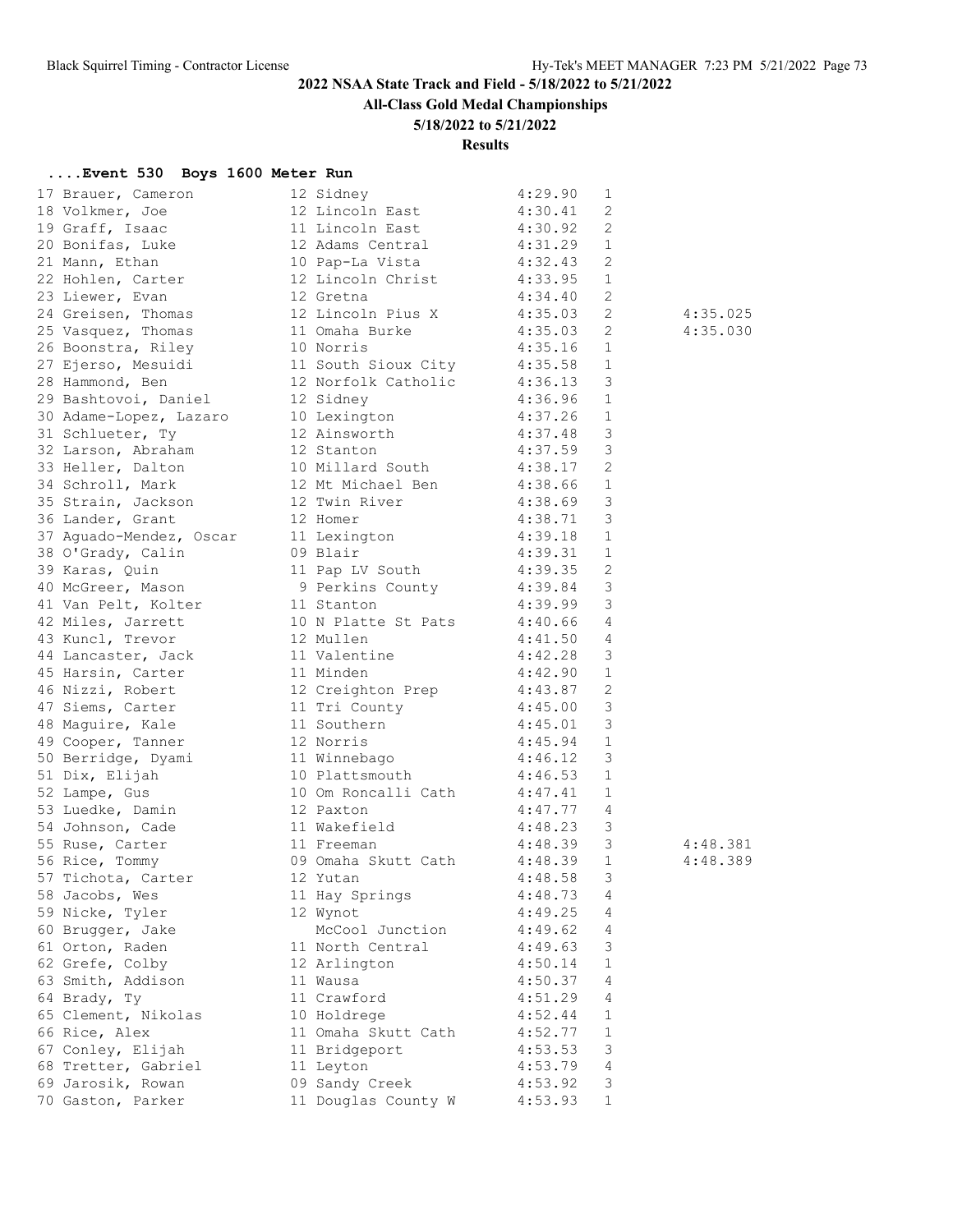### **All-Class Gold Medal Championships**

#### **5/18/2022 to 5/21/2022**

### **Results**

### **....Event 530 Boys 1600 Meter Run**

|  | 71 Neville, Trent     | McCool Junction                                                                                                | 4:54.17 | 4              |
|--|-----------------------|----------------------------------------------------------------------------------------------------------------|---------|----------------|
|  | 72 Menke, Logan       | FR Lawrence-Nelson                                                                                             | 4:54.56 | $\overline{4}$ |
|  | 73 Walters, Ethan     | 10 Elkhorn to the search of the search of the search of the search of the search of the search of the search o | 4:55.02 | $\mathbf{1}$   |
|  | 74 Gyhra, Bryce       | 12 Pawnee City                                                                                                 | 4:55.91 | $\overline{4}$ |
|  | 75 Trompke, Derek     | 12 Cambridge                                                                                                   | 4:56.25 | $\overline{4}$ |
|  | 76 Munoz, Josue       | 09 Homer                                                                                                       | 4:56.29 | $\mathsf 3$    |
|  | 77 Hughes, Ashton     | 11 Cornerstone Chr                                                                                             | 4:56.96 | 3              |
|  | 78 Reeson, Cooper     | SO Giltner                                                                                                     | 4:57.79 | $\overline{4}$ |
|  | 79 Maquire, Jude      | 10 Columbus Scotus                                                                                             | 4:57.86 | $\mathbf{1}$   |
|  | 80 Trompke, Carson    | 10 Cambridge                                                                                                   | 4:58.19 | 4              |
|  | 81 Froeschl, James    | 10 FC Sacred Heart 4:58.35                                                                                     |         | 4              |
|  | 82 Lauterbach, Carson | 12 Lincoln Southeast 4:58.46                                                                                   |         | $\overline{2}$ |
|  | 83 Peery, Michael     | 12 Seward                                                                                                      | 4:59.04 | $\mathbf{1}$   |
|  | 84 Schmitz, Will      | 12 St. Marys                                                                                                   | 4:59.18 | $\overline{4}$ |
|  | 85 Johnson, Calvin    | SR Axtell                                                                                                      | 4:59.51 | 4              |
|  | 86 Connick, Dax       | 11 N Platte St Pats                                                                                            | 4:59.68 | $\overline{4}$ |
|  | 87 Walsh, Gannon      | 10 Pender                                                                                                      | 5:01.12 | 4              |
|  | 88 Preister, Jacob    | 11 Humphrey-Lin                                                                                                | 5:02.80 | $\overline{4}$ |
|  | 89 Salter, Tyler      | 12 Northwest                                                                                                   | 5:03.54 | $\mathbf{1}$   |
|  | 90 Fischer, Noah      | 09 Nebraska Christ 5:03.65                                                                                     |         | $\mathsf 3$    |
|  | 91 Lebo, Logan        | 10 Lincoln Lutheran 5:06.60                                                                                    |         | 3              |
|  | 92 Watkins, Trent     | JR Elm Creek                                                                                                   | 5:07.31 | 4              |
|  | 93 Recoy, Logan       | 10 South Loup                                                                                                  | 5:07.70 | 3              |
|  | 94 Moses, Ethan       | 12 Cwc                                                                                                         | 5:13.22 | $\overline{4}$ |
|  | 95 Sinsel, Jackson    | 12 Sutherland                                                                                                  | 5:17.91 | $\mathcal{E}$  |
|  | 96 Griggs, Dylan      | 11 Meridian                                                                                                    | 5:20.93 | $\overline{4}$ |
|  |                       |                                                                                                                |         |                |

#### **Event 531 Girls 4x100 Meter Relay**

==========================================================================

| School                     | Finals                  |                | H# Points           |        |
|----------------------------|-------------------------|----------------|---------------------|--------|
| 1 Lincoln High 'A'         | 47.53                   |                | 4 10                |        |
| 1) Giebelhaus, SaReya 11   | 2) Hekl, Neryah 11      |                |                     |        |
| 3) Funnah, Zainab 12       | 4) DeFrand, Dajaz 12    |                |                     |        |
| 2 Northwest 'A'            | 48.12                   | 2              | 8                   |        |
| 1) Ray, Kyra 9             | 2) Urbanski, Avyn 11    |                |                     |        |
| 3) Baasch, Grace 11        | 4) Roby, Samantha 12    |                |                     |        |
| 3 Lincoln Southwest 'A'    | 48.66                   | $\overline{4}$ | 6                   |        |
| 1) Bretschneider, Kennah 9 | 2) Oelling, Nonic 9     |                |                     |        |
| 3) Schuster, Taylor 9      | 4) Rowe, Jaida 12       |                |                     |        |
| 4 Omaha Westside 'A'       | 48.74                   |                | 5<br>$\overline{4}$ |        |
| 1) Green, Chloe 12         | 2) Davies, Lademi 11    |                |                     |        |
| 3) Berry, Amnie 11         | 4) Lewis, MaryAnn 09    |                |                     |        |
| 5 Bennington 'A'           | 48.98                   | 2              | $\overline{4}$      |        |
| 1) Jensen, Reese 09        | 2) Wade, Kennedy 11     |                |                     |        |
| 3) Dowding, Tatum 11       | 4) Langford, Kate 10    |                |                     |        |
| 6 Gretna 'A'               | 49.52                   | 3              | 3                   | 49.517 |
| 1) Webster, Addison 12     | 2) Heck, Leah 10        |                |                     |        |
| 3) Norvig, Hope 10         | 4) Marshall, Jenna 12   |                |                     |        |
| 7 South Sioux City 'A'     | 49.52                   | $\mathcal{L}$  | $\mathcal{L}$       | 49.520 |
| 1) Vaughn, Khyah 09        | 2) Garcia, Ashlynn 12   |                |                     |        |
| 3) Kriens, Jordan 11       | 4) Penne, Emily 10      |                |                     |        |
| Omaha Burke 'A'<br>8       | 49.54                   | $\overline{4}$ | 1                   |        |
| 1) Franklin, Aaliyah 11    | 2) Johnson, Zakeirah 10 |                |                     |        |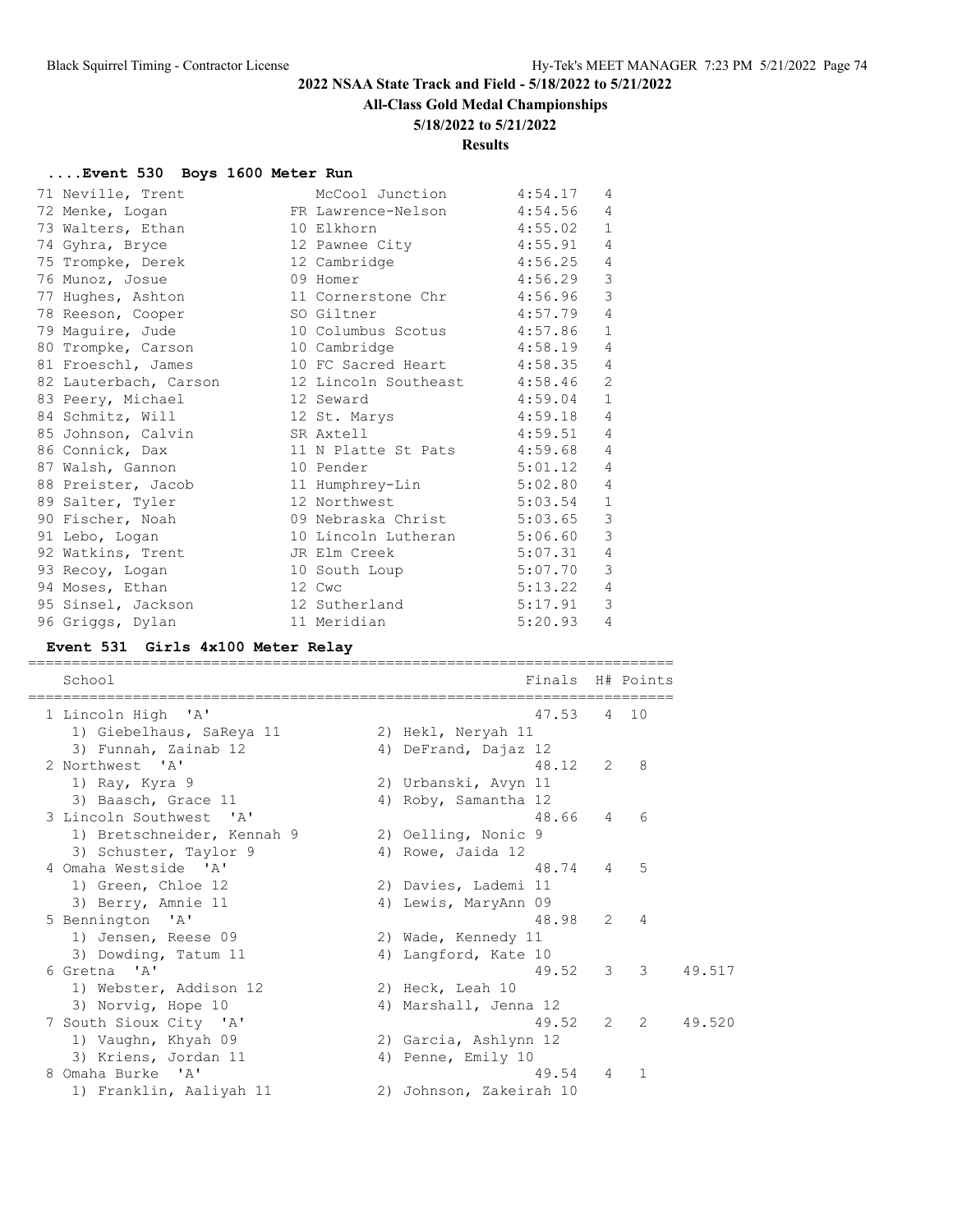# **All-Class Gold Medal Championships**

### **5/18/2022 to 5/21/2022**

### **Results**

# **....Event 531 Girls 4x100 Meter Relay**

| 3) Thompson, Makayla 11<br>9 Omaha North 'A'  | 4) Carbonella-Smith, Alexis 10<br>49.57         | 4 |        |
|-----------------------------------------------|-------------------------------------------------|---|--------|
| 1) Wynne, Jessica 12<br>3) Thomas, Nyasaia 10 | 2) Taylor, Teriana 10<br>4) Harbour, Kashae' 10 |   |        |
| 10 Fremont 'A'                                | 49.86                                           | 4 |        |
| 1) Cooper, Ella 11                            | 2) Glause, Sydney 10                            |   |        |
| 3) Sheppard, Emmalee 11                       | 4) Gleason, Tania 12                            |   |        |
| 11 Beatrice 'A'                               | 50.04                                           | 2 |        |
| 1) Schwisow, Riley 11                         | 2) Barnard, Avery 11                            |   |        |
| 3) Gleason, Anna 09                           | 4) Mahoney, Morgan 12                           |   |        |
| 12 Pap-La Vista 'A'                           | 50.06                                           | 3 |        |
| 1) Williams, Ciara 10                         | 2) Miller, Lindsay 11                           |   |        |
| 3) Zoucha, Maya 10                            | 4) Zoucha, Dru 10                               |   |        |
| 13 Elkhorn South 'A'                          | 50.18                                           | 4 |        |
| 1) Henry, Grace 11                            | 2) Kathol, Lennah 9<br>4) Madsen, Maggie 11     |   |        |
| 3) Hanafan, Elizabeth 11<br>14 Falls City 'A' | 50.21                                           | 2 |        |
| 1) Kirkendall, Ashleigh 10                    | 2) Kreifels, Taylor 09                          |   |        |
| 3) Thomas, Lilian 12                          | 4) Thompson, RaeAnn 11                          |   |        |
| 15 Omaha Northwest 'A'                        | 50.29                                           | 3 |        |
| 1) Frey, Abigail 12                           | 2) Skanes, Imani 9                              |   |        |
| 3) Rodgers, Mikaiya 10                        | 4) Hamilton, Kenaija 12                         |   |        |
| 16 Millard North 'A'                          | 50.37                                           | 3 |        |
| 1) Watts, Jasmine 12                          | 2) Yates, Chloe 12                              |   |        |
| 3) Flaschner, Mia 12                          | 4) Bornemeier, Alexis 10                        |   |        |
| 17 Columbus Lakeview 'A'                      | 50.44                                           | 2 |        |
| 1) Gibbs, Autumn 11                           | 2) Barcel, Blake 10                             |   |        |
| 3) Frenzen, Molly 11                          | 4) Stock, Macy 12                               |   |        |
| 18 Norfolk Catholic 'A'                       | 50.48                                           | 6 |        |
| 1) Brungardt, Allison 10                      | 2) Janssen, Kenzie 9                            |   |        |
| 3) Fischer, Saylor 11                         | 4) Barnes, Aubrey 10                            |   |        |
| 19 Hastings 'A'                               | 50.50                                           | 1 |        |
| 1) Beckby, Carlie 10                          | 2) Schultz, Kaelan 12                           |   |        |
| 3) Kendall, Abigail 11<br>20 Elkhorn 'A'      | 4) Satterly, Hannah 11<br>50.62                 | 1 |        |
| 1) Rochholz, Jordyn 11                        | 2) Dalton, Ella 12                              |   |        |
| 3) Andersen, Kaelyn 11                        | 4) Schnoor, Bridget 10                          |   |        |
| 21 Hartington CC 'A'                          | 50.64                                           | 6 | 50.638 |
| 1) Christensen, Faith 11                      | 2) Reifenrath, Grace 11                         |   |        |
| 3) Bernecker, Lauren 09                       | 4) Reifenrath, Sophia 11                        |   |        |
| 21 Gering 'A'                                 | 50.64                                           | 2 | 50.638 |
| 1) Aguilar, Gianni 12                         | 2) Moreno, Gabrielle 9                          |   |        |
| 3) Schlothauer, Jada 11                       | 4) Morales, Alissa 10                           |   |        |
| 23 Millard West 'A'                           | 50.66                                           | 4 |        |
| 1) Hopkins, Layla 12                          | 2) Vaughn, Chloe 09                             |   |        |
| 3) Ahrens, Cecile 10                          | 4) Millard, Sadie 12                            |   |        |
| 24 Lincoln Lutheran<br>A'                     | 50.72                                           | 5 |        |
| 1) Leimbach, Kate 12                          | 2) Wachal, Abby 11                              |   |        |
| 3) Psencik, Lily                              | 4) Martin, Molli 12                             |   |        |
| 25 Syracuse 'A'                               | 50.75                                           | 1 |        |
| 1) Sisco, Kadyn 10                            | 2) Knox, Hannah 12                              |   |        |
| 3) Stanley, Kennedy 12                        | 4) Stanley, Kamdyn 12                           |   |        |
| 26 Seward 'A'                                 | 50.87                                           | 2 |        |
| 1) Craig, Morgan 12                           | 2) Schulz, Eden 11                              |   |        |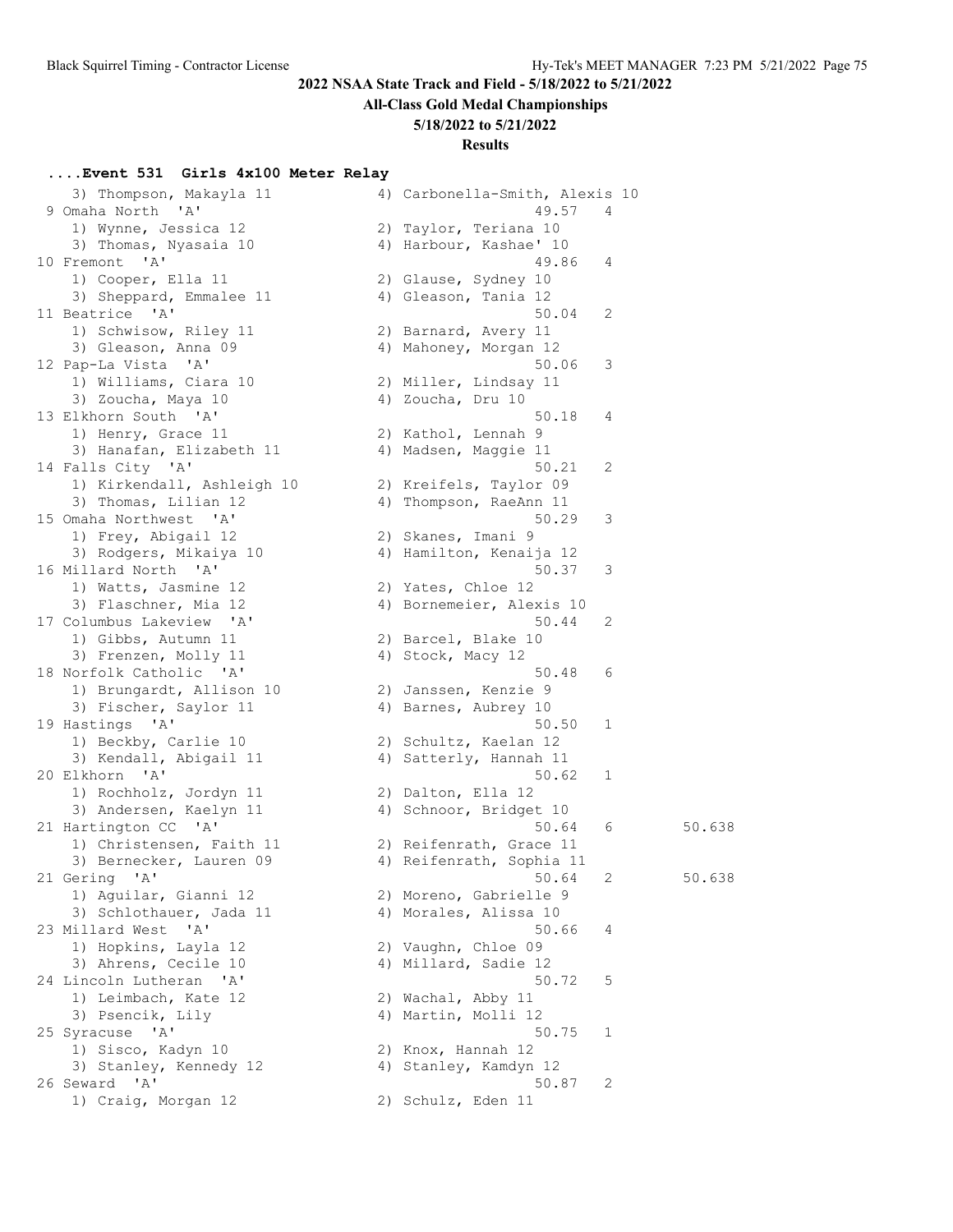# **All-Class Gold Medal Championships**

### **5/18/2022 to 5/21/2022**

#### **Results**

# **....Event 531 Girls 4x100 Meter Relay**

| 3) Wang, Vicki 11                             | 4) Collins, Coral 10    |
|-----------------------------------------------|-------------------------|
| 27 Waverly 'A'                                | 50.92<br>$\mathbf{1}$   |
| 1) Hanke, Sydney 11                           | 2) Folds, Alyssa 11     |
| 3) Rice, Joslyn 10                            | 4) Shulayk, Mary 12     |
| 28 McCook 'A'                                 | 51.10<br>$\mathbf{1}$   |
| 1) Walter, Kennedy 11                         | 2) Dutton, Emma 12      |
| 3) Taylor, Ainsley 12                         | 4) Wilkinson, Shawna 11 |
| 29 Bishop Neumann 'A'                         | 51.16<br>6              |
| 1) Lilly, Lizzie 10                           | 2) Johnson, Jill 09     |
| 3) Chvatal, Mary 12                           | 4) Quinn, Teresa 12     |
| 30 Chase County 'A'                           | 51.20<br>6              |
| 1) Dillan, Chloe 12                           | 2) Jablonski, Jordan 12 |
| 3) McNair, Ali 11                             | 4) Milner, Jerzee 12    |
|                                               |                         |
| 31 Osceola 'A'                                | 51.24<br>8              |
| 1) Roberts, Janna                             | 2) Boden, Savanna       |
| 3) Winkelman, Fayth                           | 4) Wieseman, Rori       |
| 32 Ogallala 'A'                               | $\mathbf{1}$<br>51.33   |
| 1) Tuttle, Gracen 12                          | 2) Kirchner, Tayden 11  |
| 3) Tuttle, Eideann 10                         | 4) Kirchner, Makayla 12 |
| 33 David City 'A'                             | 51.37<br>6              |
| 1) Behrns, Neely 12                           | 2) Eickmeier, Lili 12   |
| 3) Boss, Trinity 09                           | 4) Couch, Avery 11      |
| 34 Ord 'A'                                    | 5<br>51.43              |
| 1) Vancura, Lexis 11                          | 2) Moran, Journi 12     |
| 3) Wilson, Kaidence 11                        | 4) Deden, Britta 11     |
| 35 Aurora 'A'                                 | 51.58<br>1              |
| 1) Bengtson, Kehlanee 10                      | 2) Brown, Madelyn 11    |
|                                               |                         |
| 3) Fahrnbruch, Eva 11                         | 4) Crosby, Kaylee 12    |
| 36 Kearney 'A'                                | 51.61<br>3              |
| 1) Kociemba, Misha 09                         | 2) Hatcher, Kelsey 09   |
| 3) Martinez, Gabby 09                         | 4) Focke, Abigail 10    |
| 37 Blair 'A'                                  | 51.64<br>1              |
| 1) Lundgren, Brynn 09                         | 2) Roehrs, Erika 12     |
| 3) Keeling, Audie 10                          | 4) Galbraith, Greta 10  |
| 38 West Holt<br>$^{\prime}$ A $^{\prime}$     | 5<br>51.66              |
| 1) Kratz, Katelynn 10                         | 2) Davis, Abbygail 9    |
| 3) Schaaf, Makenna 9                          | 4) Galyen, Ainsley 9    |
| 39 Valentine 'A'                              | 6<br>51.79              |
| 1) Long, MaKenzie 12                          | 2) From, Tacey 9        |
| 3) McGinley, Becca 12                         | 4) Patterson, Alivia 10 |
| 40 Lincoln Southeast 'A'                      | 3<br>51.85              |
| 1) Baxter, Mo 12                              | 2) Porter, Kacey 9      |
| 3) Fenton, Kendal 12                          |                         |
|                                               | 4) Bumgarner, Iris 11   |
| 41 SandhillsThedford 'A'                      | 51.86<br>8              |
| 1) Haake, Karley 09                           | 2) Haake, Dayle 10      |
| 3) Rasmussen, Tenley 11                       | 4) Clark, Anna 09       |
| 42 Wisner-Pilger<br>$^{\prime}$ A $^{\prime}$ | 51.93<br>6              |
| 1) Scholting, Taylor 09                       | 2) Svoboda, Kayla 12    |
| 3) Kneifl, Haley 09                           | 4) Kniefl, Lindsey 12   |
| 43 Sandy Creek 'A'                            | 5<br>52.16              |
| 1) Martin, Ella 10                            | 2) Rempe, Caitlin 12    |
| 3) Heinz, Jenna 12                            | 4) Hatch, Leah 12       |
| 44 N Platte St Pats 'A'                       | 52.17<br>8              |
| 1) O'Neill, Elise 12                          | 2) Swift, Gabby 09      |
|                                               |                         |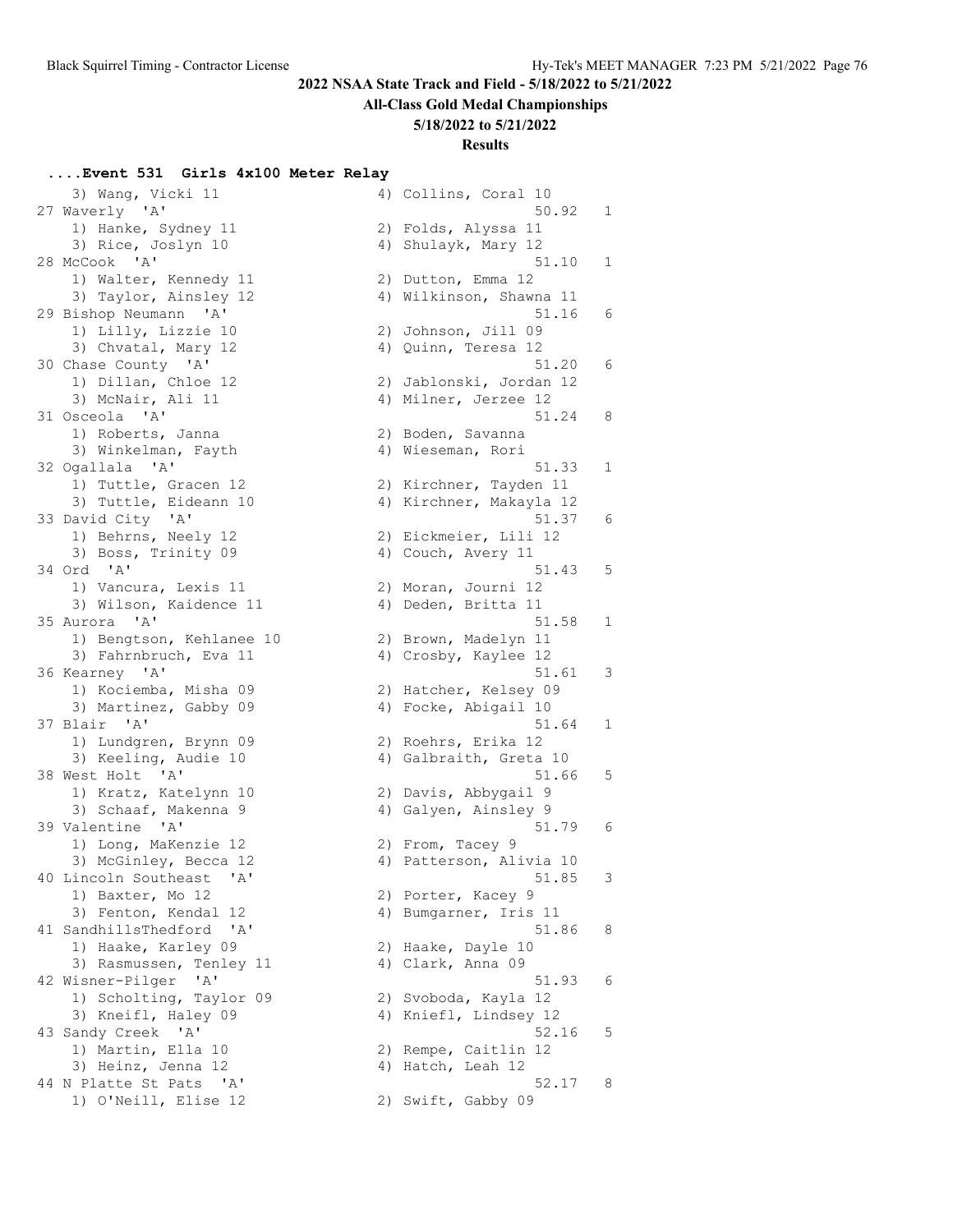# **All-Class Gold Medal Championships**

### **5/18/2022 to 5/21/2022**

### **Results**

# **....Event 531 Girls 4x100 Meter Relay**

|                                           |                                                                                                                                                                                                                                                                                                                                                                                                                                                                                                                                                                                                                                                                                                                                                                                                                                                                                                                                                                                                                | 52.18                               | 8                                                                                                                                                                                                                                                                                                                                                                                                                                                                                                                                                                                                                                                                                                                                                                                                                                                                                                                                                                                          |
|-------------------------------------------|----------------------------------------------------------------------------------------------------------------------------------------------------------------------------------------------------------------------------------------------------------------------------------------------------------------------------------------------------------------------------------------------------------------------------------------------------------------------------------------------------------------------------------------------------------------------------------------------------------------------------------------------------------------------------------------------------------------------------------------------------------------------------------------------------------------------------------------------------------------------------------------------------------------------------------------------------------------------------------------------------------------|-------------------------------------|--------------------------------------------------------------------------------------------------------------------------------------------------------------------------------------------------------------------------------------------------------------------------------------------------------------------------------------------------------------------------------------------------------------------------------------------------------------------------------------------------------------------------------------------------------------------------------------------------------------------------------------------------------------------------------------------------------------------------------------------------------------------------------------------------------------------------------------------------------------------------------------------------------------------------------------------------------------------------------------------|
|                                           |                                                                                                                                                                                                                                                                                                                                                                                                                                                                                                                                                                                                                                                                                                                                                                                                                                                                                                                                                                                                                |                                     |                                                                                                                                                                                                                                                                                                                                                                                                                                                                                                                                                                                                                                                                                                                                                                                                                                                                                                                                                                                            |
|                                           |                                                                                                                                                                                                                                                                                                                                                                                                                                                                                                                                                                                                                                                                                                                                                                                                                                                                                                                                                                                                                |                                     |                                                                                                                                                                                                                                                                                                                                                                                                                                                                                                                                                                                                                                                                                                                                                                                                                                                                                                                                                                                            |
|                                           |                                                                                                                                                                                                                                                                                                                                                                                                                                                                                                                                                                                                                                                                                                                                                                                                                                                                                                                                                                                                                |                                     | 6                                                                                                                                                                                                                                                                                                                                                                                                                                                                                                                                                                                                                                                                                                                                                                                                                                                                                                                                                                                          |
|                                           |                                                                                                                                                                                                                                                                                                                                                                                                                                                                                                                                                                                                                                                                                                                                                                                                                                                                                                                                                                                                                |                                     |                                                                                                                                                                                                                                                                                                                                                                                                                                                                                                                                                                                                                                                                                                                                                                                                                                                                                                                                                                                            |
|                                           |                                                                                                                                                                                                                                                                                                                                                                                                                                                                                                                                                                                                                                                                                                                                                                                                                                                                                                                                                                                                                |                                     |                                                                                                                                                                                                                                                                                                                                                                                                                                                                                                                                                                                                                                                                                                                                                                                                                                                                                                                                                                                            |
|                                           |                                                                                                                                                                                                                                                                                                                                                                                                                                                                                                                                                                                                                                                                                                                                                                                                                                                                                                                                                                                                                |                                     | 8                                                                                                                                                                                                                                                                                                                                                                                                                                                                                                                                                                                                                                                                                                                                                                                                                                                                                                                                                                                          |
|                                           |                                                                                                                                                                                                                                                                                                                                                                                                                                                                                                                                                                                                                                                                                                                                                                                                                                                                                                                                                                                                                |                                     |                                                                                                                                                                                                                                                                                                                                                                                                                                                                                                                                                                                                                                                                                                                                                                                                                                                                                                                                                                                            |
|                                           |                                                                                                                                                                                                                                                                                                                                                                                                                                                                                                                                                                                                                                                                                                                                                                                                                                                                                                                                                                                                                |                                     |                                                                                                                                                                                                                                                                                                                                                                                                                                                                                                                                                                                                                                                                                                                                                                                                                                                                                                                                                                                            |
|                                           |                                                                                                                                                                                                                                                                                                                                                                                                                                                                                                                                                                                                                                                                                                                                                                                                                                                                                                                                                                                                                |                                     |                                                                                                                                                                                                                                                                                                                                                                                                                                                                                                                                                                                                                                                                                                                                                                                                                                                                                                                                                                                            |
|                                           |                                                                                                                                                                                                                                                                                                                                                                                                                                                                                                                                                                                                                                                                                                                                                                                                                                                                                                                                                                                                                |                                     | 7                                                                                                                                                                                                                                                                                                                                                                                                                                                                                                                                                                                                                                                                                                                                                                                                                                                                                                                                                                                          |
|                                           |                                                                                                                                                                                                                                                                                                                                                                                                                                                                                                                                                                                                                                                                                                                                                                                                                                                                                                                                                                                                                |                                     |                                                                                                                                                                                                                                                                                                                                                                                                                                                                                                                                                                                                                                                                                                                                                                                                                                                                                                                                                                                            |
|                                           |                                                                                                                                                                                                                                                                                                                                                                                                                                                                                                                                                                                                                                                                                                                                                                                                                                                                                                                                                                                                                |                                     |                                                                                                                                                                                                                                                                                                                                                                                                                                                                                                                                                                                                                                                                                                                                                                                                                                                                                                                                                                                            |
|                                           |                                                                                                                                                                                                                                                                                                                                                                                                                                                                                                                                                                                                                                                                                                                                                                                                                                                                                                                                                                                                                |                                     | 8                                                                                                                                                                                                                                                                                                                                                                                                                                                                                                                                                                                                                                                                                                                                                                                                                                                                                                                                                                                          |
| 1) Frey, Kirsten 11                       |                                                                                                                                                                                                                                                                                                                                                                                                                                                                                                                                                                                                                                                                                                                                                                                                                                                                                                                                                                                                                |                                     |                                                                                                                                                                                                                                                                                                                                                                                                                                                                                                                                                                                                                                                                                                                                                                                                                                                                                                                                                                                            |
| 3) Nelson, Olyvia 11                      |                                                                                                                                                                                                                                                                                                                                                                                                                                                                                                                                                                                                                                                                                                                                                                                                                                                                                                                                                                                                                |                                     |                                                                                                                                                                                                                                                                                                                                                                                                                                                                                                                                                                                                                                                                                                                                                                                                                                                                                                                                                                                            |
| 50 South Loup 'A'                         |                                                                                                                                                                                                                                                                                                                                                                                                                                                                                                                                                                                                                                                                                                                                                                                                                                                                                                                                                                                                                | 52.92                               | 5                                                                                                                                                                                                                                                                                                                                                                                                                                                                                                                                                                                                                                                                                                                                                                                                                                                                                                                                                                                          |
| 1) Reiff, Joslyn 10                       |                                                                                                                                                                                                                                                                                                                                                                                                                                                                                                                                                                                                                                                                                                                                                                                                                                                                                                                                                                                                                |                                     |                                                                                                                                                                                                                                                                                                                                                                                                                                                                                                                                                                                                                                                                                                                                                                                                                                                                                                                                                                                            |
|                                           |                                                                                                                                                                                                                                                                                                                                                                                                                                                                                                                                                                                                                                                                                                                                                                                                                                                                                                                                                                                                                |                                     |                                                                                                                                                                                                                                                                                                                                                                                                                                                                                                                                                                                                                                                                                                                                                                                                                                                                                                                                                                                            |
| 51 East Butler 'A'                        |                                                                                                                                                                                                                                                                                                                                                                                                                                                                                                                                                                                                                                                                                                                                                                                                                                                                                                                                                                                                                | 52.99                               | 7                                                                                                                                                                                                                                                                                                                                                                                                                                                                                                                                                                                                                                                                                                                                                                                                                                                                                                                                                                                          |
|                                           |                                                                                                                                                                                                                                                                                                                                                                                                                                                                                                                                                                                                                                                                                                                                                                                                                                                                                                                                                                                                                |                                     |                                                                                                                                                                                                                                                                                                                                                                                                                                                                                                                                                                                                                                                                                                                                                                                                                                                                                                                                                                                            |
|                                           |                                                                                                                                                                                                                                                                                                                                                                                                                                                                                                                                                                                                                                                                                                                                                                                                                                                                                                                                                                                                                |                                     |                                                                                                                                                                                                                                                                                                                                                                                                                                                                                                                                                                                                                                                                                                                                                                                                                                                                                                                                                                                            |
|                                           |                                                                                                                                                                                                                                                                                                                                                                                                                                                                                                                                                                                                                                                                                                                                                                                                                                                                                                                                                                                                                | 53.04                               | 5                                                                                                                                                                                                                                                                                                                                                                                                                                                                                                                                                                                                                                                                                                                                                                                                                                                                                                                                                                                          |
|                                           |                                                                                                                                                                                                                                                                                                                                                                                                                                                                                                                                                                                                                                                                                                                                                                                                                                                                                                                                                                                                                |                                     |                                                                                                                                                                                                                                                                                                                                                                                                                                                                                                                                                                                                                                                                                                                                                                                                                                                                                                                                                                                            |
|                                           |                                                                                                                                                                                                                                                                                                                                                                                                                                                                                                                                                                                                                                                                                                                                                                                                                                                                                                                                                                                                                |                                     |                                                                                                                                                                                                                                                                                                                                                                                                                                                                                                                                                                                                                                                                                                                                                                                                                                                                                                                                                                                            |
|                                           |                                                                                                                                                                                                                                                                                                                                                                                                                                                                                                                                                                                                                                                                                                                                                                                                                                                                                                                                                                                                                |                                     | 5                                                                                                                                                                                                                                                                                                                                                                                                                                                                                                                                                                                                                                                                                                                                                                                                                                                                                                                                                                                          |
|                                           |                                                                                                                                                                                                                                                                                                                                                                                                                                                                                                                                                                                                                                                                                                                                                                                                                                                                                                                                                                                                                |                                     |                                                                                                                                                                                                                                                                                                                                                                                                                                                                                                                                                                                                                                                                                                                                                                                                                                                                                                                                                                                            |
|                                           |                                                                                                                                                                                                                                                                                                                                                                                                                                                                                                                                                                                                                                                                                                                                                                                                                                                                                                                                                                                                                |                                     |                                                                                                                                                                                                                                                                                                                                                                                                                                                                                                                                                                                                                                                                                                                                                                                                                                                                                                                                                                                            |
|                                           |                                                                                                                                                                                                                                                                                                                                                                                                                                                                                                                                                                                                                                                                                                                                                                                                                                                                                                                                                                                                                |                                     | 7                                                                                                                                                                                                                                                                                                                                                                                                                                                                                                                                                                                                                                                                                                                                                                                                                                                                                                                                                                                          |
|                                           |                                                                                                                                                                                                                                                                                                                                                                                                                                                                                                                                                                                                                                                                                                                                                                                                                                                                                                                                                                                                                |                                     |                                                                                                                                                                                                                                                                                                                                                                                                                                                                                                                                                                                                                                                                                                                                                                                                                                                                                                                                                                                            |
|                                           |                                                                                                                                                                                                                                                                                                                                                                                                                                                                                                                                                                                                                                                                                                                                                                                                                                                                                                                                                                                                                |                                     |                                                                                                                                                                                                                                                                                                                                                                                                                                                                                                                                                                                                                                                                                                                                                                                                                                                                                                                                                                                            |
|                                           |                                                                                                                                                                                                                                                                                                                                                                                                                                                                                                                                                                                                                                                                                                                                                                                                                                                                                                                                                                                                                |                                     | 7                                                                                                                                                                                                                                                                                                                                                                                                                                                                                                                                                                                                                                                                                                                                                                                                                                                                                                                                                                                          |
|                                           |                                                                                                                                                                                                                                                                                                                                                                                                                                                                                                                                                                                                                                                                                                                                                                                                                                                                                                                                                                                                                |                                     |                                                                                                                                                                                                                                                                                                                                                                                                                                                                                                                                                                                                                                                                                                                                                                                                                                                                                                                                                                                            |
|                                           |                                                                                                                                                                                                                                                                                                                                                                                                                                                                                                                                                                                                                                                                                                                                                                                                                                                                                                                                                                                                                |                                     |                                                                                                                                                                                                                                                                                                                                                                                                                                                                                                                                                                                                                                                                                                                                                                                                                                                                                                                                                                                            |
|                                           |                                                                                                                                                                                                                                                                                                                                                                                                                                                                                                                                                                                                                                                                                                                                                                                                                                                                                                                                                                                                                |                                     | 7                                                                                                                                                                                                                                                                                                                                                                                                                                                                                                                                                                                                                                                                                                                                                                                                                                                                                                                                                                                          |
|                                           |                                                                                                                                                                                                                                                                                                                                                                                                                                                                                                                                                                                                                                                                                                                                                                                                                                                                                                                                                                                                                |                                     |                                                                                                                                                                                                                                                                                                                                                                                                                                                                                                                                                                                                                                                                                                                                                                                                                                                                                                                                                                                            |
|                                           |                                                                                                                                                                                                                                                                                                                                                                                                                                                                                                                                                                                                                                                                                                                                                                                                                                                                                                                                                                                                                |                                     |                                                                                                                                                                                                                                                                                                                                                                                                                                                                                                                                                                                                                                                                                                                                                                                                                                                                                                                                                                                            |
|                                           |                                                                                                                                                                                                                                                                                                                                                                                                                                                                                                                                                                                                                                                                                                                                                                                                                                                                                                                                                                                                                |                                     | 7                                                                                                                                                                                                                                                                                                                                                                                                                                                                                                                                                                                                                                                                                                                                                                                                                                                                                                                                                                                          |
|                                           |                                                                                                                                                                                                                                                                                                                                                                                                                                                                                                                                                                                                                                                                                                                                                                                                                                                                                                                                                                                                                |                                     |                                                                                                                                                                                                                                                                                                                                                                                                                                                                                                                                                                                                                                                                                                                                                                                                                                                                                                                                                                                            |
|                                           |                                                                                                                                                                                                                                                                                                                                                                                                                                                                                                                                                                                                                                                                                                                                                                                                                                                                                                                                                                                                                |                                     |                                                                                                                                                                                                                                                                                                                                                                                                                                                                                                                                                                                                                                                                                                                                                                                                                                                                                                                                                                                            |
|                                           |                                                                                                                                                                                                                                                                                                                                                                                                                                                                                                                                                                                                                                                                                                                                                                                                                                                                                                                                                                                                                |                                     |                                                                                                                                                                                                                                                                                                                                                                                                                                                                                                                                                                                                                                                                                                                                                                                                                                                                                                                                                                                            |
|                                           |                                                                                                                                                                                                                                                                                                                                                                                                                                                                                                                                                                                                                                                                                                                                                                                                                                                                                                                                                                                                                |                                     | 8                                                                                                                                                                                                                                                                                                                                                                                                                                                                                                                                                                                                                                                                                                                                                                                                                                                                                                                                                                                          |
|                                           |                                                                                                                                                                                                                                                                                                                                                                                                                                                                                                                                                                                                                                                                                                                                                                                                                                                                                                                                                                                                                |                                     |                                                                                                                                                                                                                                                                                                                                                                                                                                                                                                                                                                                                                                                                                                                                                                                                                                                                                                                                                                                            |
|                                           |                                                                                                                                                                                                                                                                                                                                                                                                                                                                                                                                                                                                                                                                                                                                                                                                                                                                                                                                                                                                                |                                     |                                                                                                                                                                                                                                                                                                                                                                                                                                                                                                                                                                                                                                                                                                                                                                                                                                                                                                                                                                                            |
|                                           |                                                                                                                                                                                                                                                                                                                                                                                                                                                                                                                                                                                                                                                                                                                                                                                                                                                                                                                                                                                                                |                                     | 3                                                                                                                                                                                                                                                                                                                                                                                                                                                                                                                                                                                                                                                                                                                                                                                                                                                                                                                                                                                          |
|                                           |                                                                                                                                                                                                                                                                                                                                                                                                                                                                                                                                                                                                                                                                                                                                                                                                                                                                                                                                                                                                                |                                     |                                                                                                                                                                                                                                                                                                                                                                                                                                                                                                                                                                                                                                                                                                                                                                                                                                                                                                                                                                                            |
|                                           |                                                                                                                                                                                                                                                                                                                                                                                                                                                                                                                                                                                                                                                                                                                                                                                                                                                                                                                                                                                                                |                                     |                                                                                                                                                                                                                                                                                                                                                                                                                                                                                                                                                                                                                                                                                                                                                                                                                                                                                                                                                                                            |
|                                           |                                                                                                                                                                                                                                                                                                                                                                                                                                                                                                                                                                                                                                                                                                                                                                                                                                                                                                                                                                                                                |                                     | 8                                                                                                                                                                                                                                                                                                                                                                                                                                                                                                                                                                                                                                                                                                                                                                                                                                                                                                                                                                                          |
|                                           |                                                                                                                                                                                                                                                                                                                                                                                                                                                                                                                                                                                                                                                                                                                                                                                                                                                                                                                                                                                                                |                                     |                                                                                                                                                                                                                                                                                                                                                                                                                                                                                                                                                                                                                                                                                                                                                                                                                                                                                                                                                                                            |
|                                           |                                                                                                                                                                                                                                                                                                                                                                                                                                                                                                                                                                                                                                                                                                                                                                                                                                                                                                                                                                                                                |                                     |                                                                                                                                                                                                                                                                                                                                                                                                                                                                                                                                                                                                                                                                                                                                                                                                                                                                                                                                                                                            |
| 61 Plainview<br>$^{\prime}$ A $^{\prime}$ |                                                                                                                                                                                                                                                                                                                                                                                                                                                                                                                                                                                                                                                                                                                                                                                                                                                                                                                                                                                                                | 54.62                               | 7                                                                                                                                                                                                                                                                                                                                                                                                                                                                                                                                                                                                                                                                                                                                                                                                                                                                                                                                                                                          |
| 1) Albin, Marque 10                       |                                                                                                                                                                                                                                                                                                                                                                                                                                                                                                                                                                                                                                                                                                                                                                                                                                                                                                                                                                                                                |                                     |                                                                                                                                                                                                                                                                                                                                                                                                                                                                                                                                                                                                                                                                                                                                                                                                                                                                                                                                                                                            |
| 3) Dougherty, Madelynn 10                 |                                                                                                                                                                                                                                                                                                                                                                                                                                                                                                                                                                                                                                                                                                                                                                                                                                                                                                                                                                                                                |                                     |                                                                                                                                                                                                                                                                                                                                                                                                                                                                                                                                                                                                                                                                                                                                                                                                                                                                                                                                                                                            |
| -- NiobraraVerdigre<br>' A'               |                                                                                                                                                                                                                                                                                                                                                                                                                                                                                                                                                                                                                                                                                                                                                                                                                                                                                                                                                                                                                | DNF                                 | 7                                                                                                                                                                                                                                                                                                                                                                                                                                                                                                                                                                                                                                                                                                                                                                                                                                                                                                                                                                                          |
| 1) Breithaupt, Bree 11                    |                                                                                                                                                                                                                                                                                                                                                                                                                                                                                                                                                                                                                                                                                                                                                                                                                                                                                                                                                                                                                |                                     |                                                                                                                                                                                                                                                                                                                                                                                                                                                                                                                                                                                                                                                                                                                                                                                                                                                                                                                                                                                            |
|                                           | 3) Siegel, Mae 11<br>45 Wynot 'A'<br>1) Heimes, Kinslee 10<br>3) Sudbeck, Myrah 10<br>46 North Bend Cent 'A'<br>1) Knapp, Natalie 12<br>3) Cleveringa, Josie 10<br>47 Central Valley 'A'<br>1) Cargill, Kendra SO<br>3) Johnson, Alexis SO<br>48 Cambridge 'A'<br>1) Farr, JoLie 9<br>3) Miller, Breelle 11<br>49 Pender 'A'<br>3) Ross, Taylor 11<br>1) Klement, Haley<br>3) Janak, Meagan<br>52 Bayard 'A'<br>1) Kappen, Jessi 9<br>3) Schmaltz, Cambree 11<br>53 Ponca 'A'<br>1) Hrouda, Abbie 11<br>3) Buckles, Julien 11<br>54 Burwell 'A'<br>1) Hughes, Katie SO<br>3) Jensen, Jymmie SR<br>1) Brandl, Ali 10<br>3) Renninger, Alexandria 9<br>56 Arthur County 'A'<br>1) Worthing, Mary 11<br>3) Wilson, Audrey 10<br>57 Leyton 'A'<br>1) Beutler, Trinity 10<br>3) Benish, Zaili 9<br>58 Meridian 'A'<br>1) Gooding, Tyleiah 10<br>3) Rut, Braxtyn 9<br>59 Millard South 'A'<br>1) Hrabik, Taylor 12<br>3) Kaasch, Lilee 12<br>$\mathsf{A}$<br>60 Axtell<br>1) Snell, Angie JR<br>3) Lienemann, Hannah | 55 Humphrey-Lindsay Holy Family 'A' | 4) Miles, Hayley 12<br>2) Heimes, Karley 12<br>4) Sudbeck, Krystal 12<br>52.34<br>2) Emanuel, Kaitlyn 11<br>4) Brodd, Alexa 09<br>52.48<br>2) Engel, Taya JR<br>4) Poss, NeLeigh SR<br>52.70<br>2) Kent, Jalen 10<br>4) Sickels, Paige 12<br>52.79<br>2) Dolliver, Maya 9<br>4) Wegner, Avery 10<br>2) Schwarz, Bryn 10<br>4) Recoy, Halie 11<br>2) Rigatuso, Allie<br>4) Kocian, Camryn<br>2) Hassel, Danika 10<br>4) Harter, Dani 10<br>53.25<br>2) McAfee, Ellie 11<br>4) Evans, Gracen 11<br>53.29<br>2) Jarecke, Rylee JR<br>4) Williams, Natalie FR<br>53.36<br>2) Korth, Barbie 10<br>4) Beller, Paige 12<br>53.43<br>2) Spangler, Jacei 11<br>4) Johns, Jaedin 10<br>53.53<br>2) Gamble, Shawnee 9<br>4) Watchorn, Claire 10<br>53.65<br>2) Barnell, Saege 9<br>4) Pribyl, Kaylee 11<br>54.05<br>2) Laing, Amari 11<br>4) Isaacson, Allison 11<br>54.52<br>2) Wehrer, Kassidy SO<br>4) Halversen, Kassidy<br>2) Kromarek, Abbie 10<br>4) Boyer, Teya 10<br>2) Pritchett, Billie 10 |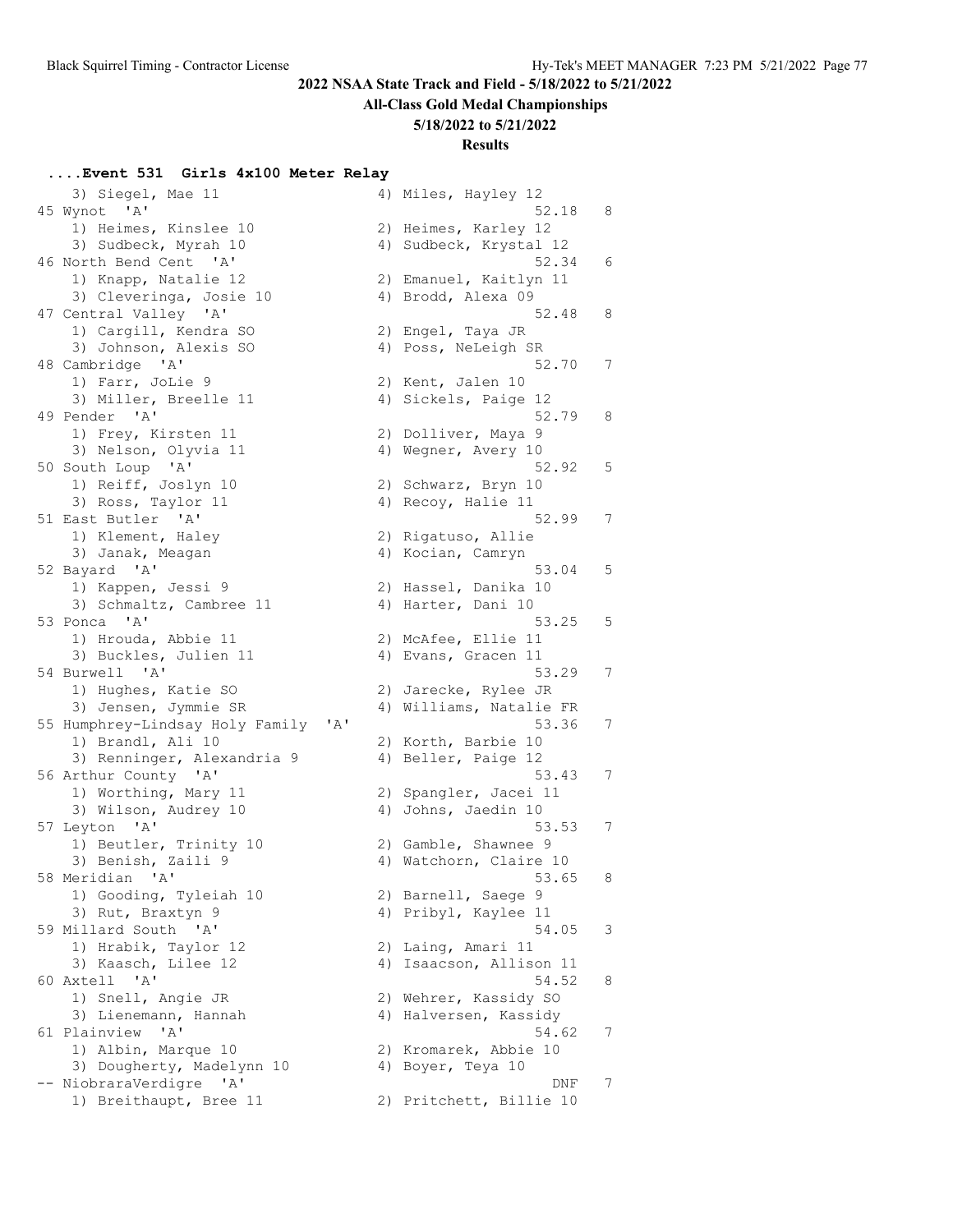**All-Class Gold Medal Championships**

#### **5/18/2022 to 5/21/2022**

#### **Results**

#### **....Event 531 Girls 4x100 Meter Relay**

| 3) Miller, Josilyn 10    |  | 4) Vesely, Summer 10    |    |     |
|--------------------------|--|-------------------------|----|-----|
| -- Guardian Ang CC 'A'   |  |                         | DO | - 5 |
| 1) Peatrowsky, Cassie 11 |  | 2) Schmid, Mackenzie 09 |    |     |
| 3) Hass, Isabel 10       |  | 4) Hass, Sophia 12      |    |     |
| -- Omaha Marian 'A'      |  |                         |    |     |
| 1) McKee, Joslyn 10      |  | 2) Strako, Olivia 11    |    |     |
| 3) Okafor, Gozie 11      |  | 4) Behen, Claire 9      |    |     |
|                          |  |                         |    |     |

#### **Event 532 Boys 4x100 Meter Relay**

========================================================================== School **Finals** H# Points ========================================================================== 1 Bellevue West 'A' 41.69 4 10 1) Hall, Dae'vonn 10 2) Jordan, Kyrell 11 3) Jenkins, Asher 10 (4) Richardson, LJ 12 2 North Platte 'A' 42.10 4 8 1) Vak, Joseph 12 2) Tilford, Kolten 11 3) Koif, Donte' 12 4) Genatone, Vince 12 3 Millard North 'A' 42.51 4 6 1) Boganowski, Noah 11  $\qquad \qquad$  2) Eichman, Tommy 12 3) McMorris, Isiah 10  $\hspace{1cm}$  4) Laing, Xzavion 11 4 Lincoln Southwest 'A' 42.68 3 5 1) Stamps, Asher 11 2) Fritton, Collin 11 3) Consbruck, Kyan 12 (4) Leader, Jake 12 5 Kearney 'A' 42.72 4 4 1) Green, Rian 12 2) Miller, Kaden 12 3) Reuling, Zander 10 4) Dompko, Mathieu 11 6 Creighton Preparatory 'A' 42.78 4 3 1) Johnson, Pierce 11 2) Jones, Andrew 11 3) Pargo, John 11 4) Gillogly, Jack 11 7 Waverly 'A' 42.84 2 2 1) Harms, Preston 11 2) Rose, Caiden 12 3) Johnson, Eddie 12 (a) 4) Schere, Grant 11 8 Gretna 'A' 43.03 3 1 43.027 1) Moore, Blayke 2) Rauhut, Grant 12 3) Seibel, Kaleb 12 4) Sedlacek, Dominic 12 9 Bennington 'A' 43.03 2 43.028 1) Taffa, KJ 10 2) Mostek, Dylan 12 3) Jenkins, Carter 11 (4) Colvert, Nick 11 10 Sidney 'A' 43.04 2 1) Dickman, Sawyer 12 2) Doty, Isak 10 3) Russell, Jackson 12 (4) Holly, Luke 10 11 Millard South 'A' 43.11 4 1) Nash, Christian 12 2) Nunnally, Gavin 11 3) Feller, Nolan 10 (4) Alaga, Eli 12 12 Omaha North 'A' 43.18 3 1) Shannon, KeVaughn 10 2) Williams, Keshaun 12 3) Brown, Tre'Vionne 11 4) Knox, Zyon 11 13 Boys Town 'A' 43.24 1 1) Covington, Timar 12 (2) Poteet, Nyree 3) Pendles, Lebron 12 (4) Murray, Tony 12 14 Lincoln Southeast 'A' 43.34 3 1) Gandara, Sam 10 2) Martin, Jackson 12 3) Pittman, Eliaz 12 (4) Woods, Henry 11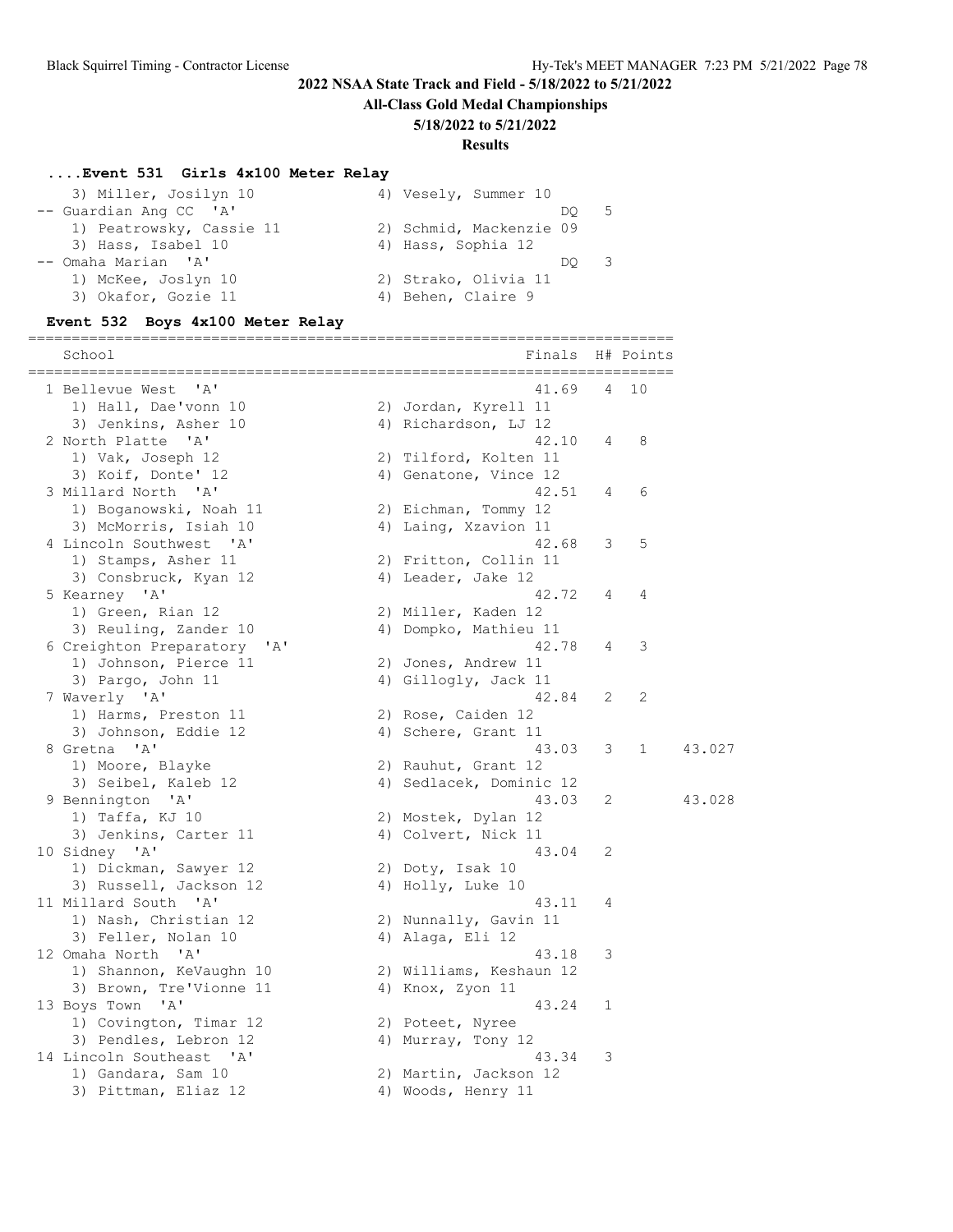#### **All-Class Gold Medal Championships**

#### **5/18/2022 to 5/21/2022**

### **Results**

#### **....Event 532 Boys 4x100 Meter Relay**

 15 Lincoln North Star 'A' 43.58 3 1) Siegel, Mathew 12 2) Reed, Connor 12 3) Koebernick, Max 12 16 Omaha Central 'A' 1) Stennis, Isaiah 12 3) Dortch, Jamarion 11 17 Adams Central 'A' 1) Mulligan, Elijah 12 3) Kerr, Nate 12 18 Norris 'A' 1) Ozenbaugh, Trevor 12 3) Flanders, Christian 12 19 Columbus Lakeview 'A' 1) Mahoney, Brock 12 3) Van Cleave, Adam 12 20 Millard West 'A' 1) Mountain, Kegan 11 3) Pederson, Nathan 12 21 Lexington 'A' 1) Strauss, Greysen 11 3) Carpenter, Jase 11 22 Chadron 'A' 1) Bailey, Quinn 9 3) Swallow, Malachi 11 23 Platteview 'A' 1) Golda, Ethan 11 3) Bills, Brandon 09 24 Battle Creek 'A' 1) Brauer, Caleb 11 3) Buckendahl, Baron 12 25 Omaha Skutt Cath 'A' 1) Pike, Colin 10 3) Haney, Luke 11 26 Omaha Burke 'A' 1) Vaughn, Jeremiah 10 3) Buchanan, Marcus 09 27 Grand Island CC 'A' 1) Herbek, Isaac 12 3) Johnson, Connor 10 28 Louisville 'A' 1) Trent, Quincy 11 2) Klein, Harrison 12 3) Heard, Eric 12 4) Hrdy, Cody 09 29 N Platte St Pats 'A' 1) Knisley, Jaxon 09 3) Roberts, Jackson 10 30 Centura 'A' 1) Morris, Quentin 11 3) Simdorn, Tanner 12 31 SandhillsThedford 'A' 1)  $Cox$ , Kyle 09 3) Zutavern, Reece 12 32 Hastings 'A' 1) Campbell, Trevor 11 3) Combs, Elijah 12

| 4) | Vo, Travis 12         |   |        |
|----|-----------------------|---|--------|
|    | 43.60                 | 3 |        |
| 2) | Smith, Quinell 11     |   |        |
| 4) | Truitt, Jeremiah 11   |   |        |
|    | 43.62                 | 2 |        |
| 2) | Bonifas,<br>Drew 12   |   |        |
| 4) | Trausch, Grant 11     |   |        |
|    | 43.66                 | 2 |        |
| 2) | Cerny, Cooper 11      |   |        |
| 4) | Hausmann, Cooper 12   |   |        |
|    | 43.72                 | 2 |        |
| 2) | Janssen, Simon 12     |   |        |
| 4) | Shortridge, Khyler 12 |   |        |
|    | 43.80                 | 3 |        |
| 2) | Swaney, Mason 11      |   |        |
| 4) | Barrett, Grant 11     |   |        |
|    | 43.88                 | 1 |        |
| 2) | Moss, Quentin 11      |   |        |
| 4) | Stewart, Hunter 12    |   |        |
|    | 43.92                 | 1 |        |
| 2) | Provance, Xander 11   |   |        |
| 4) | Bynes, Chayton 12     |   |        |
|    | 43.95                 | 1 |        |
| 2) | Rudie, Mitchell 12    |   |        |
| 4) | Stewart, Ezra<br>11   |   |        |
|    | 43.99                 | 6 |        |
|    | 2) Olson, Landon 12   |   |        |
| 4) | Brauer, Rich 12       |   |        |
|    | 44.10                 | 1 |        |
| 2) | Archer, Wyatt<br>11   |   |        |
| 4) | Smith, Winter<br>12   |   |        |
|    | 44.11                 | 3 |        |
| 2) | Jones, Christian 09   |   |        |
| 4) | Strong, Messiah 10    |   |        |
|    | 44.21                 | 5 |        |
| 2) | Johnson, Brayton 12   |   |        |
| 4) | Steinke, Gage 12      |   |        |
|    | 44.26                 | 6 |        |
| 2) | Klein, Harrison 12    |   |        |
| 4) | Hrdy, Cody 09         |   |        |
|    | 44.37                 | 8 |        |
| 2) | Davies, Josh 11       |   |        |
| 4) | Moats, Will 11        |   |        |
|    | 44.57                 | 6 |        |
| 2) | Lemburg, Keaton 10    |   |        |
| 4) | Rassmussen, Troy 12   |   |        |
|    | 44.63                 | 8 | 44.622 |
| 2) | Scranton, Seth 12     |   |        |
| 4) | Hickman, Trae 12      |   |        |
|    | 44.63                 | 1 | 44.630 |
| 2) | Bauer, Ryan 12        |   |        |
|    | 4) Buhlke, Blake 10   |   |        |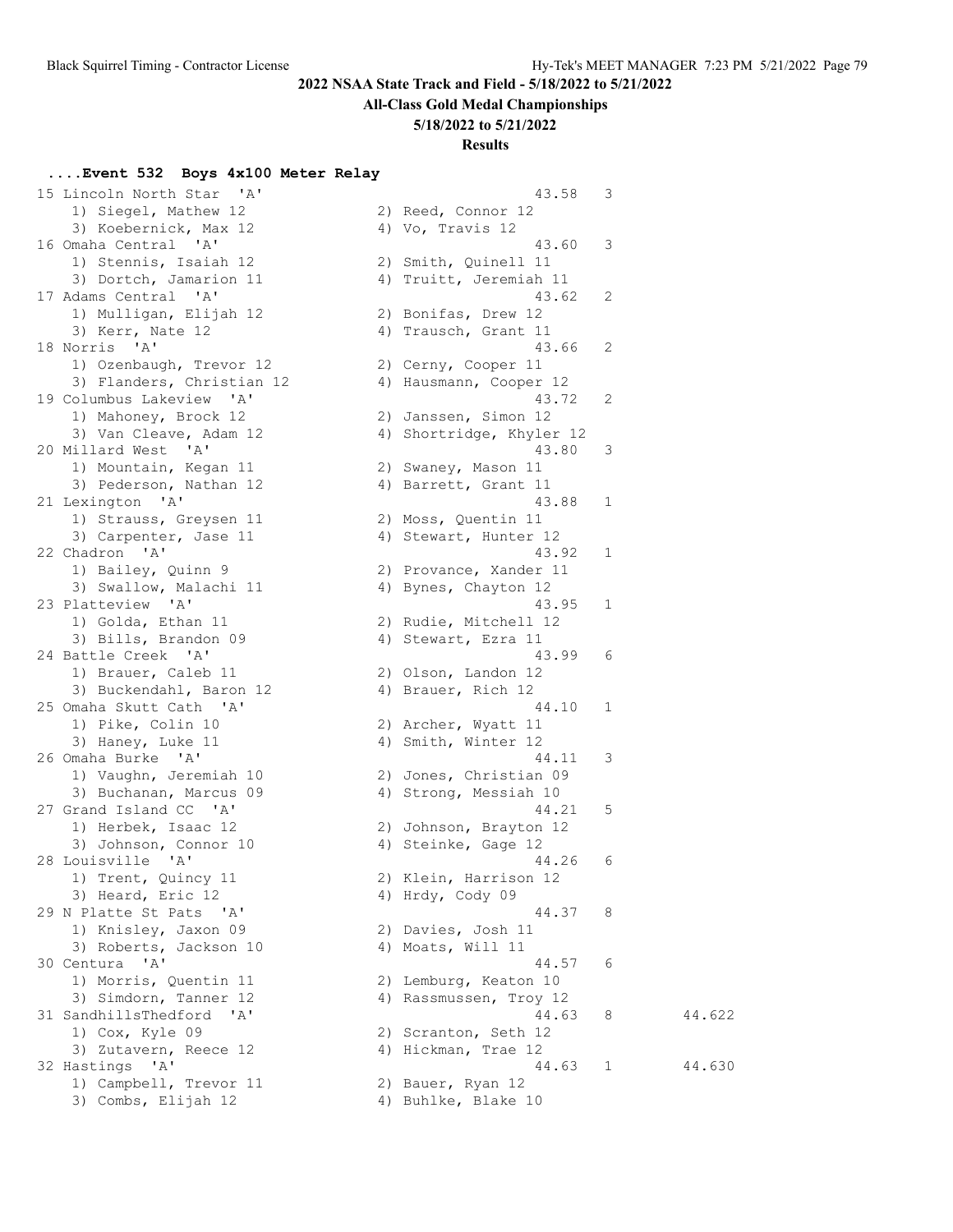#### **All-Class Gold Medal Championships**

**5/18/2022 to 5/21/2022**

### **Results**

#### **....Event 532 Boys 4x100 Meter Relay**

 33 Burwell 'A' 44.71 8 1) Gideon, Hans SR 2) Gideon, Alex SR 3) Gurney, Cash SR 34 Yutan 'A' 1) Krajicek, Zach 11 3) Wacker, Derek 10 35 Blair 'A' 1) Keeling, Zac 11 3) Hammond, Gaven 09 36 North Central 'A' 1) Anderson, Carson 11 3) Pospichal, Dolan 12 37 Riverside 'A' 1) Berger, Tony SR 3) Molt, Jack FR 38 Brady 'A' 1) Shirk, Rylie 10 3) Most, Shane 12 39 Superior 'A' 1) Colgrove, Matt 12 3) Humphries, Aiden 11 40 Hastings St Cec 'A' 1) Schaefer, Jacob 09 3) Consbruck, Emmanuel 12 41 Hartington CC 'A' 1) Baller, Tyan 11 3) Arens, Grant 11 42 Freeman 'A' 1) Jurgens, Brandon 11 3) Ault, Evan 09 43 Kenesaw 'A' 1) Duffy, Sean SR 3) Wagoner, Maddox FR 44 Mead 'A' 1) Carritt, AJ 3) Else, Tyler 45 Humphrey-Lindsay Holy Family 1) Veik, Ayden 12 3) Wiese, Seth 11 46 Arthur County 'A' 1) Storer, Dakota 11 3) Hanna, Bryce 12 47 Falls City Sacred Heart 'A 1) Jordan, Jakob 12 3) Dunn, Sam 11 48 Perkins County 'A' 1) Hite, Triston 12 3) Sihm, Ethan 11 49 Dundy County Stratton 'A' 1) Englot, Alex 11 3) Horner, Corbin 11 50 Leyton 'A' 1) Shepard, Matthew 12 3) Ernest, Justin 11

| 4)       | Busch, Caleb SR                               |   |
|----------|-----------------------------------------------|---|
|          | 44.76                                         | 6 |
|          | 2)<br>Arensberg, Jett 11                      |   |
|          | 4) Jessen, Josh 12                            |   |
|          | 44.84                                         | 1 |
|          | 2) Lindau, Zach 12                            |   |
|          | 4) Holcomb, Ben 10                            |   |
|          | 44.88                                         | 6 |
| 2)       | Reynolds, Troy 12                             |   |
|          | 4) Prewitt, Wyatt 12<br>45.12                 | 8 |
| 2)       | Krick, Andrew JR                              |   |
|          | 4) Bloom, Carson JR                           |   |
|          | 45.13                                         | 8 |
|          | 2)<br>Lusk, Blake 11                          |   |
|          | 4) Miller, Dillon 11                          |   |
|          | 45.31                                         | 5 |
|          | 2) Ekstein, Gavin 12                          |   |
|          | 4) Miller, Dane 12                            |   |
|          | 45.32                                         | 5 |
|          | 2) Shaw, William 09                           |   |
| 4)       | Anderson, Jenson 10                           |   |
|          | 45.58                                         | 5 |
|          | 2) Kuehn, Alex 10<br>4) Kleinschmit, Brett 11 |   |
|          | 45.65                                         | 5 |
|          | 2) Goes, Gabe 10                              |   |
| 4)       | Vetrovsky, Taylan 11<br>45.90                 | 7 |
|          | 2) Kennedy, Trey SR                           |   |
|          | 4) Denkert, Tyson SR                          |   |
|          | 45.95                                         | 8 |
|          | 2) Cunningham, Hayden                         |   |
|          | 4) Pickworth, Tyler                           |   |
| ' A '    | 46.00                                         | 7 |
|          | 2) Gronenthal, Randal 11                      |   |
|          | 4) Sims, Ashton 12                            |   |
|          | 46.02                                         | 7 |
|          | Wenzel, Justin<br>2)<br>10                    |   |
|          | 4) Vasa, Lance 11                             |   |
|          | 46.06                                         | 8 |
| 2)<br>4) | Keithley, Evan 11<br>Nachtigal, Brogan 12     |   |
|          | 46.09                                         | 5 |
| 2)       | 11<br>Hanson, Casey                           |   |
| 4)       | 10<br>Garner, Blake                           |   |
|          | 46.15                                         | 7 |
| 2)       | Schneider, Bobby 12                           |   |
| 4)       | Kerchal, Jackson 10<br>46.16                  | 8 |
| 2)       | Bush, Kole 12                                 |   |
|          | 4) Reimers, Mason 12                          |   |
|          |                                               |   |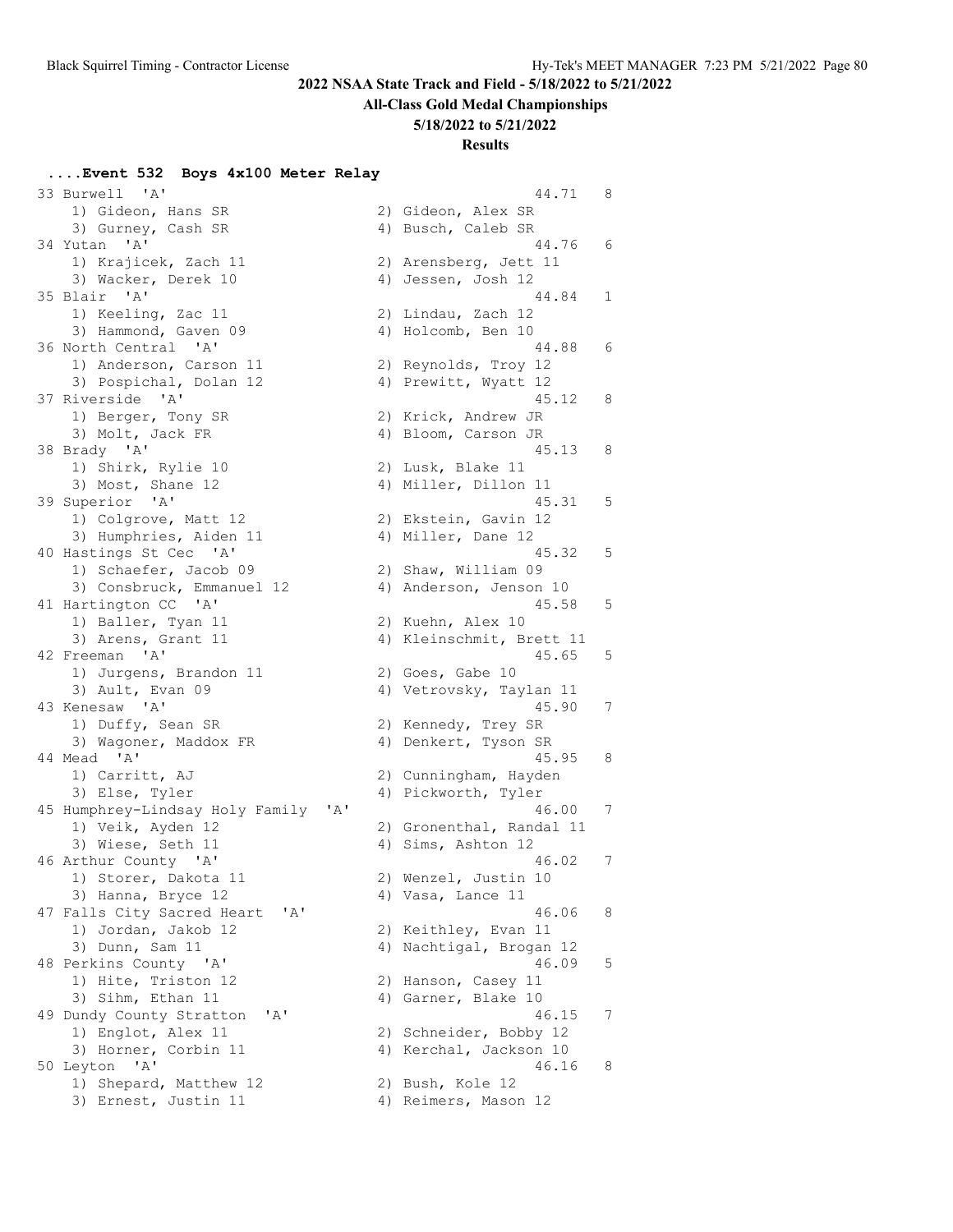### **All-Class Gold Medal Championships**

#### **5/18/2022 to 5/21/2022**

## **Results**

#### **....Event 532 Boys 4x100 Meter Relay**

| 51 Wood River 'A'                            | 46.20<br>5             |
|----------------------------------------------|------------------------|
| 1) Oberg, Harrison 10                        | 2) Paulk, Caleb 11     |
| 3) Edgren, Ikaiah 9                          | 4) Turek, Logan 12     |
| 52 Johnson-Brock 'A'                         | 46.21<br>7             |
| 1) Fossenbarger, Caleb 12                    | 2) Parriott, Nic 11    |
| 3) VanWinkle, Chase 10                       | 4) Gravatt, Hunter 12  |
| 53 High Plains<br>$^{\prime}$ A $^{\prime}$  | 46.65<br>7             |
| 1) Marino, Javier                            | 2) Morris, Gavin       |
| 3) Friesen, Gage                             | 4) Carlstrom, Trevor   |
| 54 Nebraska Lutheran 'A'                     | 46.77<br>7             |
| 1) Worster, Lukas                            | 2) Cross, Nicholas     |
| 3) Richert, Trey                             | 4) Hueske, Trevor      |
| 55 ElginPopeJohn 'A'                         | 7<br>47.28             |
| 1) Wright, Colton 12                         | 2) Kinney, Corbin 11   |
| 3) Wemhoff, Jack 11                          | 4) Pelster, Camryn 11  |
| -- Stanton 'A'                               | 6<br>DNF               |
| 1) McCarthy, Connor 12                       | 2) Hupp, Mitchell 10   |
| 3) Claussen, Jordan 09                       | 4) Claussen, Jason 11  |
| -- Elkhorn 'A'                               | 1<br>DNF               |
| 1) Hart, Michael 12                          | 2) Kroger, Henry 12    |
| 3) Leinen, Zachary 12                        | 4) Petersen, Dane 12   |
| -- Lincoln East<br>$^{\prime}$ A $^{\prime}$ | 4<br>DNF               |
| 1) Stephenson, Billie 12                     | 2) Miles, Gabe 11      |
| 3) Bauman, Dash 10                           | 4) Coleman, Malachi 11 |
| -- Crete 'A'                                 | 2<br>DNF               |
| 1) Kracl, Jedidiah 10                        | 2) Kracl, Isaac 12     |
| 3) Willey, Michael 11                        | 4) Chica, William 12   |
| -- McCook 'A'                                | 2<br>DNF               |
| 1) Gomez-Wilson, Jacob 11                    | 2) Dugger, Adam 11     |
| 3) Gomez-Wilson, Lucas 11                    | 4) Thomas, Cole 12     |
| -- David City 'A'                            | 6<br>DQ                |
| 1) McKay, Jack 12                            | 2) Denker, Caden 11    |
| 3) Underwood, Ethan 12                       | 4) Golden, Seth 12     |
| -- Omaha Westside 'A'                        | 4<br>DQ                |
| 1) Okafor, Wesley 11                         | 2) Keifer, Ty 11       |
| 3) Hurst, Jordan 10                          | 4) Okafor, Preston 10  |
| -- Malcolm 'A'                               | 5<br>DQ                |
| 1) Zoucha, Gavin 12                          | 2) McGreer, Logan 09   |
| 3) Christensen, Lucas 11                     | 4) Sims, Antonio 12    |
| -- Aquinas Catholic 'A'                      | 6<br>DQ                |
| 1) Prochaska, John 12                        | 2) Thege, Caleb 12     |
| 3) Andel, Michael 12                         | 4) Stouffer, Bryant 09 |

#### **Event 533 Girls 4x400 Meter Relay**

========================================================================== School **Finals** H# Points ========================================================================== 1 Fremont 'A' 3:59.39 4 10 1) Glause, Sydney 10 2) McCabe, Taylor 12 3) Dillon, Lucy 12 (4) Gleason, Tania 12 2 Millard West 'A' 3:59.43 4 8 1) Kutash, Thea 10 2) Ahrens, Cecile 10 3) Hopkins, Layla 12 4) Millard, Sadie 12 3 Elkhorn North 'A' 3:59.95 2 6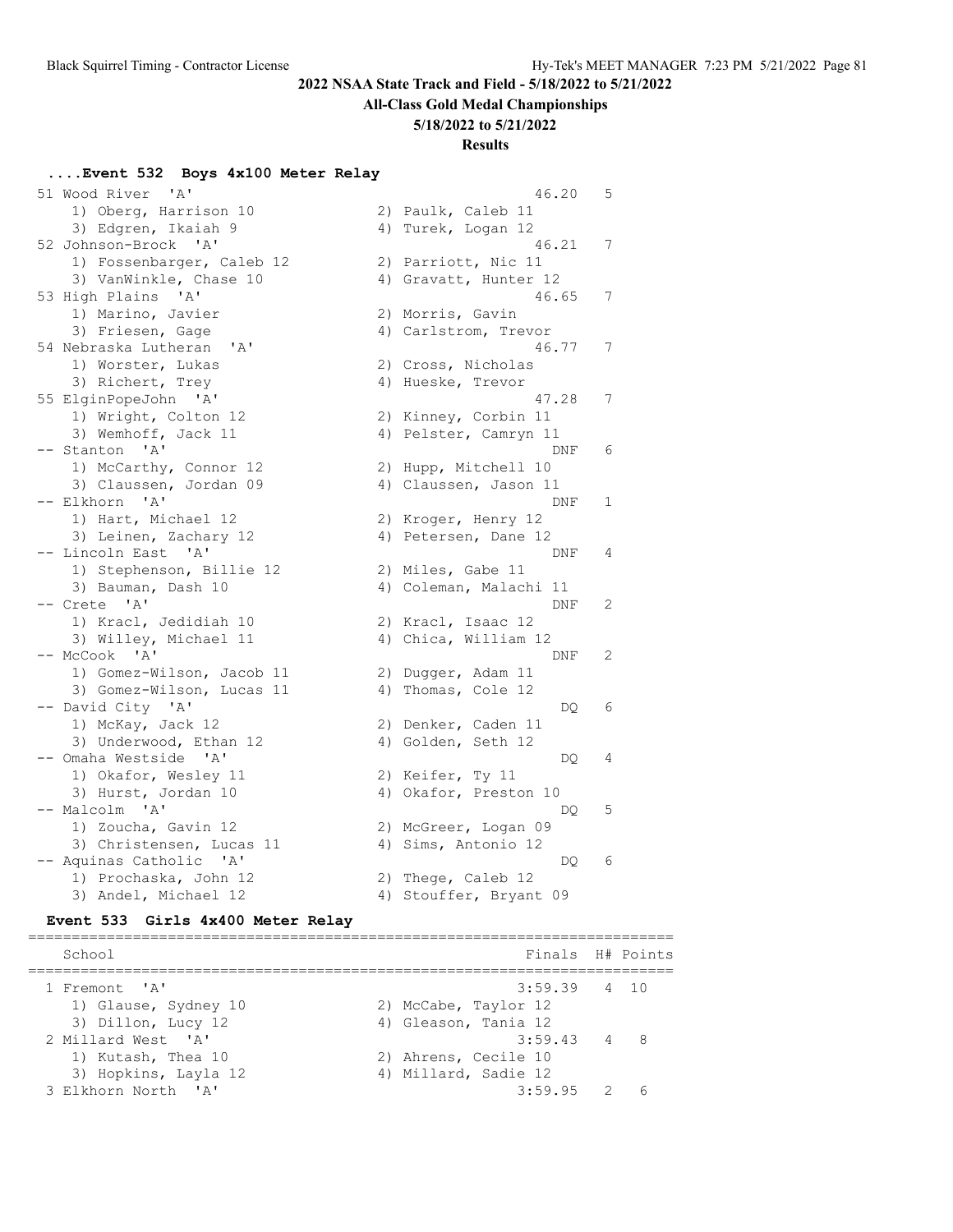# **All-Class Gold Medal Championships**

### **5/18/2022 to 5/21/2022**

### **Results**

# **....Event 533 Girls 4x400 Meter Relay**

| 1) Heaney, Grace 10        | 2) Prince, Britt 10      |   |   |
|----------------------------|--------------------------|---|---|
| 3) Sachs, Morgan 10        | 4) Stodden, Sydney 10    |   |   |
| 4 Bennington 'A'           | 4:01.08                  | 2 | 5 |
| 1) Hiatt, Alexis 09        | 2) Calderon, Gabriela 11 |   |   |
| 3) Madden, Hannah 11       | 4) Langford, Kate 10     |   |   |
| 5 Lincoln Southwest 'A'    | 4:01.64                  | 4 | 4 |
| 1) Hohl, Lauren 11         |                          |   |   |
| 3) Wood, Taylor 11         | 2) Oelling, Nonic 9      |   |   |
|                            | 4) Rinn, Brianna 12      |   |   |
| 6 Arlington 'A'            | 4:01.86                  | 2 | 3 |
| 1) Andersen, Chase 12      | 2) Gubbels, Kailynn 12   |   |   |
| 3) O'Daniel, Hailey 09     | 4) Green, Keelianne 11   |   |   |
| 7 Northwest 'A'            | 4:01.90                  | 2 | 2 |
| 1) Urbanski, Avyn 11       | 2) Mader, Reba 12        |   |   |
| 3) Mings, Kamrynn 10       | 4) Roby, Samantha 12     |   |   |
| 8 Lincoln Pius X 'A'       | 4:02.39                  | 4 | 1 |
| 1) Chapman, Molly 11       | 2) Dalton, Vivian 10     |   |   |
| 3) Prichard, Natalie 10    | 4) Campos, Kate 11       |   |   |
| 9 Waverly 'A'              | 4:03.29                  | 1 |   |
| 1) Rice, Joslyn 10         | 2) Clarke, Anna 11       |   |   |
| 3) Waldo, Millie 10        | 4) Depalma, Alonna 09    |   |   |
| 10 Gretna 'A'              | 4:03.77                  | 4 |   |
| 1) Marshall, Jenna 12      | 2) Hildebrand, Erin 10   |   |   |
| 3) Walters, Kristen 12     | 4) Rose, Brooke 10       |   |   |
| 11 Omaha Westside 'A'      | 4:03.95                  | 4 |   |
| 1) Elbert, Olivia 10       | 2) White, Claire 10      |   |   |
| 3) Green, Chloe 12         | 4) Miner, Stella 10      |   |   |
| 12 Pap LV South 'A'        | 4:04.64                  | 4 |   |
| 1) Schuhmacher, Bethany 11 | 2) Deleon, Deavion 12    |   |   |
| 3) Rosenthal, Olivia 12    | 4) Horn, Sydney 10       |   |   |
| 13 Elkhorn 'A'             | 4:05.70                  | 2 |   |
| 1) Larsen, Mya 10          | 2) Hague, Emma 11        |   |   |
| 3) Dalton, Ella 12         | 4) Prince, Ayshia 10     |   |   |
| 14 Hartington CC 'A'       | 4:06.37                  | 6 |   |
| 1) Bernecker, Lauren 09    | 2) Reifenrath, Sophia 11 |   |   |
| 3) Christensen, Faith 11   | 4) Kathol, Laney 11      |   |   |
| 15 Blair 'A'               | 4:06.68                  | 1 |   |
| 1) Baughman, Makayla 12    | 2) Ewoldt, Reece 10      |   |   |
| 3) Roewert, Schuyler 11    | 4) Amandus, Hailey 11    |   |   |
| 16 Broken Bow 'A'          | 4:07.13                  | 2 |   |
| 1) Chapin, Maren 9         | 2) Scott, Kailyn 12      |   |   |
| 3) Lindstrom, Anna 12      | 4) Quinn, Brianna 12     |   |   |
| 17 Elkhorn South 'A'       | 4:07.53                  | 3 |   |
| 1) Madsen, Maggie 11       | 2) Wilczewski, Brynn 12  |   |   |
| 3) Eddie, Alexa 9          | 4) Madden, Elise 12      |   |   |
| 18 Chase County 'A'        | 4:08.58                  | 6 |   |
| 1) Jablonski, Jordan 12    | 2) Owens, Peyton 9       |   |   |
| 3) McNair, Ali 11          | 4) McNair, Bryn 11       |   |   |
| 19 Millard North 'A'       | 4:09.16                  | 3 |   |
| 1) Mooberry, Chloe 11      | 2) Ruwe, Courtney 9      |   |   |
| 3) Caruso, Molly 10        | 4) Young, Roan 12        |   |   |
| 20 Kearney Catholic 'A'    | 4:09.63                  | 1 |   |
|                            |                          |   |   |
| 1) Roggasch, Rosalyn 12    | 2) Haarberg, Margaret 10 |   |   |
| 3) Dzingle, Payton 9       | 4) Keck, Ashley 12       |   |   |
| 21 Ogallala 'A'            | 4:09.75                  | 1 |   |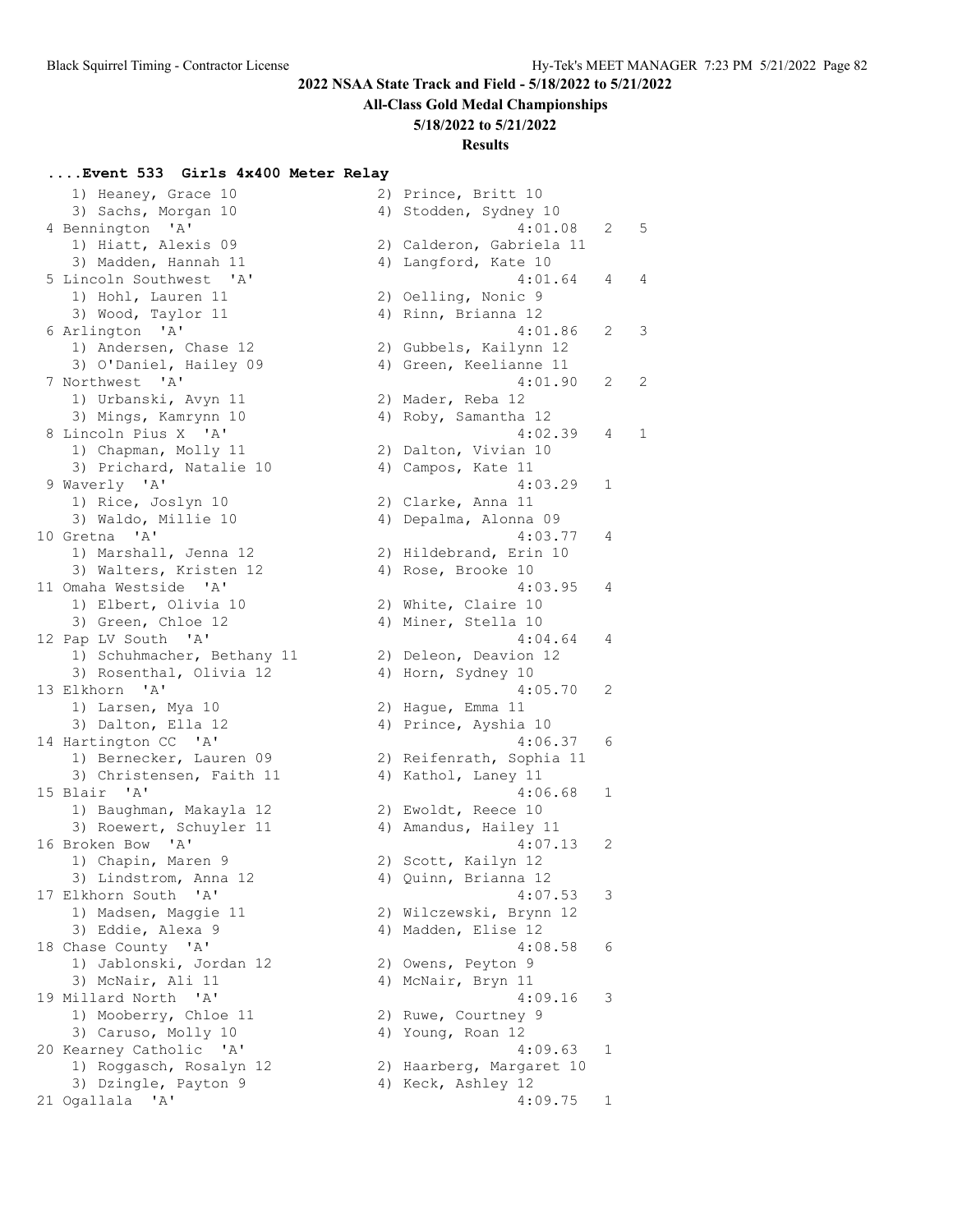# **All-Class Gold Medal Championships**

### **5/18/2022 to 5/21/2022**

# **Results**

# **....Event 533 Girls 4x400 Meter Relay**

| 1) Tuttle, Eideann 10                        | 2) Kirchner, Tayden 11    |                |
|----------------------------------------------|---------------------------|----------------|
| 3) Tuttle, Gracen 12                         | 4) Kirchner, Makayla 12   |                |
| 22 Pap-La Vista<br>$\mathsf{A}$              | 4:10.37                   | 4              |
| 1) Ziebarth, Lily 12                         | 2) Kotz, Sydney 12        |                |
| 3) Campbell, Becca 09                        | 4) Crawford, Emily 10     |                |
| 23 McCook 'A'                                | 4:10.91                   | $\overline{c}$ |
| 1) Havlicek, Danika 9                        | 2) Dutton, Sienna 10      |                |
| 3) Spencer, Leah 11                          | 4) Wilkinson, Shawna 11   |                |
| 24 Omaha Northwest 'A'                       | 4:11.30                   | 3              |
| 1) Frey, Abigail 12                          | 2) Williams, A'Keyle 10   |                |
| 3) Rodgers, Mikaiya 10                       | 4) Houston, Jessica 9     |                |
| 25 Scottsbluff 'A'                           | 4:11.38                   | $\overline{c}$ |
|                                              |                           |                |
| 1) Burda, Payton 11                          | 2) Avila, Mariyah 12      |                |
| 3) Spady, Taryn 11                           | 4) Horne, Paige 10        |                |
| 26 Lincoln Southeast 'A'                     | 4:11.43                   | 3              |
| 1) Porter, Kacey 9                           | 2) Duweling, Alexa 10     |                |
| 3) Walden-Sievers, Gabby 9                   | 4) Freudenberg, Kaitlyn 9 |                |
| 27 Lincoln East<br>$^{\prime}$ A $^{\prime}$ | 4:11.49                   | 3              |
| 1) Witherspoon, Ruby 09                      | 2) Wissing, Jordyn 10     |                |
| 3) Schutz, Berlyn 11                         | 4) Murray, Mia 10         |                |
| 28 Adams Central 'A'                         | 4:11.84                   | $\mathbf{1}$   |
| 1) Conant, Mari 12                           | 2) Scott, Megyn 10        |                |
| 3) Stroh, Abby 12                            | 4) Mousel, Kaitlyn 10     |                |
| 29 Syracuse 'A'                              | 4:13.20                   | 1              |
| 1) Meyer, Jayden 09                          | 2) Sisco, Kadyn 10        |                |
| 3) Stanley, Kamdyn 12                        | 4) Stanley, Kennedy 12    |                |
| 30 Kearney 'A'                               | 4:13.79                   | 3              |
| 1) Hatcher, Kelsey 09                        | 2) Dutenhoffer, Kiara 10  |                |
| 3) Tremel, Natalie 12                        | 4) Martinez, Gabby 09     |                |
| 31 Overton 'A'                               | 4:14.53                   | 8              |
| 1) Nelms, Violet 11                          | 2) McCarter, Adysen 10    |                |
| 3) Ryan, Jolee 10                            | 4) Meier, Maeli 12        |                |
|                                              |                           | 5              |
| 32 Bishop Neumann<br>$\mathsf{A}$            | 4:14.61                   |                |
| 1) Bosak, Kinslee 11                         | 2) McGuigan, Caitlin 10   |                |
| 3) Zwick, Adelyn 09                          | 4) Quinn, Teresa 12       |                |
| 33 Platteview 'A'                            | 4:15.21                   | 1              |
| 1) Tagel, Hannah 10                          | 2) Wiebelhaus, Emily 10   |                |
| 3) Clarke, Isabel 11                         | 4) Lawrence, Olivia 10    |                |
| 34 North Bend Cent 'A'                       | 4:15.30                   | 5              |
| 1) Cleveringa, Josie 10                      | 2) Emanuel, Lindsey 09    |                |
| 3) Bourek, Karlene 12                        | 4) Emanuel, Sydney 12     |                |
| 35 Wynot 'A'                                 | 4:15.30                   | 8              |
| 1) Heimes, Kinslee 10                        | 2) Sudbeck, Myrah 10      |                |
| 3) Sudbeck, Krystal 12                       | 4) Heimes, Karley 12      |                |
| 36 Valentine<br>$^{\prime}$ A $^{\prime}$    | 4:15.32                   | 6              |
| 1) Long, MaKenzie 12                         | 2) From, Fayth 12         |                |
| 3) Patterson, Alivia 10                      | 4) From, Tacey 9          |                |
| 37 Seward 'A'                                | 4:15.38                   | 1              |
| 1) Gottschalk, Karnie 11                     | 2) Schulz, Eden 11        |                |
| 3) Craig, Morgan 12                          | 4) Miller, Kelsey 09      |                |
| 38 Crawford 'A'                              | 4:16.70                   | 8              |
|                                              |                           |                |
| 1) Anders, Dalli 12                          | 2) Vogel, Kylah 11        |                |
| 3) Gortsema, Kyler 10                        | 4) Brennan, Kiera 10      |                |
| 39 Norfolk 'A'                               | 4:16.99                   | 3              |

| 1) Tuttle, Eideann 10                        | 2) Kirchner, Tayden 11    |               |          |
|----------------------------------------------|---------------------------|---------------|----------|
| 3) Tuttle, Gracen 12                         | 4) Kirchner, Makayla 12   |               |          |
| 22 Pap-La Vista 'A'                          | 4:10.37                   | 4             |          |
| 1) Ziebarth, Lily 12                         | 2) Kotz, Sydney 12        |               |          |
| 3) Campbell, Becca 09                        | 4) Crawford, Emily 10     |               |          |
| 23 McCook 'A'                                | 4:10.91                   | 2             |          |
| 1) Havlicek, Danika 9                        | 2) Dutton, Sienna 10      |               |          |
|                                              |                           |               |          |
| 3) Spencer, Leah 11                          | 4) Wilkinson, Shawna 11   |               |          |
| 24 Omaha Northwest 'A'                       | 4:11.30                   | 3             |          |
| 1) Frey, Abigail 12                          | 2) Williams, A'Keyle 10   |               |          |
| 3) Rodgers, Mikaiya 10                       | 4) Houston, Jessica 9     |               |          |
| 25 Scottsbluff 'A'                           | 4:11.38                   | 2             |          |
| 1) Burda, Payton 11                          | 2) Avila, Mariyah 12      |               |          |
| 3) Spady, Taryn 11                           | 4) Horne, Paige 10        |               |          |
| 26 Lincoln Southeast 'A'                     | 4:11.43                   | 3             |          |
| 1) Porter, Kacey 9                           | 2) Duweling, Alexa 10     |               |          |
| 3) Walden-Sievers, Gabby 9                   | 4) Freudenberg, Kaitlyn 9 |               |          |
| 27 Lincoln East<br>$^{\prime}$ A $^{\prime}$ | 4:11.49                   | 3             |          |
| 1) Witherspoon, Ruby 09                      | 2) Wissing, Jordyn 10     |               |          |
| 3) Schutz, Berlyn 11                         | 4) Murray, Mia 10         |               |          |
| 28 Adams Central 'A'                         | 4:11.84                   | 1             |          |
|                                              |                           |               |          |
| 1) Conant, Mari 12                           | 2) Scott, Megyn 10        |               |          |
| 3) Stroh, Abby 12                            | 4) Mousel, Kaitlyn 10     |               |          |
| 29 Syracuse 'A'                              | 4:13.20                   | 1             |          |
| 1) Meyer, Jayden 09                          | 2) Sisco, Kadyn 10        |               |          |
| 3) Stanley, Kamdyn 12                        | 4) Stanley, Kennedy 12    |               |          |
| 30 Kearney 'A'                               | 4:13.79                   | 3             |          |
| 1) Hatcher, Kelsey 09                        | 2) Dutenhoffer, Kiara 10  |               |          |
| 3) Tremel, Natalie 12                        | 4) Martinez, Gabby 09     |               |          |
| 31 Overton 'A'                               | 4:14.53                   | 8             |          |
| 1) Nelms, Violet 11                          | 2) McCarter, Adysen 10    |               |          |
| 3) Ryan, Jolee 10                            | 4) Meier, Maeli 12        |               |          |
| 32 Bishop Neumann 'A'                        | 4:14.61                   | 5             |          |
| 1) Bosak, Kinslee 11                         | 2) McGuigan, Caitlin 10   |               |          |
| 3) Zwick, Adelyn 09                          | 4) Quinn, Teresa 12       |               |          |
| 33 Platteview 'A'                            | 4:15.21                   | 1             |          |
| 1) Tagel, Hannah 10                          | 2) Wiebelhaus, Emily 10   |               |          |
| 3) Clarke, Isabel 11                         |                           |               |          |
|                                              | 4) Lawrence, Olivia 10    |               |          |
| 34 North Bend Cent 'A'                       | 4:15.30                   | 5             | 4:15.295 |
| 1) Cleveringa, Josie 10                      | 2) Emanuel, Lindsey 09    |               |          |
| 3) Bourek, Karlene 12                        | 4) Emanuel, Sydney 12     |               |          |
| 35 Wynot 'A'                                 | 4:15.30                   | 8             | 4:15.296 |
| 1) Heimes, Kinslee 10                        | 2) Sudbeck, Myrah 10      |               |          |
| 3) Sudbeck, Krystal 12                       | 4) Heimes, Karley 12      |               |          |
| 36 Valentine 'A'                             | 4:15.32                   | 6             |          |
| 1) Long, MaKenzie 12                         | 2) From, Fayth 12         |               |          |
| 3) Patterson, Alivia 10                      | 4) From, Tacey 9          |               |          |
| 37 Seward 'A'                                | 4:15.38                   | 1             |          |
| 1) Gottschalk, Karnie 11                     | 2) Schulz, Eden 11        |               |          |
| 3) Craig, Morgan 12                          | 4) Miller, Kelsey 09      |               |          |
| 38 Crawford 'A'                              | 4:16.70                   | 8             |          |
| 1) Anders, Dalli 12                          | 2) Vogel, Kylah 11        |               |          |
|                                              |                           |               |          |
| 3) Gortsema, Kyler 10                        | 4) Brennan, Kiera 10      |               |          |
| 39 Norfolk 'A'                               | 4:16.99                   | $\mathcal{E}$ |          |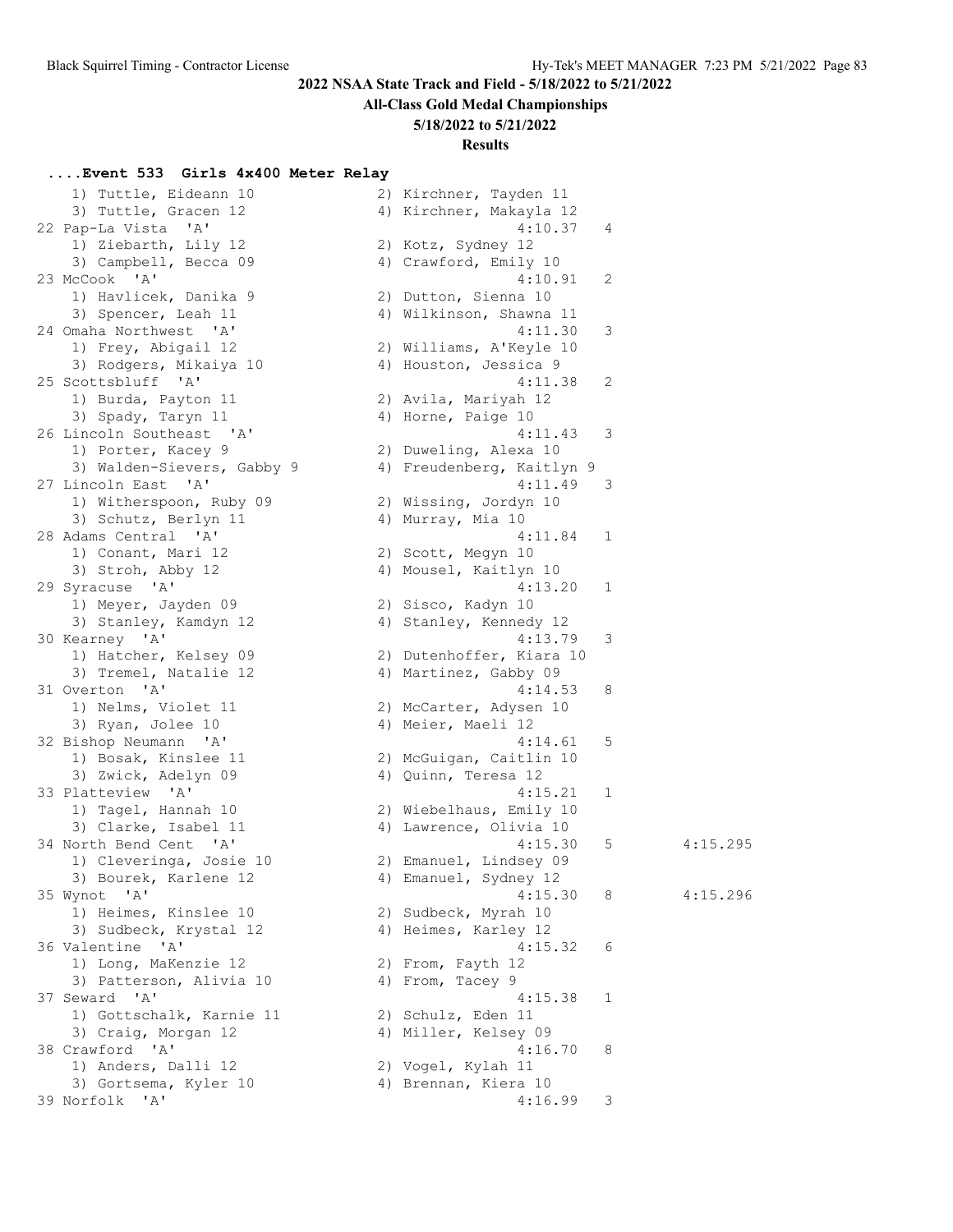#### **All-Class Gold Medal Championships**

#### **5/18/2022 to 5/21/2022**

## **Results**

#### **....Event 533 Girls 4x400 Meter Relay**

1) Meier, Molly 10 2) Ruda, Abbi 11<br>3) Godfrey, Paige 11 4) Skiff Cameryn 11 3) Godfrey, Paige 11 40 Maywood-Hayes Center 'A' 1) Broz, Ellie 10 3) Stengel, Reagan 9 41 Amherst 'A' 1) Herrick, Hannah 10 3) Tesmer, Josee 10 42 Elmwood-Murdock 'A' 1) Rikli, Sela 12 3) Ross, Brianna 10 43 St. Marys 'A' 1) Gaughenbaugh, Kaylin 10 3) Brabec, Alissa 10 44 Guardian Ang CC 'A' 1) Hass, Sophia 12 3) Kreikemeier, Izzy 09 45 Hastings St Cec 'A' 1) Sheehy, Erin 12 3) Krikac, Tatum 10 46 Norfolk Catholic 'A' 1) Janssen, Kenzie 9 3) Miller, Morgan 11 47 North Central 'A' 1) Frick, Daisy 12 3) Lewis, Morgan 10 48 TriCountyNortheast 'A' 1) Carr, Jordyn 12 3) Millard, Bre 09 49 Sutton 'A' 1) Griess, Kate 12 3) Kessler, Olivia 11 50 Wisner-Pilger 'A' 1) Kneifl, Haley 09 3) Heller, Emma 11 51 Shelby-Rising City 'A' 1) Larmon, Ava 10 3) Baker, Liberty 11 52 Central Valley 'A' 1) Poss, NeLeigh SR 3) Engel, Taya JR 4) Johnson, Alexis SO 53 Fullerton 'A' 4:22.61 8 1) Gonsior, Teagan 3) Ziemba, Lainie 54 Omaha Central 'A' 1) Connor, Cate 10 3) Williams, Claire 12 55 SandhillsThedford 'A' 1) Branic, Brea 12 3) Teahon, Charlsie 10 56 Tekamah-Herman 'A' 1) Hansen, Preslee 10 3) Roche, Isabella 09 57 St Francis 'A'

| 4 J | pyrrr, cameryn ir                 |   |
|-----|-----------------------------------|---|
|     | 4:17.10                           | 7 |
| 2)  | Broz, Ashlin 11                   |   |
|     | 4) Hejtmanek, Kiley 11            |   |
|     | 4:17.29                           | 6 |
| 2)  | Bivainis, Micaela 12              |   |
|     | 4) Hadwiger, Tenley 12            |   |
|     | 4:17.74                           | 5 |
|     | 2) Zierott, Ella 11               |   |
| 4)  | Frahm, Delaney 10                 |   |
|     | 4:18.01                           | 8 |
| 2)  | Reiman, Lorissa 10                |   |
| 4)  | Hedstrom, Mya 10                  |   |
|     | 4:18.13                           | 6 |
|     | 2) Throener, Reese 11             |   |
|     | 4) Skoda, Jocelynn 10             |   |
|     | 4:18.67                           | 6 |
| 2)  | Vrooman, Megan 12                 |   |
| 4)  | Parr, Jill 12                     |   |
|     | 4:19.31                           | 5 |
|     |                                   |   |
|     | 2) Barnes, Aubrey 10              |   |
| 4)  | Brungardt, Allison 10             |   |
|     | 4:20.38                           | 5 |
| 2)  | Bussinger, Brielle 12             |   |
| 4)  | Buell, Brooklyn 11                |   |
|     | 4:20.77                           | 5 |
|     | 2) Schock, Brynn 12               |   |
| 4)  | Bousquet, Brianna 11              |   |
|     | 4:20.85                           | 5 |
| 2)  | Perrien, Kennedy 10               |   |
| 4)  | Robinson, Reagan 10               |   |
|     | 4:21.53                           | 6 |
|     | 2) Scholting, Taylor 09           |   |
| 4)  | Kniefl, Lindsey 12                |   |
|     | 4:22.32                           | 5 |
| 2)  | Perry, Kaylei 10                  |   |
| 4)  | Larmon, Alex 10                   |   |
|     | 4:22.43                           | 7 |
|     | 2) Poss, Natalie SO               |   |
|     | 4) Johnson, Alexis SO             |   |
|     | 4:22.61                           | 8 |
|     | 2) Dubas, Kylee                   |   |
|     | 4) Maxfield, Julianna             |   |
|     | 4:23.21                           | З |
| 2)  | Phillips, Savanna 09              |   |
|     |                                   |   |
|     | 4) Ngamelue, Audrey 10<br>4:23.42 |   |
|     |                                   | 8 |
| 2)  | Rasmussen, Tenley 11              |   |
|     | 4) Haake, Dayle 10                |   |
|     | 4:24.05                           | 6 |
|     | 2) Quick, Kaitlyn 12              |   |
|     | 4) Wakehouse, Emma 11             |   |
|     | 4:25.15                           | 7 |
|     |                                   |   |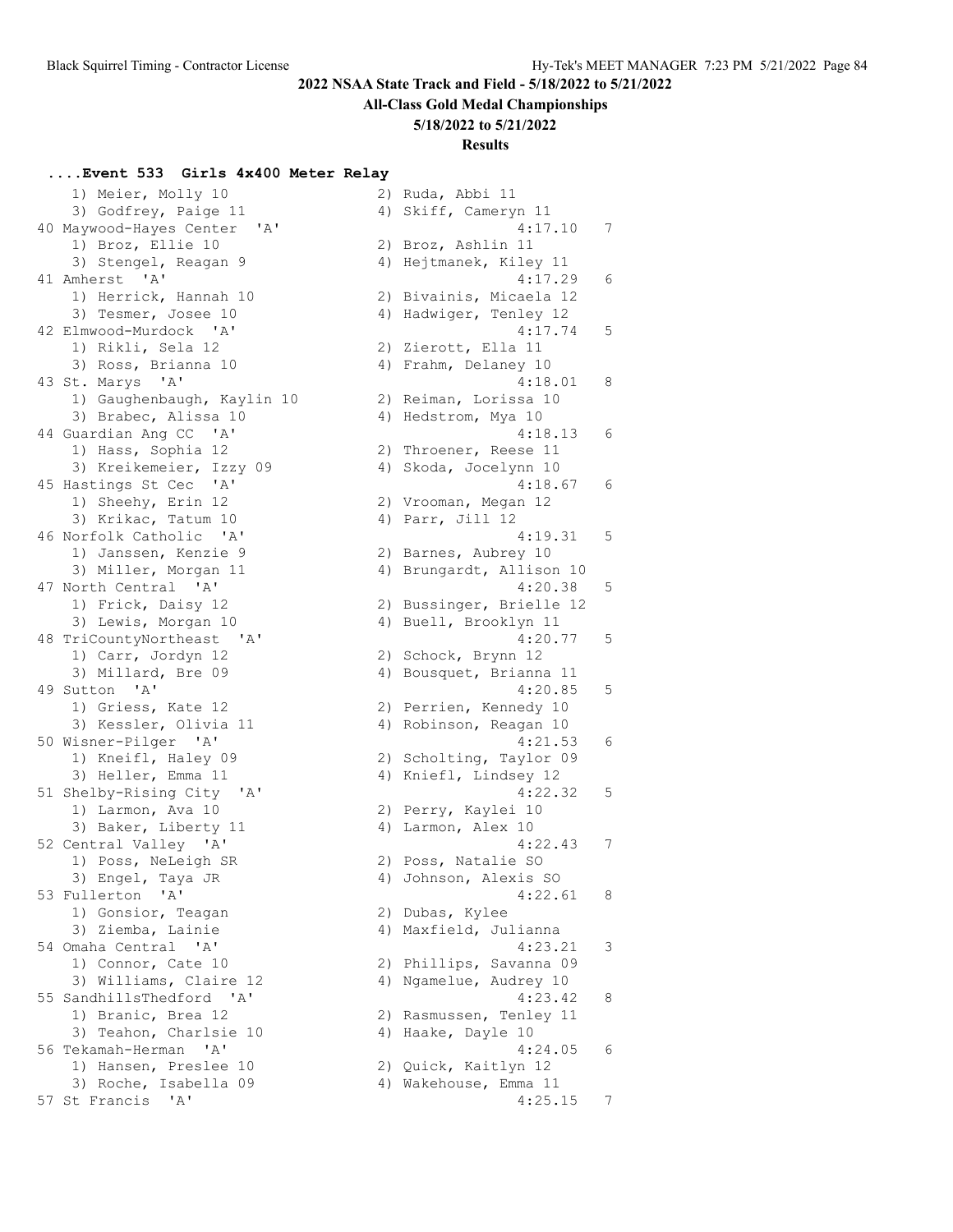### **All-Class Gold Medal Championships**

#### **5/18/2022 to 5/21/2022**

### **Results**

### **....Event 533 Girls 4x400 Meter Relay**

| 1) Baumgart, Emma 11      | 2) Hastreiter, Jalyssa 12 |
|---------------------------|---------------------------|
| 3) Classen, Emma 10       | 4) Baumgart, Hannah 11    |
| 58 Leyton 'A'             | 4:25.89<br>- 8            |
| 1) Beutler, Trinity 10    | 2) Benish, Zaili 9        |
| 3) Benish, Axi 11         | 4) Gamble, Shawnee 9      |
| 59 AnsleyLitchfield 'A'   | 4:26.90<br>- 8            |
| 1) Dowdy, Klarissa 09     | 2) Henry, Peyton 12       |
| 3) Ryan, Kerri 09         | 4) Bailey, Carli 12       |
| 60 Deshler 'A'            | 4:28.32<br>7              |
| 1) Schardt, Tierra SO     | 2) Vieselmeyer, Allie SO  |
| 3) Peterson, Jacilyne FR  | 4) Schmidt, Lacey SR      |
| 61 McCool Junction 'A'    | 4:28.40<br>7              |
| 1) Yates, McKenna         | 2) Gerken, Payton         |
| 3) Schulz, Brooke         | 4) Hess, Jadon            |
| 62 Wausa 'A'              | 7<br>4:29.57              |
| 1) Nelson, Abrielle 12    | 2) Nelson, Darla 12       |
| 3) Cunningham, Alexa 11   | 4) Bloomquist, Leah 12    |
| 63 Meridian 'A'           | 7<br>4:32.36              |
| 1) Schropfer, Kimberly 12 | 2) Paul, Kailyn 11        |
| 3) Giussani, Alice 12     | 4) Hofstetter, McKenzie 9 |
| -- Sioux County 'A'       | 7<br>DO.                  |
| 1) Edmund, Skylar 12      | 2) Klein, Britney 10      |
| 3) Reece, Rebecca 10      | 4) Klein, Kailey 12       |

### **Event 534 Boys 4x400 Meter Relay**

| School                                               | Finals H# Points          |                |                |          |
|------------------------------------------------------|---------------------------|----------------|----------------|----------|
| 1 Fremont 'A'                                        | 3:22.68                   |                | 4 10           |          |
| 1) Moore, Micah 12                                   | 2) Sellon, Drew 12        |                |                |          |
| 3) Taylor, Braden 12                                 | 4) Baker, Tyson 12        |                |                |          |
| 2 Creighton Preparatory<br>$^{\prime}$ A $^{\prime}$ | $3:23.96$ 3               |                | 8              |          |
| 1) Jones, Andrew 11                                  | 2) Noon, Ethan 12         |                |                |          |
| 3) Gillogly, Jack 11                                 | 4) Lanphier, Christian 11 |                |                |          |
| 3 Millard West<br>$^{\prime}$ A $^{\prime}$          | 3:23.98                   | $\overline{4}$ | 6              |          |
| 1) Pederson, Nathan 12                               | 2) Johnson, Bradyn 09     |                |                |          |
| 3) Barrett, Grant 11                                 | 4) Swaney, Mason 11       |                |                |          |
| 4 Norris 'A'                                         | 3:24.10                   | $\mathbf{1}$   | 5              |          |
| 1) Madsen, Austin 12                                 | 2) Cooper, Tanner 12      |                |                |          |
| 3) Macklin, Blake 10                                 | 4) Pittman, Zach 12       |                |                |          |
| 5 Omaha Central 'A'                                  | $3:24.56$ 4               |                | $\overline{4}$ |          |
| 1) Brown, Andrew 10                                  | 2) Young, Ian 11          |                |                |          |
| 3) Smith, Quinell 11                                 | 4) Muse, Ahmed 12         |                |                |          |
| 6 Millard North 'A'                                  | 3:24.85                   | $\overline{4}$ | -3             |          |
| 1) Ratledge, Matthew 11                              | 2) Hunsaker, Grant 11     |                |                |          |
| 3) Rasmussen, Noble 12                               | 4) Eichman, Tommy 12      |                |                |          |
| 7 Platteview 'A'                                     | 3:26.67                   |                | $1 \quad 2$    | 3:26.663 |
| 1) Rudie, Mitchell 12                                | 2) Millikan, Connor 11    |                |                |          |
| 3) Alexander, Ben 11                                 | 4) Stewart, Ezra 11       |                |                |          |
| 8 Waverly 'A'                                        | 3:26.67                   |                | $2 \quad 1$    | 3:26.664 |
| 1) Smith, Braxton 09                                 | 2) Leuenberger, Alex 12   |                |                |          |
| 3) Murray, Cole 12                                   | 4) Heffelfinger, AJ 11    |                |                |          |
| 9 Wahoo 'A'                                          | 3:27.32                   | 1              |                |          |
| 1) Fox, Zach 11                                      | 2) Edmonds, Sam 10        |                |                |          |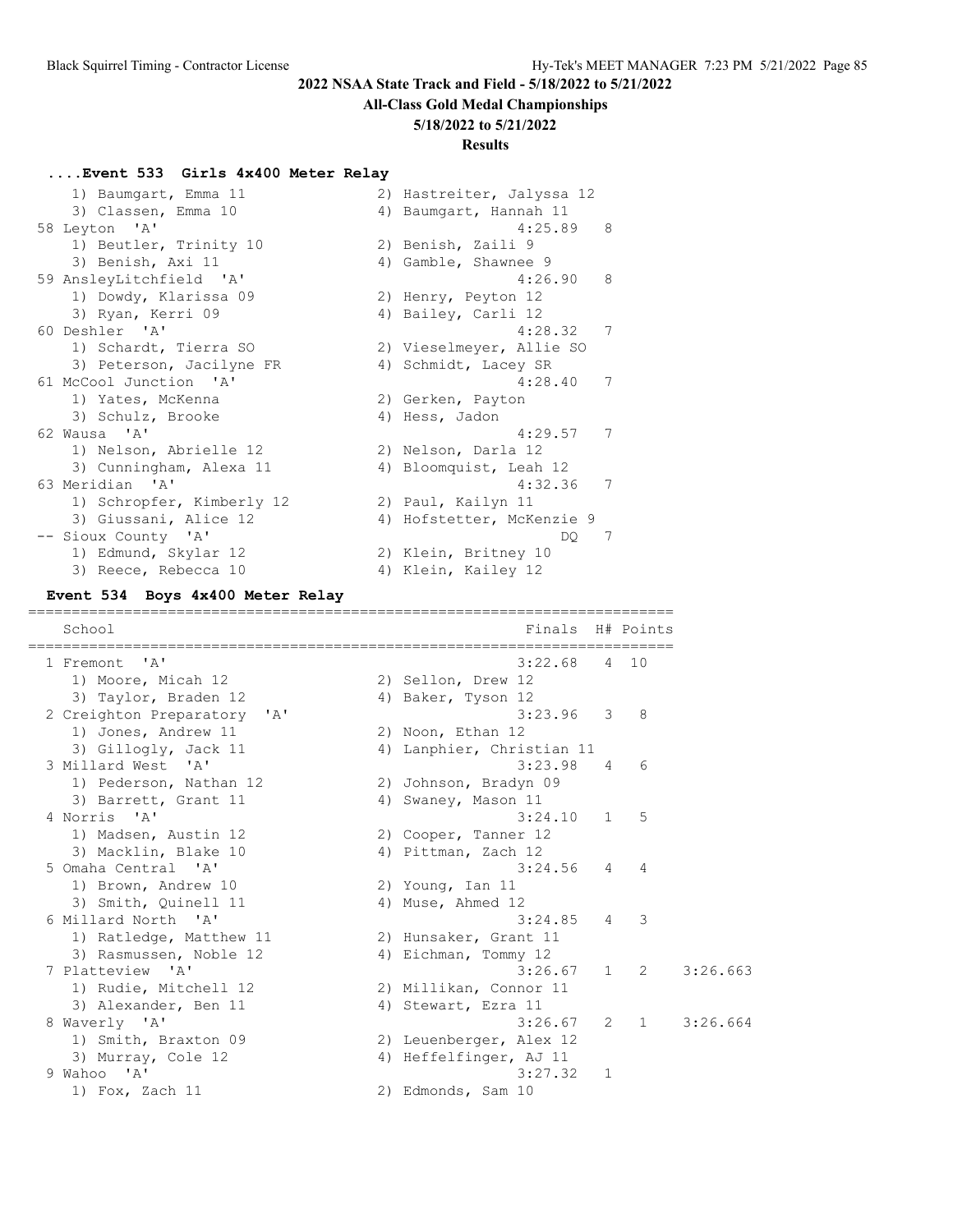# **All-Class Gold Medal Championships**

### **5/18/2022 to 5/21/2022**

### **Results**

### **....Event 534 Boys 4x400 Meter Relay**

| 3) Grandgenett, Garrett 11                      | 4) Bordovsky, Malachi 12   |    |          |
|-------------------------------------------------|----------------------------|----|----------|
| 10 Kearney 'A'                                  | 3:27.47                    | 3  |          |
| 1) Denney, Evan 12                              | 2) Miller, Kaden 12        |    |          |
| 3) Reuling, Zander 10                           | 4) Dompko, Mathieu 11      |    |          |
| 11 Boone Central 'A'                            | 3:27.50                    | -2 |          |
| 1) Christo, Alex 11                             | 2) Borer, Parker 10        |    |          |
| 3) Benes, Brant 10                              | 4) Roberts, Jackson 11     |    |          |
| 12 Scottsbluff 'A'                              | 3:27.52                    | 2  |          |
| 1) Wilkins, Ransen 12                           | 2) Sierra Torres, Irvin 10 |    |          |
| 3) Allen, Kyan 11                               | 4) Klein, Tyson 11         |    |          |
| 13 Gretna 'A'                                   | 3:27.65                    | 4  |          |
| 1) Seibel, Kaleb 12                             | 2) Kelly, Clayton 12       |    |          |
| 3) Moore, Brayden 11                            | 4) Dobberstein, Cole 11    |    |          |
| 14 Elkhorn South 'A'                            | 3:27.79                    | 3  |          |
| 1) Ballard, Cole 11                             | 2) Dixon, Grant 11         |    |          |
| 3) McDermott, Ashton 10                         | 4) Hinrichs, Gabe 12       |    |          |
| 15 Pap LV South 'A'                             | 3:28.17                    | 4  |          |
| 1) Mensah, Cael 10                              | 2) Ralston, Cam 11         |    |          |
| 3) Miser, Dakota 12                             | 4) Allen, Jameson 10       |    |          |
| 16 Pierce 'A'                                   | 3:28.56                    | 2  |          |
| 1) Brahmer, Benjamin 11                         | 2) Willits, Evan 11        |    |          |
| 3) Johnson, Kaden 12                            | 4) Cooper, Coleton 12      |    |          |
| 17 Lincoln Southeast 'A'                        | 3:28.80                    | 3  |          |
| 1) Martin, Jackson 12                           | 2) Long, Owen 10           |    |          |
| 3) Pittman, Eliaz 12                            | 4) Woods, Henry 11         |    |          |
| 18 Lincoln Southwest 'A'                        | 3:28.85                    | 3  | 3:28.845 |
| 1) Becker, Rylan 11                             | 2) Fritton, Collin 11      |    |          |
| 3) Kempkes, William 12                          | 4) Welch, Aidan 11         |    |          |
| 19 Minden 'A'                                   | 3:28.85                    | 2  | 3:28.850 |
| 1) Verbeck, Konner 12                           | 2) Fries, Gage 12          |    |          |
| 3) Kuehn, Orrin 9                               | 4) Gibb, Tanner 9          |    |          |
| 20 Omaha Skutt Cath 'A'                         | 3:29.47                    | 1  |          |
| 1) Perina, Calvin 09                            | 2) Archer, Wyatt 11        |    |          |
| 3) Gninefou, James 12                           | 4) Wade, Jack 10           |    |          |
| 21 Elkhorn North 'A'                            | 3:29.75                    | 1  |          |
| 1) Tingelhoff, Jett 09                          | 2) Young, Christian 11     |    |          |
| 3) Norman, Joe 11                               | 4) Pithan, Ryker 10        |    |          |
| 22 Omaha Northwest 'A'                          | 3:30.01                    | 4  |          |
| 1) Foneag, Makuey 12                            | 2) Tchibozo, Curtis 12     |    |          |
| 3) Genoa, Nestor 10                             | 4) Johnson, Maison 12      |    |          |
| 23 Lincoln North Star 'A'                       | 3:30.13                    | 3  |          |
| 1) Le, Tien 12                                  | 2) Siegel, Mathew 12       |    |          |
| 3) Plahn, Connor 11                             | 4) Dunaski, Matthew 12     |    |          |
| 24 Sidney 'A'                                   | 3:30.47                    | 2  |          |
| 1) Deer, Mitchell 12                            | 2) Brauer, Cameron 12      |    |          |
| 3) Russell, Jackson 12                          | 4) Johnstone, Treyson 12   |    |          |
| 25 Columbus Lakeview 'A'                        | 3:31.26                    | 2  |          |
| 1) Halvorsen, Turner 11                         | 2) Van Cleave, Adam 12     |    |          |
| 3) Ternus, Landon 11                            | 4) Janssen, Simon 12       |    |          |
| 26 Elkhorn<br>$\mathsf{A}$                      | 3:31.98                    | 1  |          |
| 1) Sherman, Noah 11                             | 2) Leinen, Zachary 12      |    |          |
| 3) Prince, Axel 12                              | 4) Lamski, Charlie 09      |    |          |
| 27 Grand Island CC<br>$^{\prime}$ A $^{\prime}$ | 3:32.02                    | 5  |          |
| 1) Alberts, Ben 11                              | 2) Nadir, Ishmael 11       |    |          |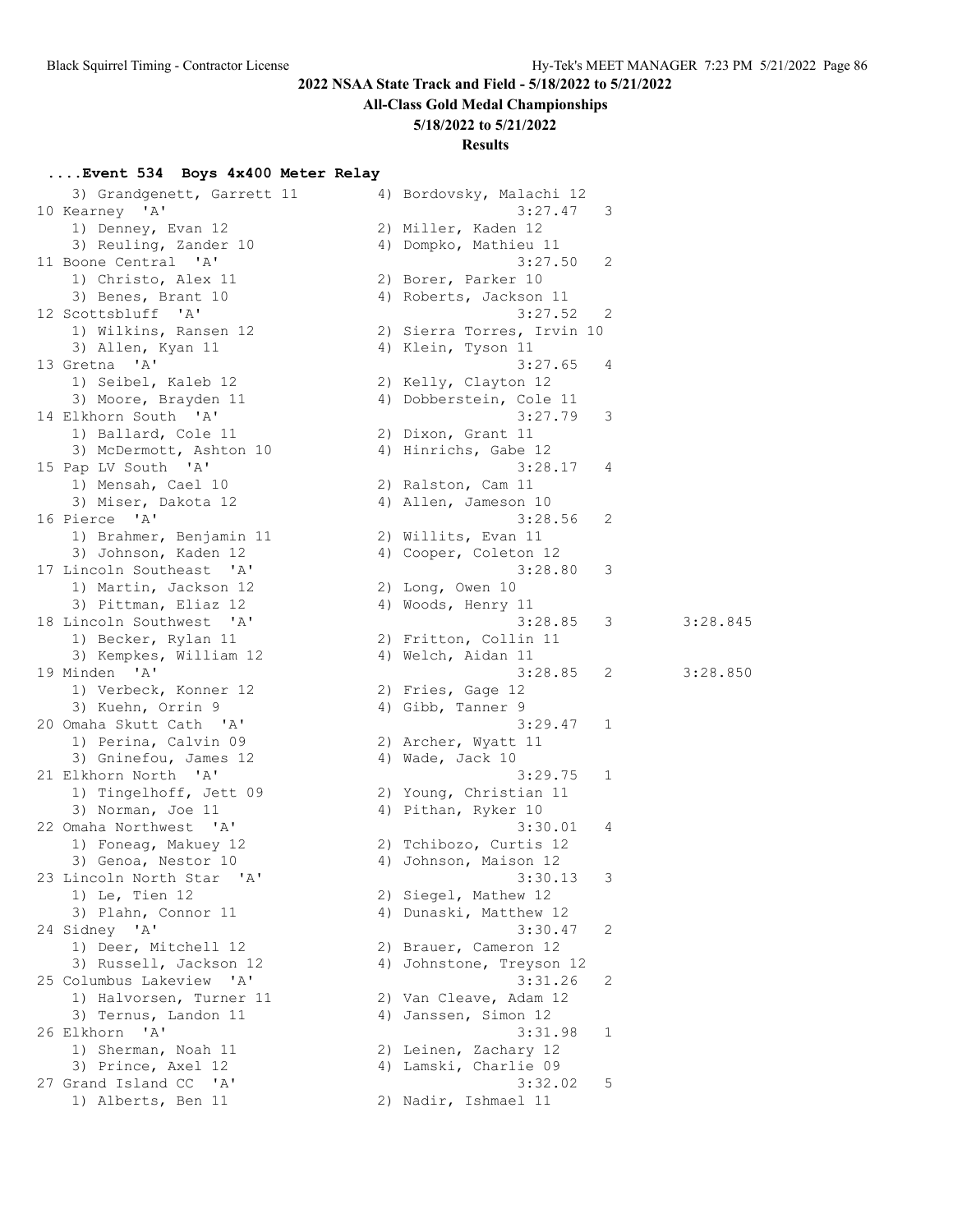#### **All-Class Gold Medal Championships**

#### **5/18/2022 to 5/21/2022**

#### **Results**

#### **....Event 534 Boys 4x400 Meter Relay**

 3) Herbek, Isaac 12 4) Johnson, Brayton 12 28 Bishop Neumann 'A' 3:32.08 6 1) Sassaman, Calvin 11 2) Moudry, Trenton 10 3) Lynch, Michael 12 (4) Meis, Luke 11 29 Hartington CC 'A' 3:32.72 6 1) Arens, Grant 11 2) Arens, Carson 11 3) Kleinschmit, Brett 11 (4) Kuehn, Alex 10 30 Northwest 'A' 3:33.13 1 1) Medlock, Chris 10 2) Knapp, Wyatt 10 3) Lemkau, Tegan 11 4) Richardson, Garrett 12 31 Wilber-Clatonia 'A' 3:33.18 6 1) Keslar, Cash 09 2) Combs, Mason 12 3) Zoubek, Jonathon 12 (4) Broz, Houston 12 32 Freeman 'A' 3:33.38 5 1) Jurgens, Brandon 11 and 2) Buhr, Tandon 12 3) Vetrovsky, Taylan 11 (4) Goes, Gabe 10 33 Grand Island 'A' 3:33.42 3 1) Carlson, Cameron 12 2) Fyfe, Kytan 12 3) Engberg, Trey 10 (4) Ford, Eli 11 34 Omaha Burke 'A' 3:33.45 3 1) Vereen-Burton, Nate 09 2) Emsick, Reed 11 3) Kohll, Leo 12 4) Jones, Christian 09 35 Chadron 'A' 3:33.79 1 1) Cullers, Rhett 11 2) Bailey, Quinn 9 3) Ryan, Carter 12 4) Swallow, Malachi 11 36 Louisville 'A' 3:33.81 6 1) Heard, Eric 12 2) Hrdy, Cody 09 3) Barnes, Jaxson 12 4) Klein, Harrison 12 37 Battle Creek 'A' 3:34.09 6 1) Ricchio, Jackson 11 2) Buckendahl, Baron 12 3) Tillman, Titus 12 (4) Hamer, Will 11 38 Osceola 'A' 3:34.27 8 1) Winkelman, Alexx 2) Blackburn, Xavier 3) Pheak, Ryan 1988 (2018) Magawarta (2018) 2018 and 4) Zelasney, Isaiah 39 Lincoln Pius X 'A' 3:34.38 4 1) Dalton, James 12 2) Steuter, Lucas 11 3) Greisen, Thomas 12 (4) Springer, Nathan 10 40 Centura 'A' 3:34.65 5 1) Morris, Quentin 11 2) Lemburg, Keaton 10 3) Rassmussen, Troy 12 and 4) Simdorn, Tanner 12 41 Axtell 'A' 3:34.98 8 1) Miller, Cooper JR 2) Bertrand, Quinn SR 3) Lopez, Luc FR 4) Johnson, Calvin SR 42 Hastings St Cec 'A' 3:37.14 5 1) Consbruck, Emmanuel 12 (2) Schaefer, Jacob 09 3) Parr, Garrett 12 (4) Shaw, William 09 43 Falls City Sacred Heart 'A' 3:37.16 8 1) Keithley, Evan 11 2) Nachtigal, Brogan 12 3) Froeschl, Jake 12 (4) Jordan, Jakob 12 44 Hartington-Newcastle 'A' 3:37.29 6 1) Sievers, Bennet 12 (2) Peitz, Jake 12 3) Rosener, Cole 09 4) McIntosh, Mayson 11 45 Gordon-Rushville 'A' 3:37.35 5 1) Feddersen, Wyatt 9 2) McDonald, Aydon 11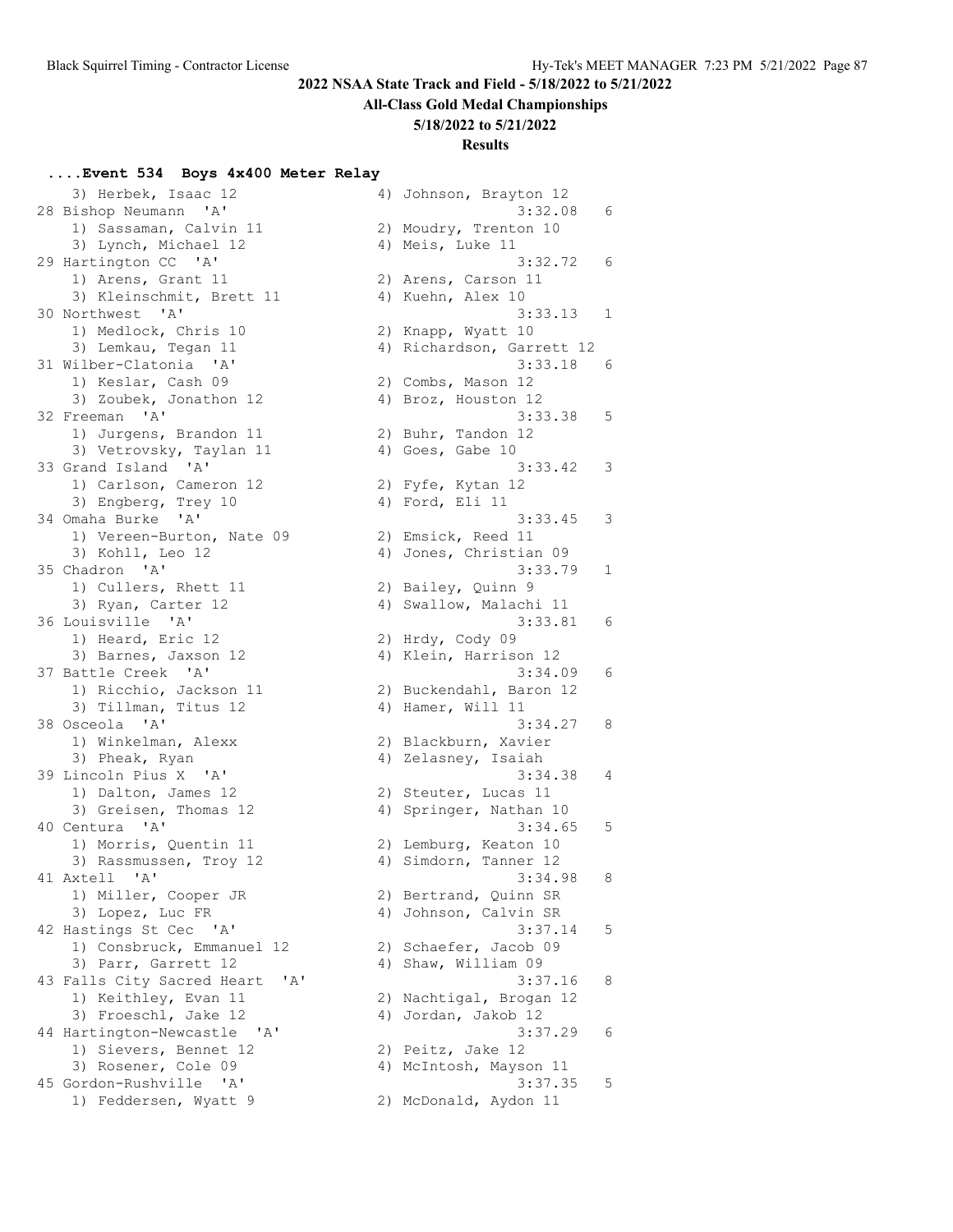# **All-Class Gold Medal Championships**

### **5/18/2022 to 5/21/2022**

### **Results**

# **....Event 534 Boys 4x400 Meter Relay**

| 3) Livingston, Ellis 11<br>46 Burwell 'A' | 4) Freeseman, Jace 11<br>3:37.37 8 |                |
|-------------------------------------------|------------------------------------|----------------|
| 1) Busch, Caleb SR                        | 2) Gideon, Alex SR                 |                |
| 3) Gideon, Hans SR                        | 4) Gurney, Cash SR                 |                |
| 47 St. Paul 'A'                           | 3:37.57                            | $\overline{c}$ |
|                                           |                                    |                |
| 1) Kuszak, Cody 9                         | 2) Birkby, Rylan 12                |                |
| 3) Sack, Gage 9                           | 4) Wells, Conner 12                |                |
| 48 Chase County 'A'                       | 3:38.15                            | 6              |
| $1)$ Co, Luis 9                           | 2) Murray, Stephen 11              |                |
| 3) Fries, Easton 10                       | 4) Bernhardt, Ryan 12              |                |
| 49 Wynot 'A'                              | 3:38.21                            | 8              |
| 1) Kuchta, Jack 12                        | 2) Schroeder, Chase 10             |                |
| 3) Sudbeck, Joseph 10                     | 4) Schroeder, Charlie 12           |                |
| 50 Arthur County 'A'                      | 3:38.40                            | 7              |
| 1) Storer, Dakota 11                      | 2) Wenzel, Justin 10               |                |
| 3) Vasa, Lance 11                         | 4) Hanna, Bryce 12                 |                |
| 51 Howells-Dodge 'A'                      | 3:38.49                            | 5              |
| 1) Meyer, Aiden 11                        | 2) Brester, Lance 11               |                |
| 3) Belina, Levi 12                        | 4) Bayer, R. J. 12                 |                |
| 52 Osmond 'A'                             | 3:38.67                            | 8              |
| 1) True, Bodie 12                         | 2) Schmit, Ryan 12                 |                |
| 3) Geneski, Gavin 11                      | 4) Vinson, Alex 11                 |                |
| 53 AnsleyLitchfield 'A'                   | 3:39.92                            | 7              |
| 1) Haines, Dillon 10                      | 2) Bailey, Luke 09                 |                |
| 3) Bailey, Ryan 10                        | 4) Finley, Calvin 12               |                |
| 54 Cambridge 'A'                          | 3:40.61                            | 7              |
| 1) McArthur, Zach 12                      | 2) Koeppen, Tayten 9               |                |
| 3) Trompke, Derek 12                      | 4) Wood, Dahlton 12                |                |
|                                           | 3:40.69                            | 7              |
| 55 Leyton 'A'                             |                                    |                |
| 1) Ernest, Justin 11                      | 2) Bush, Kole 12                   |                |
| 3) Carter, Chance 11                      | 4) Rummel, Cort 11                 |                |
| 56 Blue Hill 'A'                          | 3:41.11                            | $_{\circ}$ 8   |
| 1) Kosse, Tate FR                         | 2) Piel, Aiden SR                  |                |
| 3) Piel, Isaac SR                         | 4) Coffey, MJ SR                   |                |
| 57 Tri County 'A'                         | 3:42.70                            | 6              |
| 1) Lewandowski, Grant 12                  | 2) Siems, Carter 11                |                |
| 3) Kapke, Dustin 10                       | 4) Holsing, Ben 09                 |                |
| 58 Superior 'A'                           | 3:42.79                            | 5              |
| 1) Colgrove, Matt 12                      | 2) Ekstein, Gavin 12               |                |
| 3) Meyer, Jacob 11                        | 4) Miller, Dane 12                 |                |
| 59 Winside 'A'                            | 3:43.03                            | 7              |
| 1) Hunt, Kaden 10                         | 2) Escalante, Gabe 12              |                |
| 3) Escalante, Art 12                      | 4) Kruger, Dean 11                 |                |
| 60 Pawnee City 'A'                        | 3:43.72                            | 7              |
| 1) Maloley, Andy 11                       | 2) Baker, Gavin 10                 |                |
| 3) Gyhra, Bryce 12                        | 4) Farwell, Jett 9                 |                |
| 61 Nebraska Lutheran<br>$\mathsf{A}$      | 3:45.28                            | 7              |
| 1) Richert, Trey                          | 2) Cross, Nicholas                 |                |
|                                           | 4) Hueske, Trevor                  |                |
| 3) Corwin, Lucas                          |                                    |                |
| 62 Hi-Line 'A'                            | 3:46.88                            | 5              |
| 1) Evans, Ryker 10                        | 2) Bullis, Isaiah 11               |                |
| 3) Reiners, Bryce 10                      | 4) Evans, Treyton 10               |                |
| 63 Plainview 'A'                          | 3:48.63                            | 7              |
| 1) Ashburn, Scout 12                      | 2) Gunning, Will 12                |                |